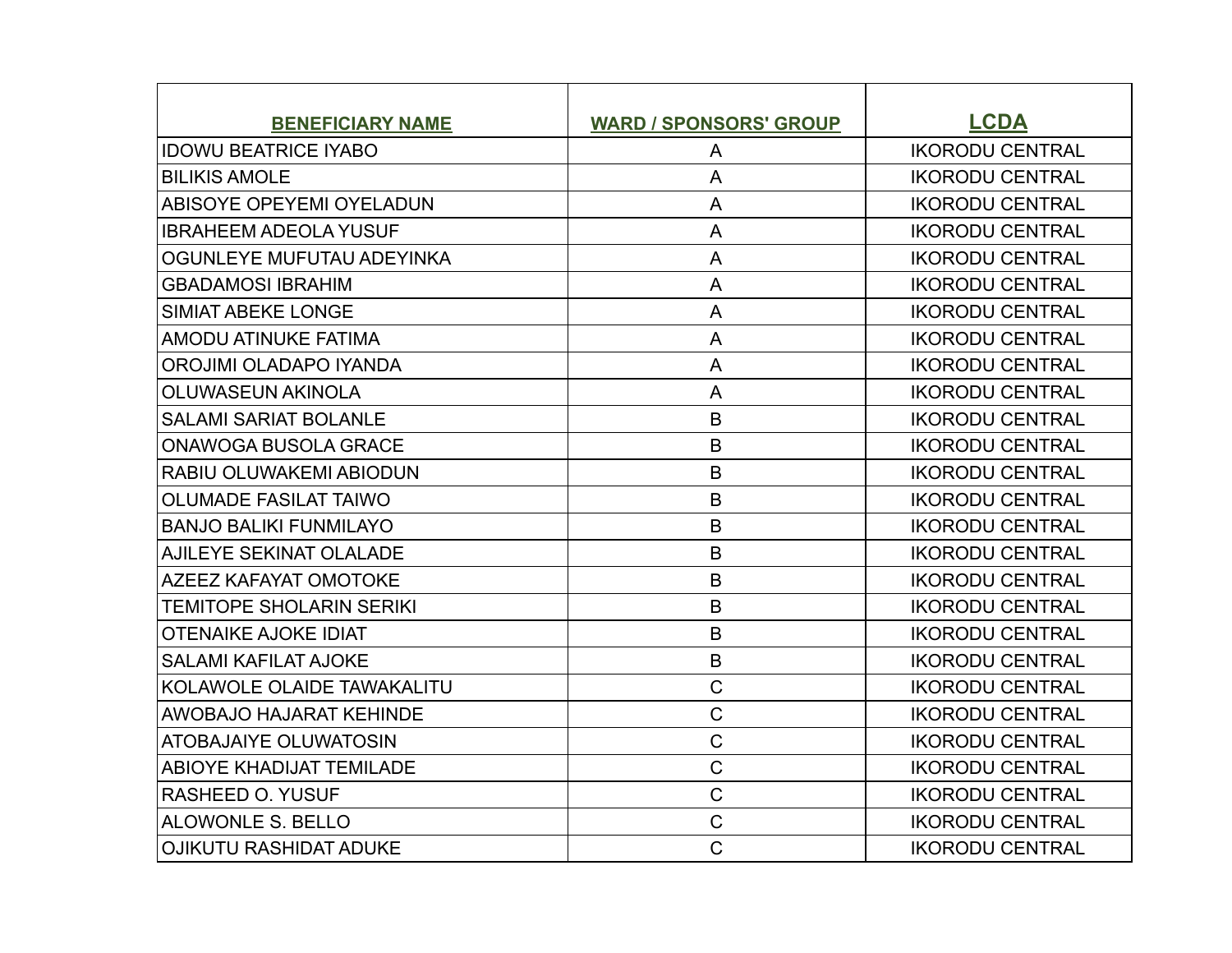| <b>BENEFICIARY NAME</b>          | <b>WARD / SPONSORS' GROUP</b> | <b>LCDA</b>            |
|----------------------------------|-------------------------------|------------------------|
| <b>OYEWOGBA CHRISTIANA</b>       | $\mathsf{C}$                  | <b>IKORODU CENTRAL</b> |
| <b>BABATUNDE LATEEF ABIODUN</b>  | $\mathsf{C}$                  | <b>IKORODU CENTRAL</b> |
| <b>BAKARE RIDWAN DAMILOLA</b>    | $\mathsf{C}$                  | <b>IKORODU CENTRAL</b> |
| <b>KUBURAT SULAIMON</b>          | D                             | <b>IKORODU CENTRAL</b> |
| <b>ODUGBEMI MUYINAT</b>          | D                             | <b>IKORODU CENTRAL</b> |
| <b>AKINFALA GBEMISOLA</b>        | D                             | <b>IKORODU CENTRAL</b> |
| <b>SHITTU HASSAN TAIWO</b>       | D                             | <b>IKORODU CENTRAL</b> |
| <b>KABIAWU KUDIRAT</b>           | D                             | <b>IKORODU CENTRAL</b> |
| <b>OLU ANABAJO</b>               | D                             | <b>IKORODU CENTRAL</b> |
| <b>TAIWO LATIFAT</b>             | D                             | <b>IKORODU CENTRAL</b> |
| <b>OLALEKAN T. SHAKIRAT</b>      | D                             | <b>IKORODU CENTRAL</b> |
| <b>ISIAKA YAYA</b>               | D                             | <b>IKORODU CENTRAL</b> |
| <b>LOOKMAN ADEWALE TAIWO</b>     | D                             | <b>IKORODU CENTRAL</b> |
| <b>ALLISON AMINAT</b>            | E                             | <b>IKORODU CENTRAL</b> |
| <b>KARIOGUN TUNDE YINKA</b>      | E                             | <b>IKORODU CENTRAL</b> |
| <b>MUFUTAU ALOGBA MARIAM</b>     | E                             | <b>IKORODU CENTRAL</b> |
| SHODEKE MONSUR WALE              | E                             | <b>IKORODU CENTRAL</b> |
| <b>SHOTOMIWA FOLAKE</b>          | E                             | <b>IKORODU CENTRAL</b> |
| <b>ADENIKE ADEKOLA</b>           | E                             | <b>IKORODU CENTRAL</b> |
| <b>ADEKUNLE SALAM SODIQ</b>      | E                             | <b>IKORODU CENTRAL</b> |
| ADEBISI OBAKOYA AIYEOLA          | E                             | <b>IKORODU CENTRAL</b> |
| RASHEEDAT BOLANLE MUKAILA        | E                             | <b>IKORODU CENTRAL</b> |
| <b>HASSAN AYOMIDE OMOBOLANLE</b> | E                             | <b>IKORODU CENTRAL</b> |
| <b>ADEYEMO RACHEAL TAIWO</b>     | F                             | <b>IKORODU CENTRAL</b> |
| <b>SALIU SILLIFAT LATORERA</b>   | F                             | <b>IKORODU CENTRAL</b> |
| <b>ADEEKO MUTIAT BIOLA</b>       | F                             | <b>IKORODU CENTRAL</b> |
| AMOPE ABBAS OLADUNJOYE           | F                             | <b>IKORODU CENTRAL</b> |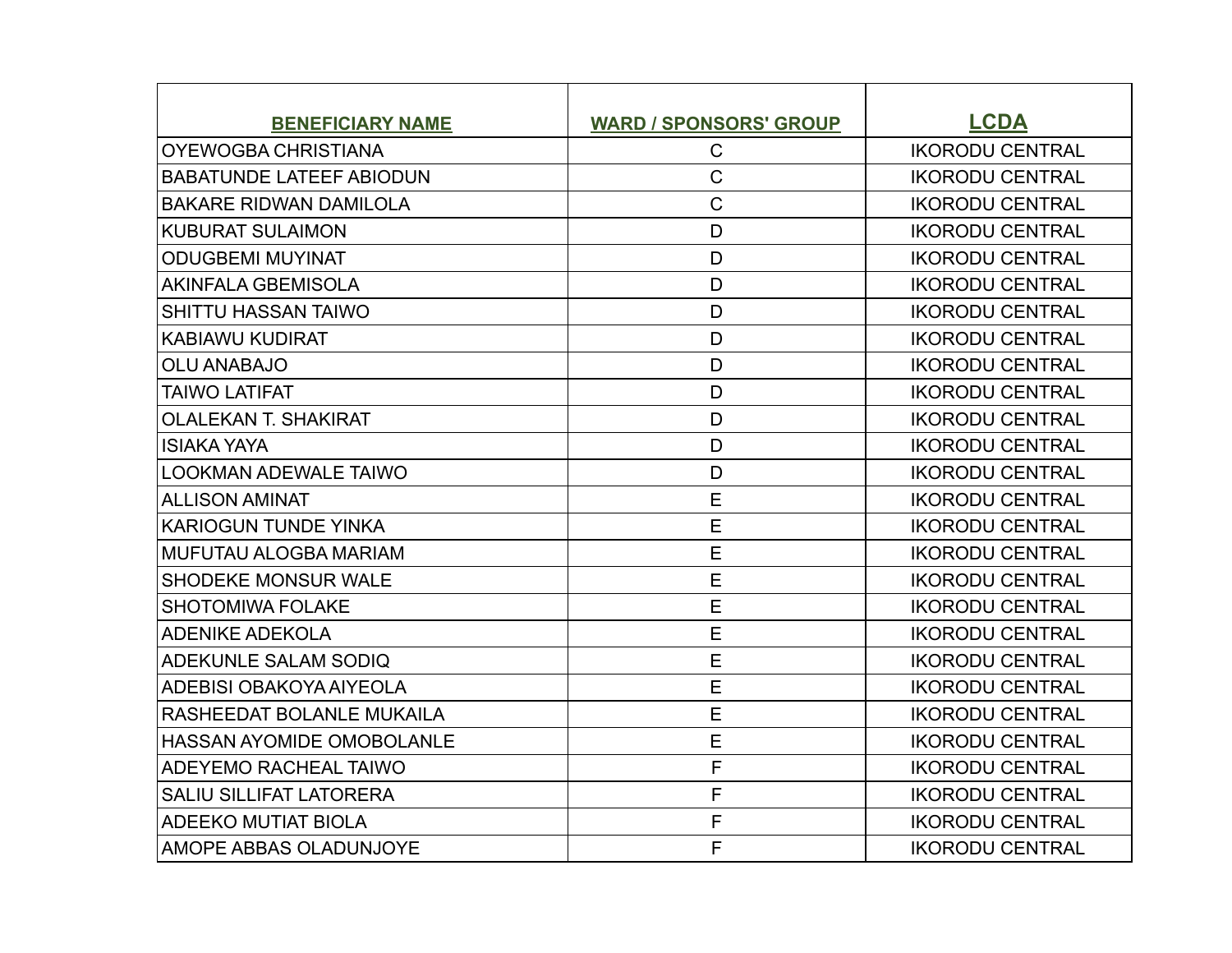| <b>BENEFICIARY NAME</b>             | <b>WARD / SPONSORS' GROUP</b> | <b>LCDA</b>            |
|-------------------------------------|-------------------------------|------------------------|
| <b>ADEDOYIN SIMBIAT TINUOLA</b>     | F                             | <b>IKORODU CENTRAL</b> |
| <b>REMILEKUN SOBOWALE</b>           | F                             | <b>IKORODU CENTRAL</b> |
| <b>AKINWALE SOWALE</b>              | F                             | <b>IKORODU CENTRAL</b> |
| AWOBAJO HAFEEZ GBENGA               | F                             | <b>IKORODU CENTRAL</b> |
| <b>OLUSESI SEKINAT MOJISOLA</b>     | F                             | <b>IKORODU CENTRAL</b> |
| <b>SHEDRACK OLAWUNMI MARY</b>       | F                             | <b>IKORODU CENTRAL</b> |
| <b>ENIGBOKAN ADIJAT ORITOKE</b>     | G                             | <b>IKORODU CENTRAL</b> |
| <b>SENLAJA OLAOLU PAUL</b>          | G                             | <b>IKORODU CENTRAL</b> |
| OGUNBANWO MARIAM KEHINDE            | G                             | <b>IKORODU CENTRAL</b> |
| <b>ANIMASHAUN SAHEED OMOWUNMI</b>   | G                             | <b>IKORODU CENTRAL</b> |
| OTIAN VICTORIA NNAMDI               | G                             | <b>IKORODU CENTRAL</b> |
| ADEKOLA OLANIKE IFEOLUWA            | G                             | <b>IKORODU CENTRAL</b> |
| <b>ADENAIKE OLUWATOYIN GLORIA</b>   | G                             | <b>IKORODU CENTRAL</b> |
| <b>OLAIDE ESTHER</b>                | G                             | <b>IKORODU CENTRAL</b> |
| <b>ZUBAIR SEFINAT OMOHU</b>         | G                             | <b>IKORODU CENTRAL</b> |
| YAHYA WASIU                         | G                             | <b>IKORODU CENTRAL</b> |
| AGBOOLA ESTHER OLUWANIFEMI          | $\overline{A}$                | <b>IKORODU WEST</b>    |
| OGUNLANA TOSIN BOLA                 | A                             | <b>IKORODU WEST</b>    |
| <b>SAHEED JIMOH BABATUNDE</b>       | A                             | <b>IKORODU WEST</b>    |
| <b>OJEDIRAN LATEEF OWOLABI</b>      | A                             | <b>IKORODU WEST</b>    |
| ELEGBEJI HAFEEZ ADEGBENGA           | $\overline{A}$                | <b>IKORODU WEST</b>    |
| RASAQ OYESANYA                      | A                             | <b>IKORODU WEST</b>    |
| <b>IBRAHIM FATIMO</b>               | A                             | <b>IKORODU WEST</b>    |
| <b>COKER ABIDEMI JANET</b>          | A                             | <b>IKORODU WEST</b>    |
| <b>TAWAKALITU TITILAYO LAWRENCE</b> | A                             | <b>IKORODU WEST</b>    |
| <b>ABIODUN KEHINDE EJIDE</b>        | $\mathsf{A}$                  | <b>IKORODU WEST</b>    |
| ADETIMEHIN TUNDE                    | B                             | <b>IKORODU WEST</b>    |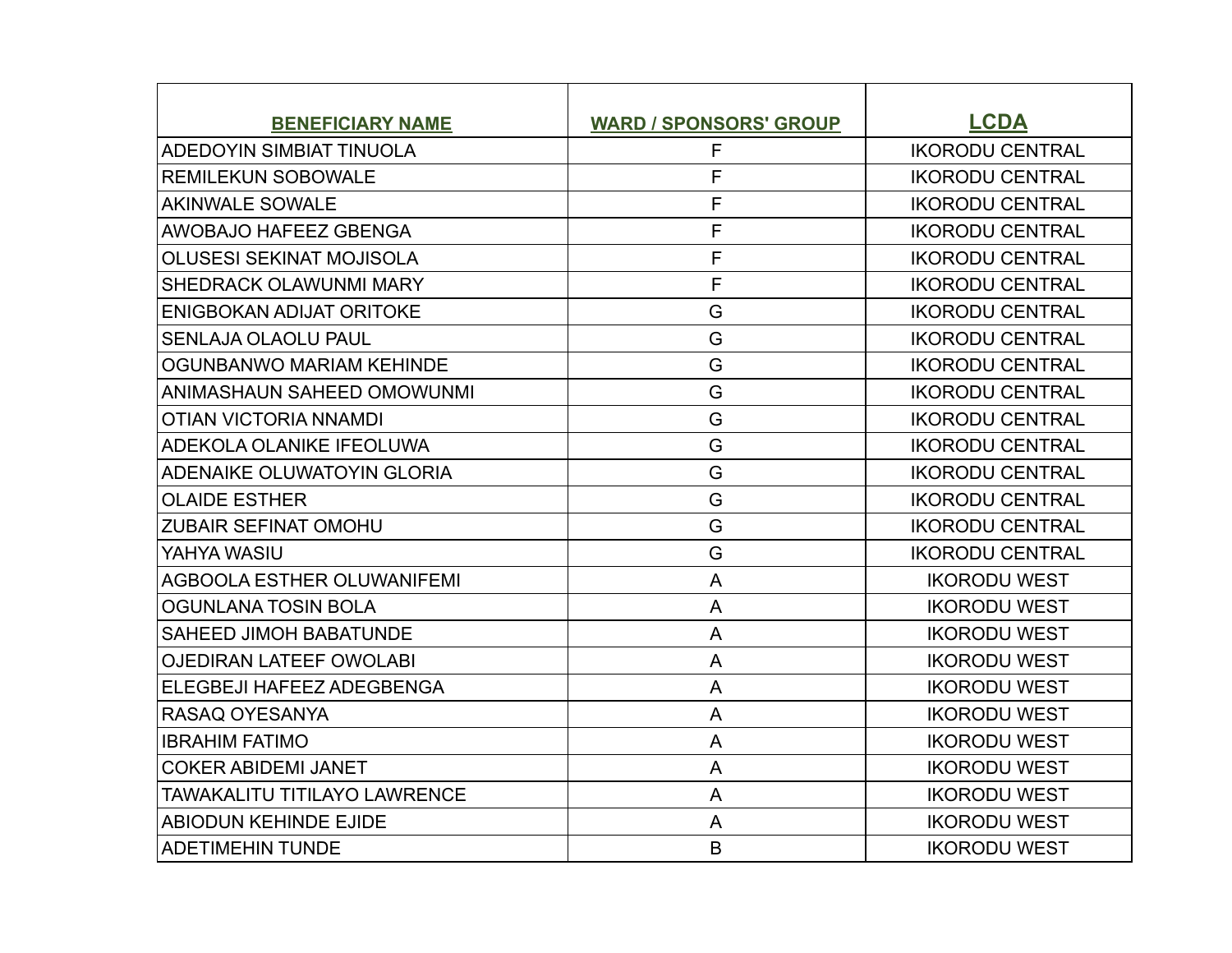| <b>BENEFICIARY NAME</b>         | <b>WARD / SPONSORS' GROUP</b> | <b>LCDA</b>         |
|---------------------------------|-------------------------------|---------------------|
| <b>AGBALA KEHINDE SHERIFAT</b>  | B                             | <b>IKORODU WEST</b> |
| <b>ONIFADE OMOWUMI</b>          | B                             | <b>IKORODU WEST</b> |
| FAUSAT GANIYU                   | B                             | <b>IKORODU WEST</b> |
| <b>SEGUN DUROWOJU</b>           | $\mathsf B$                   | <b>IKORODU WEST</b> |
| DUPE PATIENCE EDOYIBO           | B                             | <b>IKORODU WEST</b> |
| <b>OLORUNTADE AKEEM ABIODUN</b> | B                             | <b>IKORODU WEST</b> |
| ADEGBITE EMMANUEL ADEWALE       | B                             | <b>IKORODU WEST</b> |
| <b>TENIOLA TABITI</b>           | B                             | <b>IKORODU WEST</b> |
| <b>MATI MINU MARIA</b>          | $\mathsf B$                   | <b>IKORODU WEST</b> |
| ADELAJA ABIMBOLA                | $\mathsf{C}$                  | <b>IKORODU WEST</b> |
| ADEGBOYEGA OLOWE KIKELOMO       | $\mathsf C$                   | <b>IKORODU WEST</b> |
| <b>OLUWO ADENIKE YETUNDE</b>    | $\mathsf C$                   | <b>IKORODU WEST</b> |
| <b>OLANREWAJU MONSURA</b>       | $\mathsf{C}$                  | <b>IKORODU WEST</b> |
| AGBOOLA MODUPE DORCAS           | $\mathsf C$                   | <b>IKORODU WEST</b> |
| <b>OLAWUYI BILIKISU OMOYENI</b> | $\mathsf{C}$                  | <b>IKORODU WEST</b> |
| OLAOLUWA MARGRET EMILOJU        | $\mathsf C$                   | <b>IKORODU WEST</b> |
| <b>OLUYEMISI KOGBE</b>          | $\mathsf C$                   | <b>IKORODU WEST</b> |
| ABDULSALAM KAZEEM               | $\mathsf{C}$                  | <b>IKORODU WEST</b> |
| <b>OLUYEMISI KOGBE</b>          | $\mathsf C$                   | <b>IKORODU WEST</b> |
| <b>AYODELE EMMANUEL OMOTAYO</b> | D                             | <b>IKORODU WEST</b> |
| <b>AYOTUNDE ISHOLA</b>          | D                             | <b>IKORODU WEST</b> |
| ONASANYA AYODEJI OLAOLUWAPO     | D                             | <b>IKORODU WEST</b> |
| SAMUELTEMITOPE OLUWABUNMI       | D                             | <b>IKORODU WEST</b> |
| <b>OLUTOYE OLUSHOLA</b>         | D                             | <b>IKORODU WEST</b> |
| OGUNBOWALE OLUWATOSIN           | D                             | <b>IKORODU WEST</b> |
| KUTI OLUWATOYIN TITILAYO        | D                             | <b>IKORODU WEST</b> |
| AJAYI OLAMIDE ADEWALE           | D                             | <b>IKORODU WEST</b> |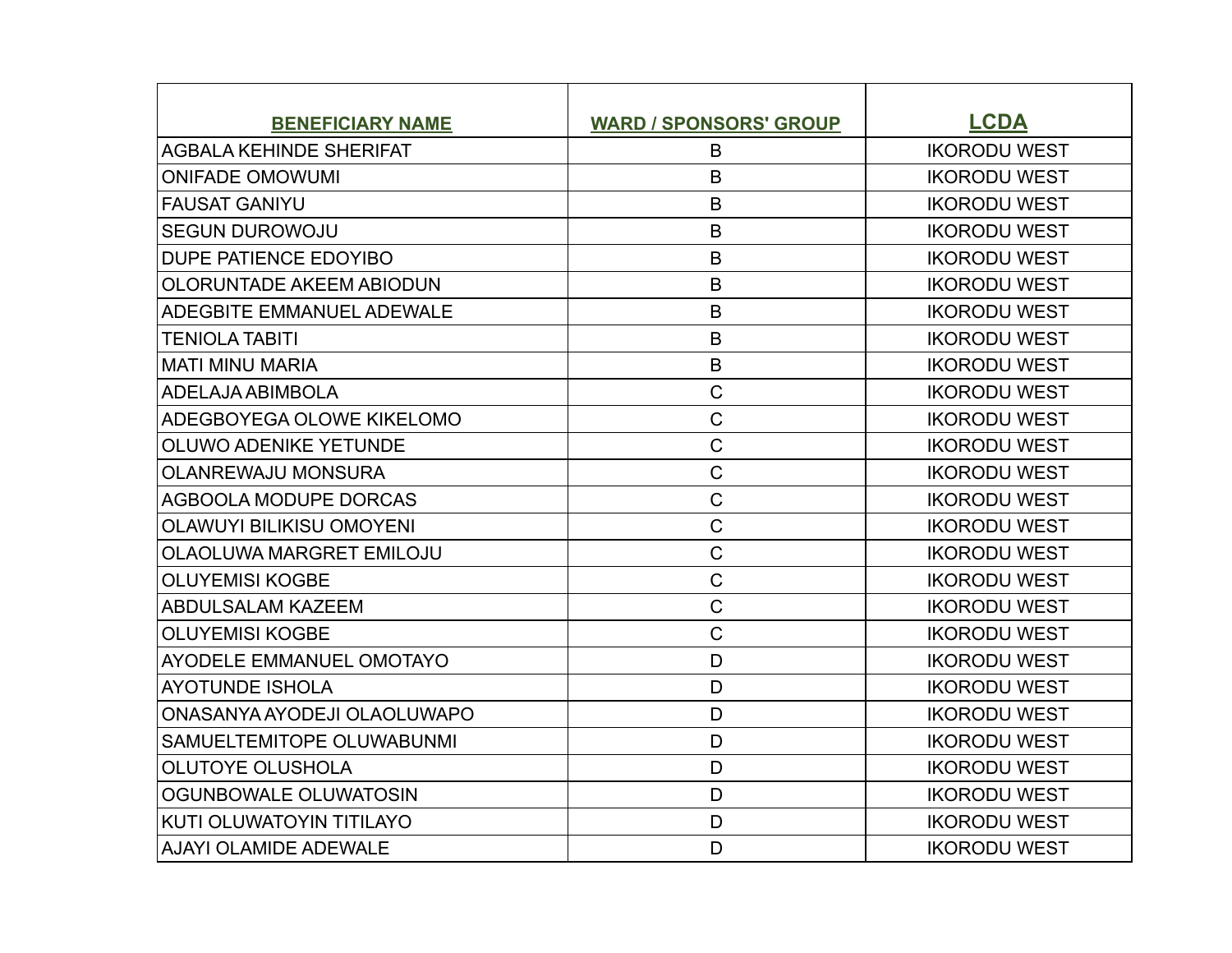| <b>BENEFICIARY NAME</b>           | <b>WARD / SPONSORS' GROUP</b> | <b>LCDA</b>          |
|-----------------------------------|-------------------------------|----------------------|
| <b>AMZAT AFUSAT MODUPE</b>        | D                             | <b>IKORODU WEST</b>  |
| <b>MOHAMMED MINIRU ABDULSALAM</b> | D                             | <b>IKORODU WEST</b>  |
| <b>ADEYEMI ADEDEJI ADETOLA</b>    | E                             | <b>IKORODU WEST</b>  |
| ELIZABETH RISIKATU ODUBANWO       | E                             | <b>IKORODU WEST</b>  |
| <b>OLUWAKEMI GBOLAHAN</b>         | E                             | <b>IKORODU WEST</b>  |
| <b>DELE WASIU ASHIRU</b>          | E                             | <b>IKORODU WEST</b>  |
| <b>FUNKE ABOLAJI OMOLARA</b>      | E                             | <b>IKORODU WEST</b>  |
| <b>FADOJU VERONICA</b>            | E                             | <b>IKORODU WEST</b>  |
| <b>FUNMI OGUNDIPE</b>             | E                             | <b>IKORODU WEST</b>  |
| HALELUYA AJAYI                    | E                             | <b>IKORODU WEST</b>  |
| AYOMIDE OBASANYA                  | E                             | <b>IKORODU WEST</b>  |
| <b>IDOWU ADERONKE AYOTOLA</b>     | E                             | <b>IKORODU WEST</b>  |
| AFOLABI K. ADEWALE                | E1                            | <b>IKORODU NORTH</b> |
| <b>TAJUDEEN A. OMOLOLA</b>        | E1                            | <b>IKORODU NORTH</b> |
| <b>MORIAMO ADEIGA</b>             | E1                            | <b>IKORODU NORTH</b> |
| <b>BUKOLA A. BOLAJI</b>           | E1                            | <b>IKORODU NORTH</b> |
| KUDIRAT J. OLAYINKA               | E1                            | <b>IKORODU NORTH</b> |
| ADEDAYO A. OLAEMI                 | E1                            | <b>IKORODU NORTH</b> |
| <b>AJAYI REBECCA</b>              | E1                            | <b>IKORODU NORTH</b> |
| <b>OLATUNJI OPEYEMI</b>           | E1                            | <b>IKORODU NORTH</b> |
| <b>FESTUS B. AJAYI</b>            | E1                            | <b>IKORODU NORTH</b> |
| <b>ADENIKE A. AJAO</b>            | E1                            | <b>IKORODU NORTH</b> |
| <b>TESLIM SHERIFATU ABIODUN</b>   | E2                            | <b>IKORODU NORTH</b> |
| LIADI OLABISI PRINCESS            | E2                            | <b>IKORODU NORTH</b> |
| MUFUTAU ALLI                      | E2                            | <b>IKORODU NORTH</b> |
| IMOJEED MONSURU                   | E2                            | <b>IKORODU NORTH</b> |
| <b>OJUTIKU KUBURAT IYABO</b>      | E2                            | <b>IKORODU NORTH</b> |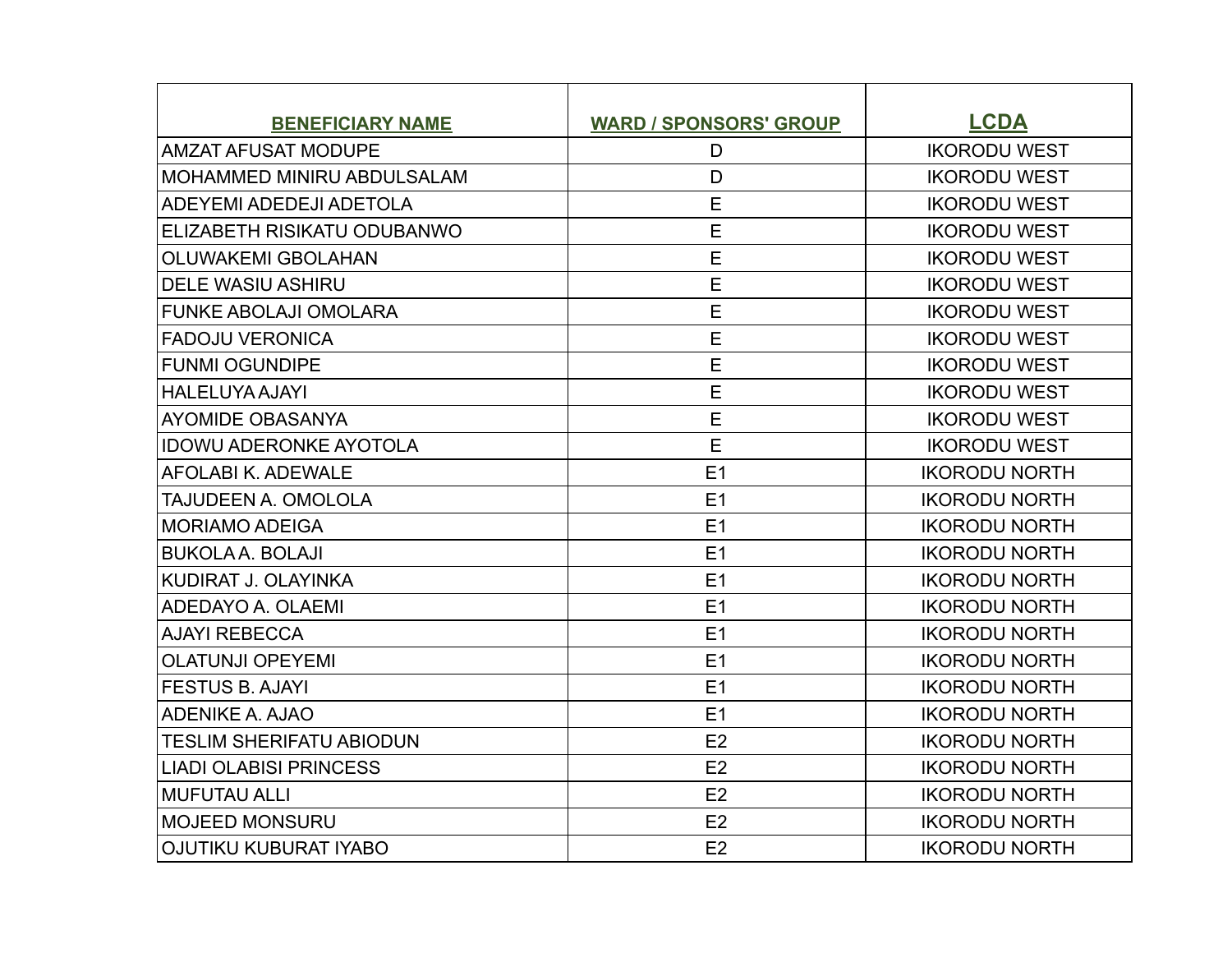| <b>BENEFICIARY NAME</b>           | <b>WARD / SPONSORS' GROUP</b> | <b>LCDA</b>          |
|-----------------------------------|-------------------------------|----------------------|
| MOTUNRAYO OSHINYEMI               | E2                            | <b>IKORODU NORTH</b> |
| <b>ANUOLUWAPO KAZEEM</b>          | E2                            | <b>IKORODU NORTH</b> |
| AJISEBUTU AHMEED OLAYIWOLA        | E2                            | <b>IKORODU NORTH</b> |
| <b>OPEBIYI TAMRAT AINA</b>        | E2                            | <b>IKORODU NORTH</b> |
| <b>IDAYAT RAHEEM ISHOLA</b>       | E2                            | <b>IKORODU NORTH</b> |
| <b>PATRICK YEMISI FUNMILAYO</b>   | E <sub>3</sub>                | <b>IKORODU NORTH</b> |
| <b>RACHEAL MUSILI SULEIMAN</b>    | E <sub>3</sub>                | <b>IKORODU NORTH</b> |
| <b>OLADOKUN KEHINDE</b>           | E <sub>3</sub>                | <b>IKORODU NORTH</b> |
| <b>GABRIEL ADELEKE ADEBAYO</b>    | E <sub>3</sub>                | <b>IKORODU NORTH</b> |
| <b>AIYEGBOYIN OLU MICHEAL</b>     | E <sub>3</sub>                | <b>IKORODU NORTH</b> |
| ADEBAYO FUNMILAYO ADEBOLA         | E <sub>3</sub>                | <b>IKORODU NORTH</b> |
| <b>ABOSEDE ADENIKE</b>            | E <sub>3</sub>                | <b>IKORODU NORTH</b> |
| <b>BASHIR OMOWUNMI NIMOTALAHI</b> | E <sub>3</sub>                | <b>IKORODU NORTH</b> |
| <b>GBADERO ABDEMI MUSTAFA</b>     | E <sub>3</sub>                | <b>IKORODU NORTH</b> |
| <b>RAJI ABIDEMI SUKURAT</b>       | E <sub>3</sub>                | <b>IKORODU NORTH</b> |
| <b>FUNMILAYO AFOLABI</b>          | E <sub>4</sub>                | <b>IKORODU NORTH</b> |
| MOSES OLUSOLA ODUBIYI             | E <sub>4</sub>                | <b>IKORODU NORTH</b> |
| <b>MARGRET ADEBAYO AJIKE</b>      | E <sub>4</sub>                | <b>IKORODU NORTH</b> |
| <b>SADA SALIU ADENIYI</b>         | E <sub>4</sub>                | <b>IKORODU NORTH</b> |
| FADEYI BUKOLA                     | E <sub>4</sub>                | <b>IKORODU NORTH</b> |
| <b>OJEDOKUN JELILI</b>            | E <sub>4</sub>                | <b>IKORODU NORTH</b> |
| <b>ONABAJO TITILAYO</b>           | E <sub>4</sub>                | <b>IKORODU NORTH</b> |
| AGBOOLA ALIMOT OMOTAYO            | E <sub>4</sub>                | <b>IKORODU NORTH</b> |
| MURTADOR TOYEEB OLAWALE           | E <sub>4</sub>                | <b>IKORODU NORTH</b> |
| <b>OLALEKAN RABIU</b>             | E <sub>4</sub>                | <b>IKORODU NORTH</b> |
| <b>LAWAL FELICIA RONKE</b>        | B <sub>3</sub>                | <b>IKORODU NORTH</b> |
| <b>TAWAKALITU IYABO</b>           | B <sub>3</sub>                | <b>IKORODU NORTH</b> |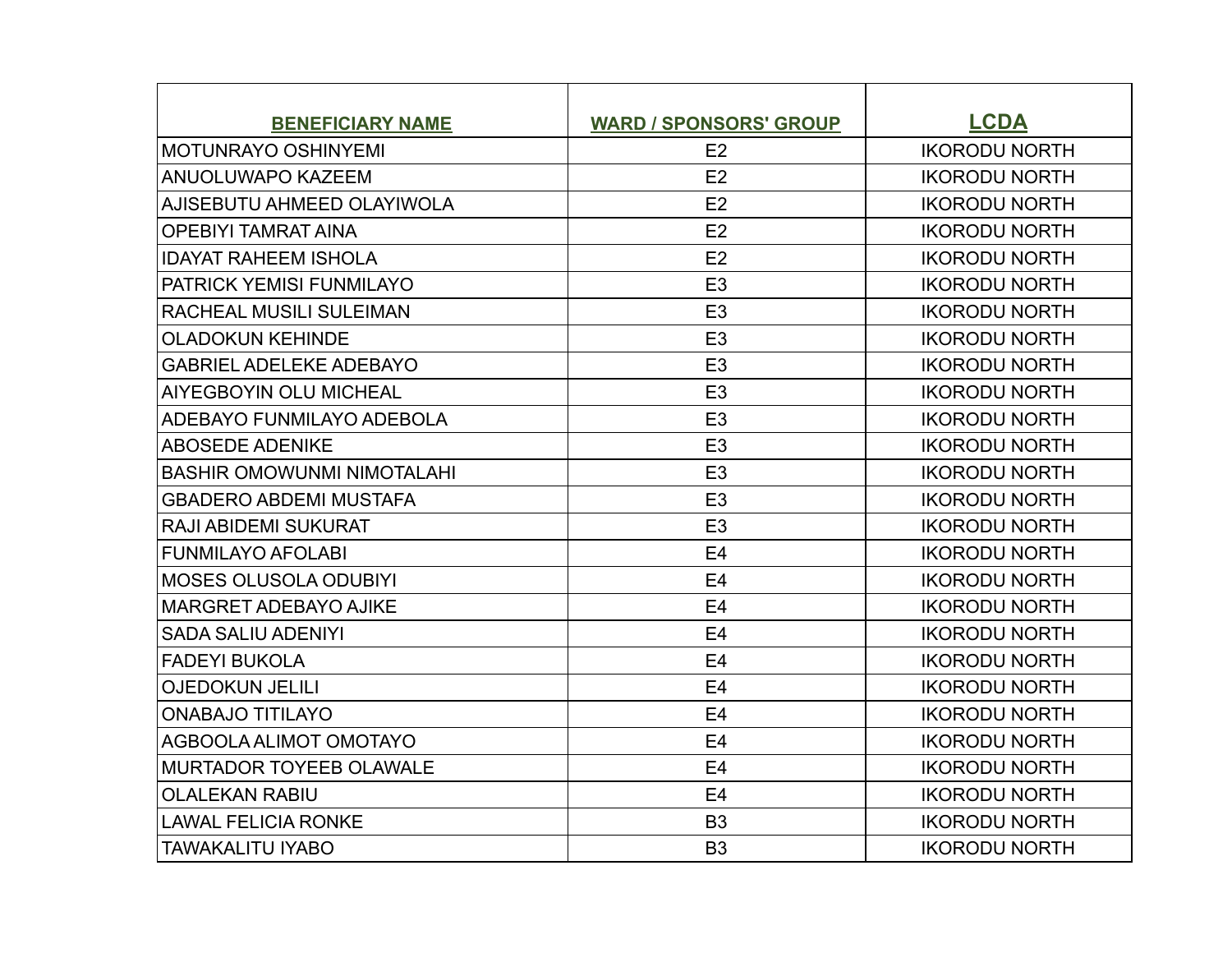| <b>BENEFICIARY NAME</b>          | <b>WARD / SPONSORS' GROUP</b> | <b>LCDA</b>          |
|----------------------------------|-------------------------------|----------------------|
| <b>SALISU BISOYE BISIRIYU</b>    | B <sub>3</sub>                | <b>IKORODU NORTH</b> |
| <b>OBIDEYI ENOCH OLADEJO</b>     | B <sub>3</sub>                | <b>IKORODU NORTH</b> |
| <b>ADETOYE HENRY</b>             | B <sub>3</sub>                | <b>IKORODU NORTH</b> |
| <b>SAVAGE YETUNDE</b>            | B <sub>3</sub>                | <b>IKORODU NORTH</b> |
| <b>WAHEED ADEBAYO QUDUS</b>      | B <sub>3</sub>                | <b>IKORODU NORTH</b> |
| <b>MURISIKU LOOKMAN ABAYOMI</b>  | B <sub>3</sub>                | <b>IKORODU NORTH</b> |
| <b>SAFURU BANWO</b>              | B <sub>3</sub>                | <b>IKORODU NORTH</b> |
| ADEYERI IDAYAT ADEBISI           | B <sub>3</sub>                | <b>IKORODU NORTH</b> |
| <b>ANJORIN ELIZABETH</b>         | $\mathsf{A}$                  | <b>IMOTA</b>         |
| <b>ALLISON MEMUNOTU</b>          | A                             | <b>IMOTA</b>         |
| <b>BANJO ADENIYI MUNIRU</b>      | A                             | <b>IMOTA</b>         |
| <b>AKALA RALIAT</b>              | A                             | <b>IMOTA</b>         |
| <b>OLAKOLU KEHINDE REBECCA</b>   | A                             | <b>IMOTA</b>         |
| <b>AKINYEMI YINUSA</b>           | A                             | <b>IMOTA</b>         |
| <b>ASODUN LATIFAT ADERONKE</b>   | A                             | <b>IMOTA</b>         |
| OGUNYEMI OLASILE ADEKUNLE        | A                             | <b>IMOTA</b>         |
| <b>SAMUEL OMOTOLA</b>            | A                             | <b>IMOTA</b>         |
| <b>MUYINATU BAKARE</b>           | A                             | <b>IMOTA</b>         |
| AIYEDUN OYINDAMOLA FLORENCE      | B                             | <b>IMOTA</b>         |
| <b>ADEBOGUN ABIODUN</b>          | B                             | <b>IMOTA</b>         |
| <b>ADEMBARI MODUPE</b>           | B                             | <b>IMOTA</b>         |
| <b>EWESANYA SEKINAT ROTIMI</b>   | B                             | <b>IMOTA</b>         |
| YEKINI O. KAZEEM                 | B                             | <b>IMOTA</b>         |
| <b>OYELAKUN TAIWO GAFAR</b>      | B                             | <b>IMOTA</b>         |
| <b>ADENIRAN BOLA ADAMO</b>       | B                             | <b>IMOTA</b>         |
| <b>ODUNAYO BAKARE</b>            | B                             | <b>IMOTA</b>         |
| <b>OREWALE MODUPE OLUWASEGUN</b> | B                             | <b>IMOTA</b>         |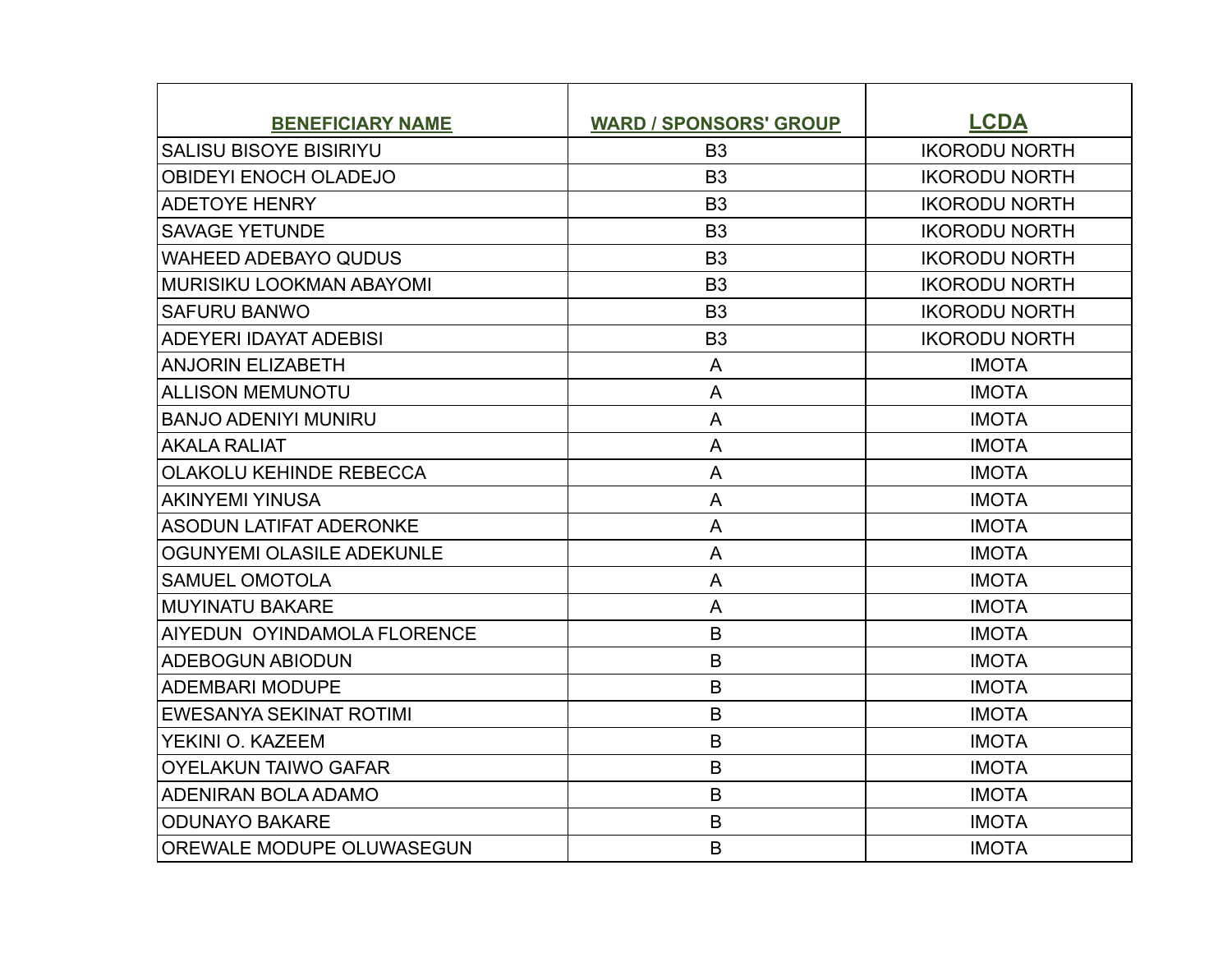| <b>BENEFICIARY NAME</b>         | <b>WARD / SPONSORS' GROUP</b> | <b>LCDA</b>  |
|---------------------------------|-------------------------------|--------------|
| OGUNLARU OLUYEMISI ABIOLA       | B                             | <b>IMOTA</b> |
| <b>SONAIKE ADEYEMI</b>          | $\overline{C}$                | <b>IMOTA</b> |
| <b>YEMISI SOIPE</b>             | $\mathsf C$                   | <b>IMOTA</b> |
| <b>FALADE O. MULIKAT</b>        | $\mathsf C$                   | <b>IMOTA</b> |
| <b>ONAFOWOKAN SADE</b>          | $\overline{C}$                | <b>IMOTA</b> |
| <b>SIDIKATU ADEJO</b>           | $\mathsf C$                   | <b>IMOTA</b> |
| <b>OLANIPEKUN ALUKO</b>         | $\mathsf C$                   | <b>IMOTA</b> |
| <b>NAIBI MUTAIRU</b>            | $\mathsf{C}$                  | <b>IMOTA</b> |
| <b>OSENI KEMI FUNMILAYO</b>     | $\mathsf C$                   | <b>IMOTA</b> |
| <b>ADEBANKE SAKA</b>            | $\mathsf C$                   | <b>IMOTA</b> |
| <b>GRACE ADENRELE ADEJO</b>     | $\overline{C}$                | <b>IMOTA</b> |
| <b>SUNMOLA OJEBODE</b>          | D                             | <b>IMOTA</b> |
| TAIMIYU IBRAHIM OYEYEMI         | D                             | <b>IMOTA</b> |
| OGUNNOWO ISIAKA OLAMIDE         | D                             | <b>IMOTA</b> |
| <b>THOMAS JUBRILA SUNDAY</b>    | D                             | <b>IMOTA</b> |
| <b>AKINRELE RISIKAT</b>         | D                             | <b>IMOTA</b> |
| <b>ASUNBIOJO ADIJAT</b>         | D                             | <b>IMOTA</b> |
| ADUNBIAJO ADEOLA ADIJAT         | D                             | <b>IMOTA</b> |
| <b>ALI BALOGUN AJIKE</b>        | D                             | <b>IMOTA</b> |
| <b>AN OKOTUME</b>               | D                             | <b>IMOTA</b> |
| <b>GIWA EMMANUEL DORTIE</b>     | D                             | <b>IMOTA</b> |
| <b>OMOLEYIN MONDAY</b>          | A                             | <b>IJEDE</b> |
| <b>IDAYAT AJOMBADI</b>          | A                             | <b>IJEDE</b> |
| <b>SHITU MUTIAT ORIYOMI</b>     | A                             | <b>IJEDE</b> |
| <b>NOSIMOH YAYAH</b>            | A                             | <b>IJEDE</b> |
| <b>OLABANJI AYOMIDE ODUBOTE</b> | A                             | <b>IJEDE</b> |
| <b>LAMINA MATTI</b>             | A                             | <b>IJEDE</b> |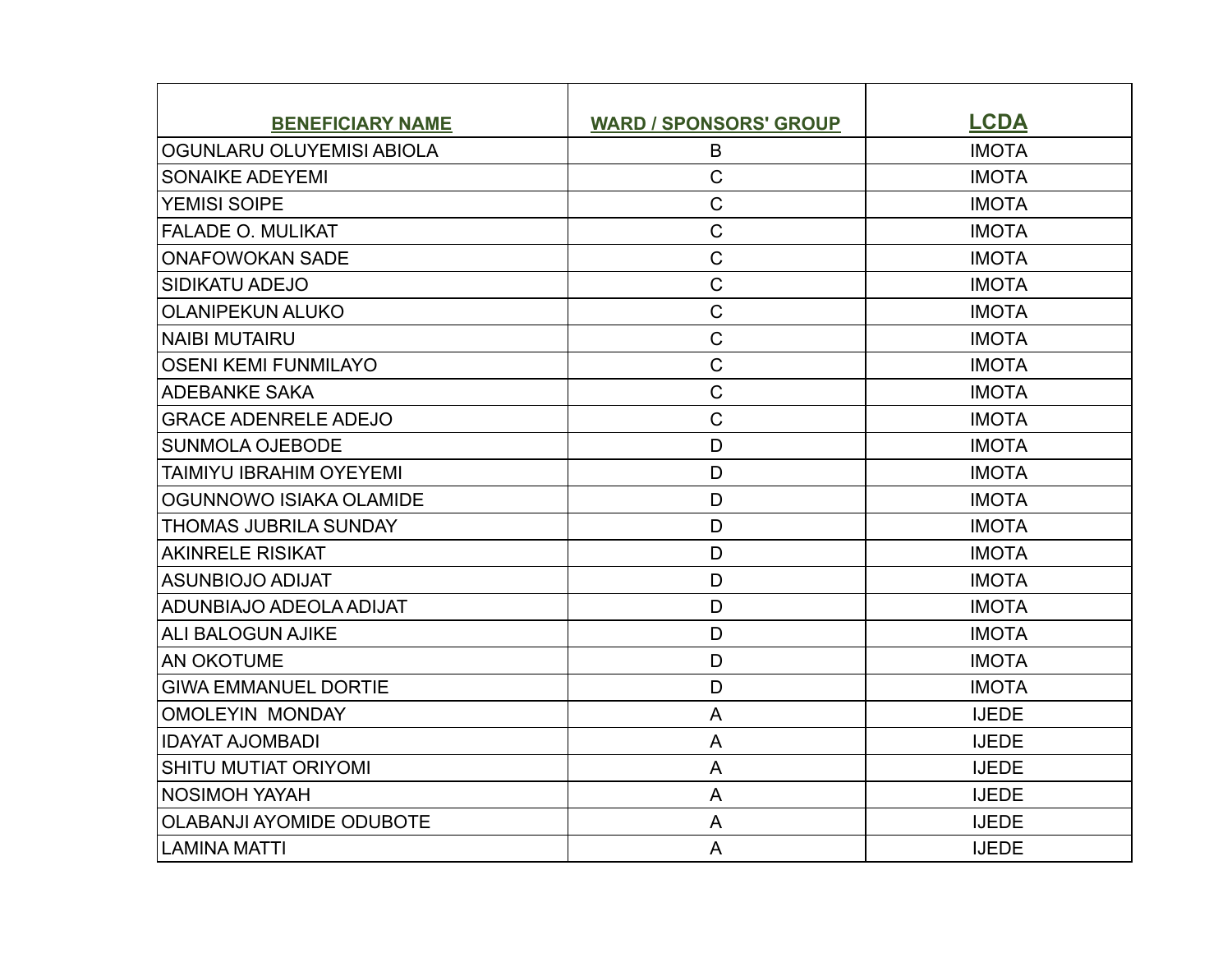| <b>BENEFICIARY NAME</b>             | <b>WARD / SPONSORS' GROUP</b> | <b>LCDA</b>  |
|-------------------------------------|-------------------------------|--------------|
| <b>OWOYELE SAMOD</b>                | A                             | <b>IJEDE</b> |
| <b>ELESHO ABIOLA</b>                | A                             | <b>IJEDE</b> |
| <b>ZEN-ABIDEEN ZULIAT</b>           | A                             | <b>IJEDE</b> |
| <b>NURUDEEN RAJI</b>                | A                             | <b>IJEDE</b> |
| <b>JEMILAT HASSAN</b>               | B                             | <b>IJEDE</b> |
| <b>IDIAT LONGE</b>                  | B                             | <b>IJEDE</b> |
| <b>MOTUNRAYO ADESANYA</b>           | B                             | <b>IJEDE</b> |
| <b>TAIRAT MUSEDIQ</b>               | B                             | <b>IJEDE</b> |
| <b>OYEBANJO RAZAK OLAWALE</b>       | B                             | <b>IJEDE</b> |
| <b>FASASI NOJEEM</b>                | B                             | <b>IJEDE</b> |
| <b>SARUMI RUKIA</b>                 | B                             | <b>IJEDE</b> |
| <b>JIMOH MOHAMMED</b>               | B                             | <b>IJEDE</b> |
| <b>OLUWAKEMI BAKARE</b>             | B                             | <b>IJEDE</b> |
| RAMOTA ADEOLA OJO                   | B                             | <b>IJEDE</b> |
| <b>OJIKUTU SHAMSUDEEN BABATUNDE</b> | $\mathsf{C}$                  | <b>IJEDE</b> |
| <b>MURENI OLOJA</b>                 | $\mathsf C$                   | <b>IJEDE</b> |
| ALIMOT ABOSEDE OWOYELE              | $\mathsf C$                   | <b>IJEDE</b> |
| AJENIFUJA ESTHER BOLUWADURO         | $\mathsf C$                   | <b>IJEDE</b> |
| <b>OBAFEMI SULIMON TITILOLA</b>     | $\mathsf C$                   | <b>IJEDE</b> |
| <b>MUDA BASIRIYU</b>                | $\mathsf C$                   | <b>IJEDE</b> |
| <b>SALISU BAYARAT</b>               | $\mathsf{C}$                  | <b>IJEDE</b> |
| ADEBAYO WASIU ABIODUN               | $\mathsf C$                   | <b>IJEDE</b> |
| YUSUF KADIRAT ADEPEJU               | $\mathsf C$                   | <b>IJEDE</b> |
| <b>AMINAT A. LAWAL</b>              | $\overline{C}$                | <b>IJEDE</b> |
| <b>OLAPADE ABIODUN</b>              | D                             | <b>IJEDE</b> |
| <b>MADEYINLO MOTUNDE SEYI</b>       | D                             | <b>IJEDE</b> |
| MORENIKE DOSUMU OSHINNAIKE          | D                             | <b>IJEDE</b> |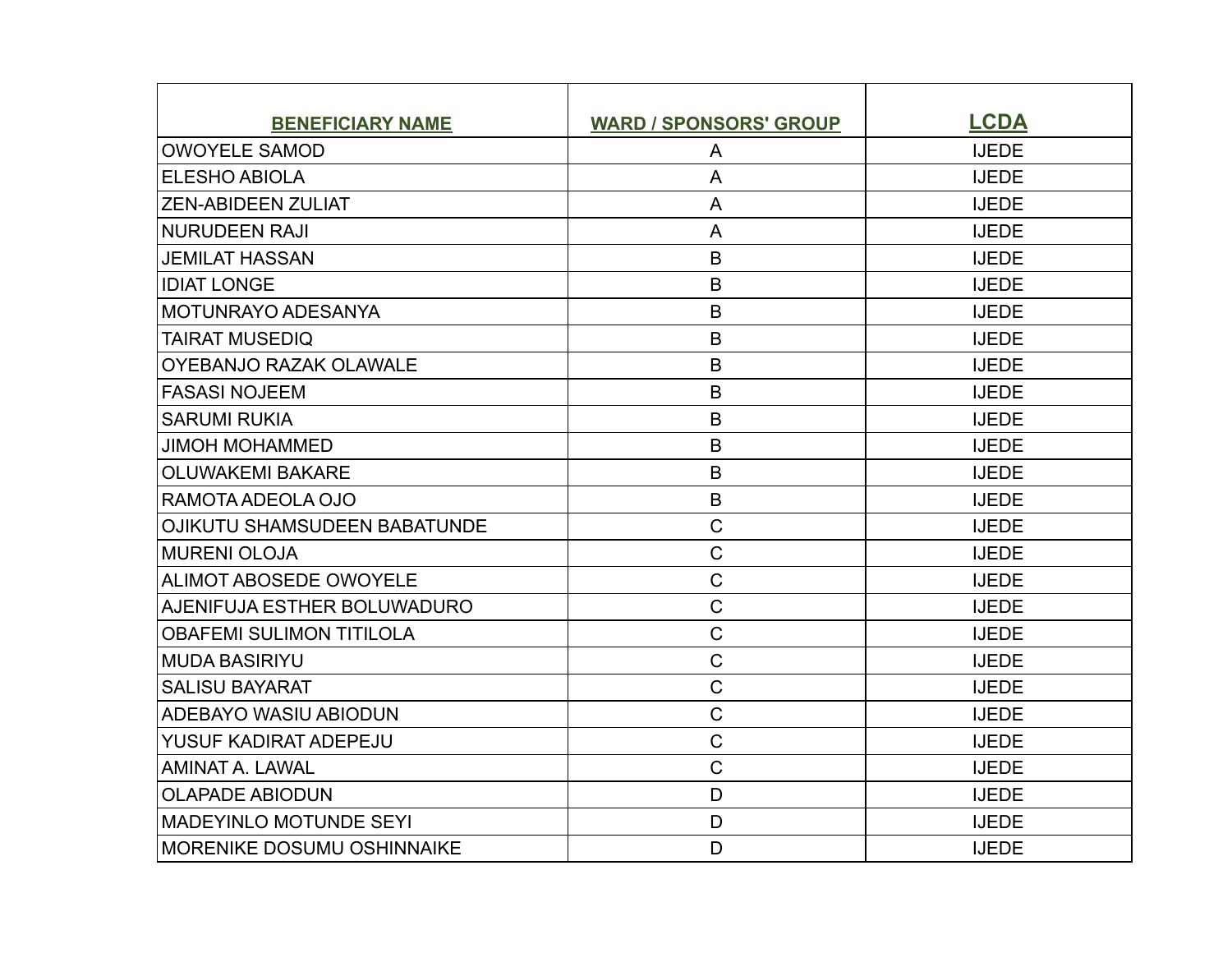| <b>BENEFICIARY NAME</b>            | <b>WARD / SPONSORS' GROUP</b> | <b>LCDA</b>           |
|------------------------------------|-------------------------------|-----------------------|
| TIJANI RUKAYAT TEMITOPE            | D                             | <b>IJEDE</b>          |
| OWONIKOKO KADIRAT AMOPE            | D                             | <b>IJEDE</b>          |
| <b>BADMUS OKUWAKEMI MORENIKEJI</b> | D                             | <b>IJEDE</b>          |
| <b>ADENIYI S. JOSEPH</b>           | D                             | <b>IJEDE</b>          |
| ADESHOLA OLOKO DORCAS              | D                             | <b>IJEDE</b>          |
| OLARENWAJU MUINAT ADENIKE          | D                             | <b>IJEDE</b>          |
| <b>IYABO ADESHINA</b>              | D                             | <b>IJEDE</b>          |
| <b>KOWE OLUBUKOLA</b>              | C <sub>1</sub>                | IGBOGBO-BAYEKU        |
| <b>OLADUNNI BASIRAT.O</b>          | C <sub>1</sub>                | <b>IGBOGBO-BAYEKU</b> |
| <b>ADESANYA SAKIRAT</b>            | C <sub>1</sub>                | <b>IGBOGBO-BAYEKU</b> |
| AKINLABI BOLA RASHIDAT             | C <sub>1</sub>                | <b>IGBOGBO-BAYEKU</b> |
| <b>RAJI BALIKIS TEMITOPE</b>       | C <sub>1</sub>                | <b>IGBOGBO-BAYEKU</b> |
| AKINSANYA AZEEZ                    | C <sub>1</sub>                | <b>IGBOGBO-BAYEKU</b> |
| <b>UDEZI DENNIS</b>                | C <sub>1</sub>                | <b>IGBOGBO-BAYEKU</b> |
| OROWOLE DORCAS                     | C <sub>1</sub>                | <b>IGBOGBO-BAYEKU</b> |
| <b>SHOKEYO TAJUDEEN</b>            | C <sub>1</sub>                | <b>IGBOGBO-BAYEKU</b> |
| <b>ADENIJI KOLA</b>                | C <sub>1</sub>                | <b>IGBOGBO-BAYEKU</b> |
| ADABOYAN MUSILIU ISHOLA            | C <sub>2</sub>                | <b>IGBOGBO-BAYEKU</b> |
| <b>OBAYOMI BUNMI CLEMENTINA</b>    | C <sub>2</sub>                | <b>IGBOGBO-BAYEKU</b> |
| <b>ADENOWO OLUWATOYIN</b>          | C <sub>2</sub>                | <b>IGBOGBO-BAYEKU</b> |
| ANIBABA O. ESTHER                  | C <sub>2</sub>                | <b>IGBOGBO-BAYEKU</b> |
| AMOKUNMOSA RUTH TAIWO              | C <sub>2</sub>                | <b>IGBOGBO-BAYEKU</b> |
| <b>BOLAJI ABIODUN</b>              | C <sub>2</sub>                | <b>IGBOGBO-BAYEKU</b> |
| <b>KOLAPO JOSEPH KAMILU</b>        | C <sub>2</sub>                | <b>IGBOGBO-BAYEKU</b> |
| <b>DAIRO BILIKISU BIDEMI</b>       | C <sub>2</sub>                | <b>IGBOGBO-BAYEKU</b> |
| <b>SOLAWON HAKEEM ADEWALE</b>      | C <sub>2</sub>                | <b>IGBOGBO-BAYEKU</b> |
| <b>BURAIMOH YEMISI OMOWUMI</b>     | C <sub>2</sub>                | <b>IGBOGBO-BAYEKU</b> |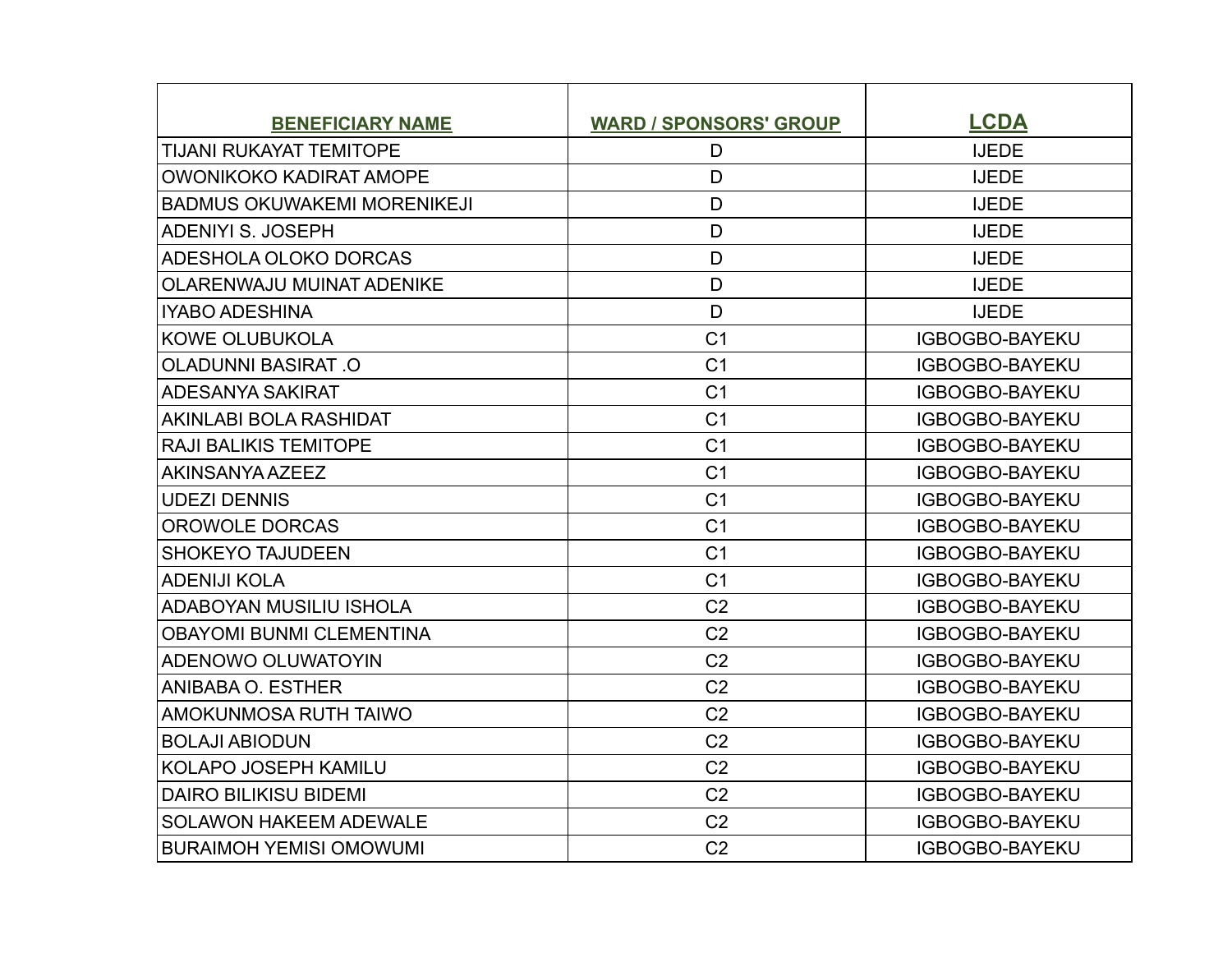| <b>BENEFICIARY NAME</b>           | <b>WARD / SPONSORS' GROUP</b> | <b>LCDA</b>           |
|-----------------------------------|-------------------------------|-----------------------|
| <b>MRS OLATUNJI A</b>             | C <sub>3</sub>                | IGBOGBO-BAYEKU        |
| <b>MRS FACILAT MAKANJUOLA</b>     | C <sub>3</sub>                | <b>IGBOGBO-BAYEKU</b> |
| <b>KAZEEM YETUNDE VICTORIA</b>    | C <sub>3</sub>                | <b>IGBOGBO-BAYEKU</b> |
| <b>MRS AFUSAT BELLO</b>           | C <sub>3</sub>                | <b>IGBOGBO-BAYEKU</b> |
| <b>SEGUN ADESANYA</b>             | C <sub>3</sub>                | <b>IGBOGBO-BAYEKU</b> |
| <b>OLAWALE HAMMED</b>             | C <sub>3</sub>                | <b>IGBOGBO-BAYEKU</b> |
| <b>RAJI RASAKI</b>                | C <sub>3</sub>                | <b>IGBOGBO-BAYEKU</b> |
| <b>MONSURAT PELUMI</b>            | C <sub>3</sub>                | <b>IGBOGBO-BAYEKU</b> |
| <b>AWAWU BALOGUN</b>              | C <sub>3</sub>                | <b>IGBOGBO-BAYEKU</b> |
| ENIFEMI TAWAKALITU                | C <sub>3</sub>                | <b>IGBOGBO-BAYEKU</b> |
| <b>ADIJAT ODUSI</b>               | C <sub>4</sub>                | <b>IGBOGBO-BAYEKU</b> |
| <b>FOLASHADE OMOMULE ADEBANJO</b> | C <sub>4</sub>                | <b>IGBOGBO-BAYEKU</b> |
| <b>CHINYERE OGBONNA ESTHER</b>    | C <sub>4</sub>                | <b>IGBOGBO-BAYEKU</b> |
| <b>BASANYA JACOB OYE</b>          | C <sub>4</sub>                | <b>IGBOGBO-BAYEKU</b> |
| KADIJAT BAKARE MORAYO             | C <sub>4</sub>                | <b>IGBOGBO-BAYEKU</b> |
| TAWAKALITU ADENIRAN               | C <sub>4</sub>                | <b>IGBOGBO-BAYEKU</b> |
| <b>MR ONI C.A HAWLEY</b>          | C <sub>4</sub>                | <b>IGBOGBO-BAYEKU</b> |
| DORCAS SUBULOLO ADEDEJI           | C <sub>4</sub>                | <b>IGBOGBO-BAYEKU</b> |
| OGUNLANA MORIDIYAT OYINKANSOLA    | C <sub>4</sub>                | <b>IGBOGBO-BAYEKU</b> |
| <b>OYESANYA JIDE</b>              | C <sub>4</sub>                | <b>IGBOGBO-BAYEKU</b> |
| <b>AKINBOBOYE ELOUIS</b>          | C <sub>5</sub>                | <b>IGBOGBO-BAYEKU</b> |
| ADESHINA KUDIRAT ADEOLA           | C <sub>5</sub>                | <b>IGBOGBO-BAYEKU</b> |
| TALABI MARIAM OMONIYI             | C <sub>5</sub>                | <b>IGBOGBO-BAYEKU</b> |
| <b>NIMOTA LAMIDI</b>              | C <sub>5</sub>                | <b>IGBOGBO-BAYEKU</b> |
| ALESHILOYE LATEEF KOLAWOLE        | C <sub>5</sub>                | <b>IGBOGBO-BAYEKU</b> |
| MICHAEL OMOLOYE                   | C <sub>5</sub>                | IGBOGBO-BAYEKU        |
| <b>AYARA EUNICE</b>               | C <sub>5</sub>                | <b>IGBOGBO-BAYEKU</b> |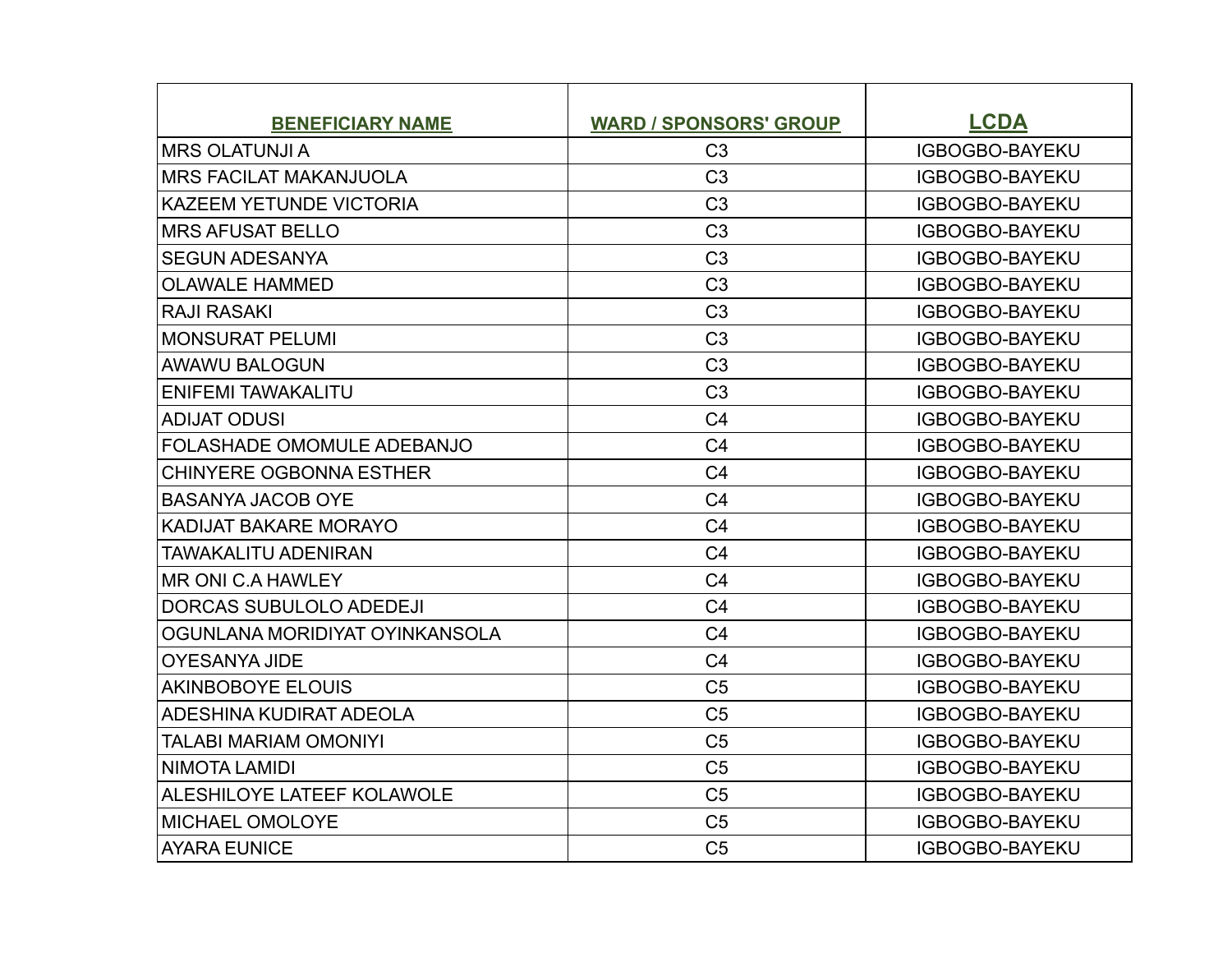| <b>BENEFICIARY NAME</b>              | <b>WARD / SPONSORS' GROUP</b> | <b>LCDA</b>           |
|--------------------------------------|-------------------------------|-----------------------|
| <b>ADEKOLA SHEFIU O</b>              | C <sub>5</sub>                | IGBOGBO-BAYEKU        |
| <b>LAULAT ODUWOYE</b>                | C <sub>5</sub>                | <b>IGBOGBO-BAYEKU</b> |
| <b>ABDULHALMON OLUWAKEMI ORIYOMI</b> | C <sub>5</sub>                | <b>IGBOGBO-BAYEKU</b> |
| AKANO SULAIMAN B.                    | A                             | <b>SOMOLU</b>         |
| OLUGBADE OLANREWAJU                  | A                             | <b>SOMOLU</b>         |
| <b>AINA TITILOLA</b>                 | A                             | <b>SOMOLU</b>         |
| <b>ONAFOWORA ABISOLA</b>             | A                             | <b>SOMOLU</b>         |
| <b>OYEBAJO OYEKUNLE</b>              | A                             | <b>SOMOLU</b>         |
| <b>FATOLA ISMAILA</b>                | A                             | <b>SOMOLU</b>         |
| <b>ADETOLA ABOSEDE</b>               | A                             | <b>SOMOLU</b>         |
| <b>BAMIDELE Y. HAMMED</b>            | A                             | <b>SOMOLU</b>         |
| <b>ISSA AHMADU USMAN</b>             | A                             | <b>SOMOLU</b>         |
| <b>BUCKNOR OLAWALE</b>               | A                             | <b>SOMOLU</b>         |
| <b>ISIAKA ABIODUN RABIU</b>          | B                             | <b>SOMOLU</b>         |
| <b>FRANCIS AMUROKO</b>               | B                             | <b>SOMOLU</b>         |
| <b>ISHOLA FUNMILAYO</b>              | B                             | <b>SOMOLU</b>         |
| <b>AWOBAJO OLABISI</b>               | B                             | <b>SOMOLU</b>         |
| <b>BISOLA ADEDOKUN</b>               | $\mathsf B$                   | <b>SOMOLU</b>         |
| AINA ADEBOWALE AWAYE                 | B                             | <b>SOMOLU</b>         |
| <b>IDOWU ABOSEDE</b>                 | B                             | <b>SOMOLU</b>         |
| SHONIBARE O. OMOYEMI                 | B                             | <b>SOMOLU</b>         |
| <b>UDOR E. JAMES</b>                 | $\mathsf B$                   | <b>SOMOLU</b>         |
| <b>SALAMI GANIU JIMOH</b>            | $\mathsf B$                   | <b>SOMOLU</b>         |
| <b>ADIGUN AHMED</b>                  | $\mathsf C$                   | <b>SOMOLU</b>         |
| <b>FOLASHADE OWOLABI</b>             | $\mathsf C$                   | <b>SOMOLU</b>         |
| <b>VIVIAN BUKANLA MEDUBE</b>         | $\mathsf C$                   | <b>SOMOLU</b>         |
| ABIKE FAJUYIGBE ADEDAYO              | $\mathsf{C}$                  | <b>SOMOLU</b>         |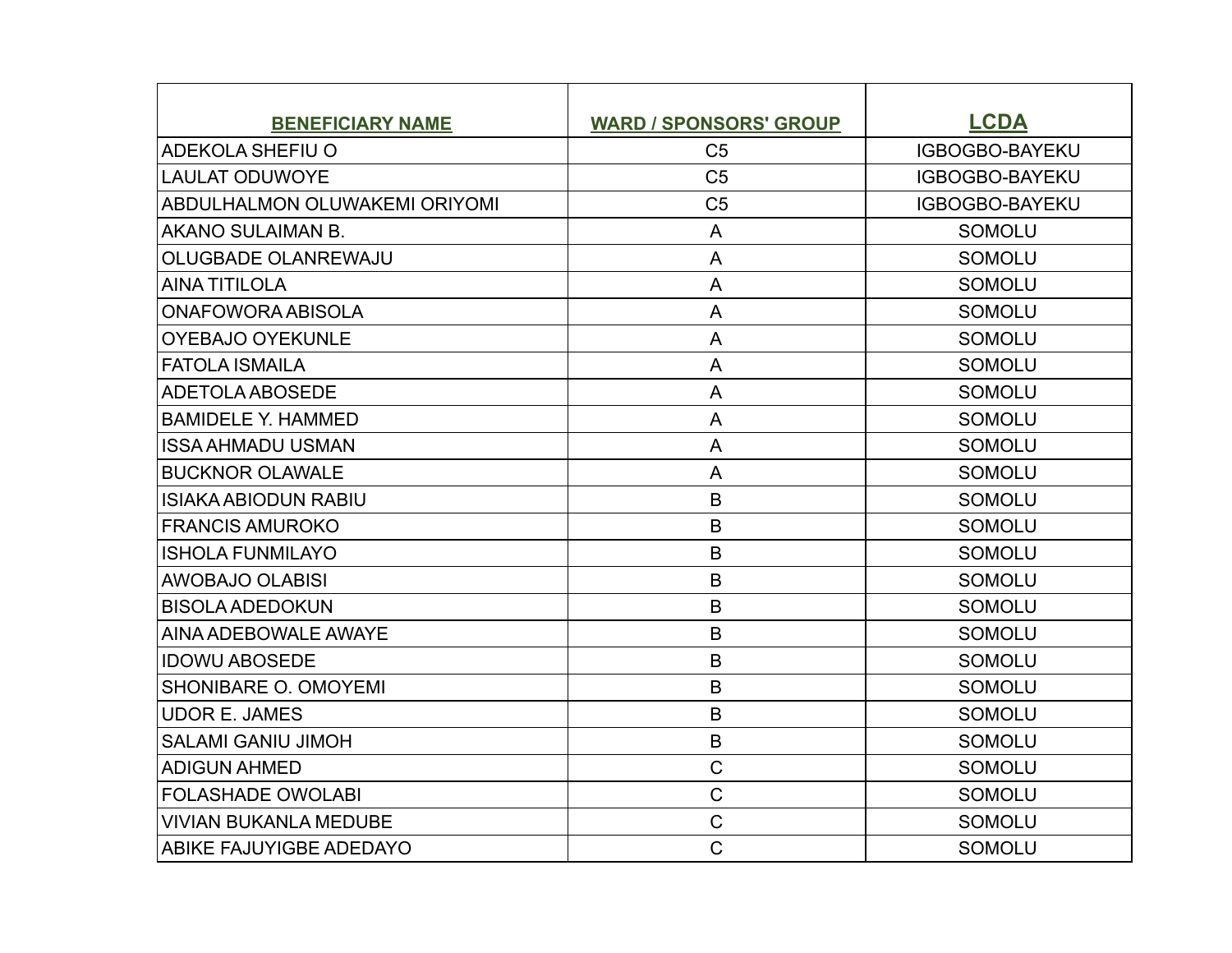| <b>BENEFICIARY NAME</b>           | <b>WARD / SPONSORS' GROUP</b> | <b>LCDA</b>   |
|-----------------------------------|-------------------------------|---------------|
| <b>IDOWU TITILOPE YAKUB</b>       | $\mathsf{C}$                  | <b>SOMOLU</b> |
| <b>OLATUNBOSUN DANIEL OLAMIDE</b> | $\mathsf C$                   | <b>SOMOLU</b> |
| <b>ADEOLA ABIODUN GBAIYE</b>      | $\mathsf C$                   | <b>SOMOLU</b> |
| ABIGAIEL YETUNDE OGUNWOMOJU       | $\mathsf{C}$                  | <b>SOMOLU</b> |
| <b>BOLARINWA TOYIN TAWA</b>       | $\mathsf C$                   | <b>SOMOLU</b> |
| SADIO BOLANLE RAMOTA              | $\mathsf C$                   | <b>SOMOLU</b> |
| <b>BABAJIDE GEORGE FERREIRA</b>   | D                             | <b>SOMOLU</b> |
| <b>ABISUGA TAIWO MARY</b>         | D                             | <b>SOMOLU</b> |
| AKODU TAWA OMOWUNMI               | D                             | <b>SOMOLU</b> |
| <b>JINADU SHAKIRAT</b>            | D                             | <b>SOMOLU</b> |
| <b>SALAU BARAKAT O.</b>           | D                             | <b>SOMOLU</b> |
| <b>OWODUNNI SULAIMON</b>          | D                             | <b>SOMOLU</b> |
| <b>OLURANTI EDITH MARY</b>        | D                             | <b>SOMOLU</b> |
| RAJI MOTUNRAYO ZAINAB             | D                             | <b>SOMOLU</b> |
| <b>LUKMON ABIODUN ISMAIL</b>      | D                             | <b>SOMOLU</b> |
| <b>LADIPO OLUWAKEMI</b>           | D                             | <b>SOMOLU</b> |
| SEFIU ODUBOTE                     | E                             | <b>SOMOLU</b> |
| <b>YUSUF RASIDAT O.</b>           | E                             | <b>SOMOLU</b> |
| <b>OLAWUNMI AFUSAT ADENUSI</b>    | E                             | <b>SOMOLU</b> |
| <b>JOHNSON OYINDAMOLA</b>         | E                             | <b>SOMOLU</b> |
| BADEJO AYOMIDE 0.                 | E                             | <b>SOMOLU</b> |
| <b>ABIODUN MARTINS</b>            | E                             | <b>SOMOLU</b> |
| <b>SHOGBOLA FUNKE AYODELE</b>     | E                             | <b>SOMOLU</b> |
| ODUOLA ADETOUN A.                 | E                             | <b>SOMOLU</b> |
| <b>MISTURAT ALLI</b>              | E                             | <b>SOMOLU</b> |
| <b>KOKOYE DARE</b>                | E                             | <b>SOMOLU</b> |
| <b>IFEOMA MADU</b>                | F                             | <b>SOMOLU</b> |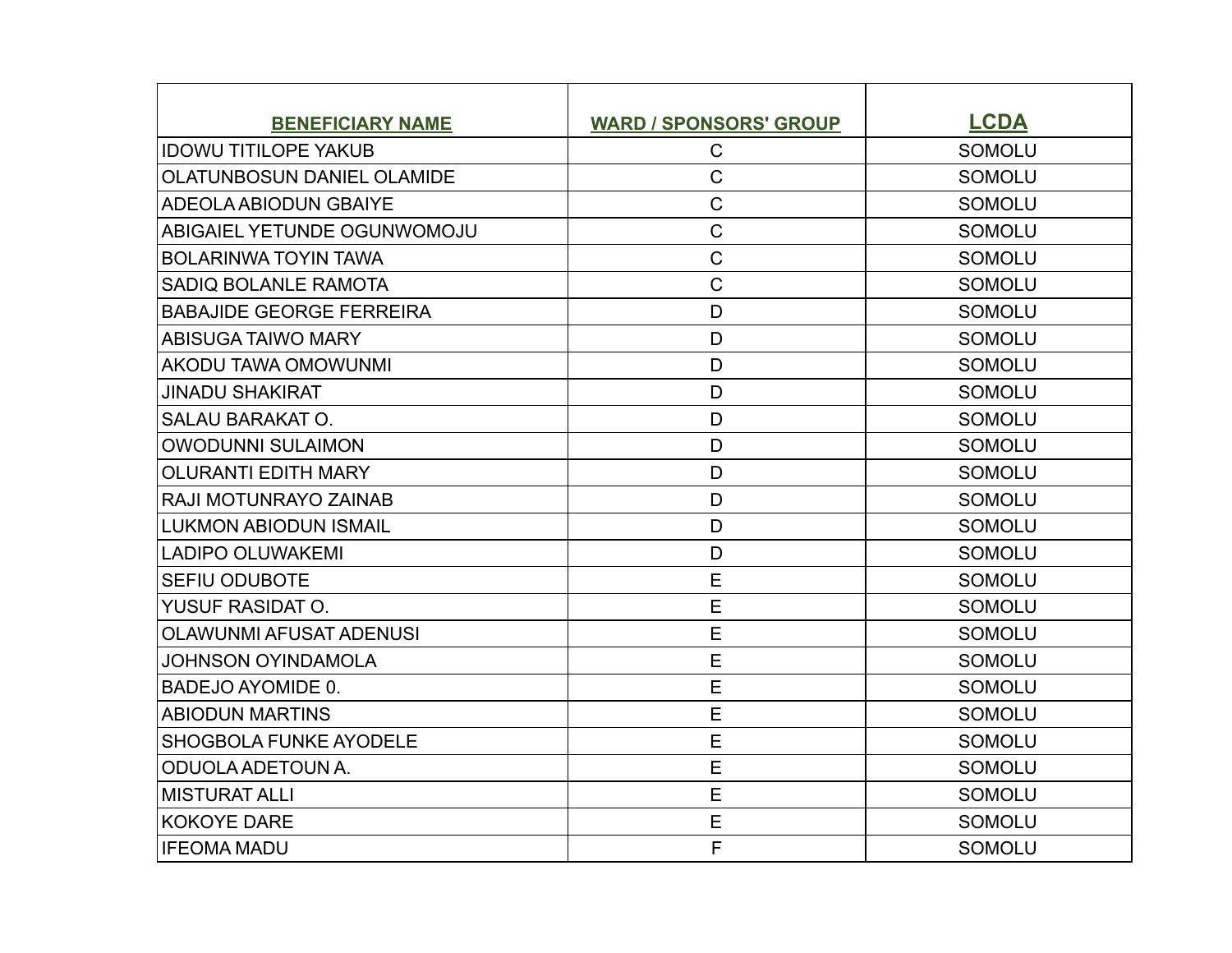| <b>BENEFICIARY NAME</b>       | <b>WARD / SPONSORS' GROUP</b> | <b>LCDA</b>   |
|-------------------------------|-------------------------------|---------------|
| <b>FELICIA O. ADENUSI</b>     | F                             | <b>SOMOLU</b> |
| <b>OLUWASEUN ODUNSI</b>       | F                             | <b>SOMOLU</b> |
| YEKINI TAIWO O.               | F                             | <b>SOMOLU</b> |
| <b>ADEGUNLE DAVID</b>         | F                             | <b>SOMOLU</b> |
| ADEMOLA D. ZAINAB             | F                             | <b>SOMOLU</b> |
| KUDIRAT A. OLALEYE            | F                             | <b>SOMOLU</b> |
| <b>TOYIN BAKARE</b>           | F                             | <b>SOMOLU</b> |
| FATAI A. DAWODU               | F                             | <b>SOMOLU</b> |
| <b>ADEBANJO PETERS</b>        | F                             | <b>SOMOLU</b> |
| <b>ABDUL ADESHINA</b>         | G                             | <b>SOMOLU</b> |
| TAJU ABAYOMI BAKARE           | G                             | <b>SOMOLU</b> |
| <b>MARIAM M. MUSTAFA</b>      | G                             | <b>SOMOLU</b> |
| <b>RISIKATU ADETOLA</b>       | G                             | <b>SOMOLU</b> |
| <b>SHITTU S. OLUWASEGUN</b>   | G                             | <b>SOMOLU</b> |
| ABOSEDE O. ALICE              | G                             | <b>SOMOLU</b> |
| <b>HAMZAT AMINAT</b>          | G                             | <b>SOMOLU</b> |
| OLAGUNJU O. YETUNDE           | G                             | <b>SOMOLU</b> |
| <b>BAKARE EMMANUEL</b>        | G                             | <b>SOMOLU</b> |
| <b>MATEMILOLA OLUWOLE</b>     | G                             | <b>SOMOLU</b> |
| <b>FATAI ABIMBOLA MATESUN</b> | H                             | <b>SOMOLU</b> |
| <b>OLUKOLE ABIODUN SUNDAY</b> | H                             | <b>SOMOLU</b> |
| AWE MONSURAT OLUWARANTI       | H                             | <b>SOMOLU</b> |
| <b>FOLASHADE T. ADESHINA</b>  | H                             | <b>SOMOLU</b> |
| <b>SEBIOMO ANUOLUWAPO</b>     | H                             | <b>SOMOLU</b> |
| <b>ADENIYI AHMED</b>          | H                             | <b>SOMOLU</b> |
| <b>AKINBODE RAFATU</b>        | H                             | <b>SOMOLU</b> |
| <b>BALOGUN MAGRETT</b>        | H                             | <b>SOMOLU</b> |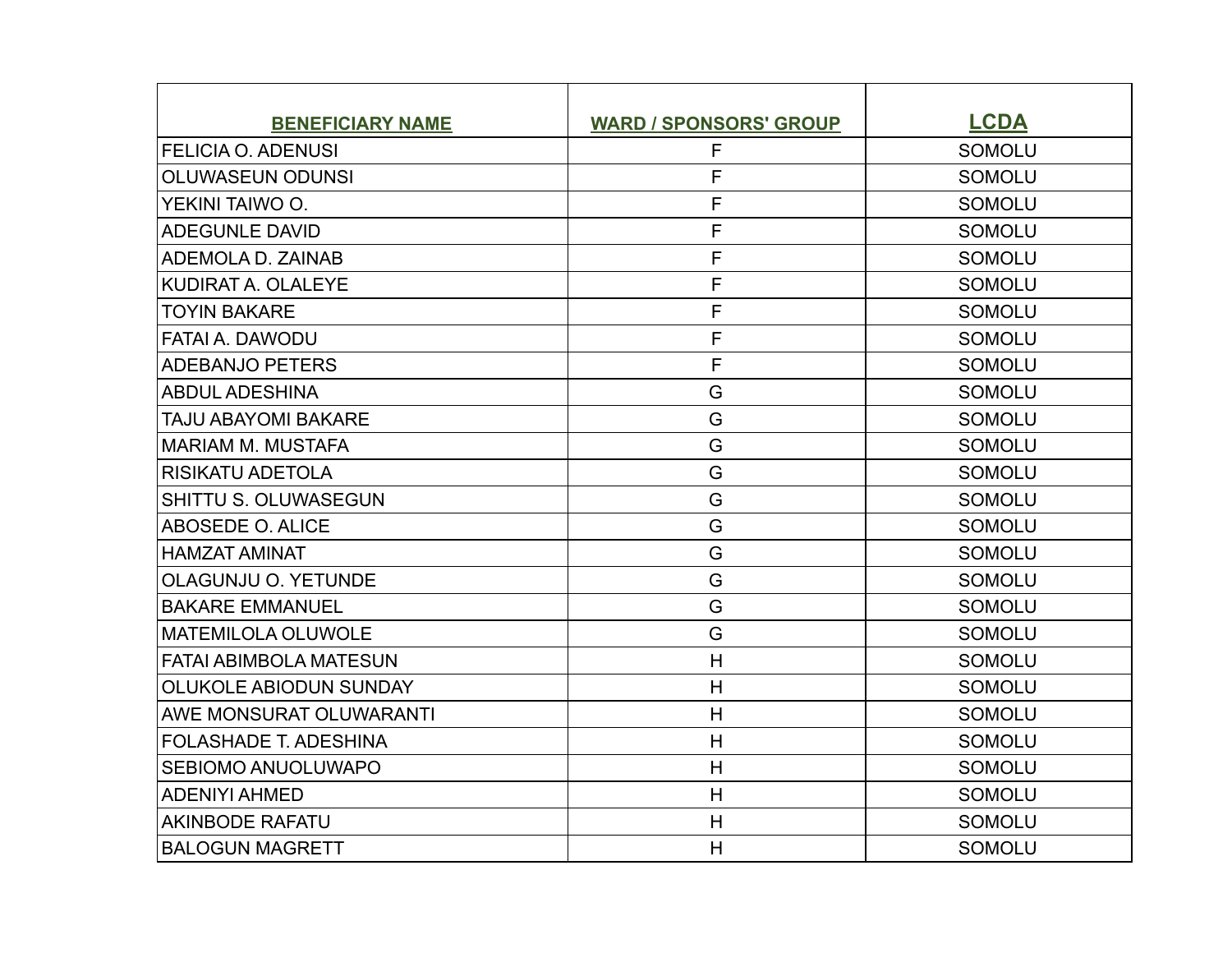| <b>BENEFICIARY NAME</b>          | <b>WARD / SPONSORS' GROUP</b> | <b>LCDA</b>   |
|----------------------------------|-------------------------------|---------------|
| ARIYO ABIODUN F.                 | H                             | <b>SOMOLU</b> |
| OLUWADAMILARE OLANREWAJU         | H                             | <b>SOMOLU</b> |
| <b>BUKOLA .A. ODUNAIYA</b>       | A                             | <b>BARIGA</b> |
| <b>OLABISI OLADOKUN</b>          | A                             | <b>BARIGA</b> |
| <b>OMOTOYOSI GRACE OLUTOYE</b>   | A                             | <b>BARIGA</b> |
| <b>TAJUDEEN FOLORUNSHO</b>       | A                             | <b>BARIGA</b> |
| MRS HAMMED AWAWU AJOKE           | A                             | <b>BARIGA</b> |
| <b>ARIGBEDE IDOWU</b>            | A                             | <b>BARIGA</b> |
| <b>AZEEZ MARIAM AJOKE</b>        | A                             | <b>BARIGA</b> |
| <b>FUNMILAYO AKINYEDE</b>        | A                             | <b>BARIGA</b> |
| <b>TEMITOPE KATE ROLLAND</b>     | A                             | <b>BARIGA</b> |
| <b>OKAFOR BLESSING</b>           | A                             | <b>BARIGA</b> |
| <b>TEMITOPE OSEFAT BUHARI</b>    | B                             | <b>BARIGA</b> |
| <b>MOSUDI GBADAMOSI</b>          | B                             | <b>BARIGA</b> |
| ALH.M. MOPELOLA FASHINA          | B                             | <b>BARIGA</b> |
| <b>MUJIDAT OWOKONIRAN</b>        | B                             | <b>BARIGA</b> |
| <b>FUNMILAYO ADENUGBA</b>        | B                             | <b>BARIGA</b> |
| <b>LATEEF BABATUNDE RAIMI</b>    | B                             | <b>BARIGA</b> |
| <b>ASHUBIARO JUBRIL AKINYIDE</b> | B                             | <b>BARIGA</b> |
| <b>KALEJAIYE AYO ADEMOLA</b>     | B                             | <b>BARIGA</b> |
| <b>GRACE ADEBOWALE TAIWO</b>     | B                             | <b>BARIGA</b> |
| <b>RONKE OGUNBANJO</b>           | $\mathsf B$                   | <b>BARIGA</b> |
| ADEBAMBO OLUWATOYIN OBAFEMI      | $\mathsf C$                   | <b>BARIGA</b> |
| <b>TAJUDEEN BELLO</b>            | $\overline{C}$                | <b>BARIGA</b> |
| <b>ABIOLA OLUWATOYIN LATIFAT</b> | $\mathsf C$                   | <b>BARIGA</b> |
| <b>ODUWOLE BASHIRU TUBDE</b>     | $\mathsf C$                   | <b>BARIGA</b> |
| KOLAWOLE OLANREWAJU OGUNNAIKE    | $\mathsf{C}$                  | <b>BARIGA</b> |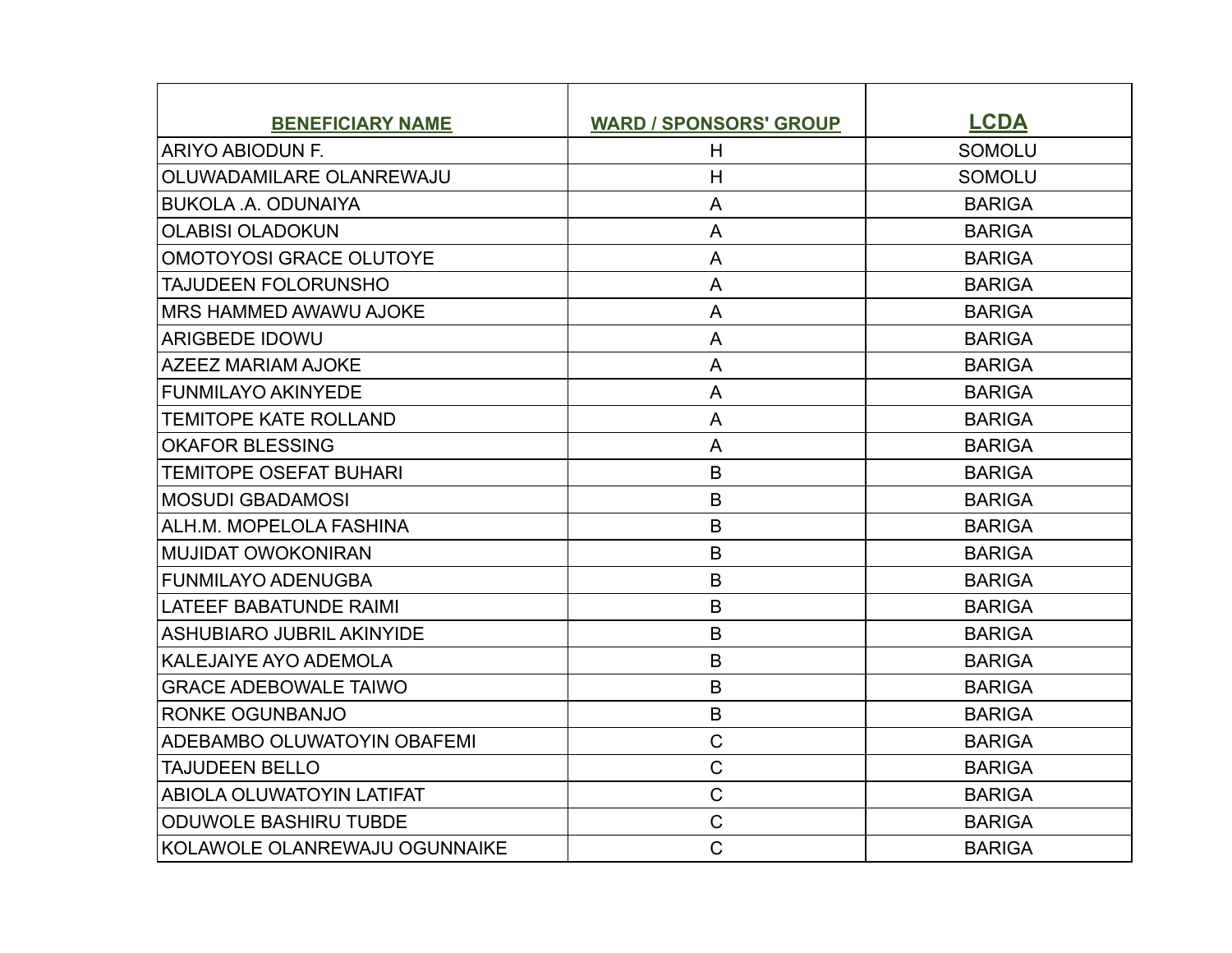| <b>BENEFICIARY NAME</b>       | <b>WARD / SPONSORS' GROUP</b> | <b>LCDA</b>   |
|-------------------------------|-------------------------------|---------------|
| <b>IDOWU YEMISI FOLAKE</b>    | $\mathsf C$                   | <b>BARIGA</b> |
| <b>BASHIRU OLAWALE</b>        | $\mathsf{C}$                  | <b>BARIGA</b> |
| <b>ADEOYE SIMIAT TITILAYO</b> | $\mathsf{C}$                  | <b>BARIGA</b> |
| <b>JAMIU TOSIN GRACE</b>      | $\mathsf C$                   | <b>BARIGA</b> |
| AYANWALE ADEKOLA RAMONI       | $\overline{C}$                | <b>BARIGA</b> |
| <b>KUBURAT OLUSESI</b>        | D                             | <b>BARIGA</b> |
| RASHEEDAT OGUNSOLA MAFIKUYOMI | D                             | <b>BARIGA</b> |
| <b>FUNMILAYO KAZEEM</b>       | D                             | <b>BARIGA</b> |
| <b>ADUNNI ADEBULUGBE</b>      | D                             | <b>BARIGA</b> |
| <b>ASHADE OYEWOLE REMI</b>    | D                             | <b>BARIGA</b> |
| <b>FAROJOYE KAYODE JOSEPH</b> | D                             | <b>BARIGA</b> |
| <b>ADELE SAHEED BABATUNDE</b> | D                             | <b>BARIGA</b> |
| <b>BOLA AKINDURO TOKUNBO</b>  | D                             | <b>BARIGA</b> |
| <b>QUEEN PAUL</b>             | D                             | <b>BARIGA</b> |
| OLUWAKEMI NANOYEME OLUWABIYI  | D                             | <b>BARIGA</b> |
| ADETOLA EBUNOLUWA CHRISTIANA  | E                             | <b>BARIGA</b> |
| ADEYINKA OYEBANDE             | E                             | <b>BARIGA</b> |
| <b>ONISESI WALE WASIU</b>     | E                             | <b>BARIGA</b> |
| <b>KAMORU ADE BAMGBOSE</b>    | E                             | <b>BARIGA</b> |
| <b>ONATUNDE ALABI ISIAKA</b>  | E                             | <b>BARIGA</b> |
| POPOOLA GRACE                 | E                             | <b>BARIGA</b> |
| ADEYEMI OMOLADUN LATIFAT      | E                             | <b>BARIGA</b> |
| <b>IFEOLUWA ADEYEMI</b>       | E                             | <b>BARIGA</b> |
| <b>ADEBAYO BIODUN ISMAIL</b>  | E                             | <b>BARIGA</b> |
| <b>OLADELE NURUDEEN ARUNA</b> | E                             | <b>BARIGA</b> |
| MARGRET OLUFUNMILAYO OREBANJO | F                             | <b>BARIGA</b> |
| <b>MARIAM AKINLOYE</b>        | F                             | <b>BARIGA</b> |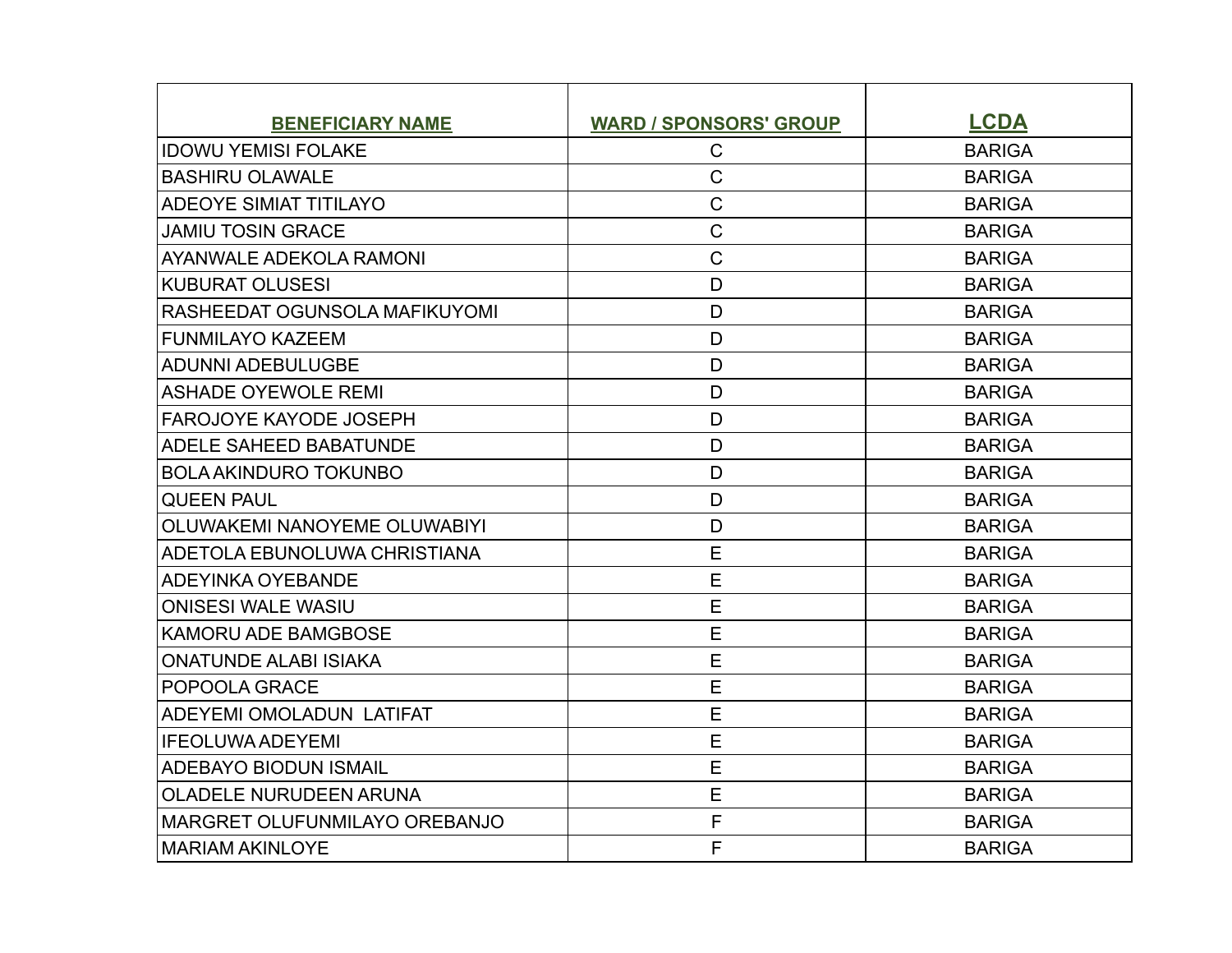| <b>BENEFICIARY NAME</b>            | <b>WARD / SPONSORS' GROUP</b> | <b>LCDA</b>   |
|------------------------------------|-------------------------------|---------------|
| <b>OLUWAROTIMI THOMSON</b>         | F                             | <b>BARIGA</b> |
| <b>IDOWU SULAIMON ADEWALE</b>      | F                             | <b>BARIGA</b> |
| <b>ERUOLA OLASENI</b>              | F                             | <b>BARIGA</b> |
| <b>COMFORT ODION ALABA</b>         | F                             | <b>BARIGA</b> |
| <b>OGUNDEKO MORENIKEJI</b>         | F                             | <b>BARIGA</b> |
| <b>ESTHER ISHOLA</b>               | F                             | <b>BARIGA</b> |
| <b>WASIU ODUSHILE</b>              | F                             | <b>BARIGA</b> |
| <b>BUKUMI OLIYIDE</b>              | F                             | <b>BARIGA</b> |
| SIMIYATU OLASUMBO                  | G                             | <b>BARIGA</b> |
| <b>RAJI IDIYAT ADEBISI</b>         | G                             | <b>BARIGA</b> |
| KAZEEM AZEEZ BABATUNDE             | G                             | <b>BARIGA</b> |
| AKINSEMOYIN OLAIDE AFEEZ           | G                             | <b>BARIGA</b> |
| YINUSA IDRIS AYINLA                | G                             | <b>BARIGA</b> |
| <b>ONIFADE ELIZABETH OLUWASEUN</b> | G                             | <b>BARIGA</b> |
| <b>SULIAT BALOGUN OMOWUNMI</b>     | G                             | <b>BARIGA</b> |
| <b>RASAK FAUSAT ODUNAYO</b>        | G                             | <b>BARIGA</b> |
| ADEWUNMI TAIBAT BABATUNDE          | G                             | <b>BARIGA</b> |
| <b>OLUFEMI ABASS ADEJARE</b>       | G                             | <b>BARIGA</b> |
| <b>EKEMODE RILWAN</b>              | H                             | <b>BARIGA</b> |
| <b>OJO ADENIKE IBIDUNNI</b>        | H                             | <b>BARIGA</b> |
| ADEBAYO OLOWOLAGBA                 | H                             | <b>BARIGA</b> |
| OLOKODANA ADEKUNLE ISIAKA          | H                             | <b>BARIGA</b> |
| <b>AZEEZ RAMOTA ADEOLA</b>         | H                             | <b>BARIGA</b> |
| <b>LAWAL ABIODUN RASHEED</b>       | H                             | <b>BARIGA</b> |
| <b>ADEOLA RAFAT ABIOYE</b>         | H                             | <b>BARIGA</b> |
| ELEAM EMMANUEL OKECHUKWU           | H                             | <b>BARIGA</b> |
| <b>SUWABAT AKANBI</b>              | H                             | <b>BARIGA</b> |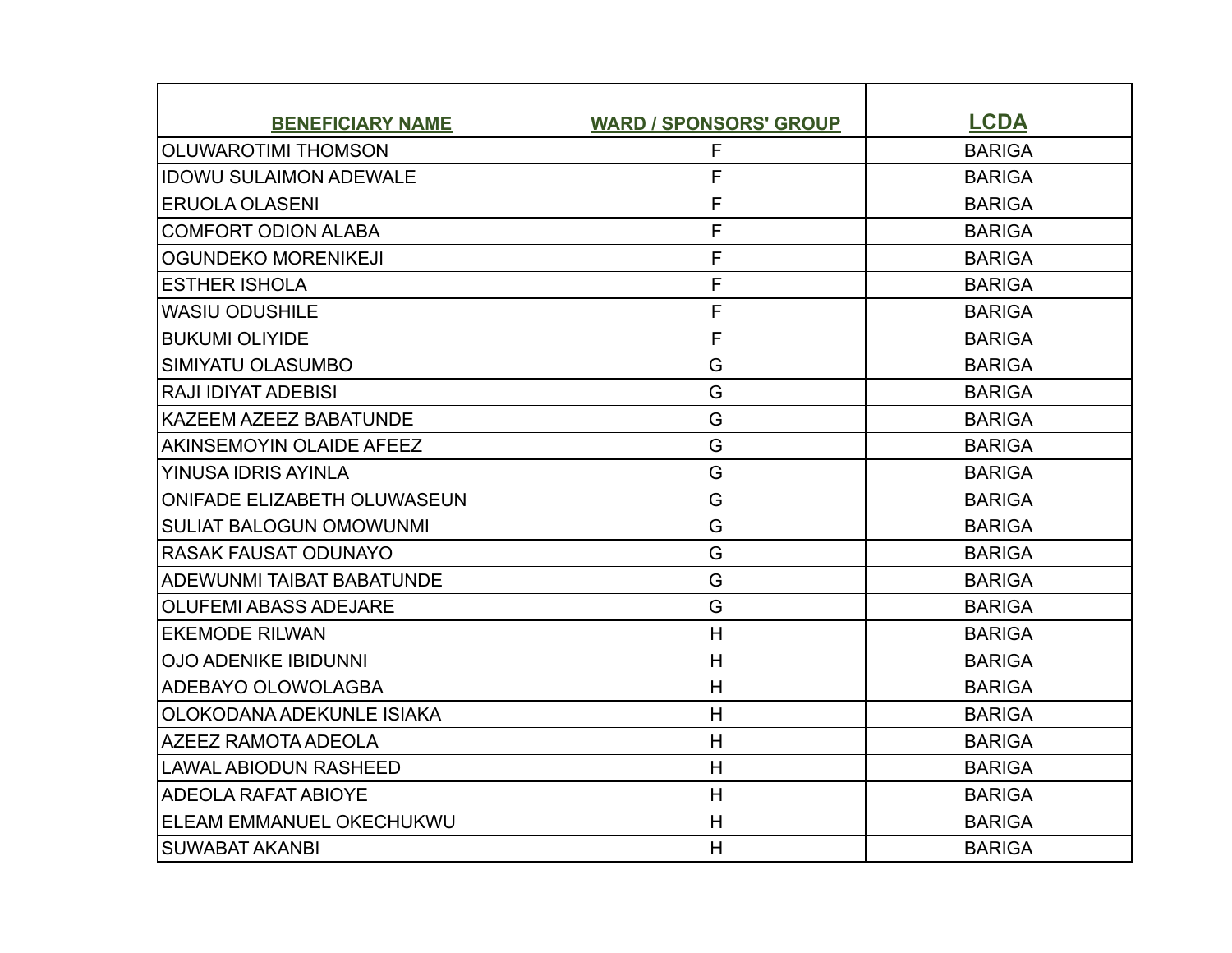| <b>BENEFICIARY NAME</b>      | <b>WARD / SPONSORS' GROUP</b> | <b>LCDA</b>   |
|------------------------------|-------------------------------|---------------|
| <b>IDAYATU ARIKE ADEGOKE</b> | H                             | <b>BARIGA</b> |
| <b>EKEMODE RILWAN</b>        | A                             | <b>LEKKI</b>  |
| <b>OJO ADENIKE IBIDUNNI</b>  | A                             | <b>LEKKI</b>  |
| ADEBAYO OLOWOLAGBA           | A                             | <b>LEKKI</b>  |
| OLOKODANA ADEKUNLE ISIAKA    | A                             | <b>LEKKI</b>  |
| <b>AZEEZ RAMOTA ADEOLA</b>   | A                             | <b>LEKKI</b>  |
| <b>LAWAL ABIODUN RASHEED</b> | A                             | <b>LEKKI</b>  |
| ADEOLA RAFAT ABIOYE          | A                             | <b>LEKKI</b>  |
| ELEAM EMMANUEL OKECHUKWU     | A                             | <b>LEKKI</b>  |
| <b>SUWABAT AKANBI</b>        | A                             | <b>LEKKI</b>  |
| <b>IDAYATU ARIKE ADEGOKE</b> | A                             | <b>LEKKI</b>  |
| KADIR SHUKURAT IBIWUNMI      | B                             | <b>LEKKI</b>  |
| SULE OLUWAFUNMILAYO TAOFIKAT | B                             | <b>LEKKI</b>  |
| ADEKOYA IDIYAT               | B                             | <b>LEKKI</b>  |
| AWOSANYA O. JOSEPH           | B                             | <b>LEKKI</b>  |
| <b>GENTY NOJIM</b>           | B                             | <b>LEKKI</b>  |
| RAHEEM MONSURU OLABANJI      | B                             | <b>LEKKI</b>  |
| <b>KAREEM SEYE BILI</b>      | $\mathsf B$                   | <b>LEKKI</b>  |
| <b>AREMU YETUNDE</b>         | B                             | <b>LEKKI</b>  |
| <b>SANNI SHAFARU OLABODE</b> | B                             | <b>LEKKI</b>  |
| <b>JAMIU BALINA ADELEKE</b>  | $\mathsf B$                   | <b>LEKKI</b>  |
| <b>MUSEDIKU MORINFAT</b>     | $\mathsf C$                   | <b>LEKKI</b>  |
| <b>DANMOLE MOSIDA</b>        | $\mathsf C$                   | <b>LEKKI</b>  |
| <b>ISMAILA BAMIDELE</b>      | $\mathsf C$                   | <b>LEKKI</b>  |
| <b>BANJO AFUSAT</b>          | $\mathsf C$                   | <b>LEKKI</b>  |
| <b>JOHNSON ADENUGA</b>       | $\mathsf C$                   | <b>LEKKI</b>  |
| OLUKOGA KARAMOT OYEKEMI      | $\mathsf{C}$                  | <b>LEKKI</b>  |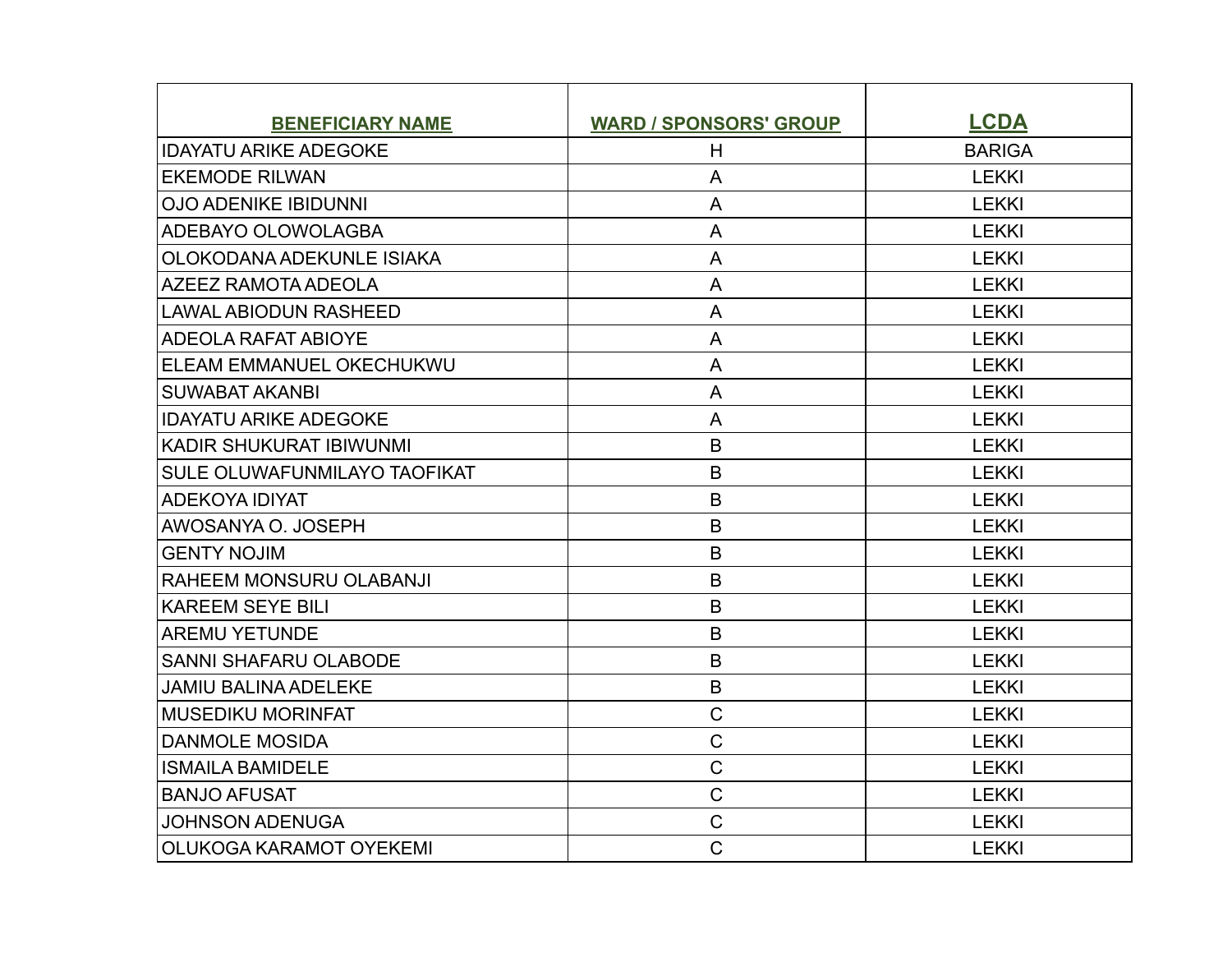| <b>BENEFICIARY NAME</b>        | <b>WARD / SPONSORS' GROUP</b> | <b>LCDA</b>        |
|--------------------------------|-------------------------------|--------------------|
| <b>BADIRU RUFUDAT ADESHOLA</b> | $\mathsf{C}$                  | <b>LEKKI</b>       |
| <b>LAWAL AFUSAT</b>            | $\mathsf C$                   | <b>LEKKI</b>       |
| <b>SANNI SADIQ</b>             | $\mathsf{C}$                  | <b>LEKKI</b>       |
| <b>OKEOWO MONSURU</b>          | $\mathsf C$                   | <b>LEKKI</b>       |
| <b>SHITTU AJOKE TAIWO</b>      | D                             | <b>LEKKI</b>       |
| <b>SANNI SELIMOT</b>           | D                             | <b>LEKKI</b>       |
| <b>MOIBI RISIKAT TEMITOPE</b>  | D                             | <b>LEKKI</b>       |
| <b>ISIAKA YUSUF</b>            | D                             | <b>LEKKI</b>       |
| <b>ABAGUN AKEEM ISIAKA</b>     | D                             | <b>LEKKI</b>       |
| <b>ODUBOTE LATEEF</b>          | D                             | <b>LEKKI</b>       |
| ABUDAMO SHAKIRAT TEMITOPE      | D                             | <b>LEKKI</b>       |
| <b>MOSIDAT IDOWU YEKINI</b>    | D                             | <b>LEKKI</b>       |
| <b>JIMOH LUKMAN ABIODUN</b>    | D                             | <b>LEKKI</b>       |
| <b>GANIU SALINO</b>            | D                             | <b>LEKKI</b>       |
| <b>TAIWO SAKA</b>              | A                             | <b>IBEJU-LEKKI</b> |
| <b>NOJIBAT RAJI</b>            | A                             | <b>IBEJU-LEKKI</b> |
| <b>SEFIU ARUNA</b>             | A                             | <b>IBEJU-LEKKI</b> |
| <b>FABIYI MAGET JULIANA</b>    | A                             | <b>IBEJU-LEKKI</b> |
| <b>JIMOH AJUMOBI SHEFIU</b>    | A                             | <b>IBEJU-LEKKI</b> |
| <b>SADIKU TANSIRU ISHOLA</b>   | A                             | <b>IBEJU-LEKKI</b> |
| <b>SAIDAT ADEBAMBO</b>         | A                             | <b>IBEJU-LEKKI</b> |
| <b>BANKOLE ADEFOLAKE</b>       | A                             | <b>IBEJU-LEKKI</b> |
| <b>ONIBEJU KIKE SEIDAT</b>     | A                             | <b>IBEJU-LEKKI</b> |
| <b>AGBAYE HAMMED</b>           | A                             | <b>IBEJU-LEKKI</b> |
| <b>OLUFOWOBI GANIU</b>         | B                             | <b>IBEJU-LEKKI</b> |
| <b>OLAYINKA IBRAHIM</b>        | B                             | <b>IBEJU-LEKKI</b> |
| OGUNADE OKIKIOLA OLUWAFEMI     | B                             | <b>IBEJU-LEKKI</b> |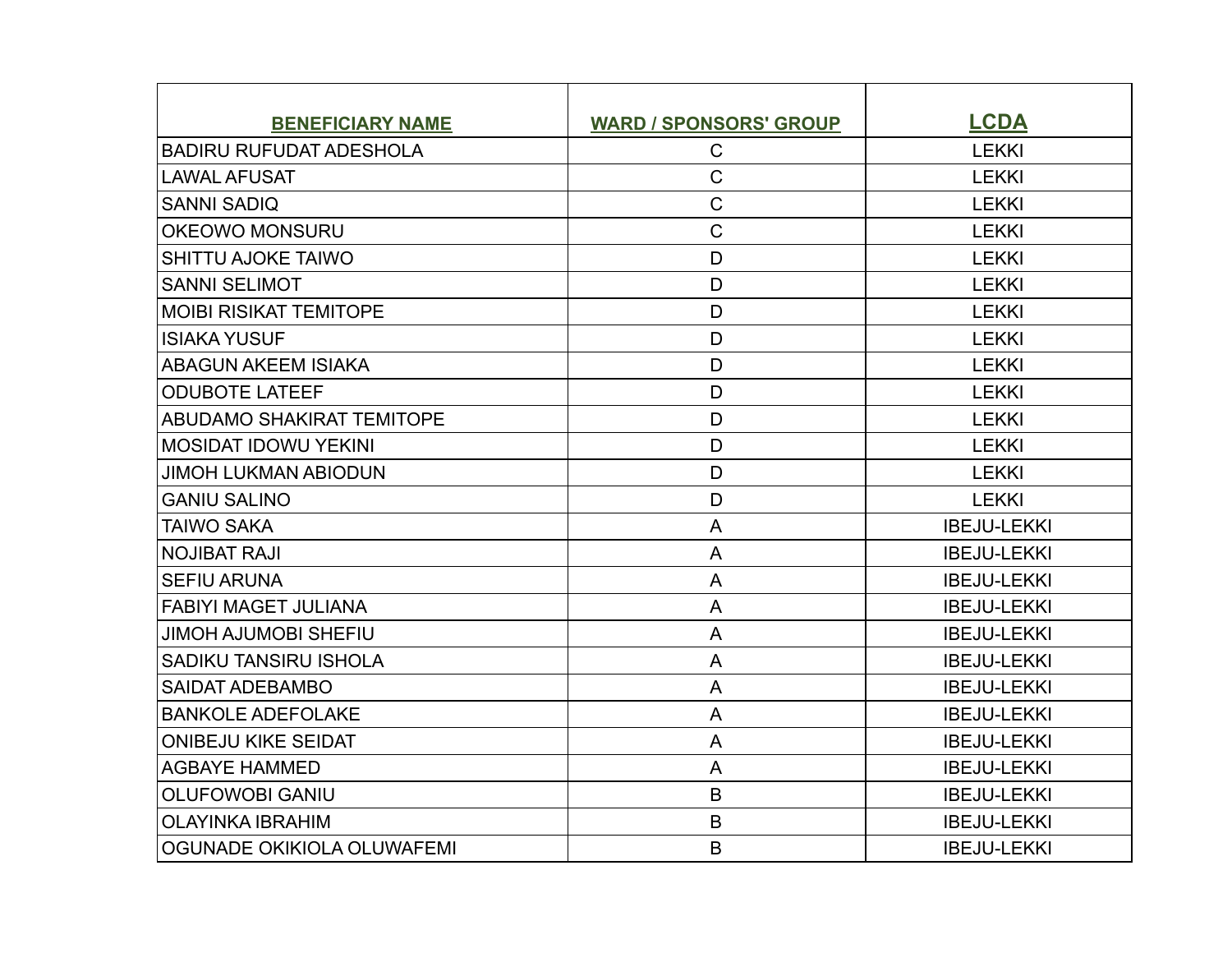| <b>BENEFICIARY NAME</b>        | <b>WARD / SPONSORS' GROUP</b> | <b>LCDA</b>        |
|--------------------------------|-------------------------------|--------------------|
| <b>LEKAN AJAYI</b>             | B                             | <b>IBEJU-LEKKI</b> |
| <b>BALOGUN FATIMO</b>          | B                             | <b>IBEJU-LEKKI</b> |
| <b>YESIRU GANIYAT</b>          | B                             | <b>IBEJU-LEKKI</b> |
| <b>OLAYINKA GANIYU</b>         | B                             | <b>IBEJU-LEKKI</b> |
| <b>OGUNGBO MARIAM</b>          | $\overline{B}$                | <b>IBEJU-LEKKI</b> |
| ADEKOYA MUSKILI GBADEBO        | $\mathsf B$                   | <b>IBEJU-LEKKI</b> |
| <b>BALOGUN KAZEEM OLU</b>      | B                             | <b>IBEJU-LEKKI</b> |
| <b>OSENI KAREEM</b>            | $\mathsf C$                   | <b>IBEJU-LEKKI</b> |
| <b>OKELEJI SHERIFAT</b>        | $\mathsf{C}$                  | <b>IBEJU-LEKKI</b> |
| <b>KOKOROAYE MONSURAT</b>      | $\mathsf{C}$                  | <b>IBEJU-LEKKI</b> |
| <b>ASISAT MUIBAT OLAROTIMI</b> | $\mathsf C$                   | <b>IBEJU-LEKKI</b> |
| <b>BALOGUN KAREEM</b>          | $\mathsf C$                   | <b>IBEJU-LEKKI</b> |
| <b>MARUFF KAYODE</b>           | $\mathsf{C}$                  | <b>IBEJU-LEKKI</b> |
| <b>SABIU ATOLANI TABURA</b>    | $\mathsf C$                   | <b>IBEJU-LEKKI</b> |
| <b>AKILO TOHEEB</b>            | $\mathsf{C}$                  | <b>IBEJU-LEKKI</b> |
| <b>IJAOBEJO LUKMON ABIOLA</b>  | $\mathsf{C}$                  | <b>IBEJU-LEKKI</b> |
| <b>KAREEM M.A</b>              | $\mathsf C$                   | <b>IBEJU-LEKKI</b> |
| <b>LAWAL AISHAT ADEPEJU</b>    | D                             | <b>IBEJU-LEKKI</b> |
| <b>OGUNBIYI SAMODU</b>         | D                             | <b>IBEJU-LEKKI</b> |
| <b>MUSTAPHA BABATUNDE</b>      | D                             | <b>IBEJU-LEKKI</b> |
| KAMORU ABIODUN OLAMOPO         | D                             | <b>IBEJU-LEKKI</b> |
| <b>LAWAL KABIRU GEBMINIYI</b>  | D                             | <b>IBEJU-LEKKI</b> |
| <b>OSHILAJA LASAMI ANU</b>     | D                             | <b>IBEJU-LEKKI</b> |
| <b>ASHAFAT SALAWAT</b>         | D                             | <b>IBEJU-LEKKI</b> |
| <b>OSENI TEMITOPE</b>          | D                             | <b>IBEJU-LEKKI</b> |
| <b>LAWAL IBRAHIM ABIODUN</b>   | D                             | <b>IBEJU-LEKKI</b> |
| <b>APENA BALIKIS NIKE</b>      | D                             | <b>IBEJU-LEKKI</b> |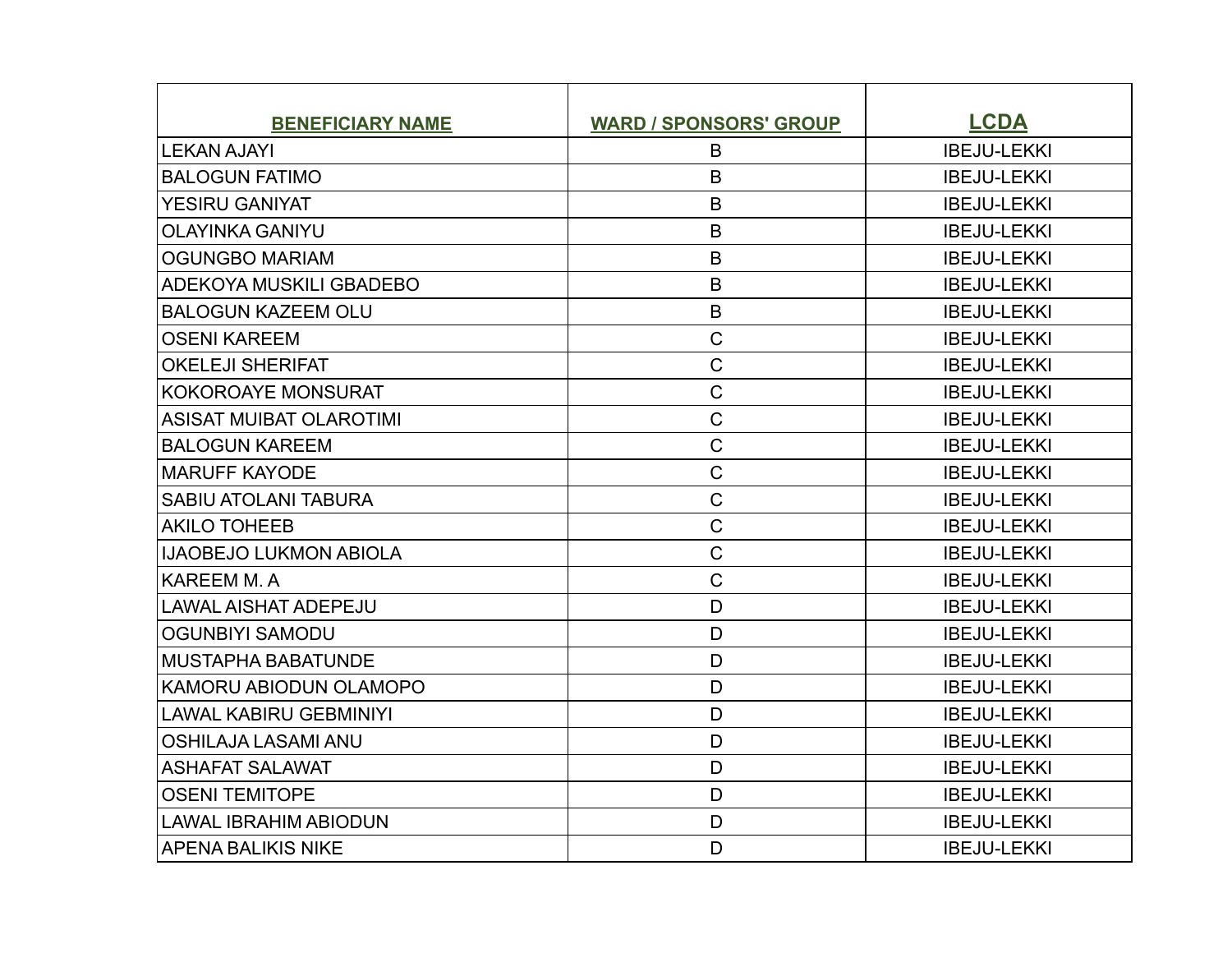| <b>BENEFICIARY NAME</b>          | <b>WARD / SPONSORS' GROUP</b> | <b>LCDA</b>        |
|----------------------------------|-------------------------------|--------------------|
| <b>OGUNMODEDE RANTI</b>          | E                             | <b>IBEJU-LEKKI</b> |
| <b>KIKELOMO TAIWO OLABISI</b>    | E                             | <b>IBEJU-LEKKI</b> |
| ADESANYA SERAH AYOOLA            | E                             | <b>IBEJU-LEKKI</b> |
| <b>ARIYO FAUSAT OLUWAKEMI</b>    | E                             | <b>IBEJU-LEKKI</b> |
| <b>MUSIBAU SAIBU</b>             | E                             | <b>IBEJU-LEKKI</b> |
| <b>BISIRIYU TITILAYO</b>         | E                             | <b>IBEJU-LEKKI</b> |
| <b>BALOGUN ALIDU OLORUNJU</b>    | E                             | <b>IBEJU-LEKKI</b> |
| <b>SEGUN MURITALA WASIU</b>      | E                             | <b>IBEJU-LEKKI</b> |
| <b>LASISI OMOREMI</b>            | E                             | <b>IBEJU-LEKKI</b> |
| <b>AGBABIAKA YEMISI</b>          | E                             | <b>IBEJU-LEKKI</b> |
| <b>BALOGUN NIMOTA AWERO</b>      | F                             | <b>IBEJU-LEKKI</b> |
| <b>BABATUNDE OGUNDARE</b>        | F                             | <b>IBEJU-LEKKI</b> |
| <b>BASHIRU TITILAYO SILIFAT</b>  | F                             | <b>IBEJU-LEKKI</b> |
| <b>BUSARI OLAYINKA FATIMO</b>    | F                             | <b>IBEJU-LEKKI</b> |
| <b>JIMOH AZEEZ ORIYOMI</b>       | F                             | <b>IBEJU-LEKKI</b> |
| OKE MARGRET OLUWAKEMI            | F                             | <b>IBEJU-LEKKI</b> |
| <b>ONIWONLU AISHA AYINKE</b>     | F                             | <b>IBEJU-LEKKI</b> |
| <b>TAJUDEEN AREMU ADEGBITE</b>   | F                             | <b>IBEJU-LEKKI</b> |
| <b>KADRI RAHMON ABOLORE</b>      | F                             | <b>IBEJU-LEKKI</b> |
| <b>AMUSA TAJUDEEN</b>            | F                             | <b>IBEJU-LEKKI</b> |
| <b>ABIODUN OMOLARA</b>           | G                             | <b>IBEJU-LEKKI</b> |
| <b>SADIA JELIL</b>               | G                             | <b>IBEJU-LEKKI</b> |
| <b>AJIMOH IDOGUN KUDIRAT</b>     | G                             | <b>IBEJU-LEKKI</b> |
| <b>MONSURAT OLOGBON OLUSEGUN</b> | G                             | <b>IBEJU-LEKKI</b> |
| <b>RAMOTA BALOGUN TEMITOPE</b>   | G                             | <b>IBEJU-LEKKI</b> |
| <b>BISI TIAMIU</b>               | G                             | <b>IBEJU-LEKKI</b> |
| <b>MUSERAT HASSAN</b>            | G                             | <b>IBEJU-LEKKI</b> |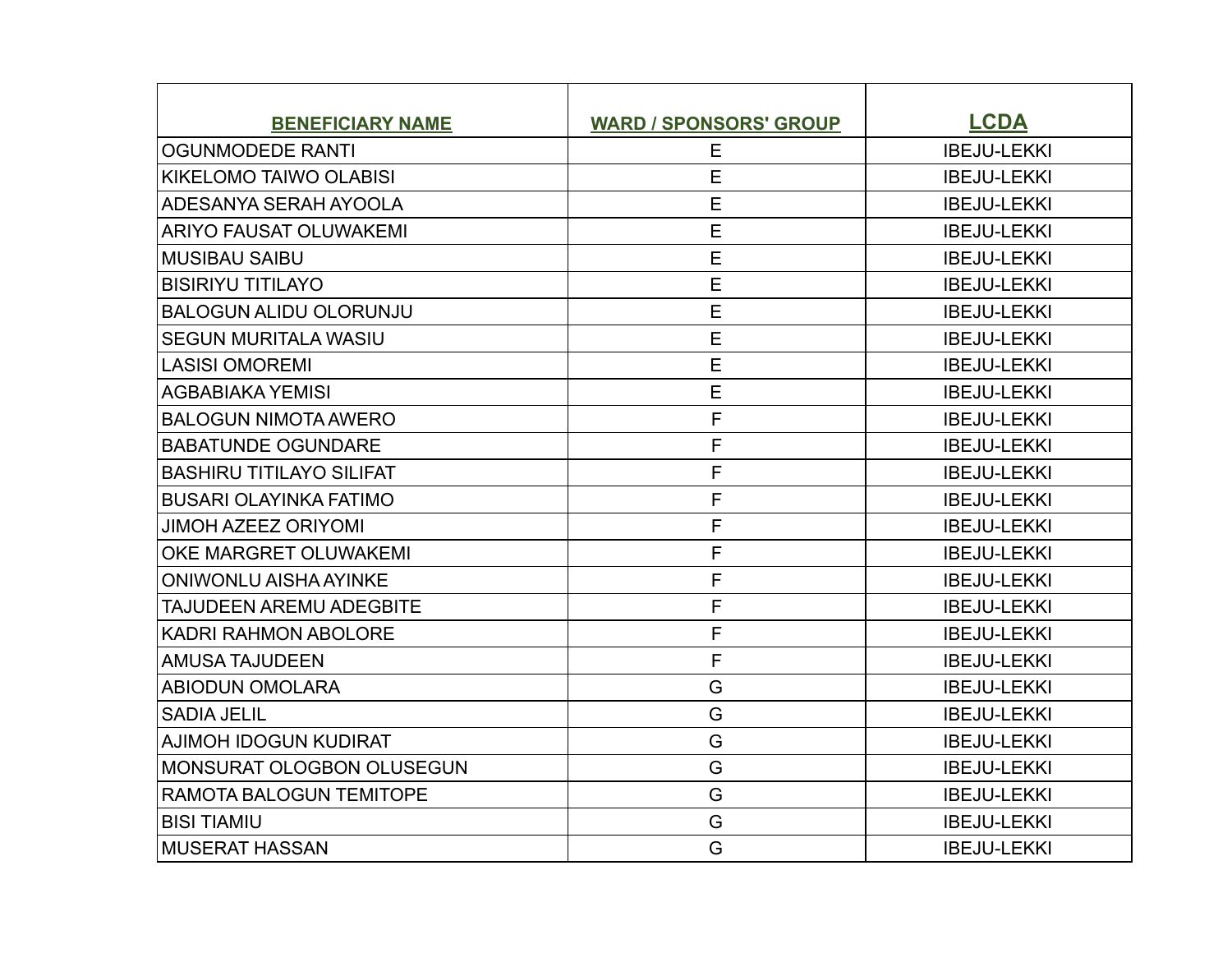| <b>BENEFICIARY NAME</b>           | <b>WARD / SPONSORS' GROUP</b> | <b>LCDA</b>        |
|-----------------------------------|-------------------------------|--------------------|
| ADESANYA TOYIN ABOSEDE            | G                             | <b>IBEJU-LEKKI</b> |
| <b>WILLIAM ADIJAT</b>             | G                             | <b>IBEJU-LEKKI</b> |
| <b>SHERIFAT ONAJOBI</b>           | G                             | <b>IBEJU-LEKKI</b> |
| <b>ADISA NURUDEEN</b>             | A                             | <b>KOSOFE</b>      |
| <b>YEMISI KADIRI</b>              | A                             | <b>KOSOFE</b>      |
| <b>OLANFE FATAI OLUMIDE</b>       | A                             | <b>KOSOFE</b>      |
| <b>LAWAL FUNMILAYO</b>            | A                             | <b>KOSOFE</b>      |
| <b>ALOWONLE ABIMBOLA</b>          | A                             | <b>KOSOFE</b>      |
| AJOLOKO JAMES IDOWU               | A                             | <b>KOSOFE</b>      |
| <b>EGBOWON BALA FAUSAT</b>        | A                             | <b>KOSOFE</b>      |
| <b>JOSEPH ADEKUNLE ADEBOTE</b>    | $\overline{A}$                | <b>KOSOFE</b>      |
| OKANLAWON OLUWENSO ABEJE          | A                             | <b>KOSOFE</b>      |
| <b>ODEWAMIDE MUSEDIQ AJIBOLA</b>  | A                             | <b>KOSOFE</b>      |
| AKANO ABDULLATEEF OMOTAYO         | B                             | <b>KOSOFE</b>      |
| <b>NOAH YEKINI OLAYEMI</b>        | B                             | <b>KOSOFE</b>      |
| <b>ODUGWU ELIZABETH ONYEMECHI</b> | $\mathsf B$                   | <b>KOSOFE</b>      |
| <b>ABOSEDE OLUKEMI</b>            | B                             | <b>KOSOFE</b>      |
| <b>ALIMI ALAMU AZEEZ</b>          | B                             | <b>KOSOFE</b>      |
| <b>ODOFIN MARY IYABO</b>          | B                             | <b>KOSOFE</b>      |
| <b>BILIKISU ADIO</b>              | B                             | <b>KOSOFE</b>      |
| <b>ADERELE JOEL ADEDEJI</b>       | B                             | <b>KOSOFE</b>      |
| ADEBOTE OLUWABUNMI RUTH           | B                             | <b>KOSOFE</b>      |
| <b>ALIMI ALAMU AZEEZ</b>          | $\mathsf B$                   | <b>KOSOFE</b>      |
| <b>MARY ODUM</b>                  | $\mathsf{C}$                  | <b>KOSOFE</b>      |
| <b>RAIMI MUYINAT MORENIKEJI</b>   | $\mathsf C$                   | <b>KOSOFE</b>      |
| <b>OLOYEDE N. IDOWU</b>           | $\mathsf{C}$                  | <b>KOSOFE</b>      |
| ALICE A. OLORUNFUNMI              | $\mathsf{C}$                  | <b>KOSOFE</b>      |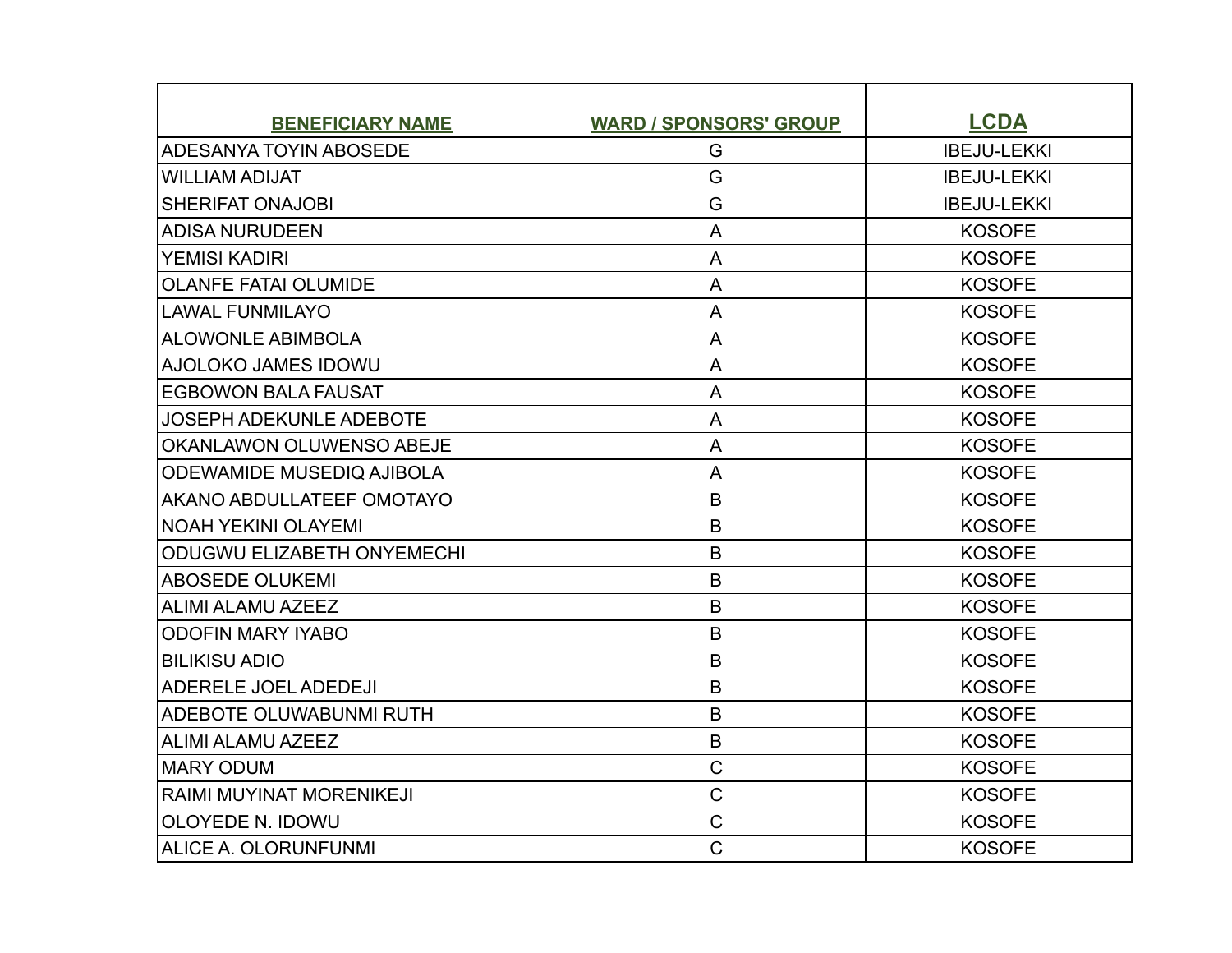| <b>BENEFICIARY NAME</b>          | <b>WARD / SPONSORS' GROUP</b> | <b>LCDA</b>   |
|----------------------------------|-------------------------------|---------------|
| <b>AGBOOLA RUKAYAT</b>           | $\mathsf C$                   | <b>KOSOFE</b> |
| <b>ODEDINA KOLAWOLE AJANI</b>    | $\overline{C}$                | <b>KOSOFE</b> |
| MUSTAPHA ODUTOLA                 | $\mathsf C$                   | <b>KOSOFE</b> |
| <b>ADESHINA ADEOLU</b>           | $\mathsf C$                   | <b>KOSOFE</b> |
| <b>ADEDEJI TAIWO</b>             | $\overline{C}$                | <b>KOSOFE</b> |
| AKINYEMI AREMU ADEYINKA          | $\mathsf C$                   | <b>KOSOFE</b> |
| YETUNDE ADEBAYO                  | D                             | <b>KOSOFE</b> |
| <b>TAWAKALITU TIJANI</b>         | D                             | <b>KOSOFE</b> |
| ADEDIGBA ALAKIJA                 | D                             | <b>KOSOFE</b> |
| <b>OSINUBI ESTHER TOPE</b>       | D                             | <b>KOSOFE</b> |
| <b>MURITALA ALADE MURAINA</b>    | $\mathsf{D}$                  | <b>KOSOFE</b> |
| RISIKAT AYOKA FALANA             | D                             | <b>KOSOFE</b> |
| YETUNDE JOEL                     | D                             | <b>KOSOFE</b> |
| <b>WOSILAT WASIU</b>             | D                             | <b>KOSOFE</b> |
| <b>ADEKUNLE ARIYO</b>            | D                             | <b>KOSOFE</b> |
| ADIGUN MURITALA                  | D                             | <b>KOSOFE</b> |
| AMUDA ADEDEJI ADELEKE            | E                             | <b>KOSOFE</b> |
| <b>SURAJU KASALI</b>             | E                             | <b>KOSOFE</b> |
| <b>ADEKOYA ISAU</b>              | E                             | <b>KOSOFE</b> |
| <b>BABATUNDE AJOSE</b>           | E                             | <b>KOSOFE</b> |
| <b>OWOLABI FUNMILOLA OMOLARA</b> | E                             | <b>KOSOFE</b> |
| <b>ADEFOWOPE MUDASHIRU</b>       | E                             | <b>KOSOFE</b> |
| KAYODE IDRIS                     | E                             | <b>KOSOFE</b> |
| <b>AISHAT IBRAHIM</b>            | E                             | <b>KOSOFE</b> |
| <b>EMMANUEL OLUWASEIN</b>        | E                             | <b>KOSOFE</b> |
| KAYODE ONAYEMI                   | E                             | <b>KOSOFE</b> |
| <b>AWE TEMILOLA</b>              | F                             | <b>KOSOFE</b> |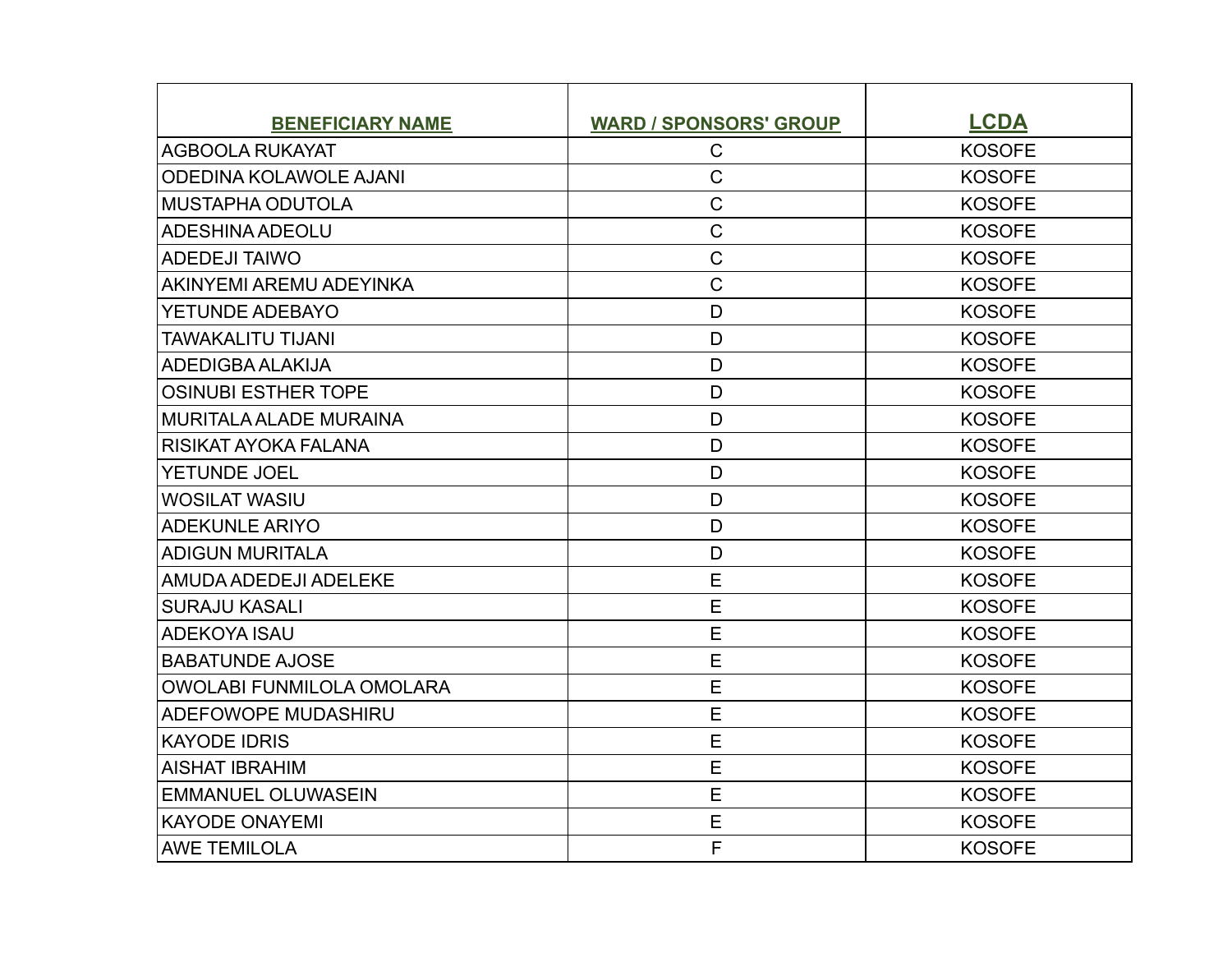| <b>BENEFICIARY NAME</b>            | <b>WARD / SPONSORS' GROUP</b> | <b>LCDA</b>         |
|------------------------------------|-------------------------------|---------------------|
| <b>OPEYEMI TOYIN ALABA</b>         | F                             | <b>KOSOFE</b>       |
| <b>JAMIU AWOSANYA</b>              | F                             | <b>KOSOFE</b>       |
| <b>DUPE ADU</b>                    | $\mathsf F$                   | <b>KOSOFE</b>       |
| <b>FEMI OLALEKAN IBIRONKE</b>      | F                             | <b>KOSOFE</b>       |
| <b>AREMU FALIAT</b>                | F                             | <b>KOSOFE</b>       |
| AYIKITI DADA                       | F                             | <b>KOSOFE</b>       |
| <b>AJIBADE FAUSAT OMOLABAKE</b>    | F                             | <b>KOSOFE</b>       |
| <b>AJAYI OLUWAWEMIMO RUTH</b>      | F                             | <b>KOSOFE</b>       |
| ADELEKE ADEMOLA SHERIFF            | F                             | <b>KOSOFE</b>       |
| <b>TAIWO AFOLABI ADEKUNLE</b>      | G                             | <b>KOSOFE</b>       |
| OLUWATOYIN OLATUNJI ELIZABETH      | G                             | <b>KOSOFE</b>       |
| <b>ILEYEMI OMOWUNMI MOROUNMUBO</b> | G                             | <b>KOSOFE</b>       |
| DAUDA OSINOWO                      | G                             | <b>KOSOFE</b>       |
| <b>ADENINE ADEKOYA</b>             | G                             | <b>KOSOFE</b>       |
| <b>ILELABOYE SARAH</b>             | G                             | <b>KOSOFE</b>       |
| <b>KASALI MODINAT ADEOLA</b>       | G                             | <b>KOSOFE</b>       |
| <b>BUSARI LUKMAN OLAYIWOLA</b>     | G                             | <b>KOSOFE</b>       |
| <b>ABAYOMI ADEWALE</b>             | G                             | <b>KOSOFE</b>       |
| <b>OLUOKUN MUSIBAU ABIDEMI</b>     | G                             | <b>KOSOFE</b>       |
| <b>OLADAPO OLAYEMI</b>             | A                             | <b>IKOSI-ISHERI</b> |
| ADEBAMBO AYODELE ABIODUN           | A                             | <b>IKOSI-ISHERI</b> |
| <b>AWORIN AYOKUNNU</b>             | A                             | <b>IKOSI-ISHERI</b> |
| AJIBIKE OGUNLANA                   | A                             | <b>IKOSI-ISHERI</b> |
| <b>LEKOMO ADEKUNLE</b>             | A                             | <b>IKOSI-ISHERI</b> |
| RASHEED HAIRAT BIDEMI              | A                             | <b>IKOSI-ISHERI</b> |
| <b>OLALEKAN TAIBAT ADUKE</b>       | A                             | <b>IKOSI-ISHERI</b> |
| FUNMILAYO DADA                     | A                             | <b>IKOSI-ISHERI</b> |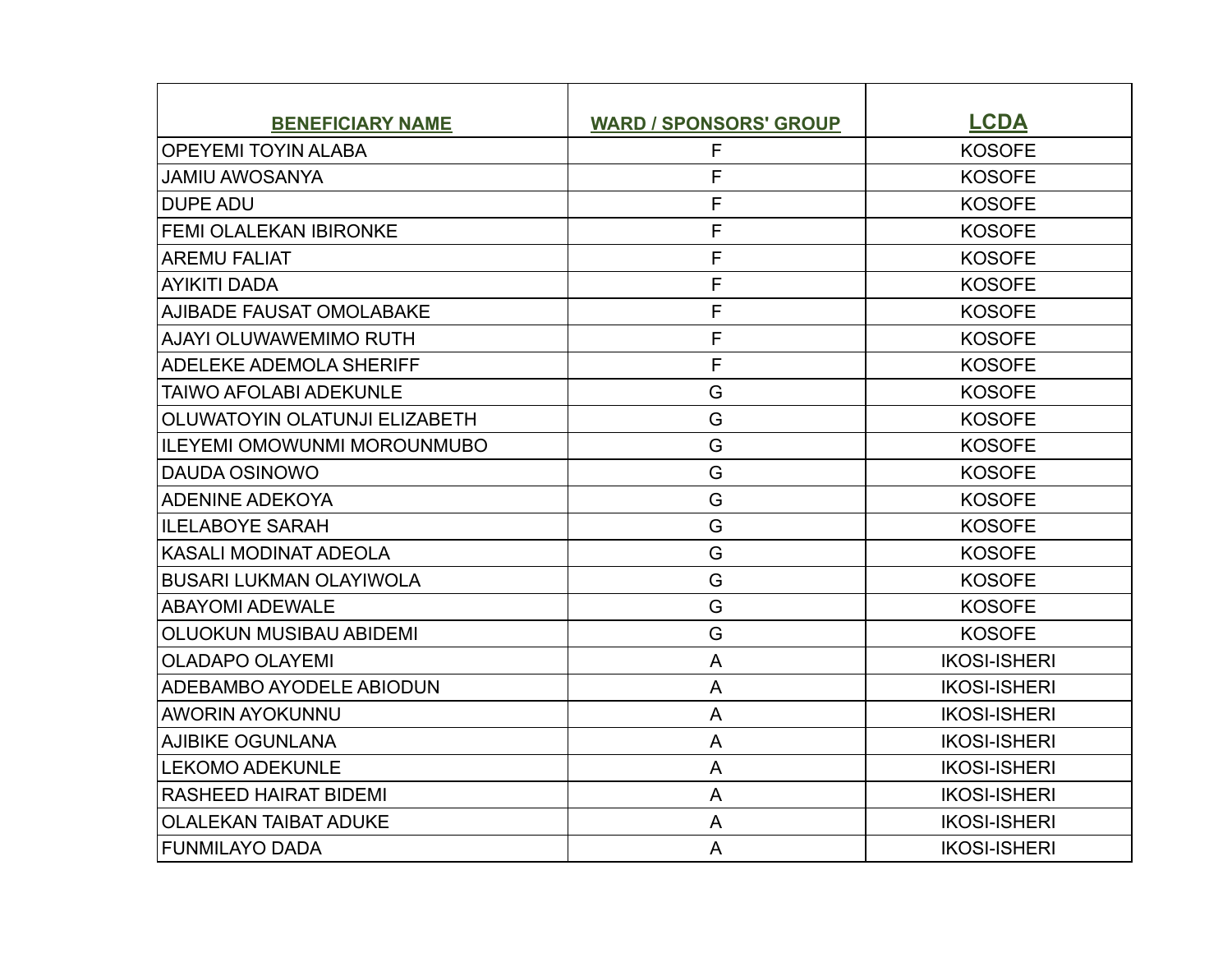| <b>BENEFICIARY NAME</b>             | <b>WARD / SPONSORS' GROUP</b> | <b>LCDA</b>         |
|-------------------------------------|-------------------------------|---------------------|
| KADIRI AHMED ADEBOWALE              | A                             | <b>IKOSI-ISHERI</b> |
| <b>BOLAJI YINUSA</b>                | A                             | <b>IKOSI-ISHERI</b> |
| <b>FARUQ ADEKUNLE ALEBIOSU</b>      | B                             | <b>IKOSI-ISHERI</b> |
| <b>SALAUDEEN BOLA</b>               | B                             | <b>IKOSI-ISHERI</b> |
| <b>ODUGA ADEOLA</b>                 | $\mathsf B$                   | <b>IKOSI-ISHERI</b> |
| <b>LUKMON SALAU</b>                 | B                             | <b>IKOSI-ISHERI</b> |
| ADESANYA TAIWO MUJIDAT              | B                             | <b>IKOSI-ISHERI</b> |
| SAHEED OLAMILEKAN OLUBAYO           | $\mathsf B$                   | <b>IKOSI-ISHERI</b> |
| <b>OMOTUNDE AWOFESO</b>             | B                             | <b>IKOSI-ISHERI</b> |
| <b>NOAH DADA</b>                    | B                             | <b>IKOSI-ISHERI</b> |
| <b>OMOLEWA JINADU</b>               | B                             | <b>IKOSI-ISHERI</b> |
| <b>OYEDELE TEMITAYO ELIZABETH</b>   | $\mathsf B$                   | <b>IKOSI-ISHERI</b> |
| <b>TEMITOPE MARIA OKE</b>           | $\mathsf C$                   | <b>IKOSI-ISHERI</b> |
| <b>FRANCISCA THOMAS</b>             | $\mathsf{C}$                  | <b>IKOSI-ISHERI</b> |
| YINKA LASISI SODIQ                  | $\mathsf{C}$                  | <b>IKOSI-ISHERI</b> |
| ADEGBOYEGA OWONIFARI                | $\mathsf C$                   | <b>IKOSI-ISHERI</b> |
| <b>BUKOLA MONSURAT</b>              | $\mathsf{C}$                  | <b>IKOSI-ISHERI</b> |
| <b>OYELAMI KAZEEM WALE</b>          | $\mathsf C$                   | <b>IKOSI-ISHERI</b> |
| <b>ADEMOLA RILIWAN</b>              | $\mathsf{C}$                  | <b>IKOSI-ISHERI</b> |
| ADEYEMO SIDIQAT SALEWA              | $\mathsf{C}$                  | <b>IKOSI-ISHERI</b> |
| <b>IBRAHIM OPEYEMI RILIWAN</b>      | $\mathsf{C}$                  | <b>IKOSI-ISHERI</b> |
| <b>SALAWUDEEN SULAIMON ADEKUNLE</b> | $\mathsf{C}$                  | <b>IKOSI-ISHERI</b> |
| <b>ETEYE BIABIA</b>                 | D                             | <b>IKOSI-ISHERI</b> |
| <b>OLABOYE OLORUNFEMI</b>           | D                             | <b>IKOSI-ISHERI</b> |
| <b>ODUNEYE SEUN</b>                 | D                             | <b>IKOSI-ISHERI</b> |
| <b>TEMITOPE A. BALOGUN</b>          | D                             | <b>IKOSI-ISHERI</b> |
| <b>FUNMI OLARENWAJU</b>             | D                             | <b>IKOSI-ISHERI</b> |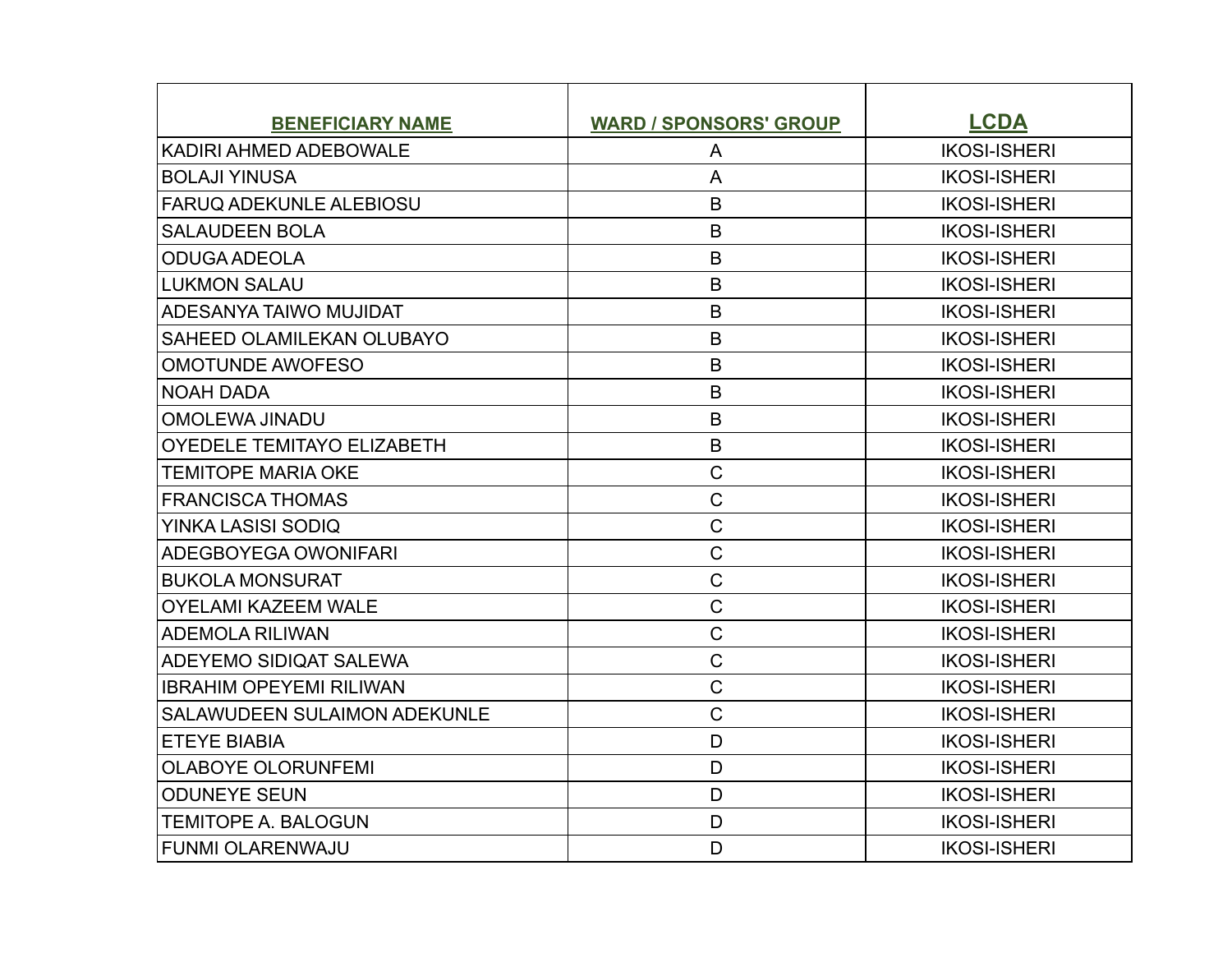| <b>BENEFICIARY NAME</b>         | <b>WARD / SPONSORS' GROUP</b> | <b>LCDA</b>         |
|---------------------------------|-------------------------------|---------------------|
| KIKILOMO ODUBANJO               | D                             | <b>IKOSI-ISHERI</b> |
| <b>IDOWU O. ADETUTU</b>         | D                             | <b>IKOSI-ISHERI</b> |
| <b>NOJEEM ABIDEMI</b>           | D                             | <b>IKOSI-ISHERI</b> |
| ADEREINSOLA SHOBAWA             | D                             | <b>IKOSI-ISHERI</b> |
| <b>OMOLEYE OYEYEMI OREMADE</b>  | D                             | <b>IKOSI-ISHERI</b> |
| <b>ROSE ONEZIE NGOZI</b>        | E                             | <b>IKOSI-ISHERI</b> |
| <b>OLAYINKA OLUSOLA AKINADE</b> | E                             | <b>IKOSI-ISHERI</b> |
| <b>AJIBOLA RUKAYAT YEMISI</b>   | E                             | <b>IKOSI-ISHERI</b> |
| AJIBOYE A. AKEEM                | E                             | <b>IKOSI-ISHERI</b> |
| <b>ADEYINKA BALOGUN</b>         | E                             | <b>IKOSI-ISHERI</b> |
| AKINPELUMI OLUWAFEMI MOSES      | E                             | <b>IKOSI-ISHERI</b> |
| ADESOJI ADEWALE SULAIMON        | E                             | <b>IKOSI-ISHERI</b> |
| OGUNJOLE ABISOLA ABOSEDE        | E                             | <b>IKOSI-ISHERI</b> |
| OLARENWAJU MOSHOOD OBA          | E                             | <b>IKOSI-ISHERI</b> |
| <b>BAMIDELE ARIYO</b>           | E                             | <b>IKOSI-ISHERI</b> |
| <b>AFOLABI FOLUKE OLAYEMI</b>   | F                             | <b>IKOSI-ISHERI</b> |
| <b>TABITI OLUWASEUN AJOKE</b>   | F                             | <b>IKOSI-ISHERI</b> |
| <b>SALAUDEEN ADENIYI</b>        | F                             | <b>IKOSI-ISHERI</b> |
| <b>FOLAJIMI OLABISI OLUJIMI</b> | F                             | <b>IKOSI-ISHERI</b> |
| <b>AWOMUTI OLUWATOYIN</b>       | F                             | <b>IKOSI-ISHERI</b> |
| <b>JELILAT AJIBOLA</b>          | F                             | <b>IKOSI-ISHERI</b> |
| <b>ADEYEYE ADEBANKE</b>         | F                             | <b>IKOSI-ISHERI</b> |
| <b>MURITALA MUTAIRU</b>         | F                             | <b>IKOSI-ISHERI</b> |
| <b>OLATUNDE LUKMAN OKUNOLA</b>  | F                             | <b>IKOSI-ISHERI</b> |
| <b>ALADE OLAIDE</b>             | F                             | <b>IKOSI-ISHERI</b> |
| RUNSHEWE A. OLUSOLA             | G                             | <b>IKOSI-ISHERI</b> |
| SALAUDEEN AFEEZ OLANREWAJU      | G                             | <b>IKOSI-ISHERI</b> |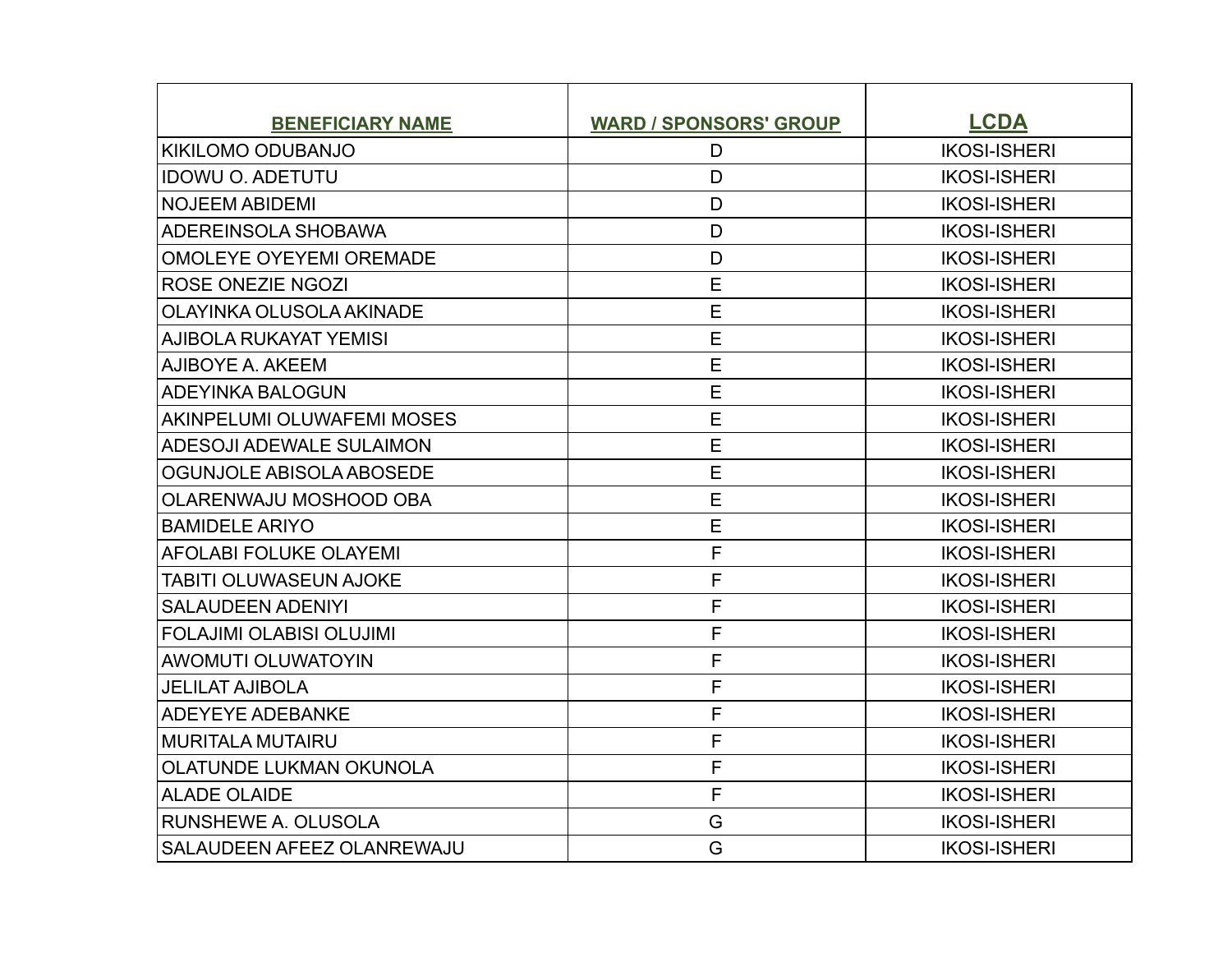| <b>BENEFICIARY NAME</b>              | <b>WARD / SPONSORS' GROUP</b> | <b>LCDA</b>         |
|--------------------------------------|-------------------------------|---------------------|
| <b>AHMED MARIAM AYOMIDE</b>          | G                             | <b>IKOSI-ISHERI</b> |
| <b>CHIOMA ISABELLA EHIRIM</b>        | G                             | <b>IKOSI-ISHERI</b> |
| <b>ADELEKE AYILARA SHERIFAT</b>      | G                             | <b>IKOSI-ISHERI</b> |
| AFEEZ ARUTU                          | G                             | <b>IKOSI-ISHERI</b> |
| <b>TITILAYO ADEBARI NOSIMOT</b>      | G                             | <b>IKOSI-ISHERI</b> |
| <b>AIYELABOWO KUDIRAT OLUWATOYIN</b> | G                             | <b>IKOSI-ISHERI</b> |
| <b>APOST TAIWO OGUNDIPE</b>          | G                             | <b>IKOSI-ISHERI</b> |
| ADEDEJI ADESOLA DEBORAH              | G                             | <b>IKOSI-ISHERI</b> |
| AKINLEYE GANIYAT KEMI                | A                             | AGBOYI-KETU         |
| <b>ADENIYI MORUF ADEOLA</b>          | A                             | AGBOYI-KETU         |
| <b>ONAJOBI KEHINDE</b>               | A                             | AGBOYI-KETU         |
| <b>ALABI OYERONKE ELIZABETH</b>      | A                             | AGBOYI-KETU         |
| <b>WASIU ABILESERE ADEBAYO</b>       | A                             | AGBOYI-KETU         |
| <b>OLORUNDARE ADENIYI</b>            | A                             | AGBOYI-KETU         |
| <b>JAPHET OLUFUNMILAYO</b>           | $\overline{A}$                | AGBOYI-KETU         |
| ABDUL MONSURAT OMOBOWALE             | A                             | AGBOYI-KETU         |
| <b>MOSUNMOLA ADEDOYIN</b>            | A                             | AGBOYI-KETU         |
| <b>LUQMAN SOLUADE</b>                | A                             | AGBOYI-KETU         |
| <b>TOSIN OPALEYE</b>                 | B                             | AGBOYI-KETU         |
| SODIQ KAFAYAT RONKE                  | B                             | AGBOYI-KETU         |
| <b>BUARI ADEKUNLE MOSHOOD</b>        | B                             | AGBOYI-KETU         |
| ADETOYE ABOSEDE RASHIDAT             | B                             | AGBOYI-KETU         |
| THERESA IBIDUNNI EMMANUEL            | $\mathsf B$                   | AGBOYI-KETU         |
| <b>FUNKE OLAWOYIN</b>                | B                             | AGBOYI-KETU         |
| <b>OYINDAMOLA OLATUNJI</b>           | B                             | AGBOYI-KETU         |
| <b>MAGARET OLAYINKA LAWAL</b>        | B                             | AGBOYI-KETU         |
| ADENIYI ADESANYA OPEYEMI             | B                             | AGBOYI-KETU         |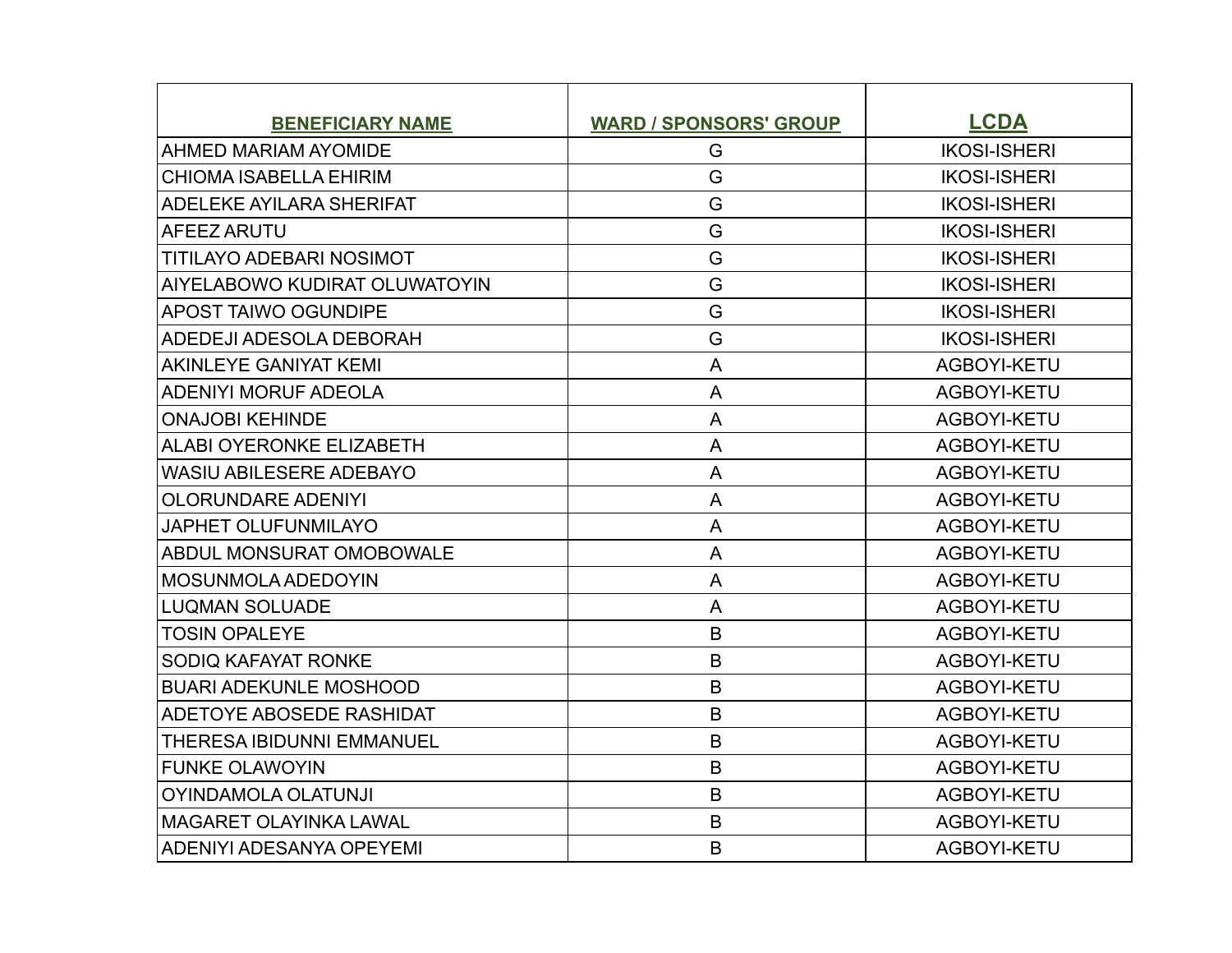| <b>BENEFICIARY NAME</b>           | <b>WARD / SPONSORS' GROUP</b> | <b>LCDA</b> |
|-----------------------------------|-------------------------------|-------------|
| <b>ENIOLA AKHIGBE</b>             | B                             | AGBOYI-KETU |
| ADEBUSOLA OLALEYE MAGUNGBE        | $\mathsf C$                   | AGBOYI-KETU |
| <b>ADENEYE TOLULOPE DEBORAH</b>   | $\mathsf C$                   | AGBOYI-KETU |
| <b>ROSEMARY IDEGWU</b>            | $\mathsf C$                   | AGBOYI-KETU |
| <b>OWOLABI USMAN</b>              | $\mathsf C$                   | AGBOYI-KETU |
| <b>ADEGBESAN TOPE</b>             | $\overline{C}$                | AGBOYI-KETU |
| OTUBANJO OLUBUNMI OLUFUNKE        | $\mathsf C$                   | AGBOYI-KETU |
| ABIODUN KUSHEHIN WAHEED           | $\mathsf C$                   | AGBOYI-KETU |
| <b>MOSOBALAJE FALILAT ABIODUN</b> | $\mathsf C$                   | AGBOYI-KETU |
| <b>EBENEZER OLATUNJI</b>          | $\mathsf C$                   | AGBOYI-KETU |
| KAZEEM ADENOLA AGUNLOFI           | $\mathsf C$                   | AGBOYI-KETU |
| AKINYEMI MURITALA ADISA           | D                             | AGBOYI-KETU |
| <b>AFORINWO MOSES</b>             | D                             | AGBOYI-KETU |
| <b>SILE AZEEZ SALAMI</b>          | D                             | AGBOYI-KETU |
| <b>OREKAN OLUWAKEMI</b>           | D                             | AGBOYI-KETU |
| <b>ABIMBOLU JOSHUA</b>            | D                             | AGBOYI-KETU |
| <b>MUDA SALAMI BALOGUN</b>        | D                             | AGBOYI-KETU |
| <b>BALOGUN FLORENCE R.</b>        | D                             | AGBOYI-KETU |
| <b>SONEYE YETUNDE</b>             | D                             | AGBOYI-KETU |
| <b>AKINYEMI ORIYOMI</b>           | D                             | AGBOYI-KETU |
| ELIZABETH YEWANDE OJO             | D                             | AGBOYI-KETU |
| <b>OMOTOSHO I. DAMILOLA</b>       | E                             | AGBOYI-KETU |
| SHOPADE SALIMOT OMOTAYO           | E                             | AGBOYI-KETU |
| <b>MORONFOLU KUDIRAT</b>          | E                             | AGBOYI-KETU |
| <b>ABIODUN HALIMAT</b>            | E                             | AGBOYI-KETU |
| <b>OSENI SAIDAT</b>               | E                             | AGBOYI-KETU |
| AGORO QUADRI                      | E                             | AGBOYI-KETU |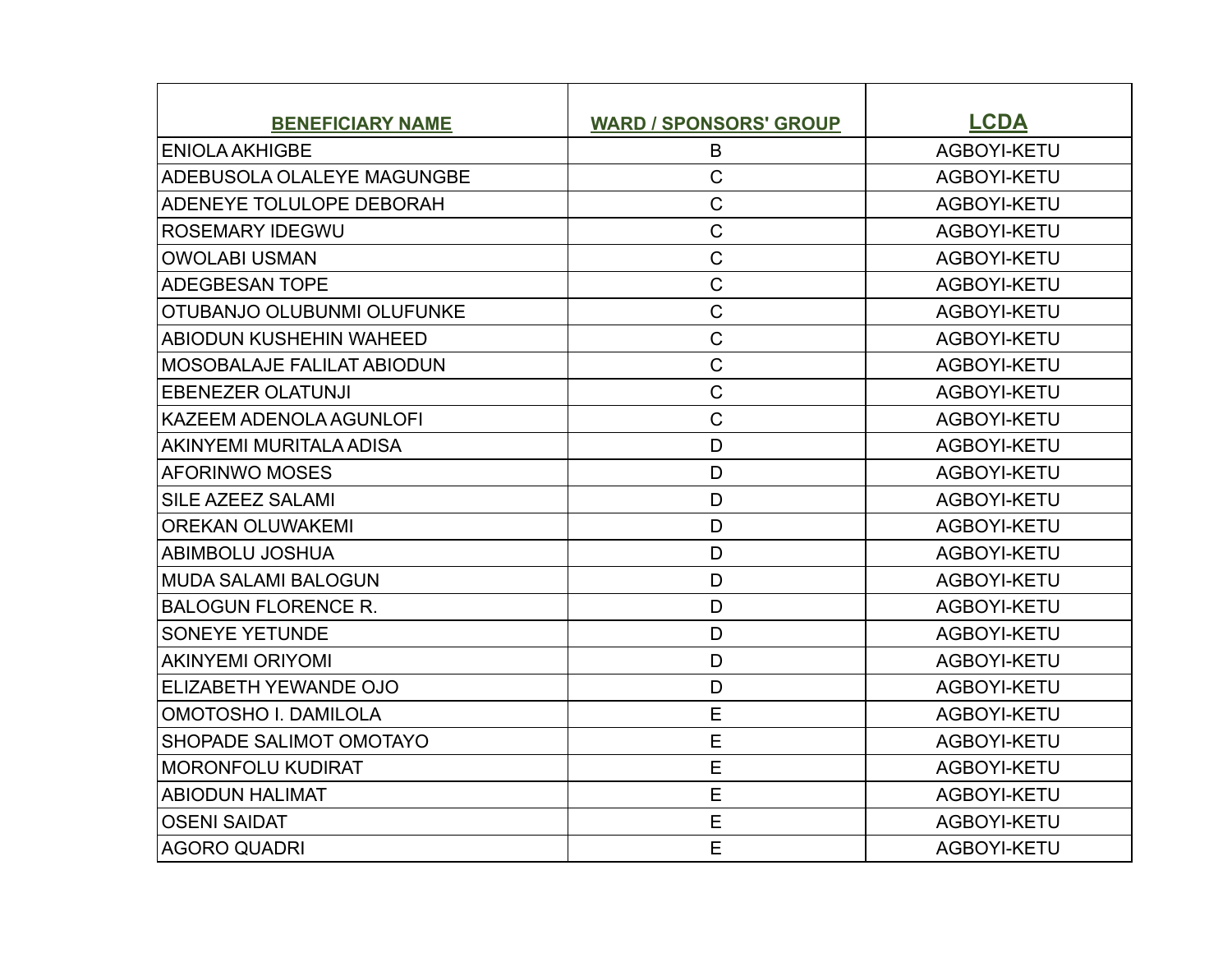| <b>BENEFICIARY NAME</b>     | <b>WARD / SPONSORS' GROUP</b> | <b>LCDA</b> |
|-----------------------------|-------------------------------|-------------|
| OPADOTUN OLUSOLA M.         | Е                             | AGBOYI-KETU |
| <b>KAFAYAT ISMAIL</b>       | E                             | AGBOYI-KETU |
| <b>BAKARE FAUSAT ADEOLA</b> | E                             | AGBOYI-KETU |
| <b>MUSTAPHA ALANI</b>       | E                             | AGBOYI-KETU |
| <b>ATANDA SABITIU</b>       | F                             | AGBOYI-KETU |
| <b>RISIKAT IBRAHIM</b>      | F                             | AGBOYI-KETU |
| <b>YUSUF ROFIAT ABISOLA</b> | F                             | AGBOYI-KETU |
| <b>LAWAL TAJUDEEN</b>       | F                             | AGBOYI-KETU |
| OGUNTOLA GANIYAT ABIODUN    | F                             | AGBOYI-KETU |
| <b>OLUWOLE BURAMO</b>       | F                             | AGBOYI-KETU |
| <b>MUBINU IDRIS</b>         | F                             | AGBOYI-KETU |
| <b>SAMSONDEEN OLATUNJI</b>  | F                             | AGBOYI-KETU |
| <b>ABISOGUN SULEIMON</b>    | F                             | AGBOYI-KETU |
| <b>AMODU RAHEEM</b>         | F                             | AGBOYI-KETU |
| <b>SADIQ AZEEZ</b>          | G                             | AGBOYI-KETU |
| OYEBANJI OMOKAYODE          | G                             | AGBOYI-KETU |
| <b>MUSIBAU BAKARE</b>       | G                             | AGBOYI-KETU |
| <b>VICTORIA YAKUB</b>       | G                             | AGBOYI-KETU |
| <b>MUDASHIRU ADISA</b>      | G                             | AGBOYI-KETU |
| <b>ALH. ASIMIYU YUSUF</b>   | G                             | AGBOYI-KETU |
| <b>GAFARI IDOWU</b>         | G                             | AGBOYI-KETU |
| JEGEDE S.O.                 | G                             | AGBOYI-KETU |
| <b>AKEEM SHITTU</b>         | G                             | AGBOYI-KETU |
| ALAGBA ADEGBOYEGA           | G                             | AGBOYI-KETU |
| ABDULLAHI KABIRU BOLAJI     | A <sub>1</sub>                | EPE         |
| EPESANMI ABIDEMI JUSTINA    | A <sub>1</sub>                | EPE         |
| <b>SAUNI MOJISOLA</b>       | A <sub>1</sub>                | <b>EPE</b>  |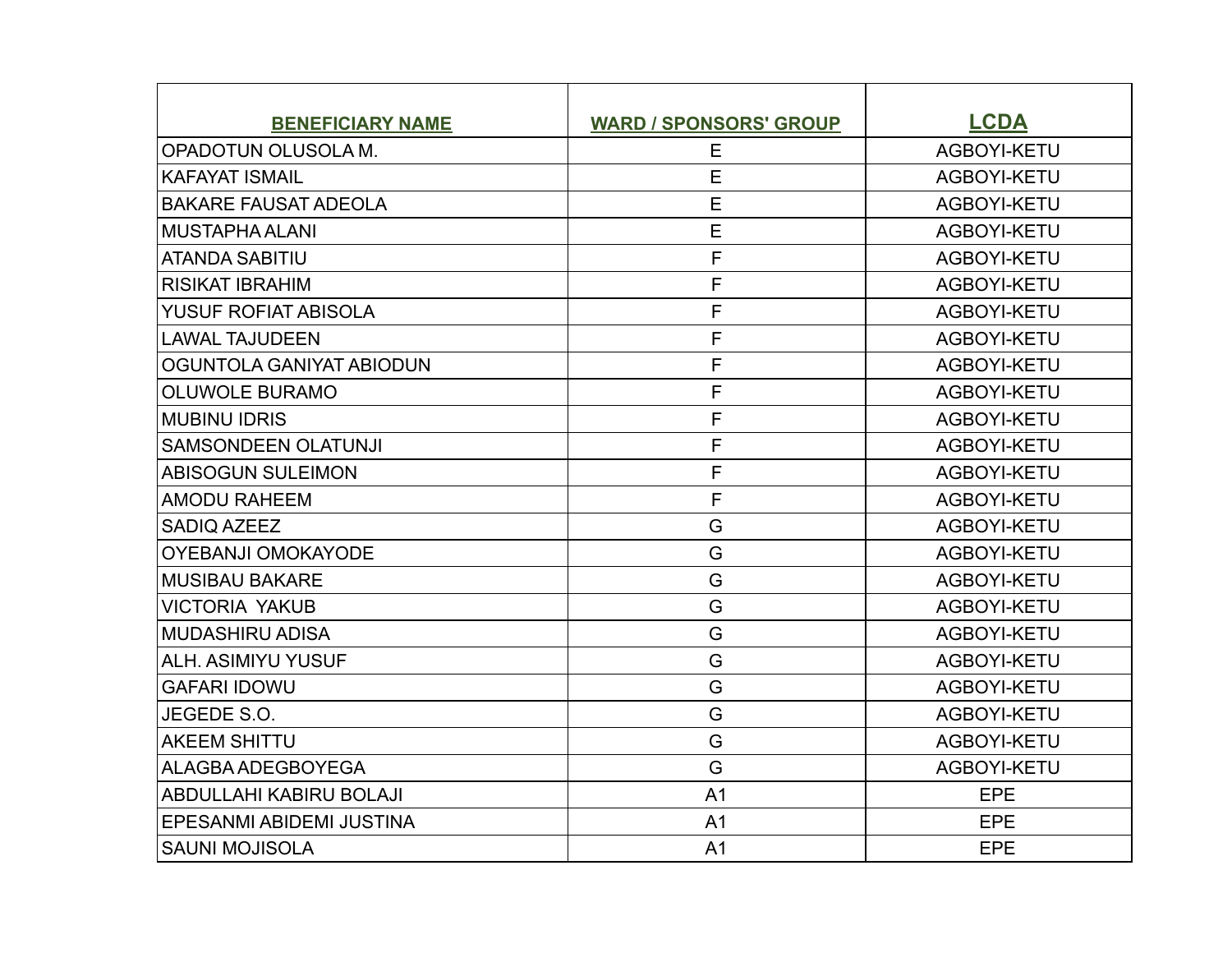| <b>BENEFICIARY NAME</b>            | <b>WARD / SPONSORS' GROUP</b> | <b>LCDA</b> |
|------------------------------------|-------------------------------|-------------|
| ALISAT MOSUNMOLA MOJEED            | A <sub>1</sub>                | EPE         |
| <b>MORENIKEJI RABIU</b>            | A <sub>1</sub>                | <b>EPE</b>  |
| <b>BALOGUN A. AGBAJE</b>           | A <sub>1</sub>                | EPE         |
| ADE M. SULAIMON                    | A <sub>1</sub>                | <b>EPE</b>  |
| <b>FEYISARA MURITALA</b>           | A <sub>1</sub>                | EPE         |
| <b>TAORIDI TIMEHIN</b>             | A <sub>1</sub>                | EPE         |
| <b>TIJANI NIMOTA</b>               | A <sub>1</sub>                | <b>EPE</b>  |
| <b>GIWA FUNSHO RISIKAT</b>         | A <sub>2</sub>                | <b>EPE</b>  |
| <b>SANUSI MOSHOOD ABAYOMI</b>      | A2                            | EPE         |
| <b>OMOMUWASAN MONDAY</b>           | A2                            | EPE         |
| <b>TIJANI SHAKIRAT</b>             | A2                            | <b>EPE</b>  |
| <b>MOBOLAJI YUSUF QUADRI</b>       | A <sub>2</sub>                | EPE         |
| AKINOLA ADEWUNMI                   | A2                            | <b>EPE</b>  |
| <b>BALOGUN IBRAHIM ABIODUN</b>     | A2                            | <b>EPE</b>  |
| OLUWO JOSEPH TOLUWASE              | A2                            | EPE         |
| AKINDELE RAFIU OLUOMO              | A2                            | <b>EPE</b>  |
| <b>OMOLOLA ADEFUNKE</b>            | A2                            | EPE         |
| OGOJI ABDURAHEEM ABIDEMI           | A <sub>3</sub>                | EPE         |
| <b>ADEYEMI SEYI</b>                | A3                            | <b>EPE</b>  |
| <b>OGUNBOTE IBRAHIM KALOU</b>      | A3                            | EPE         |
| <b>OLUWO SERAH BOSE</b>            | A <sub>3</sub>                | EPE         |
| YUSUF NOFISAT ABIODUN              | A3                            | EPE         |
| <b>SADIQ OLUWATOSIN</b>            | A <sub>3</sub>                | <b>EPE</b>  |
| <b>IYABODE ADEBANJO</b>            | A <sub>3</sub>                | EPE         |
| <b>OBALOLA SEMIAT</b>              | A <sub>3</sub>                | <b>EPE</b>  |
| <b>OLAWALE SHERIFAT OLUWATOSIN</b> | A3                            | <b>EPE</b>  |
| <b>ALOSI SAIDINO GBENGA</b>        | A <sub>3</sub>                | <b>EPE</b>  |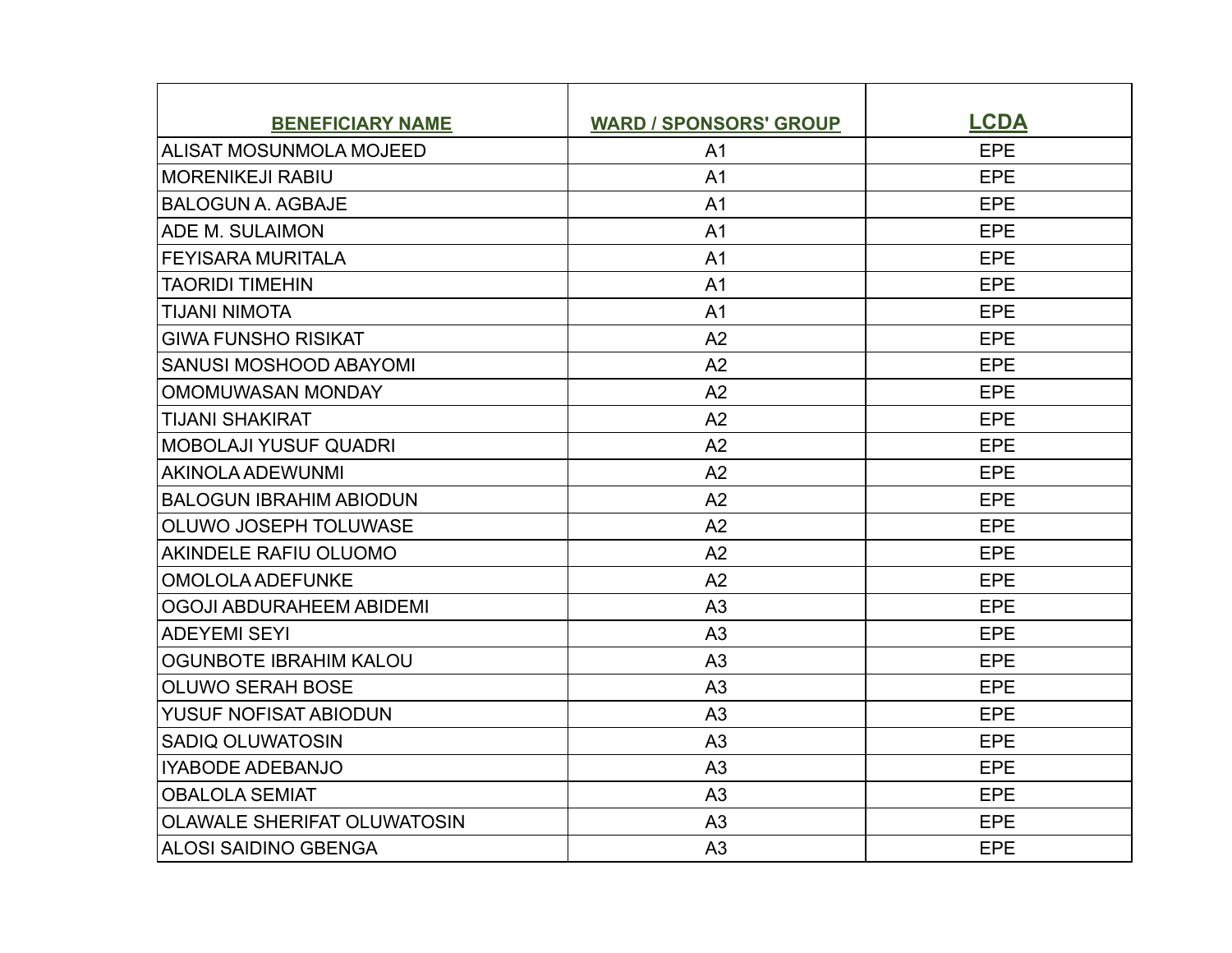| <b>BENEFICIARY NAME</b>             | <b>WARD / SPONSORS' GROUP</b> | <b>LCDA</b> |
|-------------------------------------|-------------------------------|-------------|
| PETER ADESEWA                       | A <sub>4</sub>                | EPE         |
| <b>IDAYATU FOLAKE YUSUF</b>         | A <sub>4</sub>                | <b>EPE</b>  |
| <b>BUARI NURATU ABOSEDE</b>         | A <sub>4</sub>                | EPE         |
| <b>BAKRE ADUKE</b>                  | A4                            | EPE         |
| YINUSA OLADELE FOLORUNSHO           | A <sub>4</sub>                | EPE         |
| <b>KAZEEM MOSUNMOLA JOY</b>         | A4                            | <b>EPE</b>  |
| <b>IKUFORIJI MOSIDATU MOTUNRAYO</b> | A <sub>4</sub>                | EPE         |
| <b>HARUN NOJIU ADEDOYIN</b>         | A <sub>4</sub>                | EPE         |
| ADEPOJU ADEBOWALE MUHAMMED          | A4                            | <b>EPE</b>  |
| <b>LAWAL STELLA EGO</b>             | A <sub>4</sub>                | EPE         |
| EMMANUEL FUNMILAYO DEBORAH          | A <sub>4</sub>                | <b>EPE</b>  |
| AKODU WAKILAT OLUWAKEMI             | A <sup>4</sup>                | <b>EPE</b>  |
| <b>PELE SEMIU</b>                   | A <sub>4</sub>                | EPE         |
| <b>GBENLE AINA</b>                  | A <sup>4</sup>                | <b>EPE</b>  |
| ODEYEMI OLUGBENGA OLUMUYIWA         | A <sub>4</sub>                | EPE         |
| <b>LIGALI RISIKAT YETUNDE</b>       | A <sub>4</sub>                | EPE         |
| <b>MUTIU N. MOSUNMOLA</b>           | A <sub>4</sub>                | EPE         |
| <b>LASISI TOUN BIODUN</b>           | A4                            | <b>EPE</b>  |
| <b>AYODELE SHOLA MOJI</b>           | A <sub>4</sub>                | EPE         |
| OGUNDEKO IDOWU FAUSAT               | A4                            | EPE         |
| <b>ABDUL IDOWU</b>                  | A <sub>6</sub>                | <b>EPE</b>  |
| <b>AKOJA IBETU</b>                  | A <sub>6</sub>                | EPE         |
| <b>MUMEEN ADEKUNLE</b>              | A <sub>6</sub>                | EPE         |
| <b>ADENIYI ISHOLA</b>               | A <sub>6</sub>                | EPE         |
| <b>OLUMODAN MONDIU</b>              | A <sub>6</sub>                | EPE         |
| <b>ALICE EBUN DOSUNMU</b>           | A <sub>6</sub>                | EPE         |
| <b>SAMSA OLAYINDE</b>               | A <sub>6</sub>                | <b>EPE</b>  |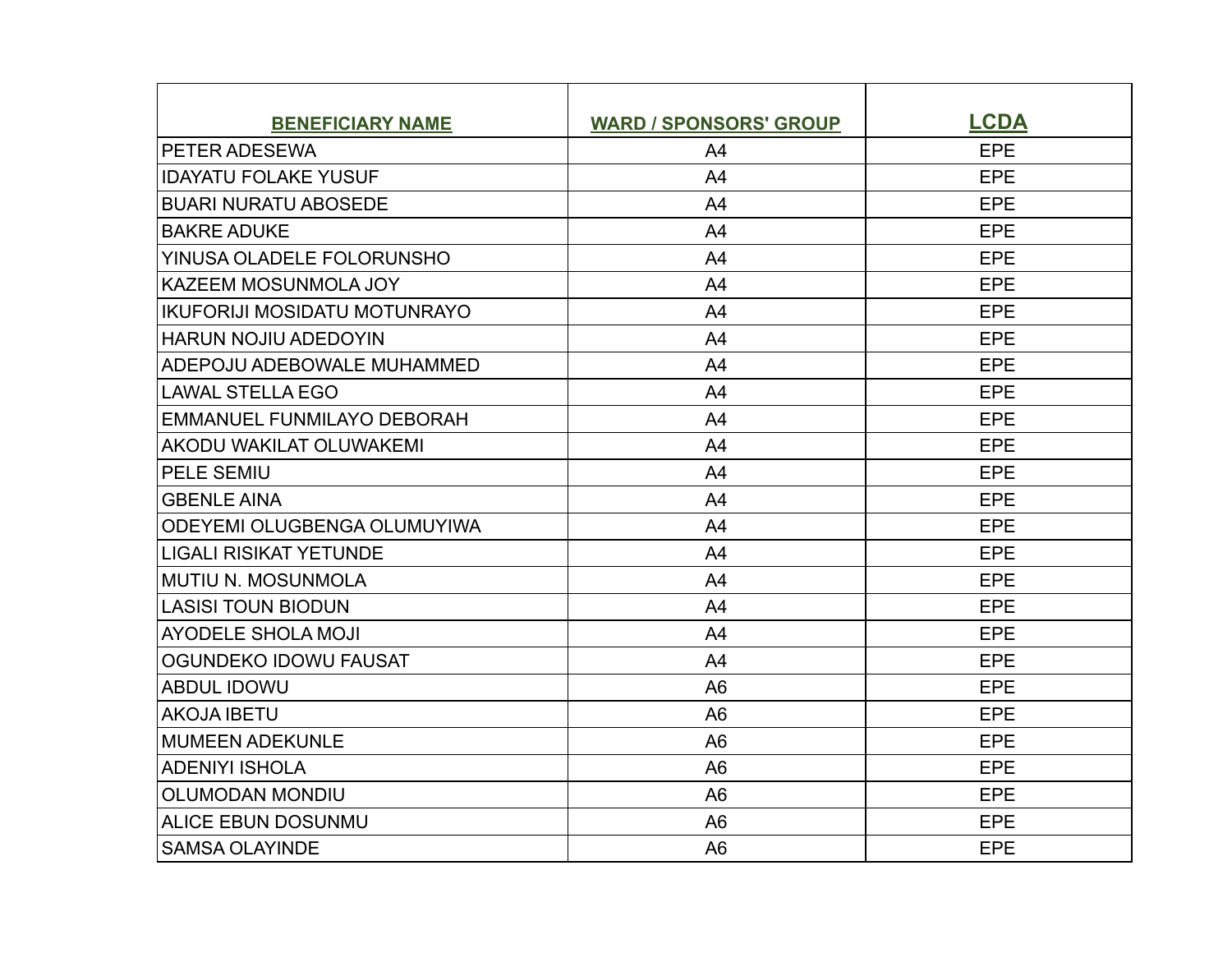| <b>BENEFICIARY NAME</b>          | <b>WARD / SPONSORS' GROUP</b> | <b>LCDA</b> |
|----------------------------------|-------------------------------|-------------|
| <b>JUMOKE OTITOLOJU</b>          | A <sub>6</sub>                | EPE         |
| <b>OWODUNI OLA</b>               | A <sub>6</sub>                | <b>EPE</b>  |
| <b>OGUNKOYA TUNDE</b>            | A <sub>6</sub>                | EPE         |
| <b>LANA WILLIAMS ADEBOLA</b>     | <b>B1</b>                     | EPE         |
| YUSUFF M. KAYODE                 | <b>B1</b>                     | EPE         |
| OTUKOYA NURUDEEN                 | <b>B1</b>                     | <b>EPE</b>  |
| <b>KAREEM NIKE</b>               | <b>B1</b>                     | EPE         |
| <b>BALOGUN ABOLORE MUINUDEEN</b> | <b>B1</b>                     | EPE         |
| <b>DOSUNMU FATAI S.</b>          | <b>B1</b>                     | <b>EPE</b>  |
| <b>LASISI ADEBAYO SEMIU</b>      | <b>B1</b>                     | EPE         |
| <b>IMAM MOJISOLA AZEEZAT</b>     | <b>B1</b>                     | <b>EPE</b>  |
| <b>AGBOMEJI MORUFU ADENIYI</b>   | <b>B1</b>                     | EPE         |
| <b>HASSAN FATIMOH ABOSEDE</b>    | <b>B1</b>                     | EPE         |
| <b>BELLO ADEYINKA K.</b>         | C <sub>1</sub>                | EPE         |
| <b>SALISU SIKIRU</b>             | C <sub>1</sub>                | EPE         |
| <b>BADMUS SAMSON</b>             | C <sub>1</sub>                | EPE         |
| <b>MUSILI JIMOH</b>              | C <sub>1</sub>                | EPE         |
| <b>IMAM ADEWUNMI</b>             | C <sub>1</sub>                | <b>EPE</b>  |
| TAOIDI ASHIMIU KOKUMO            | C <sub>1</sub>                | EPE         |
| <b>ELIJAH AYO</b>                | C <sub>1</sub>                | EPE         |
| <b>BAKAI SULAIMON POPOOLA</b>    | C <sub>1</sub>                | <b>EPE</b>  |
| ADENIYI RASAKI O.                | C <sub>1</sub>                | EPE         |
| <b>FATAI MAKANJUOLA RASHEED</b>  | C <sub>1</sub>                | EPE         |
| <b>ADEBANJO MUTIAT ADEREMI</b>   | D <sub>1</sub>                | EPE         |
| <b>SHITTU SHUKURAT</b>           | D <sub>1</sub>                | EPE         |
| <b>ABASS MULIKAT ADEWUNMI</b>    | D <sub>1</sub>                | EPE         |
| <b>TOJOBO NOSIRAT TEMITOPE</b>   | D <sub>1</sub>                | <b>EPE</b>  |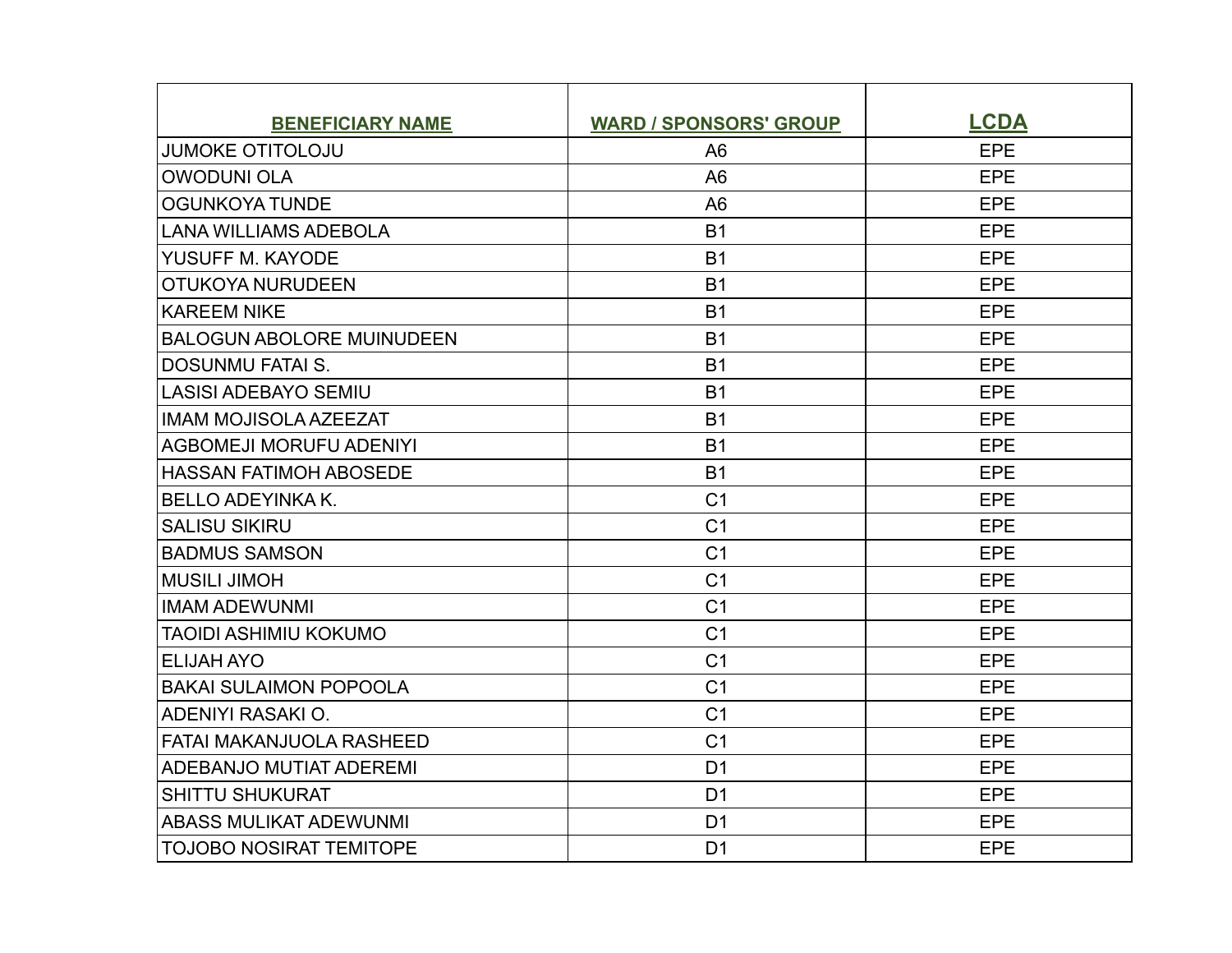| <b>BENEFICIARY NAME</b>        | <b>WARD / SPONSORS' GROUP</b> | <b>LCDA</b>          |
|--------------------------------|-------------------------------|----------------------|
| <b>RAJI SEYI LATIFAT</b>       | D <sub>1</sub>                | EPE                  |
| <b>MORAYO SEKINAT</b>          | D <sub>1</sub>                | <b>EPE</b>           |
| <b>OLUMOKO SIDIKAT</b>         | D <sub>1</sub>                | EPE                  |
| <b>BADMUS MOSHOOD ABIOLA</b>   | D <sub>1</sub>                | EPE                  |
| <b>BUSARI RAMOTA</b>           | D <sub>1</sub>                | EPE                  |
| AGUNREGE COMFORT BOSEDE        | D <sub>1</sub>                | <b>EPE</b>           |
| OWOIYA OMOLARA RASHIDAT        | E1                            | <b>IKOSI-EJINRIN</b> |
| <b>OSHO OMOLARA</b>            | E1                            | <b>IKOSI-EJINRIN</b> |
| RAFIU ADEFOLARIN ELETU         | E1                            | <b>IKOSI-EJINRIN</b> |
| <b>OLAFEMI OLADOYIN</b>        | E1                            | <b>IKOSI-EJINRIN</b> |
| <b>FAIBO DOMINIC ADEYEMI</b>   | E1                            | <b>IKOSI-EJINRIN</b> |
| <b>OTAIKU LATEEF</b>           | E1                            | <b>IKOSI-EJINRIN</b> |
| <b>BABALOLA GRACE AINA</b>     | E1                            | <b>IKOSI-EJINRIN</b> |
| RASAQ OLANIKE AJIMO            | E1                            | <b>IKOSI-EJINRIN</b> |
| OGUNSANYA SAKIRU ADEWALE       | E1                            | <b>IKOSI-EJINRIN</b> |
| <b>OLUWO RUKAYAT</b>           | E1                            | <b>IKOSI-EJINRIN</b> |
| <b>AYINDE TAIWO RIANAT</b>     | E2                            | <b>IKOSI-EJINRIN</b> |
| <b>AWORETAN RUTH</b>           | E2                            | <b>IKOSI-EJINRIN</b> |
| <b>KOKOROAYE MUFTAU SAMUEL</b> | E2                            | <b>IKOSI-EJINRIN</b> |
| <b>RAIMI MORUFU</b>            | E2                            | <b>IKOSI-EJINRIN</b> |
| <b>ALEJE ADUNNI</b>            | E2                            | <b>IKOSI-EJINRIN</b> |
| AJELEWA SEGUN SAMSON           | E2                            | <b>IKOSI-EJINRIN</b> |
| <b>OLATUNDE KUBRAT OPEYEMI</b> | E2                            | <b>IKOSI-EJINRIN</b> |
| <b>ADEKOYA IBIYEMI</b>         | E2                            | <b>IKOSI-EJINRIN</b> |
| <b>ONANUGA TOLANI TAOFEEQ</b>  | E <sub>2</sub>                | <b>IKOSI-EJINRIN</b> |
| ASHIMOLOWO LEKAN OLADELE       | E2                            | <b>IKOSI-EJINRIN</b> |
| SOGA OLADUNNI TOKOSI           | E2                            | <b>IKOSI-EJINRIN</b> |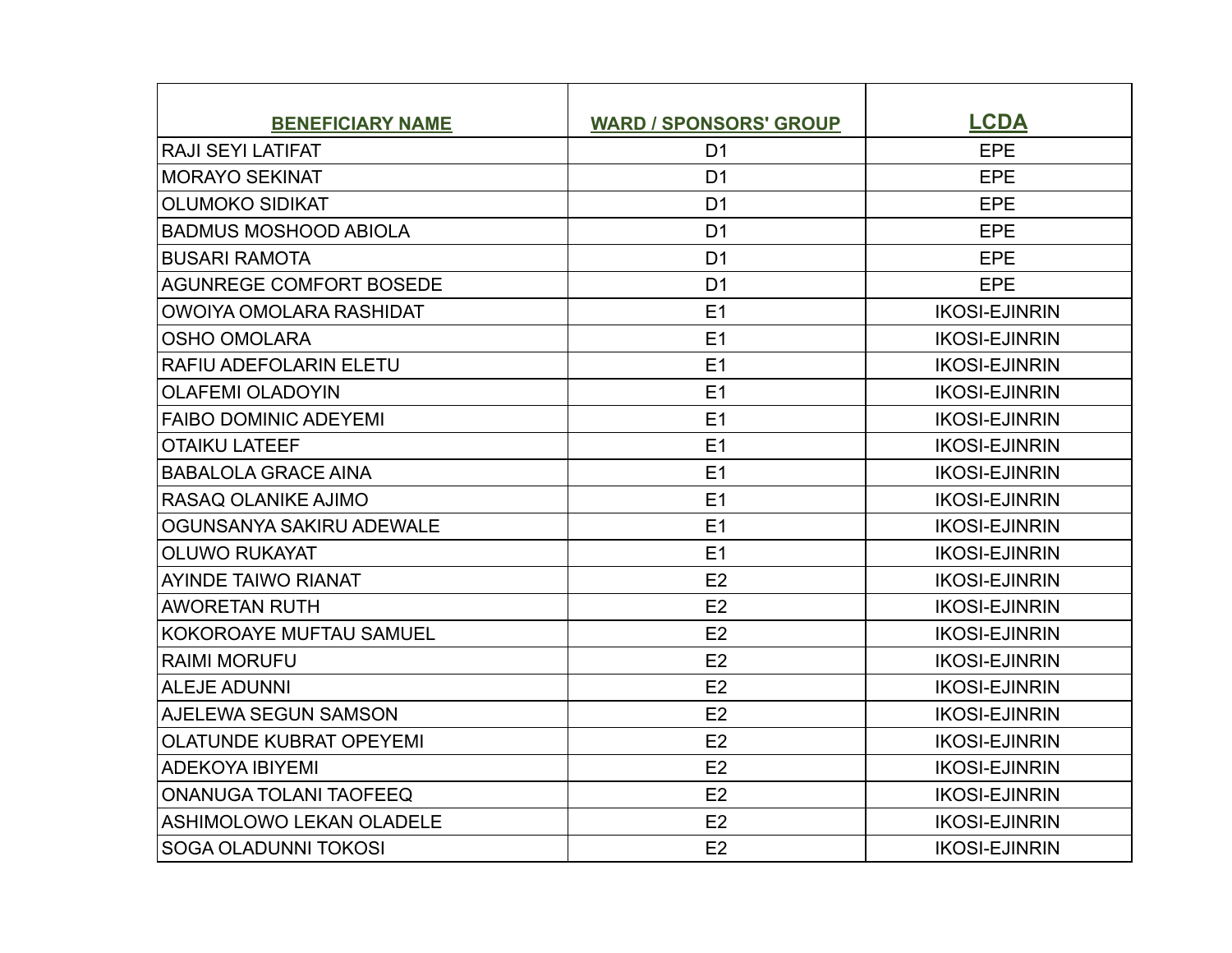| <b>BENEFICIARY NAME</b>          | <b>WARD / SPONSORS' GROUP</b> | <b>LCDA</b>          |
|----------------------------------|-------------------------------|----------------------|
| <b>LAWAL ADEBISI FAUSAT</b>      | E2                            | <b>IKOSI-EJINRIN</b> |
| AFOLABI ADEOLA SAKIRA            | E2                            | <b>IKOSI-EJINRIN</b> |
| <b>IDRIS OLAWALE TIAMIYU</b>     | E2                            | <b>IKOSI-EJINRIN</b> |
| OYINKANSOLA ANIBABA KAOSARAT     | E2                            | <b>IKOSI-EJINRIN</b> |
| <b>JIMOH SHERIFAT SIMISOLA</b>   | E2                            | <b>IKOSI-EJINRIN</b> |
| <b>OGUNTIMIRIN FATIMO</b>        | E2                            | <b>IKOSI-EJINRIN</b> |
| YUSUF OLABO FUNMILAYO            | E2                            | <b>IKOSI-EJINRIN</b> |
| ADESANYA IBRAHIM IDOWU           | E <sub>2</sub>                | <b>IKOSI-EJINRIN</b> |
| AZEEZ OLOWOGABA                  | E2                            | <b>IKOSI-EJINRIN</b> |
| <b>ONAKOMAYA EZEKIEL</b>         | G <sub>1</sub>                | <b>IKOSI-EJINRIN</b> |
| <b>ISHOLA BILIKISU MOTUNRAYO</b> | G <sub>1</sub>                | <b>IKOSI-EJINRIN</b> |
| OGUNLARU KEMISOLA RAIMOT         | G <sub>1</sub>                | <b>IKOSI-EJINRIN</b> |
| <b>AKLAMANU PEACE</b>            | G <sub>1</sub>                | <b>IKOSI-EJINRIN</b> |
| <b>OLALEKAN ODUSANYA</b>         | G <sub>1</sub>                | <b>IKOSI-EJINRIN</b> |
| <b>TAIWO OKEBOWALE</b>           | G <sub>1</sub>                | <b>IKOSI-EJINRIN</b> |
| OKEOWO ASHIFU AYODELE            | G <sub>1</sub>                | <b>IKOSI-EJINRIN</b> |
| <b>TANIMOWO OLUTAYO</b>          | G <sub>1</sub>                | <b>IKOSI-EJINRIN</b> |
| NWOBODO DEBORAH                  | G <sub>1</sub>                | <b>IKOSI-EJINRIN</b> |
| <b>ADETOLA BOLANLE</b>           | G <sub>1</sub>                | <b>IKOSI-EJINRIN</b> |
| <b>ADEKOYA ABEKE BOLANLE</b>     | Q <sub>1</sub>                | <b>IKOSI-EJINRIN</b> |
| <b>BALOGUN YETUNDE MUINAT</b>    | Q <sub>1</sub>                | <b>IKOSI-EJINRIN</b> |
| SMARTH PAULINA EKEMENA           | Q <sub>1</sub>                | <b>IKOSI-EJINRIN</b> |
| SIMBIAT OLAYINKA ADEBOLA         | Q <sub>1</sub>                | <b>IKOSI-EJINRIN</b> |
| <b>GBADAMOSI A. MUKAILA</b>      | Q <sub>1</sub>                | <b>IKOSI-EJINRIN</b> |
| <b>TAYE ANUOLUWA JAYEOBA</b>     | Q <sub>1</sub>                | <b>IKOSI-EJINRIN</b> |
| YETUNDE IYABO GIWA               | Q <sub>1</sub>                | <b>IKOSI-EJINRIN</b> |
| <b>OLAIDE SANGOSANYA</b>         | Q <sub>1</sub>                | <b>IKOSI-EJINRIN</b> |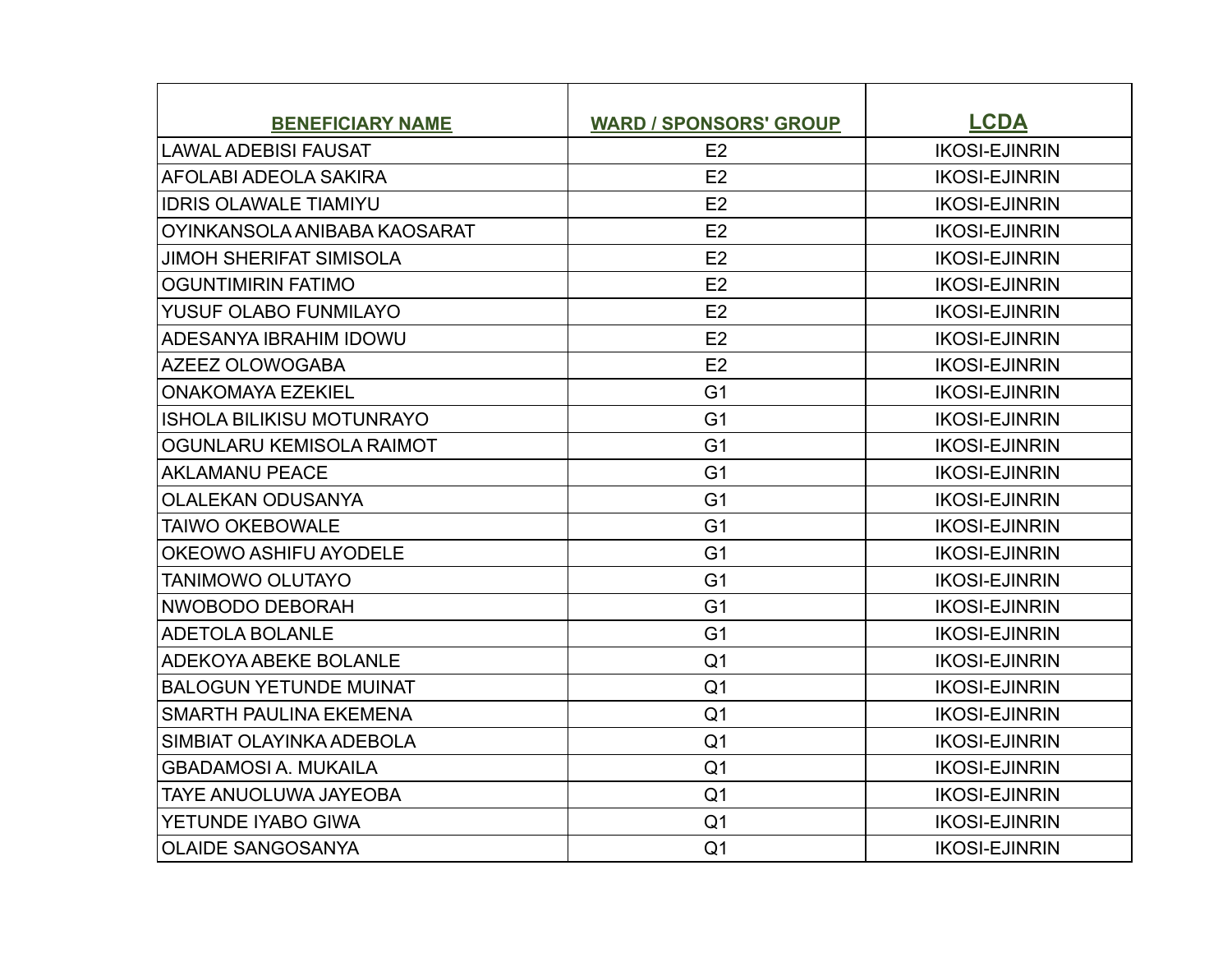| <b>BENEFICIARY NAME</b>         | <b>WARD / SPONSORS' GROUP</b> | <b>LCDA</b>          |
|---------------------------------|-------------------------------|----------------------|
| ADEKOYA SUNDAY SAMUEL           | Q <sub>1</sub>                | <b>IKOSI-EJINRIN</b> |
| <b>ADELEKE OLUFEMI YEKINI</b>   | Q <sub>1</sub>                | <b>IKOSI-EJINRIN</b> |
| OWOYADE OLUWAKEMI REBECCA       | R <sub>1</sub>                | <b>IKOSI-EJINRIN</b> |
| <b>JAMES CHRISTIANA DORIS</b>   | R <sub>1</sub>                | <b>IKOSI-EJINRIN</b> |
| <b>AREH IBRAHIM</b>             | R <sub>1</sub>                | <b>IKOSI-EJINRIN</b> |
| <b>OGUNAYA SUNDAY</b>           | R <sub>1</sub>                | <b>IKOSI-EJINRIN</b> |
| PARAKOYI BANUSO                 | R <sub>1</sub>                | <b>IKOSI-EJINRIN</b> |
| <b>RAJI SAMUEL</b>              | R <sub>1</sub>                | <b>IKOSI-EJINRIN</b> |
| <b>FOLAKE SOGA AGNES</b>        | R <sub>1</sub>                | <b>IKOSI-EJINRIN</b> |
| <b>EUNICE FUNKE OLAYEMI</b>     | R <sub>1</sub>                | <b>IKOSI-EJINRIN</b> |
| OMOGOROYE SOLOMON JANIOU        | R <sub>1</sub>                | <b>IKOSI-EJINRIN</b> |
| <b>JEYESIMI IBRAHIM ABIODUN</b> | R <sub>1</sub>                | <b>IKOSI-EJINRIN</b> |
| TIJANI MODINAT A.               | H1                            | <b>EREDO LCDA</b>    |
| ADEKUNLE ESTHER G.              | H1                            | <b>EREDO LCDA</b>    |
| <b>SALIA MORUF A.</b>           | H1                            | <b>EREDO LCDA</b>    |
| <b>JOHN BRIDGET O.</b>          | H1                            | <b>EREDO LCDA</b>    |
| FUNMILAYO JACOB A.              | H1                            | <b>EREDO LCDA</b>    |
| <b>ADEITAN YEMISI F.</b>        | H1                            | <b>EREDO LCDA</b>    |
| SALIU MOJISOLA B.               | H1                            | <b>EREDO LCDA</b>    |
| SAIBU TITILAYO E.               | H1                            | <b>EREDO LCDA</b>    |
| OPEOLUWA INTEGRATED FARMS       | H1                            | <b>EREDO LCDA</b>    |
| <b>KAFAYAT SAFI BISI</b>        | H1                            | <b>EREDO LCDA</b>    |
| <b>BALOGUN SAHEED</b>           | H1                            | <b>EREDO LCDA</b>    |
| OLATUNJI OLUWAYEMISI A.         | H1                            | <b>EREDO LCDA</b>    |
| ADEKOYA ADEWALE A.              | H1                            | <b>EREDO LCDA</b>    |
| <b>ISMAIL WAHEED O.</b>         | H1                            | <b>EREDO LCDA</b>    |
| <b>ETUNTUBO ABIODUN</b>         | H1                            | <b>EREDO LCDA</b>    |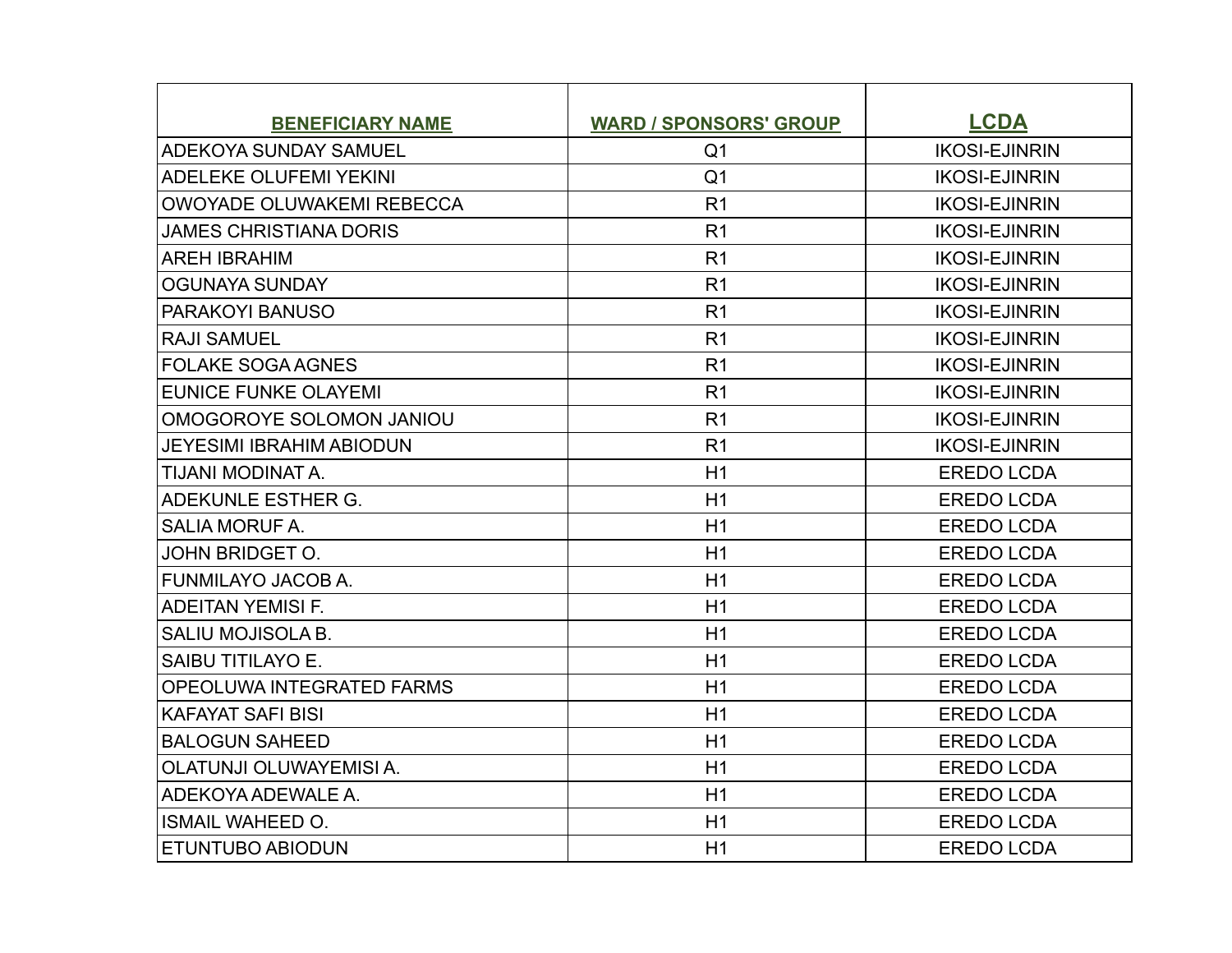| <b>BENEFICIARY NAME</b>   | <b>WARD / SPONSORS' GROUP</b> | <b>LCDA</b>       |
|---------------------------|-------------------------------|-------------------|
| ADETOKUN BUSOLA A.        | H1                            | <b>EREDO LCDA</b> |
| ADESANYA YUSUF A.         | H1                            | <b>EREDO LCDA</b> |
| <b>FEMI GLORIA</b>        | H1                            | <b>EREDO LCDA</b> |
| OGUNDEKO ADENIKE M.       | H1                            | <b>EREDO LCDA</b> |
| <b>SALAMI MODUPE</b>      | H1                            | <b>EREDO LCDA</b> |
| <b>ADEBOLA RASAKI</b>     | K1                            | <b>EREDO LCDA</b> |
| <b>ADEBANJO ABIDEMI</b>   | K1                            | <b>EREDO LCDA</b> |
| ADEBANJO GANIYAT          | K <sub>1</sub>                | <b>EREDO LCDA</b> |
| <b>TAIRU TEMITOPE</b>     | K <sub>1</sub>                | <b>EREDO LCDA</b> |
| <b>TOYIN OMOWUNMI</b>     | K <sub>1</sub>                | <b>EREDO LCDA</b> |
| <b>RAFUL BAJO</b>         | K1                            | <b>EREDO LCDA</b> |
| ARISU WASILAT O.          | K <sub>1</sub>                | <b>EREDO LCDA</b> |
| <b>ORIYOMI ABIDEMI</b>    | K <sub>1</sub>                | <b>EREDO LCDA</b> |
| ADENIKE AUGUSTINE S.      | K <sub>1</sub>                | <b>EREDO LCDA</b> |
| <b>ADEBANJO BUSURA</b>    | K <sub>1</sub>                | <b>EREDO LCDA</b> |
| <b>ODUSAMI EUNICE E.</b>  | L1                            | <b>EREDO LCDA</b> |
| SUNDAY ADESANYA H.        | L1                            | <b>EREDO LCDA</b> |
| <b>ADENUSI BOLANLE</b>    | L1                            | <b>EREDO LCDA</b> |
| RAHEEM MUDIDAT A.         | L1                            | <b>EREDO LCDA</b> |
| ADENIYI MUKHTAR A.        | L1                            | <b>EREDO LCDA</b> |
| <b>BANKOLE ADENIKE</b>    | L1                            | <b>EREDO LCDA</b> |
| <b>SAHEED KADIRI</b>      | L1                            | <b>EREDO LCDA</b> |
| <b>SHAJI OLAYINKA</b>     | L1                            | <b>EREDO LCDA</b> |
| <b>OMOTAYO MULIKAT M.</b> | L1                            | <b>EREDO LCDA</b> |
| <b>OKUNUGA FALILAT</b>    | L1                            | <b>EREDO LCDA</b> |
| <b>BELLO IBRAHIMA.</b>    | M1                            | <b>EREDO LCDA</b> |
| <b>ALAYA TOSIN NURATU</b> | M1                            | <b>EREDO LCDA</b> |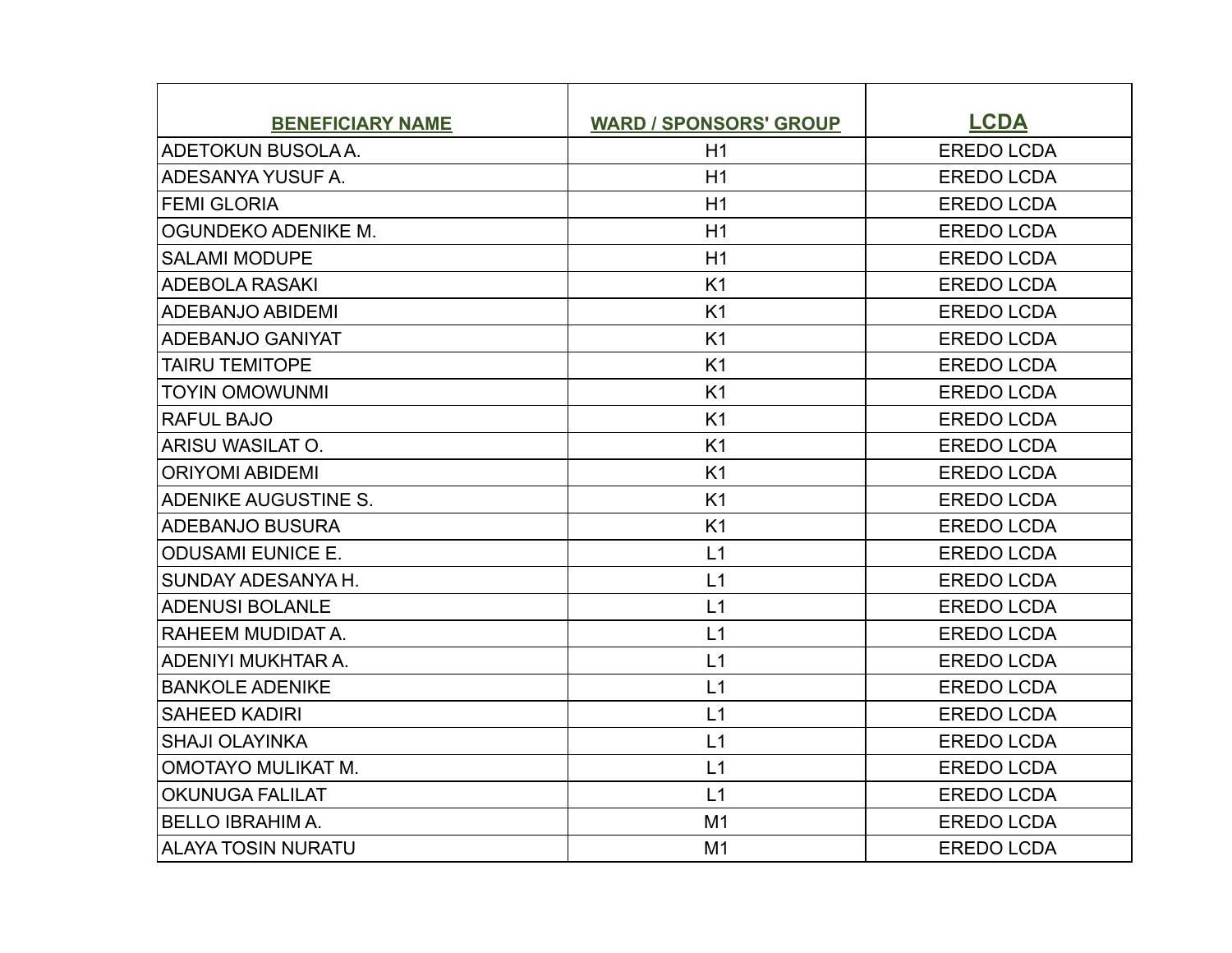| <b>BENEFICIARY NAME</b>        | <b>WARD / SPONSORS' GROUP</b> | <b>LCDA</b>            |
|--------------------------------|-------------------------------|------------------------|
| <b>FASASI OMOLARA B.</b>       | M <sub>1</sub>                | <b>EREDO LCDA</b>      |
| <b>JUNAID WASIU</b>            | M1                            | <b>EREDO LCDA</b>      |
| <b>TIODUNMO WASIU</b>          | M1                            | <b>EREDO LCDA</b>      |
| <b>ODUMOSU SUKURAT</b>         | M <sub>1</sub>                | <b>EREDO LCDA</b>      |
| OLOWU MONISOLA R.              | M1                            | <b>EREDO LCDA</b>      |
| <b>AWAWU OLANREWAJU</b>        | M1                            | <b>EREDO LCDA</b>      |
| OHUNAYO OLUWAKEMI O.           | M1                            | <b>EREDO LCDA</b>      |
| <b>MOIBI RUKAYAT KEHINDE</b>   | M1                            | <b>EREDO LCDA</b>      |
| <b>GANIYU FAUSAT</b>           | <b>GAC</b>                    | <b>EPE</b>             |
| <b>IDOWU AGBENIMADEHIN</b>     | <b>GAC</b>                    | EPE                    |
| <b>OLAIYA MORUFU</b>           | <b>GAC</b>                    | EPE                    |
| <b>MRS KOMOLAFE</b>            | <b>GAC</b>                    | EPE                    |
| <b>MRS IYABO ADEGBOYEGA</b>    | <b>GAC</b>                    | <b>EPE</b>             |
| <b>IBRAHIM TEMITOPE AMINAT</b> | <b>GAC</b>                    | EPE                    |
| ALHAJA MUJIDAT ADEOLA          | <b>GAC</b>                    | EPE                    |
| <b>MRS BOSE OGUNDANA</b>       | <b>GAC</b>                    | <b>EPE</b>             |
| <b>WASIU ODOFIN</b>            | <b>GAC</b>                    | EPE                    |
| AJUMOKO MUFUTAU                | <b>GAC</b>                    | <b>EPE</b>             |
| <b>ASUPOFO NIKE</b>            | <b>GAC</b>                    | <b>IGBOGBO/BAIYEKU</b> |
| <b>STEPHEN AGNES</b>           | <b>GAC</b>                    | <b>IGBOGBO/BAIYEKU</b> |
| <b>BALOGUN ALIKA M</b>         | <b>GAC</b>                    | <b>IGBOGBO/BAIYEKU</b> |
| <b>OLADUNJOYE IDOWU</b>        | <b>GAC</b>                    | <b>IGBOGBO/BAIYEKU</b> |
| <b>KAZEEM WURAT</b>            | <b>GAC</b>                    | <b>IGBOGBO/BAIYEKU</b> |
| <b>IJENI OLANIYI A.</b>        | <b>GAC</b>                    | <b>IGBOGBO/BAIYEKU</b> |
| TALABI SILIFAT OLA             | <b>GAC</b>                    | <b>IGBOGBO/BAIYEKU</b> |
| <b>ONABANJO KAZEEM</b>         | <b>GAC</b>                    | <b>IGBOGBO/BAIYEKU</b> |
| <b>BELLO AFUSAT</b>            | <b>GAC</b>                    | <b>IGBOGBO/BAIYEKU</b> |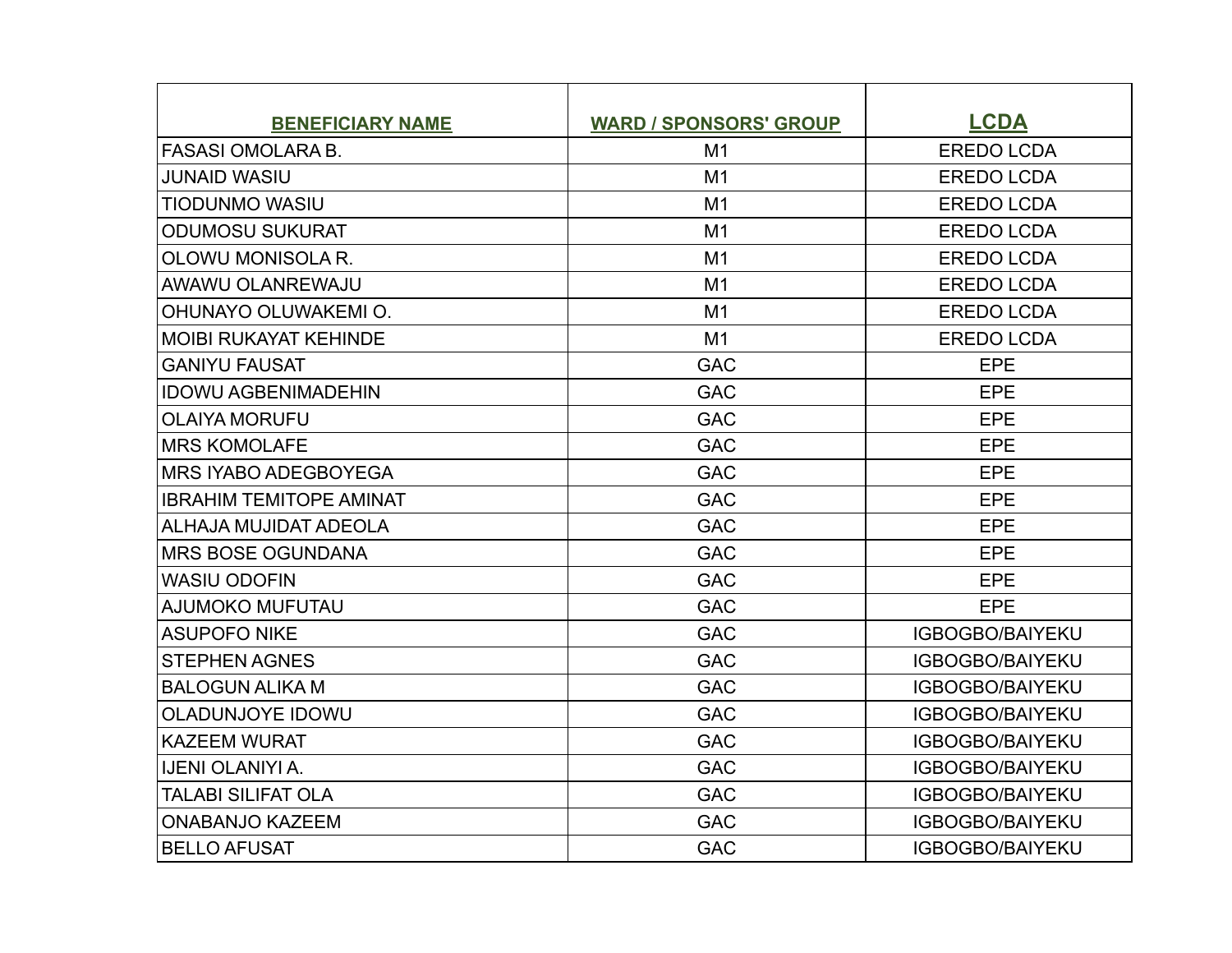| <b>BENEFICIARY NAME</b>               | <b>WARD / SPONSORS' GROUP</b> | <b>LCDA</b>             |
|---------------------------------------|-------------------------------|-------------------------|
| <b>BISIRIYU AFOLAKE IYABO</b>         | <b>GAC</b>                    | <b>IGBOGBO/BAIYEKU</b>  |
| <b>IDOWU AJISERERE MARIA</b>          | <b>GAC</b>                    | <b>SOMOLU</b>           |
| <b>QUADRI YETUNDE</b>                 | <b>GAC</b>                    | <b>SOMOLU</b>           |
| ADEBAYO NOIMOT BOLANLE                | <b>GAC</b>                    | <b>SOMOLU</b>           |
| <b>STELLA OLADUTI</b>                 | <b>GAC</b>                    | <b>SOMOLU</b>           |
| <b>SOLA ADESIYAN</b>                  | <b>GAC</b>                    | <b>SOMOLU</b>           |
| <b>ABOSEDE OYETTI</b>                 | <b>GAC</b>                    | <b>SOMOLU</b>           |
| <b>FATIMO OGBARA</b>                  | <b>GAC</b>                    | <b>SOMOLU</b>           |
| <b>MRS SONAIKE ALIMO FUNKE</b>        | <b>GAC</b>                    | <b>SOMOLU</b>           |
| <b>IMR BISIRIYU OGUNJIMI</b>          | <b>GAC</b>                    | <b>SOMOLU</b>           |
| <b>MRS CHRISTIANA ADENIKE OGOBO</b>   | <b>GAC</b>                    | <b>SOMOLU</b>           |
| <b>MRS SHUIAB JULIANA IYABO</b>       | <b>GAC</b>                    | <b>BARIGA LCDA</b>      |
| IMRS FADIPE OLUWAKEMI                 | <b>GAC</b>                    | <b>BARIGA LCDA</b>      |
| IMRS RILWAN-ADEOTI KAFAYAT            | <b>GAC</b>                    | <b>BARIGA LCDA</b>      |
| <b>IMRS ABBEY EUNICE</b>              | <b>GAC</b>                    | <b>BARIGA LCDA</b>      |
| <b>MRS AZEEZAT ODUNEYE</b>            | <b>GAC</b>                    | <b>KOSOFE LG</b>        |
| MRS ELIZABETH OLUFUNKE OLOWOSELE      | <b>GAC</b>                    | <b>KOSOFE LG</b>        |
| <b>MRS FAUSAT BAKARE</b>              | <b>GAC</b>                    | <b>AGBOYI-KETU LCDA</b> |
| <b>MR OLAYINKA ADEGBOYEGA AJAKORE</b> | <b>GAC</b>                    | <b>KOSOFE LG</b>        |
| <b>IMR TERGOHOL AMOIOR</b>            | <b>GAC</b>                    | <b>KOSOFE LG</b>        |
| <b>HELEN NNEKWE</b>                   | <b>GAC</b>                    | <b>SOMOLULG</b>         |
| <b>OGUNJUWON IDOWU</b>                | <b>GAC</b>                    | <b>EPE</b>              |
| <b>OLADUNNI ODUNSANWO</b>             | <b>GAC</b>                    | <b>EREDO LCDA</b>       |
| <b>SANNI SELIMO</b>                   | <b>GAC</b>                    | <b>LEKKI LCDA</b>       |
| <b>BALOGUN SEIDAT ADENIKE</b>         | <b>GAC</b>                    | EPE                     |
| <b>MRS KEKERE-EKUN GANIAT</b>         | <b>GAC</b>                    | EPE                     |
| <b>TIAMIYU ABISOLA TAIMIYU</b>        | <b>GAC</b>                    | EPE                     |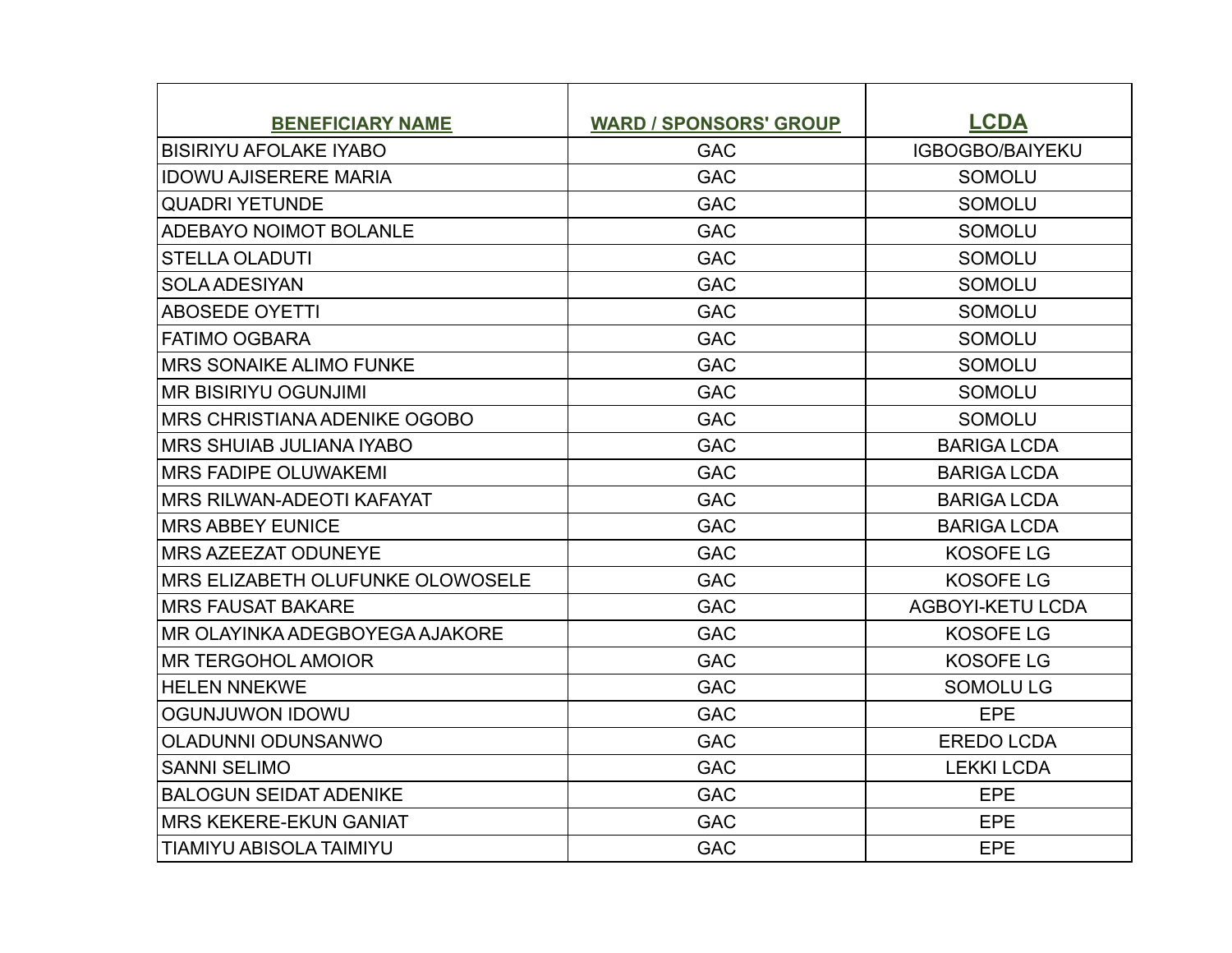| <b>BENEFICIARY NAME</b>               | <b>WARD / SPONSORS' GROUP</b> | <b>LCDA</b>           |
|---------------------------------------|-------------------------------|-----------------------|
| <b>ALOGBA TANWA KEJI</b>              | <b>GAC</b>                    | EPE                   |
| APAKALA RISIKATU MOJISOLA             | <b>GAC</b>                    | <b>EPE</b>            |
| <b>ERINJOGUNOLA IYABO RIANAT</b>      | <b>GAC</b>                    | EPE                   |
| <b>IKUFORIJI ADERONKE MARIAM</b>      | <b>GAC</b>                    | <b>EPE</b>            |
| <b>SANNI MOJISOLA LAULAT</b>          | <b>GAC</b>                    | <b>IKORODU LGA</b>    |
| <b>MRS SUNMOLA SOLATE DEBORAH</b>     | <b>GAC</b>                    | <b>IKORODU LGA</b>    |
| <b>MRS AWOSANYA ISIAMYYAH</b>         | <b>GAC</b>                    | <b>IKORODU LGA</b>    |
| IMRS CHRISTIANA BISI OREDEIN          | <b>GAC</b>                    | <b>IMOTA</b>          |
| <b>MRS DAWODU COMFORT ADENIKE</b>     | <b>GAC</b>                    | <b>IGBOGBO/BAYEKU</b> |
| <b>IMRS BILIKISU OMOGBULEGBE</b>      | <b>GAC</b>                    | <b>IJEDE</b>          |
| <b>MRS KALEJAIYE GANIYAT ADEBIMPE</b> | <b>GAC</b>                    | <b>IKORODU LGA</b>    |
| MRS DUROJAIYE TAWAKALITU OLASUNBO     | <b>GAC</b>                    | <b>IKORODU LGA</b>    |
| <b>OBASOLA LABAKE ABIODUN</b>         | <b>GAC</b>                    | <b>IKORODU LGA</b>    |
| <b>OWOLABI MUSIU</b>                  | <b>GAC</b>                    | <b>IKORODU LGA</b>    |
| <b>OGUNLEWE ADEBAYO</b>               | <b>GAC</b>                    | <b>KOSOFE</b>         |
| <b>FAKOREDE SAMUEL OLASUNKANMI</b>    | <b>GAC</b>                    | <b>KOSOFE</b>         |
| <b>NOFIU TITILAYO</b>                 | <b>GAC</b>                    | <b>KOSOFE</b>         |
| OLAGUNJU OLUFUNKE PATIENCE            | <b>GAC</b>                    | <b>KOSOFE</b>         |
| <b>ILORI OLUBOLA ABIDEMI</b>          | <b>GAC</b>                    | <b>KOSOFE</b>         |
| <b>OLOWOGABA MUNIRAT</b>              | <b>GAC</b>                    | <b>AGBOYI KETU</b>    |
| <b>OLADEJO ABISOLA AMINAT</b>         | <b>GAC</b>                    | <b>AGBOYI KETU</b>    |
| <b>ABOSEDE MUSTAPHA</b>               | <b>GAC</b>                    | <b>KOSOFE</b>         |
| OGUNSANYA OMOWUNMI                    | <b>GAC</b>                    | <b>KOSOFE</b>         |
| <b>JAMES DOTUN DANIEL</b>             | <b>GAC</b>                    | <b>AGBOYI KETU</b>    |
| ADEROJU ADEBIMPE MARY                 | <b>LGA PARTY CHAIRMAN</b>     | AGBOYI-KETU           |
| <b>BABATUNDE SEKINAT BOLANLE</b>      | <b>LGA PARTY CHAIRMAN</b>     | <b>AGBOYI-KETU</b>    |
| <b>RISIKATU OLAJUMOKE BALE</b>        | <b>LGA PARTY CHAIRMAN</b>     | AGBOYI-KETU           |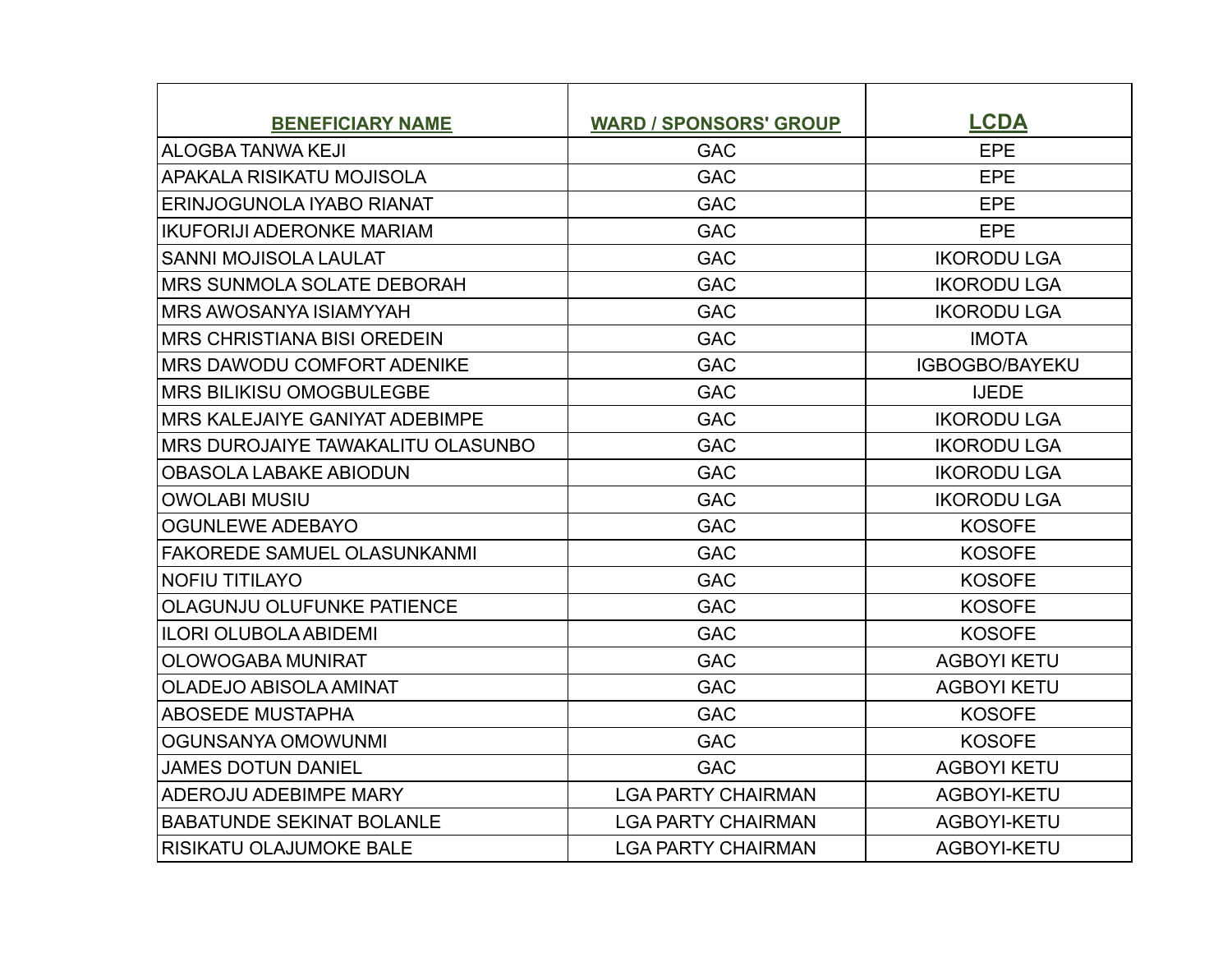| <b>BENEFICIARY NAME</b>           | <b>WARD / SPONSORS' GROUP</b> | <b>LCDA</b>            |
|-----------------------------------|-------------------------------|------------------------|
| IIDOWU OLUSEYI KUFUYI             | <b>LGA PARTY CHAIRMAN</b>     | AGBOYI-KETU            |
| <b>ANJORIN IDOWU ADEDIGBA</b>     | <b>LGA PARTY CHAIRMAN</b>     | AGBOYI-KETU            |
| <b>IMRS. SHADE AYANTADE</b>       | <b>LGA PARTY CHAIRMAN</b>     | <b>IKORODU</b>         |
| <b>IDOWU. K. TILLETILE</b>        | <b>LGA PARTY CHAIRMAN</b>     | <b>IKORODU</b>         |
| ALH. SIKIRU .A. IDOWU             | <b>LGA PARTY CHAIRMAN</b>     | <b>IKORODU</b>         |
| IMRS TOLULOPE OLAFUSI             | <b>LGA PARTY CHAIRMAN</b>     | <b>IKORODU</b>         |
| <b>WASIU AMUNAT OLASUNKANMI</b>   | <b>LGA PARTY CHAIRMAN</b>     | <b>IKORODU</b>         |
| <b>MRS ASUBIOJO ADIJAT</b>        | <b>LGA PARTY CHAIRMAN</b>     | <b>IMOTA</b>           |
| <b>BISUGA ADEYEMI YAYA</b>        | <b>LGA PARTY CHAIRMAN</b>     | <b>IMOTA</b>           |
| <b>PA ANUOLUWAPO ODUFESI</b>      | <b>LGA PARTY CHAIRMAN</b>     | <b>IMOTA</b>           |
| <b>ESTHER SARIYU ODUNUGA</b>      | <b>LGA PARTY CHAIRMAN</b>     | <b>IMOTA</b>           |
| <b>IYANDA FELICIA OLUWAKEMI</b>   | <b>LGA PARTY CHAIRMAN</b>     | <b>IMOTA</b>           |
| <b>BISOYE AYENI TAIWO</b>         | <b>LGA PARTY CHAIRMAN</b>     | <b>IBEJU LEKKI</b>     |
| <b>JINADU IDOWU SAID</b>          | <b>LGA PARTY CHAIRMAN</b>     | <b>IBEJU LEKKI</b>     |
| <b>BALOGUN SHAMUWELU</b>          | <b>LGA PARTY CHAIRMAN</b>     | <b>IBEJU LEKKI</b>     |
| ADEBOYEJO A FADEKEMI              | <b>LGA PARTY CHAIRMAN</b>     | <b>IBEJU LEKKI</b>     |
| <b>ILEKAN JACOB</b>               | <b>LGA PARTY CHAIRMAN</b>     | <b>IBEJU LEKKI</b>     |
| SERIFAT BALOGUN OJUOLAPE          | <b>LGA PARTY CHAIRMAN</b>     | <b>IJEDE</b>           |
| <b>OLATUNDE AISHAT OLUWATOYIN</b> | <b>LGA PARTY CHAIRMAN</b>     | <b>IJEDE</b>           |
| MORUFAT LAMINAT                   | <b>LGA PARTY CHAIRMAN</b>     | <b>IJEDE</b>           |
| <b>OWOYELE LATIFAT</b>            | <b>LGA PARTY CHAIRMAN</b>     | <b>IJEDE</b>           |
| <b>SHAKIRAT KAREEM</b>            | <b>LGA PARTY CHAIRMAN</b>     | <b>IJEDE</b>           |
| <b>OBAYOMI BUNMI CLEMENTINA</b>   | <b>LGA PARTY CHAIRMAN</b>     | <b>IGBOGBO/BAIYEKU</b> |
| <b>KALEJAIYE MUMUNI EMUNE</b>     | <b>LGA PARTY CHAIRMAN</b>     | <b>IGBOGBO/BAIYEKU</b> |
| <b>YUSUF ISIAKA</b>               | <b>LGA PARTY CHAIRMAN</b>     | <b>IGBOGBO/BAIYEKU</b> |
| <b>FASHOLA KUDIRAT AINA</b>       | <b>LGA PARTY CHAIRMAN</b>     | <b>IGBOGBO/BAIYEKU</b> |
| ANIMASHAUN MATTHEW OLUMUYIWA      | <b>LGA PARTY CHAIRMAN</b>     | <b>IGBOGBO/BAIYEKU</b> |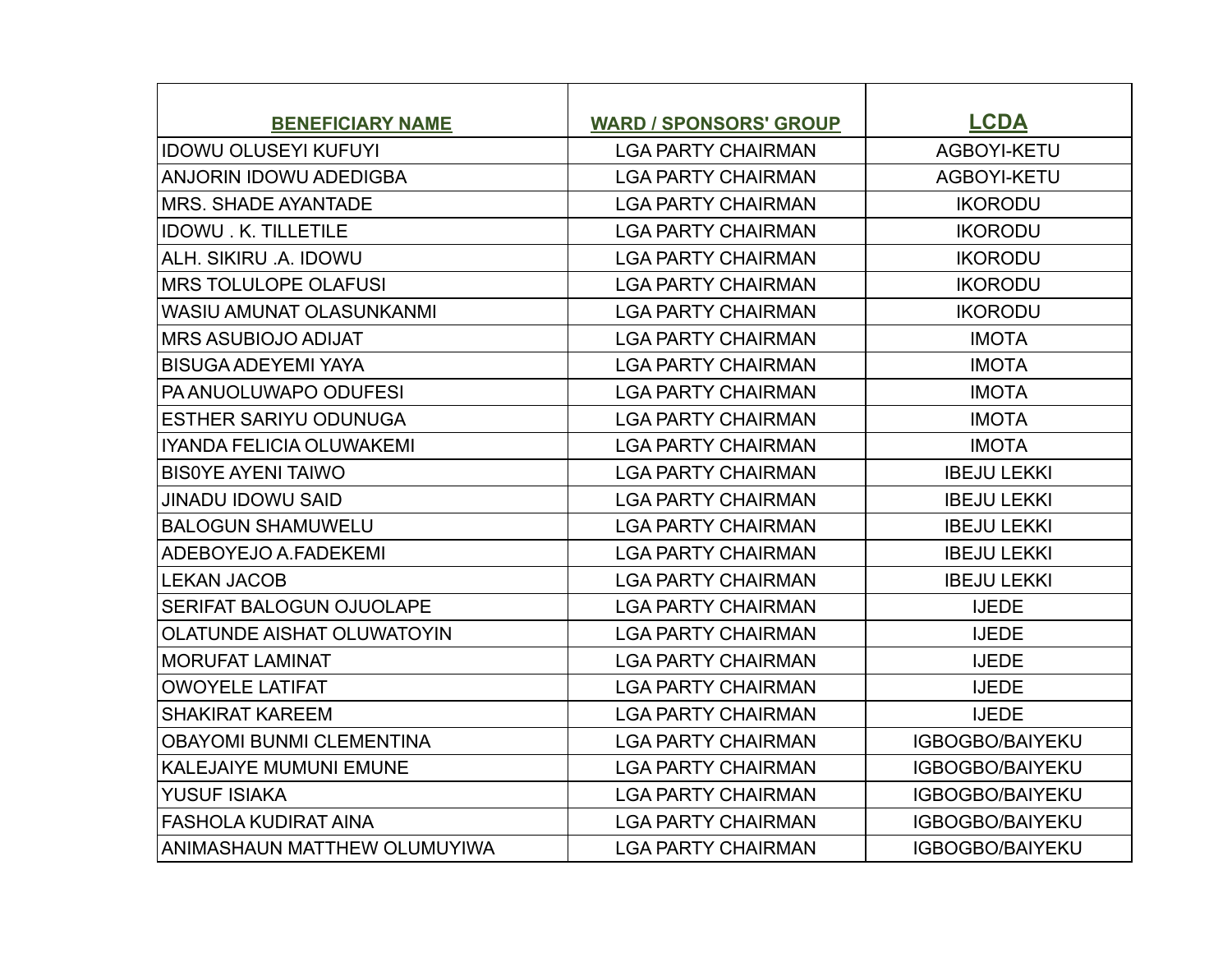| <b>BENEFICIARY NAME</b>        | <b>WARD / SPONSORS' GROUP</b> | <b>LCDA</b>          |
|--------------------------------|-------------------------------|----------------------|
| <b>MOSHUD EFUNDAYO</b>         | <b>LGA PARTY CHAIRMAN</b>     | <b>LEKKI</b>         |
| <b>JOSEPH SAFURI .I</b>        | <b>LGA PARTY CHAIRMAN</b>     | <b>LEKKI</b>         |
| <b>AL-YASAN YUSUF</b>          | <b>LGA PARTY CHAIRMAN</b>     | <b>LEKKI</b>         |
| <b>ODUBOTE DAMILOLA</b>        | <b>LGA PARTY CHAIRMAN</b>     | <b>LEKKI</b>         |
| YINUSA IDRIS ADEOLA            | <b>LGA PARTY CHAIRMAN</b>     | <b>LEKKI</b>         |
| EUNICE FOLASHADE DADA          | <b>LGA PARTY CHAIRMAN</b>     | <b>BARIGA</b>        |
| <b>ISIAKA ADIGUN SANNI</b>     | <b>LGA PARTY CHAIRMAN</b>     | <b>BARIGA</b>        |
| AYUBA RUKAYAT ABIODUN          | <b>LGA PARTY CHAIRMAN</b>     | <b>BARIGA</b>        |
| OMOTAYO DANIEL OLASESAN        | <b>LGA PARTY CHAIRMAN</b>     | <b>BARIGA</b>        |
| <b>YUSUF NURENI</b>            | <b>LGA PARTY CHAIRMAN</b>     | <b>BARIGA</b>        |
| <b>BABTUNDE SAHEEH AKILO</b>   | <b>LGA PARTY CHAIRMAN</b>     | <b>IKORODU WEST</b>  |
| EUNICE OLUYINKA ANJORIN        | <b>LGA PARTY CHAIRMAN</b>     | <b>IKORODU WEST</b>  |
| <b>OLAMITI AKINOLA PAUL</b>    | <b>LGA PARTY CHAIRMAN</b>     | <b>IKORODU WEST</b>  |
| YEKINI HAMMED TOYOSI           | <b>LGA PARTY CHAIRMAN</b>     | <b>IKORODU WEST</b>  |
| <b>JIMOH IDRIS OLAMIDE</b>     | <b>LGA PARTY CHAIRMAN</b>     | <b>IKORODU WEST</b>  |
| <b>LIGALI KAFILAT OLASHILE</b> | <b>LGA PARTY CHAIRMAN</b>     | <b>IKOSI/EJINRIN</b> |
| ERINLE OLUFUNMILAYO ADEBUKONLA | <b>LGA PARTY CHAIRMAN</b>     | <b>IKOSI/EJINRIN</b> |
| <b>OLUWANISOLA MEGIDA</b>      | <b>LGA PARTY CHAIRMAN</b>     | <b>IKOSI/EJINRIN</b> |
| <b>OLAMIDE ANTHONIA</b>        | <b>LGA PARTY CHAIRMAN</b>     | <b>IKOSI/EJINRIN</b> |
| AREMU IDAYAT IYABO             | <b>LGA PARTY CHAIRMAN</b>     | <b>IKOSI/EJINRIN</b> |
| YUSUSF MUSBAU ALANI            | <b>LGA PARTY CHAIRMAN</b>     | <b>IKORODU NORTH</b> |
| <b>AYANDIRAN PAUL AYANBISI</b> | <b>LGA PARTY CHAIRMAN</b>     | <b>IKORODU NORTH</b> |
| <b>OYEBANJI O. MICHEAL</b>     | <b>LGA PARTY CHAIRMAN</b>     | <b>IKORODU NORTH</b> |
| <b>MUTIAT SHADE ELURINADE</b>  | <b>LGA PARTY CHAIRMAN</b>     | <b>IKORODU NORTH</b> |
| <b>ESTHER FUNMI OMOSEYIN</b>   | <b>LGA PARTY CHAIRMAN</b>     | <b>IKORODU NORTH</b> |
| <b>ODELUYI ISAAC EKUNDAYO</b>  | <b>LGA PARTY CHAIRMAN</b>     | <b>SOMOLU</b>        |
| <b>OYEYIWOLATUNDE JAMES</b>    | <b>LGA PARTY CHAIRMAN</b>     | <b>SOMOLU</b>        |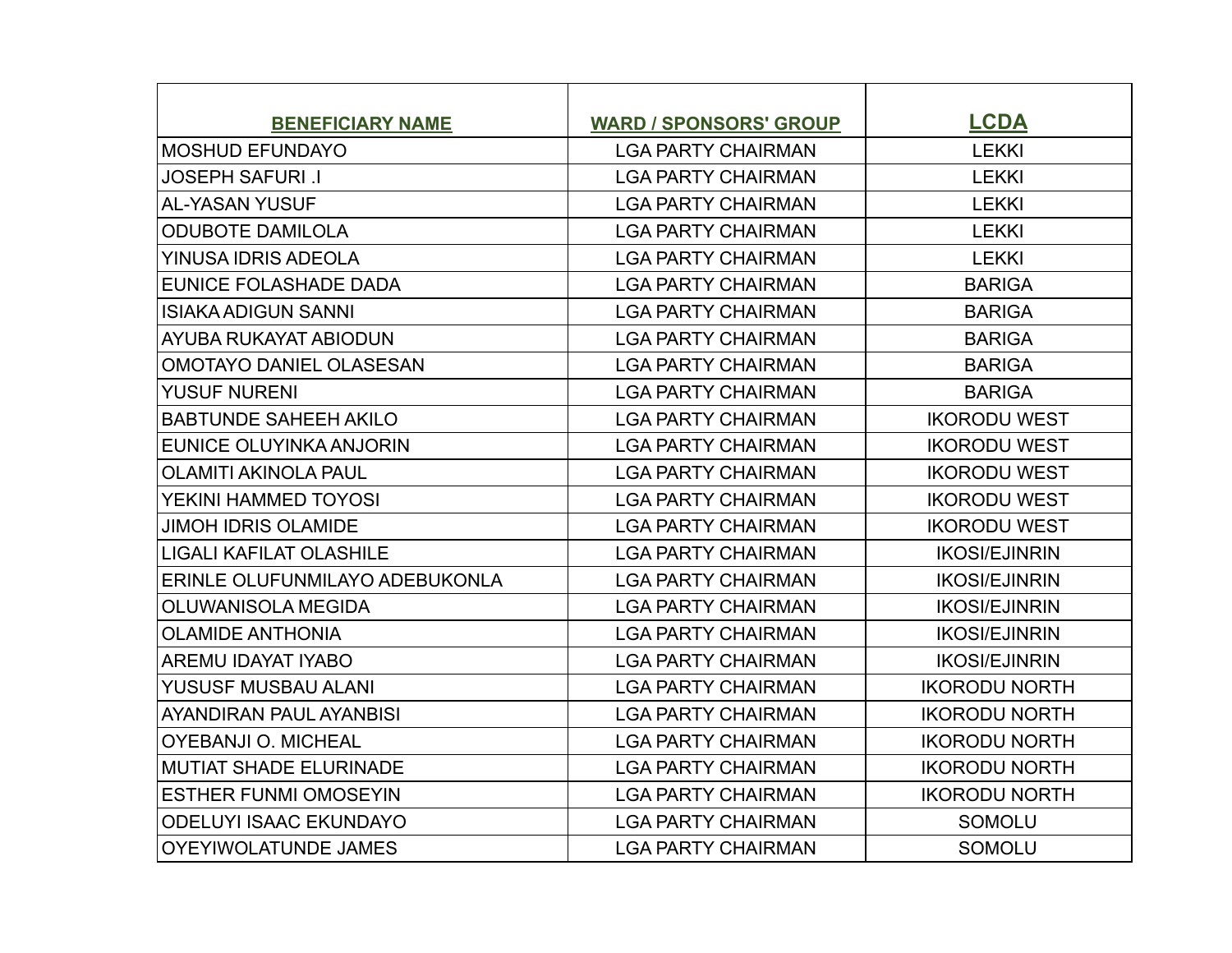| <b>BENEFICIARY NAME</b>           | <b>WARD / SPONSORS' GROUP</b> | <b>LCDA</b>         |
|-----------------------------------|-------------------------------|---------------------|
| <b>GABRIEL ANTHONY ISREAL</b>     | <b>LGA PARTY CHAIRMAN</b>     | <b>SOMOLU</b>       |
| <b>KAMORUDEEN ADEYEMI</b>         | <b>LGA PARTY CHAIRMAN</b>     | <b>SOMOLU</b>       |
| RADIACAU ALABI YINSUA             | <b>LGA PARTY CHAIRMAN</b>     | <b>SOMOLU</b>       |
| <b>TAIWO TEMITOPE ADESANYA</b>    | <b>LGA PARTY CHAIRMAN</b>     | <b>KOSOFE</b>       |
| <b>NURUTAU KEHINDE BELLO</b>      | <b>LGA PARTY CHAIRMAN</b>     | <b>KOSOFE</b>       |
| <b>FATIMAH ADEBISI ADEKOYA</b>    | <b>LGA PARTY CHAIRMAN</b>     | <b>KOSOFE</b>       |
| PATRICIA ABOSEDE OKAFOR           | <b>LGA PARTY CHAIRMAN</b>     | <b>KOSOFE</b>       |
| ADEKUNLE OLORUNFUNMI              | <b>LGA PARTY CHAIRMAN</b>     | <b>KOSOFE</b>       |
| <b>ODUNTAN OLUWATOYIN ADETUTU</b> | <b>LGA PARTY CHAIRMAN</b>     | <b>IKOSI-ISHERI</b> |
| <b>JOY ADENIKE ADENIRAN</b>       | <b>LGA PARTY CHAIRMAN</b>     | <b>IKOSI-ISHERI</b> |
| AKIN AKINTADE ELIJAH              | <b>LGA PARTY CHAIRMAN</b>     | <b>IKOSI-ISHERI</b> |
| <b>OYEWALE AMINAT ADEJUMOKE</b>   | <b>LGA PARTY CHAIRMAN</b>     | <b>IKOSI-ISHERI</b> |
| AYODELE ABDULLAHI OYESANYA        | <b>LGA PARTY CHAIRMAN</b>     | <b>IKOSI-ISHERI</b> |
| <b>ODUSAMI AFUSAT.O</b>           | <b>LGA PARTY CHAIRMAN</b>     | <b>EREDO</b>        |
| <b>SAHEED FATIMOH</b>             | <b>LGA PARTY CHAIRMAN</b>     | <b>EREDO</b>        |
| TIMOTHY ADEDOYIN.A                | <b>LGA PARTY CHAIRMAN</b>     | <b>EREDO</b>        |
| <b>OLAJUMOKE OGUNLANA</b>         | <b>LGA PARTY CHAIRMAN</b>     | <b>EREDO</b>        |
| <b>ADEYEMI FLORENCE.M</b>         | <b>LGA PARTY CHAIRMAN</b>     | <b>EREDO</b>        |
| THERESA KEHINDE MAKU              | <b>CAN</b>                    | <b>BARIGA</b>       |
| <b>ESHO COMFORT</b>               | <b>CAN</b>                    | <b>BARIGA</b>       |
| SAMUEL TAIWO ASHAOLU              | <b>CAN</b>                    | <b>BARIGA</b>       |
| <b>BATULA OLASEHINDEMI</b>        | <b>CAN</b>                    | <b>BARIGA</b>       |
| <b>DADA RACHAEL DAMILOLA</b>      | <b>CAN</b>                    | <b>BARIGA</b>       |
| <b>OLUSEYE OLAOLUWA</b>           | <b>CAN</b>                    | <b>BARIGA</b>       |
| <b>BATULA OLATEJU</b>             | <b>CAN</b>                    | <b>BARIGA</b>       |
| <b>VIDAL ABOSEDE OLUFUNKE</b>     | CAN                           | <b>BARIGA</b>       |
| <b>OLOWOLE FEYI CLEMENTINAH</b>   | <b>CAN</b>                    | <b>BARIGA</b>       |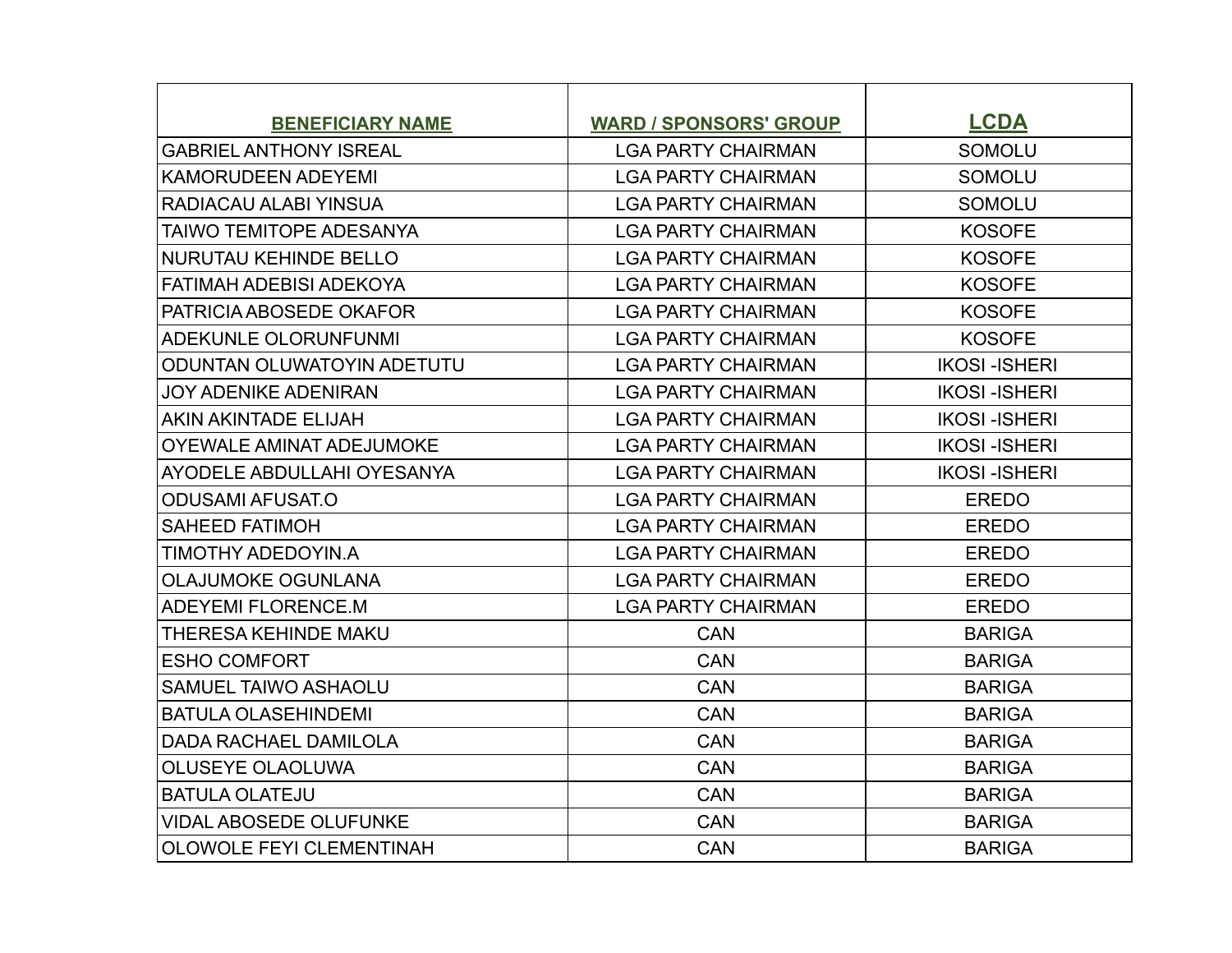| <b>BENEFICIARY NAME</b>           | <b>WARD / SPONSORS' GROUP</b> | <b>LCDA</b>         |
|-----------------------------------|-------------------------------|---------------------|
| <b>OLATUNJI BEATRICE</b>          | <b>CAN</b>                    | <b>IKOSI ISHERI</b> |
| <b>ALAWODE THOMAS ADELEKE</b>     | CAN                           | <b>IKOSI ISHERI</b> |
| <b>KOLAWOLE OLUWATOBI</b>         | <b>CAN</b>                    | <b>IKOSI ISHERI</b> |
| <b>OSENI T. ABIODUN</b>           | <b>CAN</b>                    | <b>IKOSI ISHERI</b> |
| <b>ADEDEJI SIMBIAT ADEWUNMI</b>   | <b>CAN</b>                    | <b>IKOSI ISHERI</b> |
| <b>FREDRICK ANITA CHINYERE</b>    | <b>CAN</b>                    | <b>IKOSI ISHERI</b> |
| <b>AJIROTUTU BUKOLA</b>           | <b>CAN</b>                    | <b>IKOSI ISHERI</b> |
| OLUWAFEMI ELIJAH OLAMILEKAN       | <b>CAN</b>                    | <b>IKOSI ISHERI</b> |
| <b>AKINYELE AKINSANYA</b>         | <b>CAN</b>                    | <b>IKOSI ISHERI</b> |
| FAMOROTI OJO MARTINS              | <b>CAN</b>                    | <b>IKOSI ISHERI</b> |
| <b>IDOWU MOJISOLA TOLULOPE</b>    | <b>CAN</b>                    | <b>IMOTA</b>        |
| ABERUAGBA SUNDAY                  | <b>CAN</b>                    | <b>IMOTA</b>        |
| <b>OYEBANJO ISREAL KOLAWOLE</b>   | <b>CAN</b>                    | <b>IMOTA</b>        |
| ADEBUNMI OLUFUNKE OLUBUNMI        | <b>CAN</b>                    | <b>IMOTA</b>        |
| OGUNBANWO CHRISTIANAH             | <b>CAN</b>                    | <b>IMOTA</b>        |
| <b>OLADEGA OLAYEMI</b>            | <b>CAN</b>                    | <b>IMOTA</b>        |
| OKENUGA DEBORAH OLUWAKEMI         | <b>CAN</b>                    | <b>IMOTA</b>        |
| OLUWASOGBON OLUWAKEMI             | <b>CAN</b>                    | <b>IMOTA</b>        |
| <b>DINA OLUFEMI OLAIDE</b>        | <b>CAN</b>                    | <b>IMOTA</b>        |
| <b>BANJO ZAINAB AJIBOLA</b>       | <b>CAN</b>                    | <b>IMOTA</b>        |
| <b>JESSIE UDOH</b>                | <b>CAN</b>                    | <b>SHOMOLU LGA</b>  |
| <b>ADEJOBI BANWO CALEB</b>        | <b>CAN</b>                    | <b>SHOMOLU LGA</b>  |
| <b>ABOSEDE ADEKUNLE ELIZABETH</b> | <b>CAN</b>                    | <b>SHOMOLU LGA</b>  |
| <b>QUEEN PAUL</b>                 | <b>CAN</b>                    | <b>SHOMOLU LGA</b>  |
| <b>EZE RITA NWASUNACHI</b>        | <b>CAN</b>                    | <b>SHOMOLU LGA</b>  |
| <b>MARY EFFIONG IBIOK</b>         | CAN                           | <b>SHOMOLU LGA</b>  |
| <b>JOHNSON AKON OKON</b>          | <b>CAN</b>                    | <b>SHOMOLU LGA</b>  |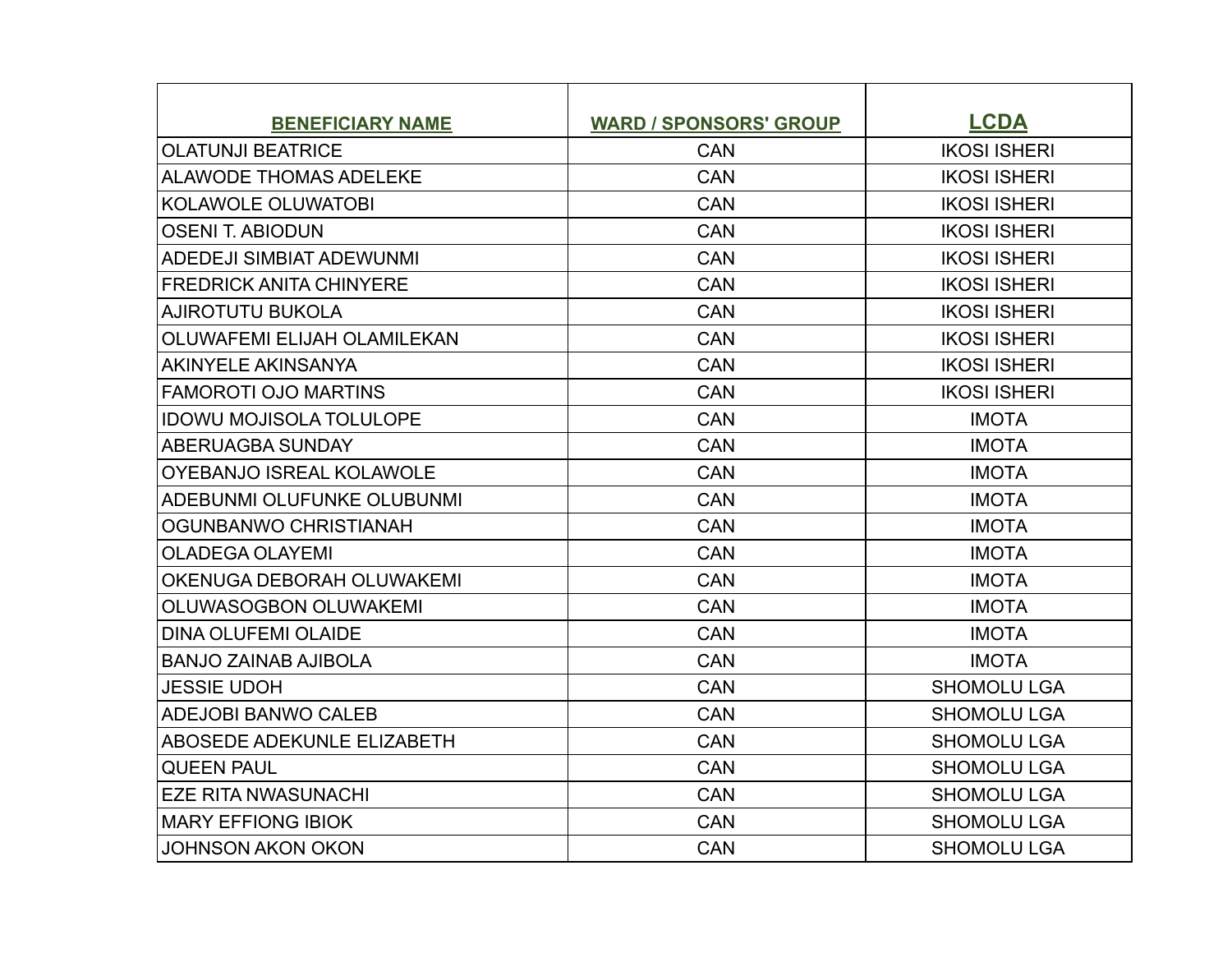| <b>BENEFICIARY NAME</b>            | <b>WARD / SPONSORS' GROUP</b> | <b>LCDA</b>          |
|------------------------------------|-------------------------------|----------------------|
| <b>UDOH ESTHER IMOH</b>            | <b>CAN</b>                    | <b>SHOMOLU LGA</b>   |
| <b>JAMES JOHN OKORIENTA</b>        | <b>CAN</b>                    | <b>SHOMOLU LGA</b>   |
| NICOLAS ANTHONY                    | <b>CAN</b>                    | <b>SHOMOLU LGA</b>   |
| AKINBOYE GABRIEL OLUWASEYI         | <b>CAN</b>                    | <b>EREDO</b>         |
| KOYA ADENIYI TIMOTHY               | <b>CAN</b>                    | <b>EREDO</b>         |
| <b>BELLO MORIAM OLUWAFUNKE</b>     | <b>CAN</b>                    | <b>EREDO</b>         |
| <b>IKUSEYIDUNMI F, IDOWU</b>       | <b>CAN</b>                    | <b>EREDO</b>         |
| OKE SAMUEL OLUWAMUYIWA             | CAN                           | <b>EREDO</b>         |
| PHILIP ADUKE ROSELINE              | <b>CAN</b>                    | <b>EREDO</b>         |
| <b>BALOGUN DEBORAH MODUPE</b>      | <b>CAN</b>                    | <b>EREDO</b>         |
| ADEKOYA PATIENCE SUKURAT           | <b>CAN</b>                    | <b>EREDO</b>         |
| <b>OLADEGA OLUFEMI SAMSON</b>      | <b>CAN</b>                    | <b>EREDO</b>         |
| <b>ODUNTAN NORBERT AYANDEJI</b>    | <b>CAN</b>                    | <b>EREDO</b>         |
| <b>OMOLARA SOIPE IBIYEMI</b>       | <b>CAN</b>                    | <b>IKORODU NORTH</b> |
| <b>FUNMILAYO OSIKOYA ELIZABETH</b> | CAN                           | <b>IKORODU NORTH</b> |
| <b>YUSUF OWOLABI</b>               | <b>CAN</b>                    | <b>IKORODU NORTH</b> |
| <b>ABIODUN ADEOYE</b>              | <b>CAN</b>                    | <b>IKORODU NORTH</b> |
| AKINDE ALFRED GBOLAHAN             | <b>CAN</b>                    | <b>IKORODU NORTH</b> |
| <b>ESTHER OSIPITAN</b>             | <b>CAN</b>                    | <b>IKORODU NORTH</b> |
| <b>JAYEOLA OLUWAKEMI DEBORAH</b>   | <b>CAN</b>                    | <b>IKORODU NORTH</b> |
| <b>BABALOLA CECILIA OMOWUNMI</b>   | <b>CAN</b>                    | <b>IKORODU NORTH</b> |
| <b>OTITOJU STEPHEN</b>             | <b>CAN</b>                    | <b>IKORODU NORTH</b> |
| <b>OLUWATOSIN OLUWASEYI</b>        | <b>CAN</b>                    | <b>IKORODU NORTH</b> |
| <b>OLADUNNI GRACE EBUNOLUWA</b>    | <b>CAN</b>                    | <b>IKOSI-EJINRIN</b> |
| <b>AKALA PAULINA EBELE</b>         | <b>CAN</b>                    | <b>IKOSI-EJINRIN</b> |
| KOMOLAFE CHRISTIANA OLAWUNMI       | <b>CAN</b>                    | <b>IKOSI-EJINRIN</b> |
| FEYISARA AKINSANYA                 | <b>CAN</b>                    | <b>IKOSI-EJINRIN</b> |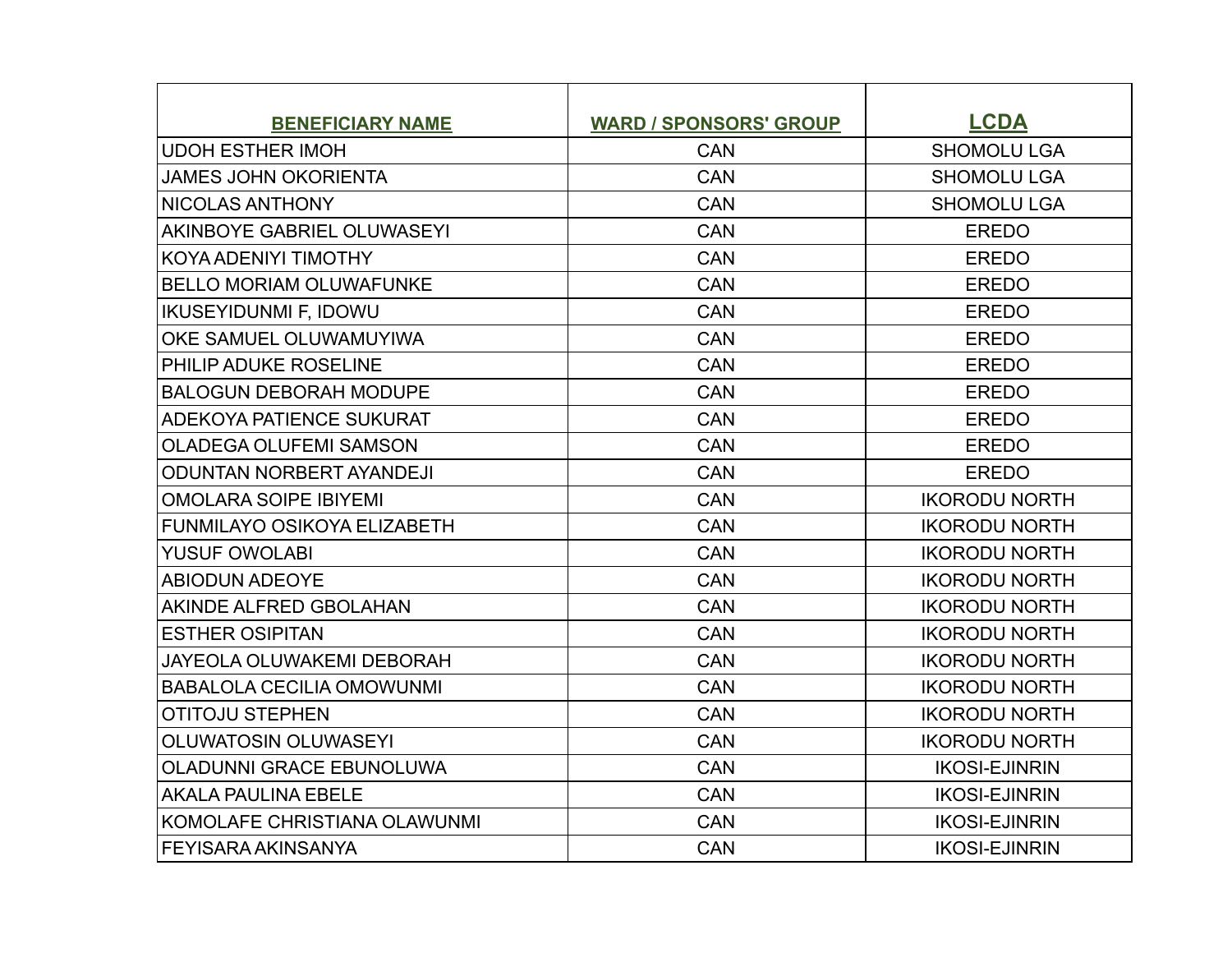| <b>BENEFICIARY NAME</b>               | <b>WARD / SPONSORS' GROUP</b> | <b>LCDA</b>            |
|---------------------------------------|-------------------------------|------------------------|
| <b>EMILY BASSEY</b>                   | <b>CAN</b>                    | <b>IKOSI-EJINRIN</b>   |
| <b>EGUNJOBI ISAIAH ADEYEMI</b>        | <b>CAN</b>                    | <b>IKOSI-EJINRIN</b>   |
| OLUWO IYABODE OLAMIJU                 | CAN                           | <b>IKOSI-EJINRIN</b>   |
| <b>HARUNA IYABO RAMOTA</b>            | <b>CAN</b>                    | <b>IKOSI-EJINRIN</b>   |
| <b>EMMANUEL FRIMPONG A.</b>           | <b>CAN</b>                    | <b>IKOSI-EJINRIN</b>   |
| ALABI IYANUOLUWA                      | <b>CAN</b>                    | <b>IKOSI-EJINRIN</b>   |
| <b>MAKINDE SAMUEL OLADEJO</b>         | <b>CAN</b>                    | <b>IKORODU CENTRAL</b> |
| <b>BISIRIYU FAPERO MORAYO</b>         | CAN                           | <b>IKORODU CENTRAL</b> |
| <b>OSENI DEBORAH IBUKUN</b>           | <b>CAN</b>                    | <b>IKORODU CENTRAL</b> |
| <b>JUDITH EMOIFO OSAMMOR</b>          | <b>CAN</b>                    | <b>IKORODU CENTRAL</b> |
| <b>TAIWO MOSES</b>                    | <b>CAN</b>                    | <b>IKORODU CENTRAL</b> |
| <b>JOHN VIYON</b>                     | <b>CAN</b>                    | <b>IKORODU CENTRAL</b> |
| <b>ISHOLA ALIMOTU IBIRONKE</b>        | CAN                           | <b>IKORODU CENTRAL</b> |
| DADA OLUWATOYIN ABIODUN               | <b>CAN</b>                    | <b>IKORODU CENTRAL</b> |
| <b>ODUNOIKI BUKOLA ASAKE</b>          | <b>CAN</b>                    | <b>IKORODU CENTRAL</b> |
| <b>KENSU BLESSING GIZEL</b>           | <b>CAN</b>                    | <b>IKORODU CENTRAL</b> |
| <b>RUTH UGWU</b>                      | <b>CAN</b>                    | <b>IJEDE</b>           |
| <b>ALBERT MICHEAL</b>                 | <b>CAN</b>                    | <b>IJEDE</b>           |
| <b>JIMOH TAWAKALITU ADENIKE</b>       | <b>CAN</b>                    | <b>IJEDE</b>           |
| <b>OLUWASESAN ALBERT</b>              | <b>CAN</b>                    | <b>IJEDE</b>           |
| <b>ALH RASAQ LAWAL</b>                | <b>CAN</b>                    | <b>IJEDE</b>           |
| <b>DIYA FUNMILAYO IYABO</b>           | <b>CAN</b>                    | <b>IJEDE</b>           |
| ENECHAZIAM CHINONYE QUEENAKE          | <b>CAN</b>                    | <b>IJEDE</b>           |
| <b>ADEBAJO YETUNDE ABAYOMI</b>        | <b>CAN</b>                    | <b>IJEDE</b>           |
| <b>ABOSEDE OLAOSUN OMOOMOYENIYENI</b> | <b>CAN</b>                    | <b>IJEDE</b>           |
| <b>ALBERT EMMANUEL</b>                | <b>CAN</b>                    | <b>IJEDE</b>           |
| <b>TITILAYO SHOGADE</b>               | <b>CAN</b>                    | AGBOYI-KETU            |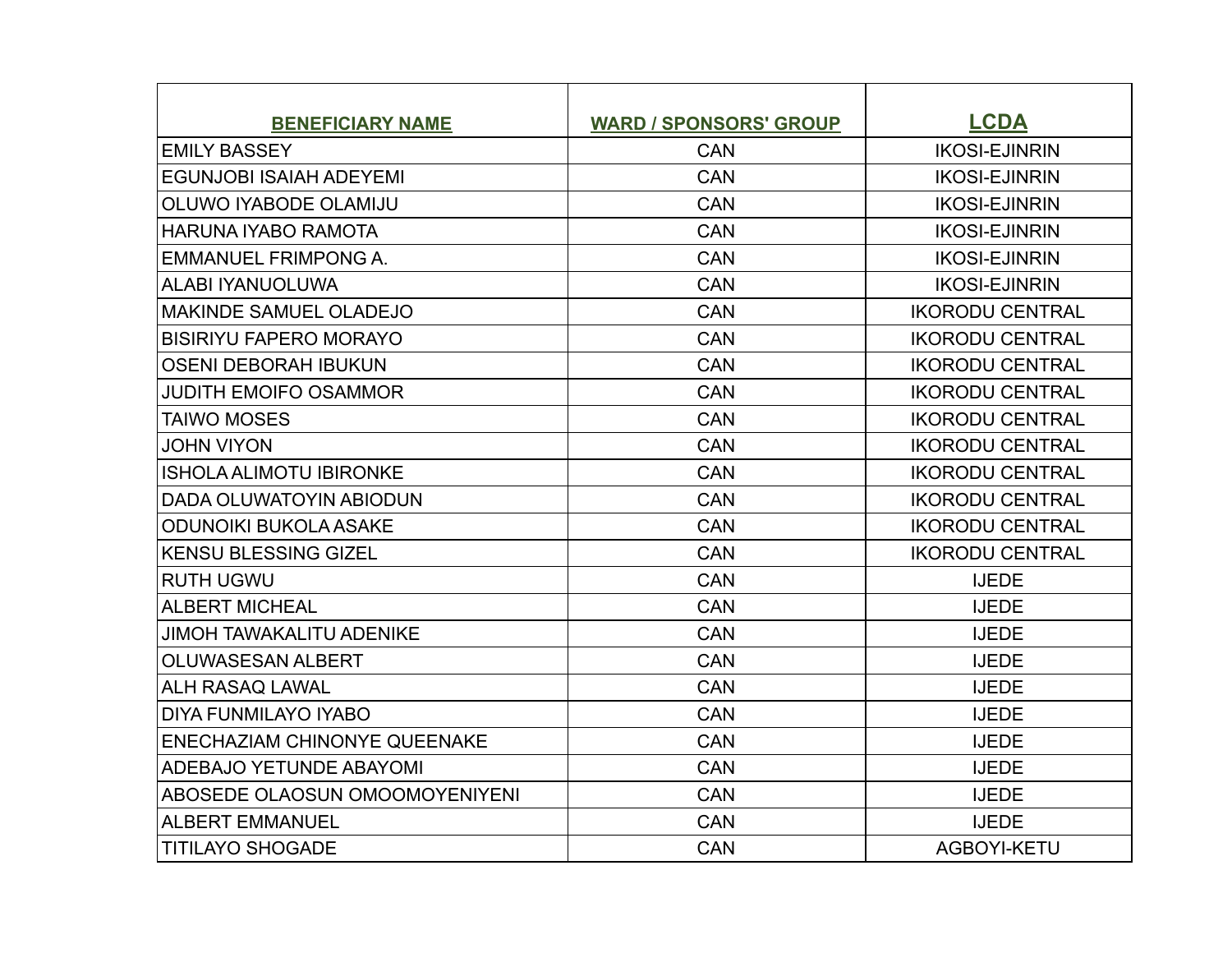| <b>BENEFICIARY NAME</b>          | <b>WARD / SPONSORS' GROUP</b> | <b>LCDA</b>         |
|----------------------------------|-------------------------------|---------------------|
| <b>WILLIAMS FOLAKEMI</b>         | <b>CAN</b>                    | AGBOYI-KETU         |
| <b>OKERE ELIZABETH KEHINDE</b>   | <b>CAN</b>                    | AGBOYI-KETU         |
| OLUFUMILAYO VICTORIA OYENOLA     | <b>CAN</b>                    | AGBOYI-KETU         |
| <b>AYODELE OJUOTIMI</b>          | <b>CAN</b>                    | AGBOYI-KETU         |
| SOFOWORA COMFORT OLUWAFUNMILAYO  | CAN                           | AGBOYI-KETU         |
| <b>OJO DAVID ADURAGBEMI</b>      | <b>CAN</b>                    | AGBOYI-KETU         |
| <b>OYELAMI ONAOPEMIPO TAIWO</b>  | <b>CAN</b>                    | AGBOYI-KETU         |
| <b>OLALERE FOLAKE ESTHER</b>     | CAN                           | AGBOYI-KETU         |
| <b>TIMOTHY FASAMI</b>            | <b>CAN</b>                    | AGBOYI-KETU         |
| <b>ADELEYE ALABA</b>             | <b>CAN</b>                    | <b>IKORODU WEST</b> |
| ADELEYE ISAAC AYOOADE            | <b>CAN</b>                    | <b>IKORODU WEST</b> |
| OLUFEMI OLAITAN ADEDAYO          | CAN                           | <b>IKORODU WEST</b> |
| <b>ROTIMI AGNES TAIWO</b>        | <b>CAN</b>                    | <b>IKORODU WEST</b> |
| <b>OLUWASEUN AJAYI</b>           | <b>CAN</b>                    | <b>IKORODU WEST</b> |
| <b>OLABISI AKANDE</b>            | CAN                           | <b>IKORODU WEST</b> |
| <b>FENOJO FELIX</b>              | <b>CAN</b>                    | <b>IKORODU WEST</b> |
| <b>AKANBI AMUDAT MODUPE</b>      | <b>CAN</b>                    | <b>IKORODU WEST</b> |
| <b>OJOAWO SARAH FOLASHADE</b>    | <b>CAN</b>                    | <b>IKORODU WEST</b> |
| AINA MODUPE RONKE                | <b>CAN</b>                    | <b>IKORODU WEST</b> |
| OLORUNNISOLA TOLULOPE ADEDAMOLA  | <b>CAN</b>                    | <b>IBEJU LEKKI</b>  |
| <b>LUQMAN BELLO</b>              | <b>CAN</b>                    | <b>IBEJU LEKKI</b>  |
| <b>DA SILVA BISOLA</b>           | <b>CAN</b>                    | <b>IBEJU LEKKI</b>  |
| <b>HASSAN ISLAMIYAT MODUPE</b>   | <b>CAN</b>                    | <b>IBEJU LEKKI</b>  |
| <b>AKINDOYIN JOSEPH</b>          | <b>CAN</b>                    | <b>IBEJU LEKKI</b>  |
| <b>JOSHUA PATIENCE</b>           | <b>CAN</b>                    | <b>IBEJU LEKKI</b>  |
| <b>BOLUJO AGNES OLUFUNMILAYO</b> | <b>CAN</b>                    | <b>IBEJU LEKKI</b>  |
| <b>ADEJUMOBI IYABO</b>           | <b>CAN</b>                    | <b>IBEJU LEKKI</b>  |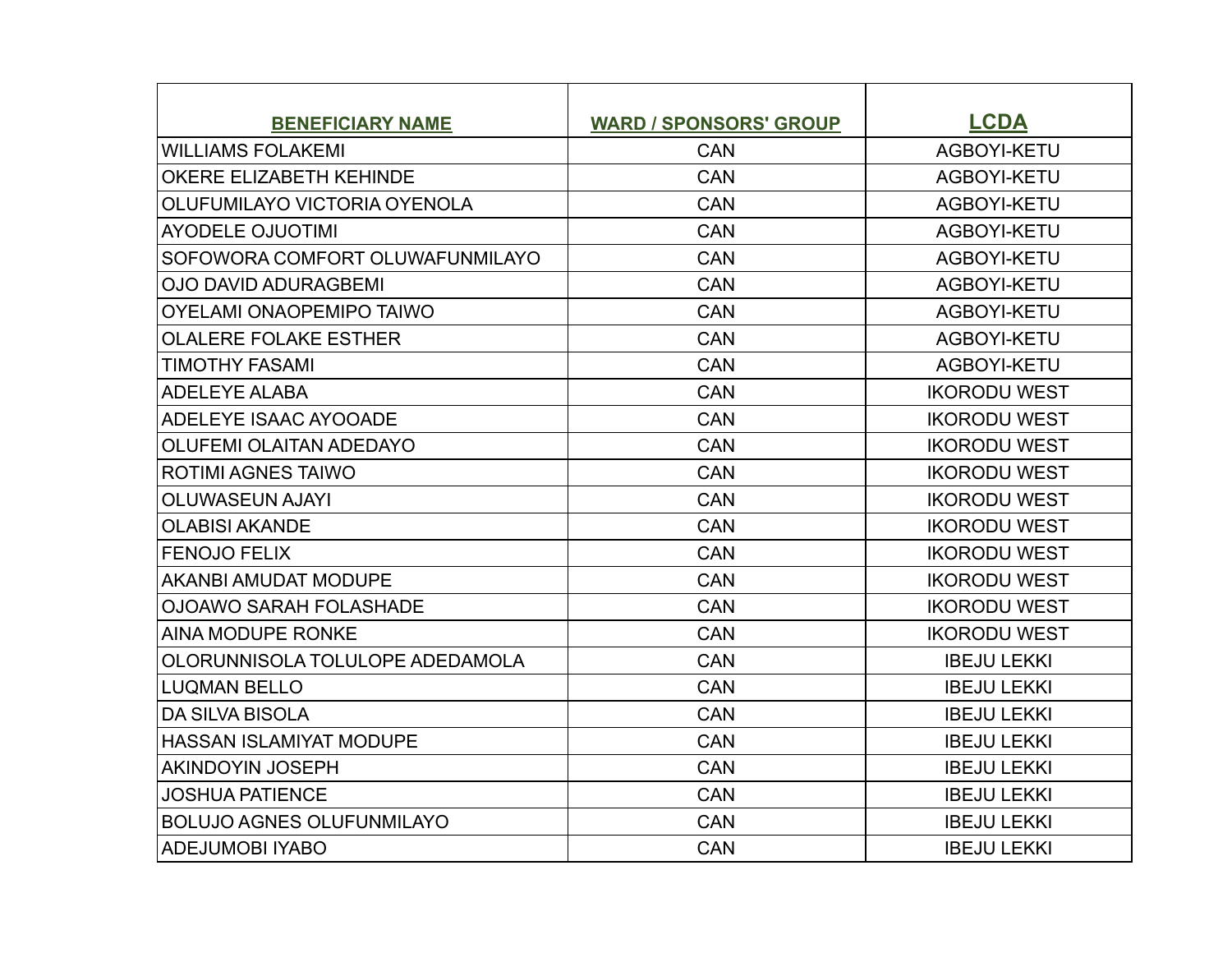| <b>BENEFICIARY NAME</b>         | <b>WARD / SPONSORS' GROUP</b> | <b>LCDA</b>           |
|---------------------------------|-------------------------------|-----------------------|
| <b>ADEYEMI CELLINA ADEOLU</b>   | <b>CAN</b>                    | <b>LEKKI</b>          |
| <b>ADENAYA AGNES OLUWAKEMI</b>  | <b>CAN</b>                    | <b>LEKKI</b>          |
| ADEKOYA OBEDY OLATUNJI          | <b>CAN</b>                    | <b>LEKKI</b>          |
| AGBENI JOSHUA TOBILOBA          | <b>CAN</b>                    | <b>LEKKI</b>          |
| <b>ALABA TIMOTHY IFELOJU</b>    | <b>CAN</b>                    | <b>LEKKI</b>          |
| <b>OBISANYA JOHNSON</b>         | CAN                           | <b>LEKKI</b>          |
| <b>AGENI MICHAEL ADEKUNLE</b>   | <b>CAN</b>                    | <b>LEKKI</b>          |
| <b>OTUN NOA ADELEKE</b>         | <b>CAN</b>                    | <b>LEKKI</b>          |
| <b>MOSES FUNMILAYO</b>          | <b>CAN</b>                    | <b>LEKKI</b>          |
| <b>OYIRI SERAH</b>              | <b>CAN</b>                    | <b>LEKKI</b>          |
| OGUNMODEDE DEBORAH ONI          | <b>CAN</b>                    | <b>IGBOGBO BAYEKU</b> |
| AKINTIMEHIN FUNSO MICHAEL       | <b>CAN</b>                    | <b>IGBOGBO BAYEKU</b> |
| <b>AMOS OLA AJAYI</b>           | <b>CAN</b>                    | <b>IGBOGBO BAYEKU</b> |
| <b>FASOLA BABATUNDE</b>         | <b>CAN</b>                    | <b>IGBOGBO BAYEKU</b> |
| <b>TOOGUN JOHNSON</b>           | <b>CAN</b>                    | <b>IGBOGBO BAYEKU</b> |
| <b>INEGE MARY OSHAMISU</b>      | <b>CAN</b>                    | <b>IGBOGBO BAYEKU</b> |
| <b>OJO GRACE ONMOLARA</b>       | <b>CAN</b>                    | <b>IGBOGBO BAYEKU</b> |
| SHITTU IYABODE FATIMO           | <b>CAN</b>                    | <b>IGBOGBO BAYEKU</b> |
| ALAGBE KOLAWOLE JOSEPH          | <b>CAN</b>                    | <b>IGBOGBO BAYEKU</b> |
| <b>OJO GRACE OLUBISI</b>        | <b>CAN</b>                    | <b>IGBOGBO BAYEKU</b> |
| <b>JOSHUA GRACE</b>             | <b>CAN</b>                    | <b>KOSOFE</b>         |
| OGBORO OLUFUNMILAYO             | <b>CAN</b>                    | <b>KOSOFE</b>         |
| <b>JOSEPHINE AYEJUYO</b>        | <b>CAN</b>                    | <b>KOSOFE</b>         |
| <b>ABERE K SAMUEL</b>           | <b>CAN</b>                    | <b>KOSOFE</b>         |
| <b>ANIFOWOSE TITILAYO SARAH</b> | <b>CAN</b>                    | <b>KOSOFE</b>         |
| <b>ADEKOYA TOYIN</b>            | <b>CAN</b>                    | <b>KOSOFE</b>         |
| <b>OLUSEGUN JATULA</b>          | <b>CAN</b>                    | <b>KOSOFE</b>         |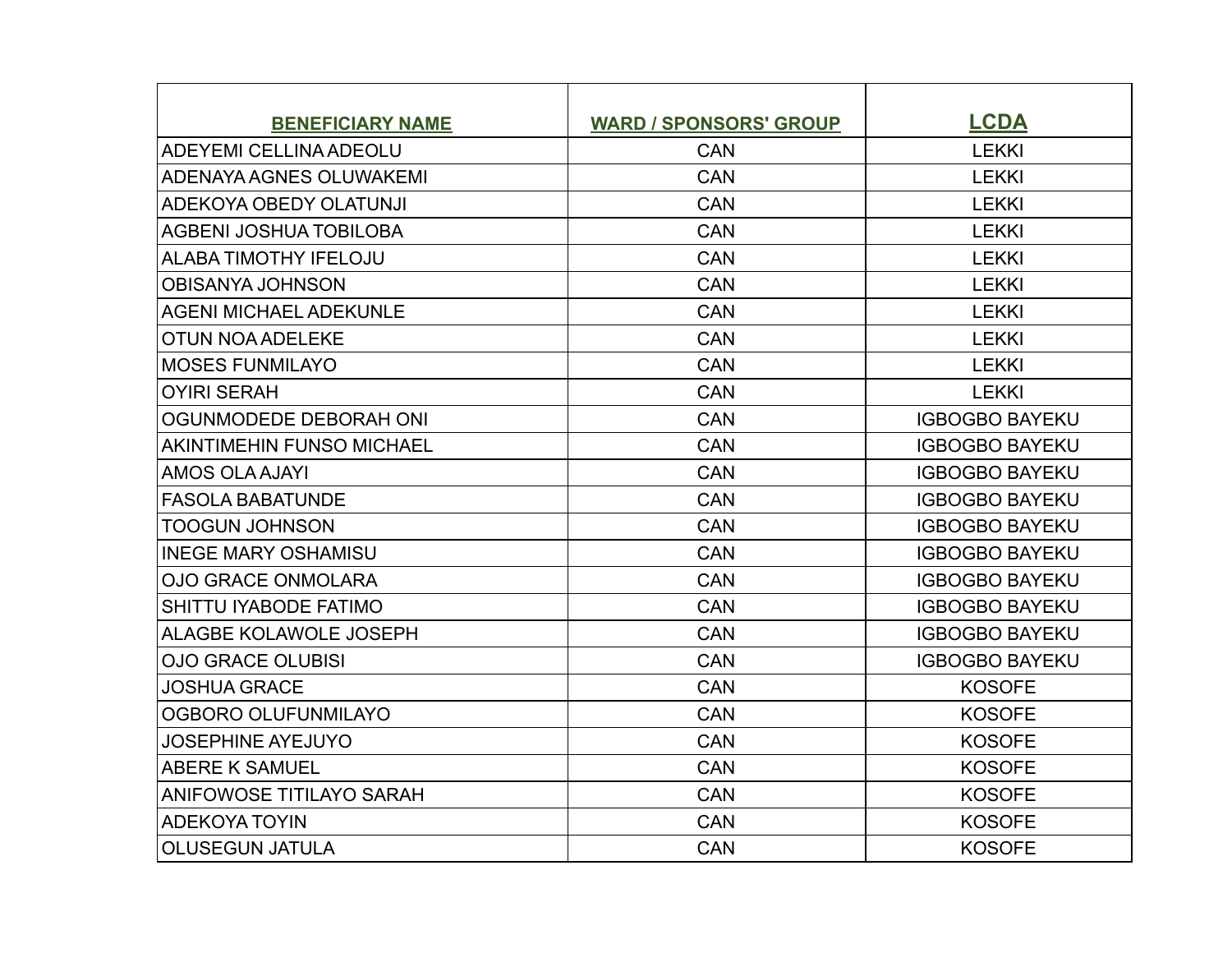| <b>BENEFICIARY NAME</b>         | <b>WARD / SPONSORS' GROUP</b> | <b>LCDA</b>            |
|---------------------------------|-------------------------------|------------------------|
| <b>DOLAPO ADENIRAN</b>          | <b>CAN</b>                    | <b>KOSOFE</b>          |
| <b>BAKARE MUJIDAT</b>           | <b>CAN</b>                    | <b>KOSOFE</b>          |
| <b>BELLO OLABISI ADEYEMI</b>    | <b>CAN</b>                    | EPE                    |
| <b>LAWANI EDITH AINA</b>        | <b>CAN</b>                    | <b>EPE</b>             |
| AYINUOLA MAYOWA                 | <b>CAN</b>                    | EPE                    |
| ADENUSI ADEBANJO PIUS           | <b>CAN</b>                    | <b>EPE</b>             |
| AKINBOYE GABRIEL OLUWASEYI      | <b>CAN</b>                    | EPE                    |
| <b>ODEJIDE DAPO</b>             | CAN                           | <b>EPE</b>             |
| TAIWO DORCAS FUNKE              | <b>CAN</b>                    | <b>EPE</b>             |
| <b>SHONIBARE VICTORIA</b>       | <b>CAN</b>                    | EPE                    |
| AJAYI NOSIRU OLARENWAJU         | <b>CAN</b>                    | <b>EPE</b>             |
| AKINSANYA OLABANKE DORCAS       | <b>CAN</b>                    | <b>EPE</b>             |
| AMODU KUDIRAT ADEOLA            | <b>LEAGUE OF IMAM</b>         | <b>IKORODU CENTRAL</b> |
| AHMED OLANREWAJU                | <b>LEAGUE OF IMAM</b>         | <b>IKORODU CENTRAL</b> |
| <b>GANIU SULAIMON OLUWAFEMI</b> | <b>LEAGUE OF IMAM</b>         | <b>IKORODU CENTRAL</b> |
| <b>OTASANYA DORCAS NIKE</b>     | <b>LEAGUE OF IMAM</b>         | <b>IKORODU CENTRAL</b> |
| ADEDOKUN ADEOLA AMINAT          | <b>LEAGUE OF IMAM</b>         | <b>IKORODU CENTRAL</b> |
| <b>M.A OSHOALA</b>              | <b>LEAGUE OF IMAM</b>         | <b>IKORODU CENTRAL</b> |
| <b>KAREEM OBAFEMI OLUMIDE</b>   | <b>LEAGUE OF IMAM</b>         | <b>IKORODU CENTRAL</b> |
| <b>AJOKE BAMGBOSE</b>           | <b>LEAGUE OF IMAM</b>         | <b>IKORODU CENTRAL</b> |
| <b>OSENATU BASHIRU</b>          | <b>LEAGUE OF IMAM</b>         | <b>IKORODU CENTRAL</b> |
| <b>OMOTAYO AFEEZ ADEWALE</b>    | <b>LEAGUE OF IMAM</b>         | <b>IKORODU CENTRAL</b> |
| <b>JEMILATU ANDU</b>            | <b>LEAGUE OF IMAM</b>         | <b>IGBOGBO/BAIYEKU</b> |
| <b>OMOLEWA FATAL</b>            | <b>LEAGUE OF IMAM</b>         | <b>IGBOGBO/BAIYEKU</b> |
| <b>GAZANLI MARIAM</b>           | <b>LEAGUE OF IMAM</b>         | <b>IGBOGBO/BAIYEKU</b> |
| <b>RALIAT ADEOLA BADMUS</b>     | <b>LEAGUE OF IMAM</b>         | <b>IGBOGBO/BAIYEKU</b> |
| <b>MORUFAT GHASALI</b>          | <b>LEAGUE OF IMAM</b>         | <b>IGBOGBO/BAIYEKU</b> |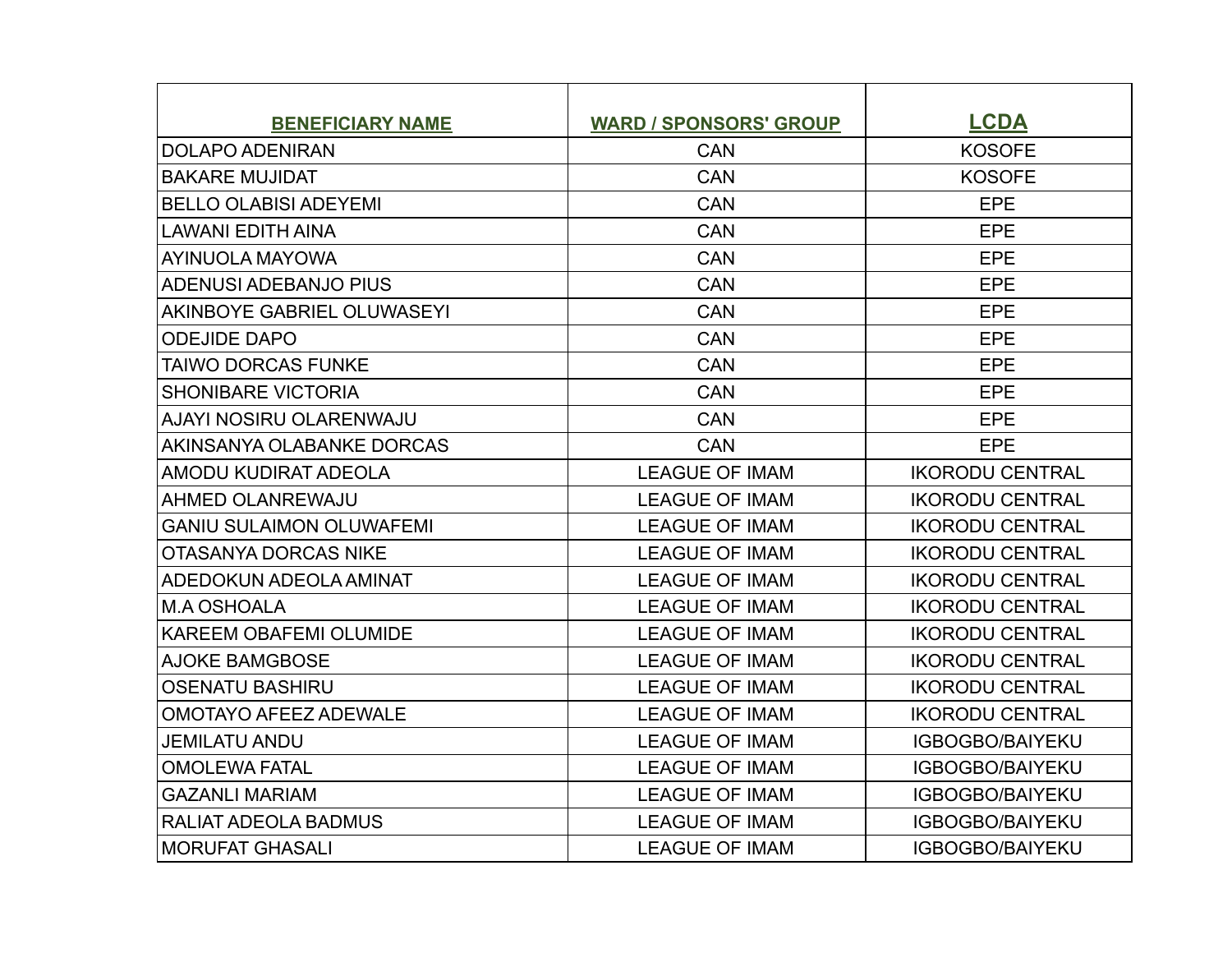| <b>BENEFICIARY NAME</b>             | <b>WARD / SPONSORS' GROUP</b> | <b>LCDA</b>            |
|-------------------------------------|-------------------------------|------------------------|
| ALADE TIRIMISIYU .A                 | <b>LEAGUE OF IMAM</b>         | <b>IGBOGBO/BAIYEKU</b> |
| <b>BABATUNDE TAOFEEK SHINA</b>      | <b>LEAGUE OF IMAM</b>         | <b>IGBOGBO/BAIYEKU</b> |
| <b>MUTIAT ALAGBALA</b>              | <b>LEAGUE OF IMAM</b>         | <b>IGBOGBO/BAIYEKU</b> |
| AMUSA SHAKIRAT ADETAYO              | <b>LEAGUE OF IMAM</b>         | <b>IGBOGBO/BAIYEKU</b> |
| SODEEQ SULAIMON ADISA               | <b>LEAGUE OF IMAM</b>         | <b>IGBOGBO/BAIYEKU</b> |
| <b>SOFILE LATEEF</b>                | <b>LEAGUE OF IMAM</b>         | <b>IMOTA</b>           |
| <b>MUDADHIR MUYIDEEN</b>            | <b>LEAGUE OF IMAM</b>         | <b>IMOTA</b>           |
| <b>KUJENYA ALIYAT</b>               | <b>LEAGUE OF IMAM</b>         | <b>IMOTA</b>           |
| <b>OWOYELE AHMAD</b>                | <b>LEAGUE OF IMAM</b>         | <b>IMOTA</b>           |
| <b>OYEFOLU KEMI</b>                 | <b>LEAGUE OF IMAM</b>         | <b>IMOTA</b>           |
| <b>ALASHE KARIMOT</b>               | <b>LEAGUE OF IMAM</b>         | <b>IMOTA</b>           |
| <b>OGUNLARU SERIFAT</b>             | <b>LEAGUE OF IMAM</b>         | <b>IMOTA</b>           |
| RAHEEM BUNYAMIN A                   | <b>LEAGUE OF IMAM</b>         | <b>IMOTA</b>           |
| <b>MUSA KAZEEM A</b>                | <b>LEAGUE OF IMAM</b>         | <b>IMOTA</b>           |
| <b>AGBAJE SEMIU</b>                 | <b>LEAGUE OF IMAM</b>         | <b>IMOTA</b>           |
| <b>ZUBAIR BOLAJOKO</b>              | <b>LEAGUE OF IMAM</b>         | <b>IJEDE</b>           |
| <b>HAMMED HALEMAT OLADUNNI</b>      | <b>LEAGUE OF IMAM</b>         | <b>IJEDE</b>           |
| <b>MOSURAT ABDUL RAHEEM</b>         | <b>LEAGUE OF IMAM</b>         | <b>IJEDE</b>           |
| AKILO ADETUTU ABIGAEL.              | <b>LEAGUE OF IMAM</b>         | <b>IJEDE</b>           |
| ALABA AWAWU AFINAH                  | <b>LEAGUE OF IMAM</b>         | <b>IJEDE</b>           |
| <b>SHOYIGA DIASU OLAMIDE</b>        | <b>LEAGUE OF IMAM</b>         | <b>IJEDE</b>           |
| <b>ABIODUN MOSHOOD AMZAT</b>        | <b>LEAGUE OF IMAM</b>         | <b>IJEDE</b>           |
| <b>IBRAHIM AKINJOBI</b>             | <b>LEAGUE OF IMAM</b>         | <b>IJEDE</b>           |
| <b>KAFAYAT AKANI</b>                | <b>LEAGUE OF IMAM</b>         | <b>IJEDE</b>           |
| <b>MUTIAT ADENIKE ABDUL GANIYYI</b> | <b>LEAGUE OF IMAM</b>         | <b>IJEDE</b>           |
| <b>MURITALA BALIKIS</b>             | <b>LEAGUE OF IMAM</b>         | <b>IKORODU NORTH</b>   |
| <b>AISHAT EDU ALIU</b>              | <b>LEAGUE OF IMAM</b>         | <b>IKORODU NORTH</b>   |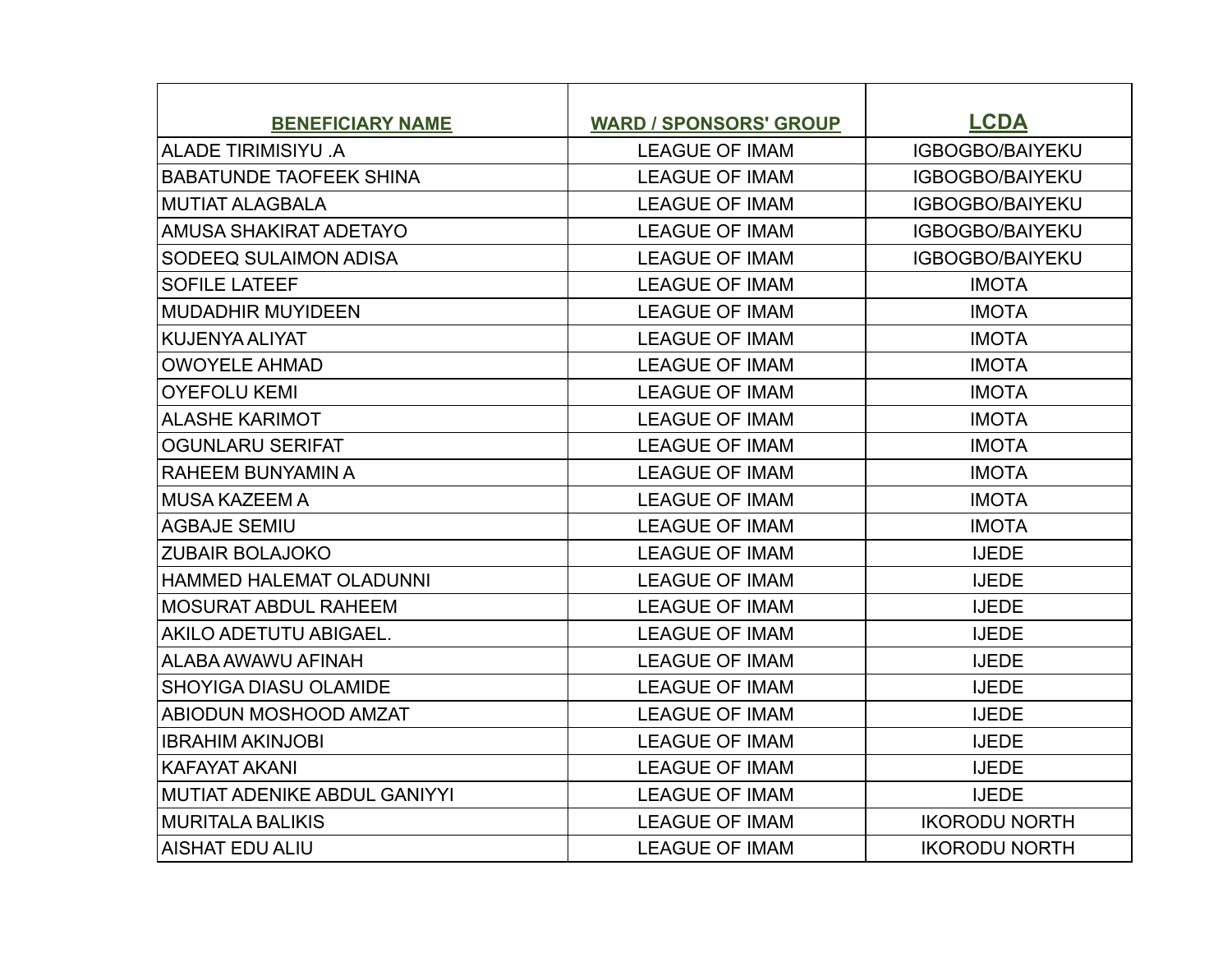| <b>BENEFICIARY NAME</b>            | <b>WARD / SPONSORS' GROUP</b> | <b>LCDA</b>          |
|------------------------------------|-------------------------------|----------------------|
| <b>OLAKUNLE QUADRI</b>             | <b>LEAGUE OF IMAM</b>         | <b>IKORODU NORTH</b> |
| <b>FAKOYA HAKEEM OWONIYI</b>       | <b>LEAGUE OF IMAM</b>         | <b>IKORODU NORTH</b> |
| <b>AKINDELE GANIYU DAUD</b>        | <b>LEAGUE OF IMAM</b>         | <b>IKORODU NORTH</b> |
| ABDUL YAQEEN SHAKIRAT              | <b>LEAGUE OF IMAM</b>         | <b>IKORODU NORTH</b> |
| <b>LAWAL BUSHRAH MOTUNRAYO</b>     | <b>LEAGUE OF IMAM</b>         | <b>IKORODU NORTH</b> |
| <b>ADEJO ALIMOT E</b>              | <b>LEAGUE OF IMAM</b>         | <b>IKORODU NORTH</b> |
| <b>AZEEZ BASIRAT</b>               | <b>LEAGUE OF IMAM</b>         | <b>IKORODU NORTH</b> |
| <b>OLAKUNLE TOHEEB ADESOJI</b>     | <b>LEAGUE OF IMAM</b>         | <b>IKORODU NORTH</b> |
| <b>MARUF AHMED O</b>               | <b>LEAGUE OF IMAM</b>         | <b>IKORODU WEST</b>  |
| <b>JAMIU RASHEED</b>               | <b>LEAGUE OF IMAM</b>         | <b>IKORODU WEST</b>  |
| <b>SALIU B IBRAHIM</b>             | <b>LEAGUE OF IMAM</b>         | <b>IKORODU WEST</b>  |
| <b>SAHEED JIMOH BABATUNDE</b>      | <b>LEAGUE OF IMAM</b>         | <b>IKORODU WEST</b>  |
| <b>GBADAMOSI ROFIAT KONYINSOLA</b> | <b>LEAGUE OF IMAM</b>         | <b>IKORODU WEST</b>  |
| <b>ARIDEGBE WASIU ABIODUN</b>      | <b>LEAGUE OF IMAM</b>         | <b>IKORODU WEST</b>  |
| ARIDEGBE RAODAT GBEMISOLA          | <b>LEAGUE OF IMAM</b>         | <b>IKORODU WEST</b>  |
| BIIKARAMOT LIKURIANI KUNFAYAKUN    | <b>LEAGUE OF IMAM</b>         | <b>IKORODU WEST</b>  |
| ADEGUNLE SULAIMON AREMU            | <b>LEAGUE OF IMAM</b>         | <b>IKORODU WEST</b>  |
| ARIDEGBE MUKARAM ADEOLA            | <b>LEAGUE OF IMAM</b>         | <b>IKORODU WEST</b>  |
| AIYEOLA SHAKIRUDEEN IYOWUN         | <b>LEAGUE OF IMAM</b>         | <b>EPE</b>           |
| AJENIFUJA ADEDAYO                  | <b>LEAGUE OF IMAM</b>         | EPE                  |
| ANIFOWOSE FAUSUDEEN TITILAYO       | <b>LEAGUE OF IMAM</b>         | <b>EPE</b>           |
| <b>IYOWUN WASIU OLAITAN</b>        | <b>LEAGUE OF IMAM</b>         | <b>EPE</b>           |
| <b>OLADAPO LATEEFAT OPEYEMI</b>    | <b>LEAGUE OF IMAM</b>         | EPE                  |
| ALH. SA RAHMAN ABIOLA              | <b>LEAGUE OF IMAM</b>         | EPE                  |
| <b>BALOGUN MUYIDEEN FOLORUNSHO</b> | <b>LEAGUE OF IMAM</b>         | <b>EPE</b>           |
| <b>TUKURU SEFIU OLAYIWOLA</b>      | <b>LEAGUE OF IMAM</b>         | <b>EPE</b>           |
| ALH SAHEED IMAM AWESU.             | <b>LEAGUE OF IMAM</b>         | <b>EPE</b>           |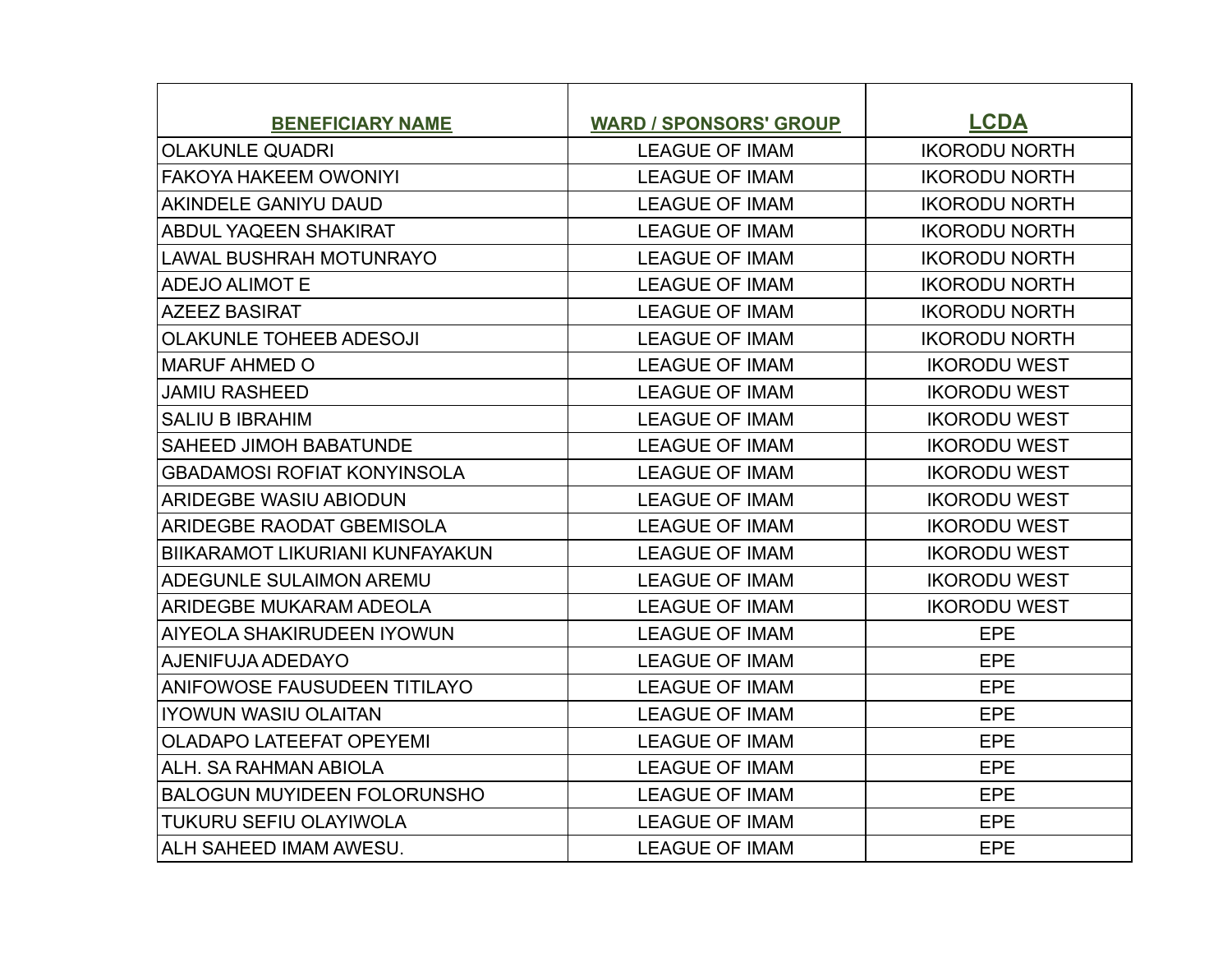| <b>BENEFICIARY NAME</b>          | <b>WARD / SPONSORS' GROUP</b> | <b>LCDA</b>                   |
|----------------------------------|-------------------------------|-------------------------------|
| <b>IMAM LIAFIS ADEREMI</b>       | <b>LEAGUE OF IMAM</b>         | <b>EPE</b>                    |
| <b>SALIU HAMEED</b>              | <b>LEAGUE OF IMAM</b>         | <b>EREDO</b>                  |
| KAZEEM ABIKE OLADUNNI            | <b>LEAGUE OF IMAM</b>         | <b>EREDO</b>                  |
| TALABI MORENIKEJI KIKELOMO       | <b>LEAGUE OF IMAM</b>         | <b>EREDO</b>                  |
| <b>USMAN WASIU OLAYINKA</b>      | <b>LEAGUE OF IMAM</b>         | <b>EREDO</b>                  |
| ABDUL WAHEED ISMAIL OLUWATOSIN   | <b>LEAGUE OF IMAM</b>         | <b>EREDO</b>                  |
| <b>BANJO BARIYU ABAYOMI</b>      | <b>LEAGUE OF IMAM</b>         | <b>EREDO</b>                  |
| TAJUDEEN JAMIU OLALEKAN          | <b>LEAGUE OF IMAM</b>         | <b>EREDO</b>                  |
| ABDUL WAKEEL ADEGBENRO O SHAFIHI | <b>LEAGUE OF IMAM</b>         | <b>EREDO</b>                  |
| <b>OLATUNJI FUNKE HELEN</b>      | <b>LEAGUE OF IMAM</b>         | <b>EREDO</b>                  |
| <b>ENITAN MORIFAT TEMITOPE</b>   | <b>LEAGUE OF IMAM</b>         | <b>EREDO</b>                  |
| <b>ISMAILA GANIYAT ADEBIMPE</b>  | <b>LEAGUE OF IMAM</b>         | <b>LEKKI LCDA</b>             |
| OPEYEMI ROHEEMAT OLUWATOYIN      | <b>LEAGUE OF IMAM</b>         | <b>LEKKI LCDA</b>             |
| <b>OSENI FOLAKE SADIA</b>        | <b>LEAGUE OF IMAM</b>         | <b>LEKKI LCDA</b>             |
| <b>JENTY RISIKAT</b>             | <b>LEAGUE OF IMAM</b>         | <b>LEKKI LCDA</b>             |
| <b>GBAYE KOREDE MORIFAT</b>      | <b>LEAGUE OF IMAM</b>         | <b>LEKKI LCDA</b>             |
| <b>AGUNREGE ABIBAT</b>           | <b>LEAGUE OF IMAM</b>         | <b>LEKKI LCDA</b>             |
| AMISU KEHINDE OMOLARA            | <b>LEAGUE OF IMAM</b>         | <b>LEKKI LCDA</b>             |
| <b>RASHEED OLADOYIN</b>          | <b>LEAGUE OF IMAM</b>         | <b>LEKKI LCDA</b>             |
| SAFIRIYU RONKE MONSURAT          | <b>LEAGUE OF IMAM</b>         | <b>LEKKI LCDA</b>             |
| <b>KAREEM EBUN</b>               | <b>LEAGUE OF IMAM</b>         | <b>LEKKI LCDA</b>             |
| <b>WALESI MUYIDEEN</b>           | <b>LEAGUE OF IMAM</b>         | <b>IBEJI LEKKI LOCAL GOVT</b> |
| <b>ASHIRU AZEEZAT IBITAYO</b>    | <b>LEAGUE OF IMAM</b>         | <b>IBEJI LEKKI LOCAL GOVT</b> |
| <b>BALOGUN ADIYATU AGBEKE</b>    | <b>LEAGUE OF IMAM</b>         | <b>IBEJI LEKKI LOCAL GOVT</b> |
| <b>FATAI IDUNNU SOLIU</b>        | <b>LEAGUE OF IMAM</b>         | <b>IBEJI LEKKI LOCAL GOVT</b> |
| RASAQ BILIQIS ADEBUKOLA          | <b>LEAGUE OF IMAM</b>         | <b>IBEJI LEKKI LOCAL GOVT</b> |
| LASIRU MUFUTAU OLAREWAJU         | <b>LEAGUE OF IMAM</b>         | <b>IBEJI LEKKI LOCAL GOVT</b> |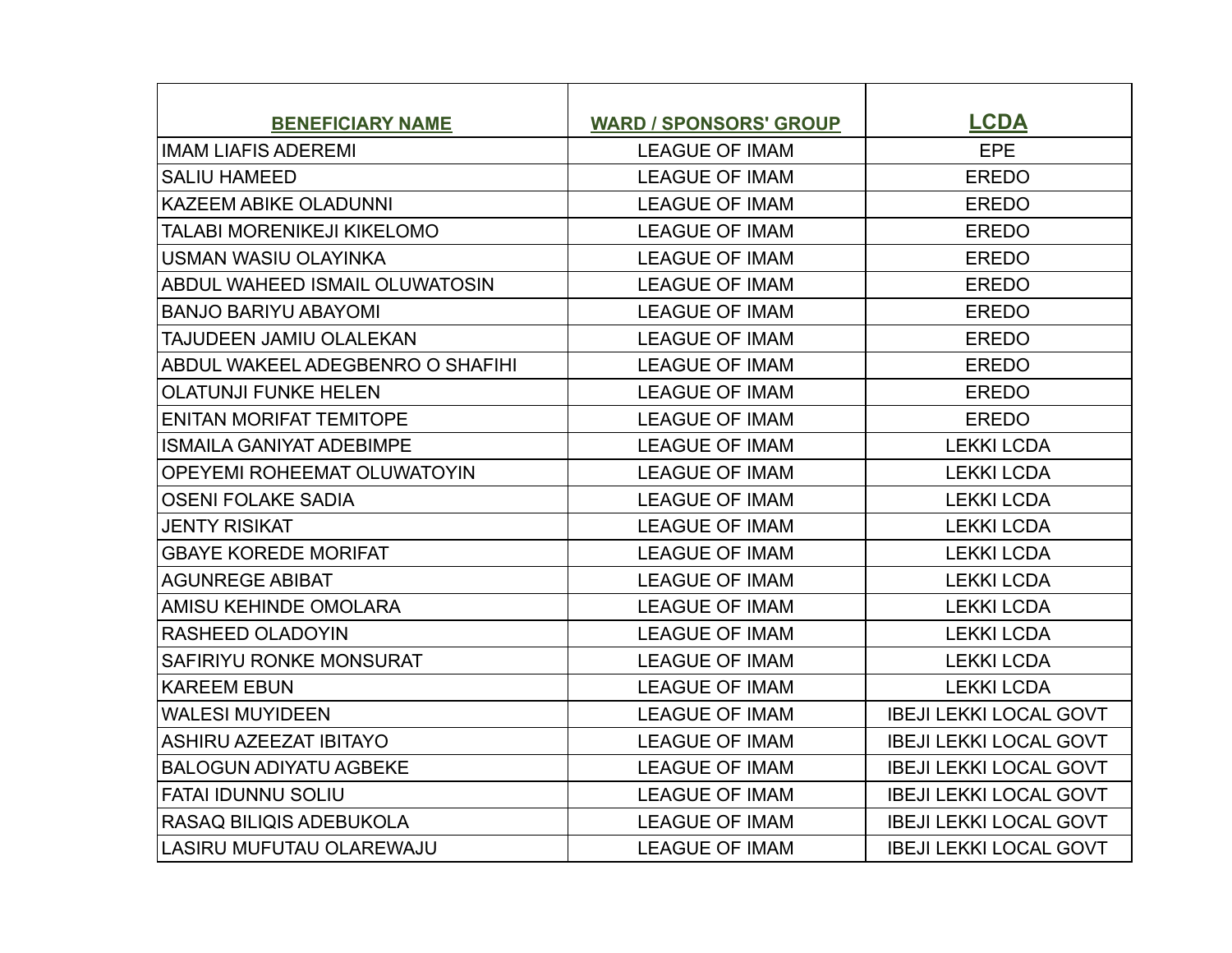| <b>BENEFICIARY NAME</b>         | <b>WARD / SPONSORS' GROUP</b> | <b>LCDA</b>                   |
|---------------------------------|-------------------------------|-------------------------------|
| <b>SEMIU OLABODE AJAYI</b>      | <b>LEAGUE OF IMAM</b>         | <b>IBEJI LEKKI LOCAL GOVT</b> |
| <b>FATIMO ABDUSALAM</b>         | <b>LEAGUE OF IMAM</b>         | <b>IBEJI LEKKI LOCAL GOVT</b> |
| AJAYI TAIWO MUHAMMAD            | <b>LEAGUE OF IMAM</b>         | <b>IBEJI LEKKI LOCAL GOVT</b> |
| SALIA ABOLORE MOSEBOLATAN       | <b>LEAGUE OF IMAM</b>         | <b>IBEJI LEKKI LOCAL GOVT</b> |
| <b>OGUNNOIKI SANMI</b>          | <b>LEAGUE OF IMAM</b>         | <b>IKOSI/EJINRIN LCDA</b>     |
| <b>ADEYEMI AFUSAT</b>           | <b>LEAGUE OF IMAM</b>         | <b>IKOSI/EJINRIN LCDA</b>     |
| SIDIKAT BOLANLE OLATUNJI        | <b>LEAGUE OF IMAM</b>         | <b>IKOSI/EJINRIN LCDA</b>     |
| <b>SANNI SODIQ ADEBAYO</b>      | <b>LEAGUE OF IMAM</b>         | <b>IKOSI/EJINRIN LCDA</b>     |
| OGUNLARI KEHINDE OLUWADAMILARE  | <b>LEAGUE OF IMAM</b>         | <b>IKOSI/EJINRIN LCDA</b>     |
| <b>OYAKEYE SILIFAT</b>          | <b>LEAGUE OF IMAM</b>         | <b>IKOSI/EJINRIN LCDA</b>     |
| SIKIRU AYINDE ALABI             | <b>LEAGUE OF IMAM</b>         | <b>IKOSI/EJINRIN LCDA</b>     |
| SANGOSANYA ISIAKA OLAYINKA      | <b>LEAGUE OF IMAM</b>         | <b>IKOSI/EJINRIN LCDA</b>     |
| OYAKEYE SAKIRAT ADETANWA        | <b>LEAGUE OF IMAM</b>         | <b>IKOSI/EJINRIN LCDA</b>     |
| <b>AJAYI IDIAT</b>              | <b>LEAGUE OF IMAM</b>         | <b>IKOSI/EJINRIN LCDA</b>     |
| AMUSA AYOADE                    | <b>LEAGUE OF IMAM</b>         | <b>BARIGA</b>                 |
| <b>ISIAKA ADEBAYO</b>           | <b>LEAGUE OF IMAM</b>         | <b>BARIGA</b>                 |
| <b>NAHEEM ORIYOMI HAMED</b>     | <b>LEAGUE OF IMAM</b>         | <b>BARIGA</b>                 |
| <b>SANNI YETUNDE ASSIATA</b>    | <b>LEAGUE OF IMAM</b>         | <b>BARIGA</b>                 |
| OGUNYOMBO YINKA OLOLADE         | <b>LEAGUE OF IMAM</b>         | <b>BARIGA</b>                 |
| <b>OLAKUNLE AMINAT DASOLA</b>   | <b>LEAGUE OF IMAM</b>         | <b>BARIGA</b>                 |
| <b>BASIRAT ADIGUN</b>           | <b>LEAGUE OF IMAM</b>         | <b>BARIGA</b>                 |
| <b>BELLO RABIAT IYABO</b>       | <b>LEAGUE OF IMAM</b>         | <b>BARIGA</b>                 |
| <b>ARIYIBI BALIKIS OJUOLAPE</b> | <b>LEAGUE OF IMAM</b>         | <b>BARIGA</b>                 |
| ADISA BILIKIS OMOWUNMI          | <b>LEAGUE OF IMAM</b>         | <b>BARIGA</b>                 |
| RAFIU ADARANIJO                 | <b>LEAGUE OF IMAM</b>         | <b>SHOMOLU</b>                |
| ADEYINKA AKEEM OLAMILEKAN       | <b>LEAGUE OF IMAM</b>         | <b>SHOMOLU</b>                |
| RAHMA ASARUWA                   | <b>LEAGUE OF IMAM</b>         | <b>SHOMOLU</b>                |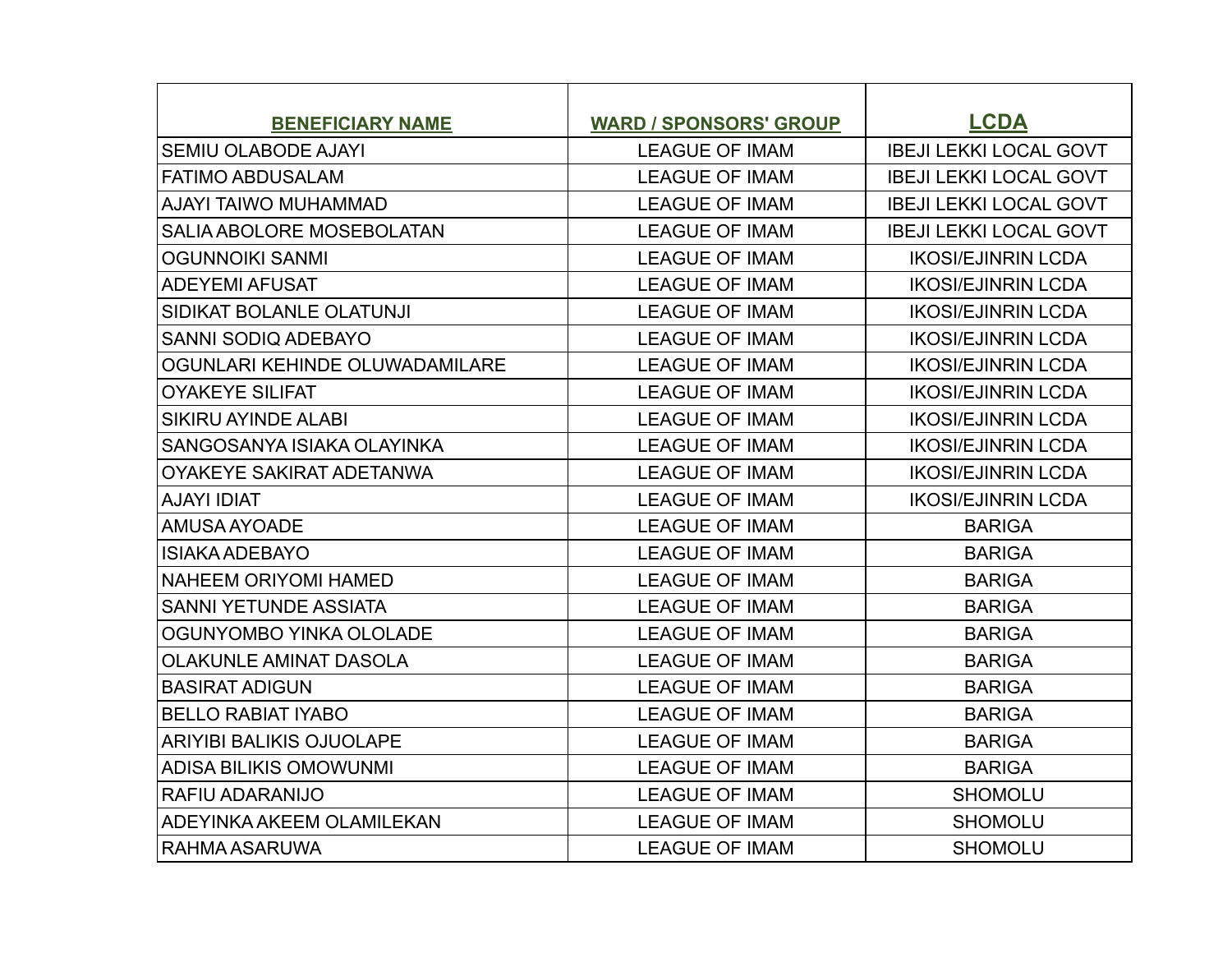| <b>BENEFICIARY NAME</b>         | <b>WARD / SPONSORS' GROUP</b> | <b>LCDA</b>         |
|---------------------------------|-------------------------------|---------------------|
| ABDUL LATEEF AROGUNDADE         | <b>LEAGUE OF IMAM</b>         | <b>SHOMOLU</b>      |
| <b>GBADAMOSI IBIWUNMI</b>       | <b>LEAGUE OF IMAM</b>         | <b>SHOMOLU</b>      |
| <b>MUHAMMED HAMMED</b>          | <b>LEAGUE OF IMAM</b>         | <b>SHOMOLU</b>      |
| <b>IDRIS OLUMEGBON</b>          | <b>LEAGUE OF IMAM</b>         | <b>SHOMOLU</b>      |
| SEIDU MUSTAPHA SODIQ            | <b>LEAGUE OF IMAM</b>         | <b>SHOMOLU</b>      |
| AKOREDE SHERIFAT OMOLARA        | <b>LEAGUE OF IMAM</b>         | <b>SHOMOLU</b>      |
| <b>NURIEN AJOKE S.</b>          | <b>LEAGUE OF IMAM</b>         | <b>SHOMOLU</b>      |
| <b>SANUSI LUKMAN IYANDA</b>     | <b>LEAGUE OF IMAM</b>         | <b>KOSOFE</b>       |
| <b>MURITALA ADEWUNMI</b>        | <b>LEAGUE OF IMAM</b>         | <b>KOSOFE</b>       |
| <b>SHERIF ADENUGA IDRIS</b>     | <b>LEAGUE OF IMAM</b>         | <b>KOSOFE</b>       |
| ABDUL QODRI KOLAWOLE KELANI     | <b>LEAGUE OF IMAM</b>         | <b>KOSOFE</b>       |
| <b>OLUDEGUN MODIU ADEBISI</b>   | <b>LEAGUE OF IMAM</b>         | <b>KOSOFE</b>       |
| <b>HAKEEM TIJANI AGORO</b>      | <b>LEAGUE OF IMAM</b>         | <b>KOSOFE</b>       |
| <b>JUNAID SAHEED ABINBOLA</b>   | <b>LEAGUE OF IMAM</b>         | <b>KOSOFE</b>       |
| <b>AZEEZ KAFAYAH APEKE</b>      | <b>LEAGUE OF IMAM</b>         | <b>KOSOFE</b>       |
| <b>OLUWO TAOFIK ADESOLA</b>     | <b>LEAGUE OF IMAM</b>         | <b>KOSOFE</b>       |
| ANIMASHAUN AWAWU BUKOLA         | <b>LEAGUE OF IMAM</b>         | <b>KOSOFE</b>       |
| <b>ISMAIL BALOGUN</b>           | <b>LEAGUE OF IMAM</b>         | <b>IKOSI ISHERI</b> |
| <b>ISMAIL IBRAHIM</b>           | <b>LEAGUE OF IMAM</b>         | <b>IKOSI ISHERI</b> |
| <b>OLAWALE MAHRUFUDEEN</b>      | <b>LEAGUE OF IMAM</b>         | <b>IKOSI ISHERI</b> |
| <b>ALIMI MUNIRUDEEN</b>         | <b>LEAGUE OF IMAM</b>         | <b>IKOSI ISHERI</b> |
| OKIKIADE AKEEM ADEBAYO          | <b>LEAGUE OF IMAM</b>         | <b>IKOSI ISHERI</b> |
| <b>SULAIMAN SHARAFADEEN</b>     | <b>LEAGUE OF IMAM</b>         | <b>IKOSI ISHERI</b> |
| <b>SALAUDEEN AVEES OLAITAN</b>  | <b>LEAGUE OF IMAM</b>         | <b>IKOSI ISHERI</b> |
| FATIMAH OLUWATOYIN OLUWO-AGBATO | <b>LEAGUE OF IMAM</b>         | <b>IKOSI ISHERI</b> |
| AKEWUSOLA AHMAD ABIODUN         | <b>LEAGUE OF IMAM</b>         | <b>IKOSI ISHERI</b> |
| ADEWALE ABDULAZEEZ              | <b>LEAGUE OF IMAM</b>         | <b>IKOSI ISHERI</b> |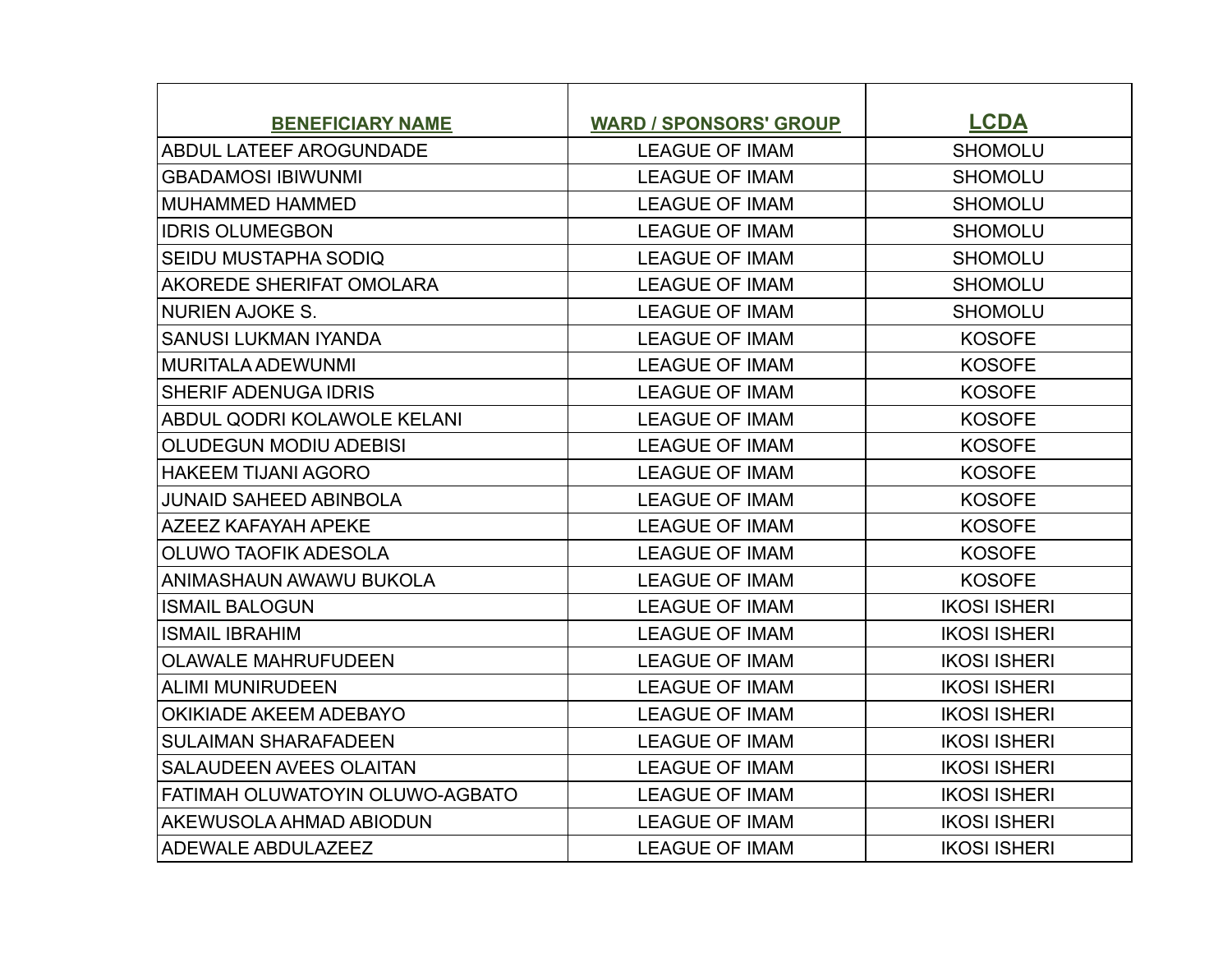| <b>BENEFICIARY NAME</b>          | <b>WARD / SPONSORS' GROUP</b> | <b>LCDA</b>          |
|----------------------------------|-------------------------------|----------------------|
| <b>FATIMAT SULAIMAN AINA</b>     | <b>LEAGUE OF IMAM</b>         | AGBOYI-KETU          |
| <b>ASHIRU JIMOH ADEMOLA</b>      | <b>LEAGUE OF IMAM</b>         | AGBOYI-KETU          |
| RAIMI ADISA ALABI                | <b>LEAGUE OF IMAM</b>         | AGBOYI-KETU          |
| FATIMA M. ADESHINA               | <b>LEAGUE OF IMAM</b>         | AGBOYI-KETU          |
| <b>MUSA KADIRI</b>               | <b>LEAGUE OF IMAM</b>         | AGBOYI-KETU          |
| <b>SHUAIB TUNDE OYEWO</b>        | <b>LEAGUE OF IMAM</b>         | AGBOYI-KETU          |
| <b>ISMAIL AJAO ADEOTI</b>        | <b>LEAGUE OF IMAM</b>         | AGBOYI-KETU          |
| <b>JIMOH NURUDEEN OMOKAYODE</b>  | <b>LEAGUE OF IMAM</b>         | AGBOYI-KETU          |
| <b>ZHU-NURAYNI QOZEEM</b>        | <b>LEAGUE OF IMAM</b>         | AGBOYI-KETU          |
| <b>SULAIMAN IBRAHIM ALGAMAWI</b> | <b>LEAGUE OF IMAM</b>         | AGBOYI-KETU          |
| <b>ABDUL FATAI OLUWA</b>         | <b>LEAGUE OF IMAM</b>         | <b>IKORODU</b>       |
| <b>TAJUDEEN ISHOLA LANGBI</b>    | <b>LEAGUE OF IMAM</b>         | <b>IKORODU</b>       |
| <b>JELILI ANIMASHUN</b>          | <b>LEAGUE OF IMAM</b>         | <b>IKORODU</b>       |
| <b>FANIYI AISHAT SULOLA</b>      | <b>LEAGUE OF IMAM</b>         | <b>IKORODU</b>       |
| <b>TIAMIYU KUDIRAT OMOTOKE</b>   | <b>LEAGUE OF IMAM</b>         | <b>IKORODU</b>       |
| <b>ADEYEMI YOMI LEKAN</b>        | <b>LEAGUE OF IMAM</b>         | <b>IKORODU</b>       |
| <b>NOAH OLABIWONNINU</b>         | <b>LEAGUE OF IMAM</b>         | <b>IKORODU</b>       |
| <b>MUINAT ALASHE</b>             | <b>LEAGUE OF IMAM</b>         | <b>IKORODU</b>       |
| <b>ISIAQ ISSA MOSENE</b>         | <b>LEAGUE OF IMAM</b>         | <b>IKORODU</b>       |
| <b>MULIKAT OSHOALA</b>           | <b>LEAGUE OF IMAM</b>         | <b>IKORODU</b>       |
| OGUNLARU OLUYEMISI ABIOLA        | <b>OBAS</b>                   | <b>IKORODU NORTH</b> |
| <b>ADEDAYO TAIWO OBAFEMI</b>     | <b>OBAS</b>                   | <b>IKORODU NORTH</b> |
| RAJI OMOBOLAJI AYODELE           | <b>OBAS</b>                   | <b>IKORODU NORTH</b> |
| RAJI OLUWAKEMI OLAYINKA          | <b>OBAS</b>                   | <b>IKORODU NORTH</b> |
| <b>APATA FUNMILAYO OPEYEMI</b>   | <b>OBAS</b>                   | <b>IKORODU NORTH</b> |
| <b>AJHAJA RAMATA GBADEBO</b>     | <b>OBAS</b>                   | <b>IKORODU WEST</b>  |
| MR. BASHEER ABAYOMI OYEBOLA      | <b>OBAS</b>                   | <b>IKORODU WEST</b>  |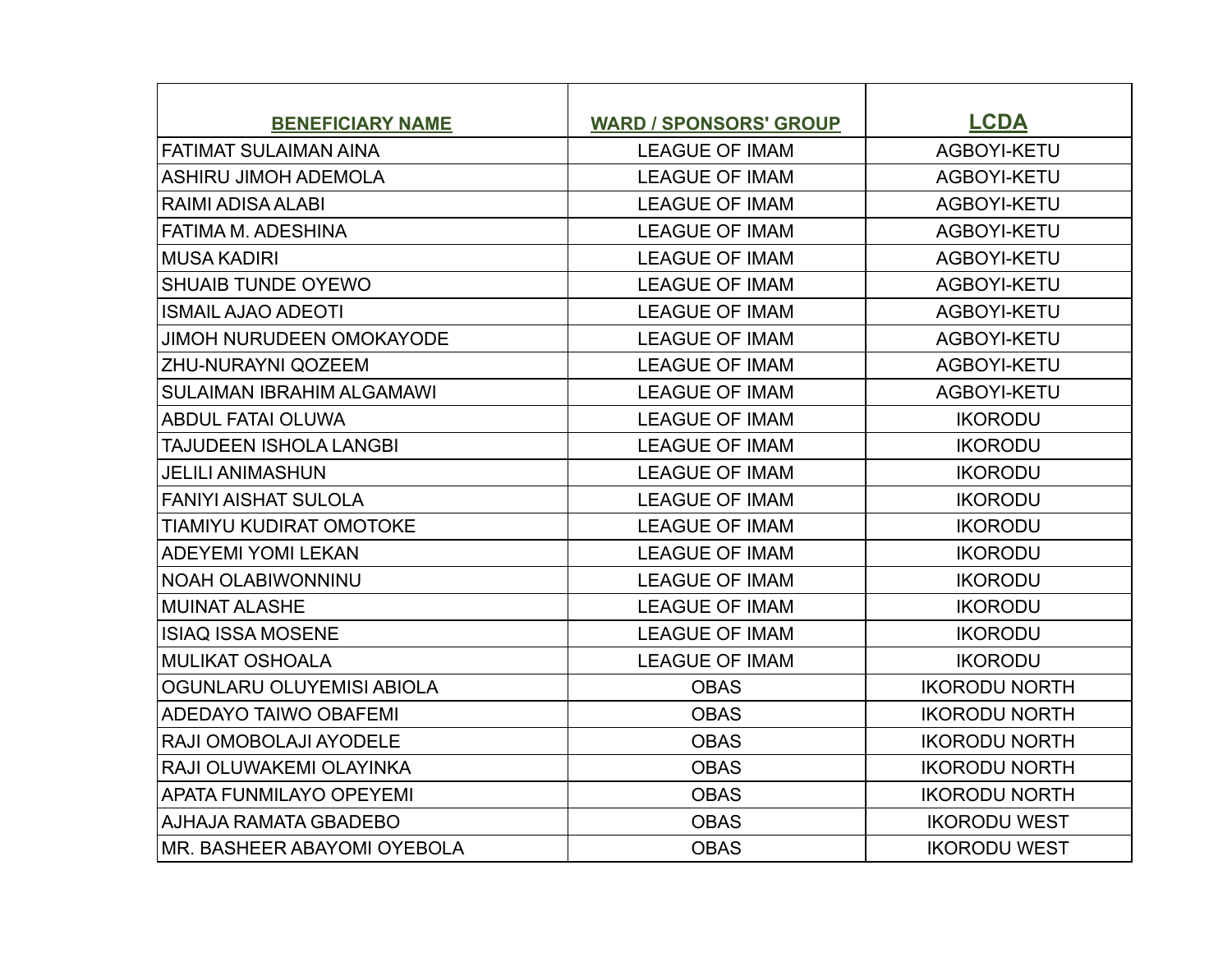| <b>BENEFICIARY NAME</b>         | <b>WARD / SPONSORS' GROUP</b> | <b>LCDA</b>              |
|---------------------------------|-------------------------------|--------------------------|
| <b>MR. FATAU ANIMASHAUN</b>     | <b>OBAS</b>                   | <b>IKORODU WEST</b>      |
| AJHAJA AMUDAT MOSENE            | <b>OBAS</b>                   | <b>IKORODU WEST</b>      |
| ANIMASHAUN AZEEZ BABATUNDE      | <b>OBAS</b>                   | <b>IKORODU WEST</b>      |
| <b>AGBO MARTHA PEACE</b>        | <b>OBAS</b>                   | <b>EPE</b>               |
| <b>ALABI RASHEED</b>            | <b>OBAS</b>                   | EPE                      |
| MURITALA KAFAYAT YETUNDE        | <b>OBAS</b>                   | <b>EPE</b>               |
| <b>AGBADANLA SHIFAT OLA</b>     | <b>OBAS</b>                   | <b>EPE</b>               |
| <b>ANIMASHAUN ABIODUN</b>       | <b>OBAS</b>                   | EPE                      |
| <b>LAMIDI OLUWAKEMI</b>         | <b>OBAS</b>                   | <b>KOSOFE</b>            |
| <b>IYABO TAIWO</b>              | <b>OBAS</b>                   | <b>KOSOFE</b>            |
| PATIENCE TAIWO                  | <b>OBAS</b>                   | <b>KOSOFE</b>            |
| ADEKOYEJO DORIS PRINCESS        | <b>OBAS</b>                   | <b>KOSOFE</b>            |
| <b>ADEKOYEJO EGO</b>            | <b>OBAS</b>                   | <b>KOSOFE</b>            |
| <b>OLADIPUPO BALOGUN</b>        | <b>OBAS</b>                   | <b>IKORODU</b>           |
| <b>ISIAKA AYUBA</b>             | <b>OBAS</b>                   | <b>IKORODU</b>           |
| <b>OWOBOWALE IDOWU</b>          | <b>OBAS</b>                   | <b>IKORODU</b>           |
| ANOFIA. OYEBO                   | <b>OBAS</b>                   | <b>IKORODU</b>           |
| <b>SULAIMON OWOYELE</b>         | <b>OBAS</b>                   | <b>IKORODU</b>           |
| ADEBUKOLA OLUWAFUNMILAYO ERINLE | <b>OBAS</b>                   | <b>IKOSI EJIRIN</b>      |
| <b>OLASILE IDOWU FOLORUNSHO</b> | <b>OBAS</b>                   | <b>IKOSI EJIRIN</b>      |
| <b>UMAR AKOREDE ISMAIL</b>      | <b>OBAS</b>                   | <b>IKOSI EJIRIN</b>      |
| KUDIRAT ABIOLA ASUNMO           | <b>OBAS</b>                   | <b>IKOSI EJIRIN</b>      |
| <b>BALOGUN ADESEWA AMINAT</b>   | <b>OBAS</b>                   | <b>IKOSI EJIRIN</b>      |
| SHONGOSANYA OLAYIDE             | <b>OBAS</b>                   | <b>IKOSI/EJIRIN LCDA</b> |
| <b>OLAYEMI DAMILOLA</b>         | <b>OBAS</b>                   | <b>IKOSI/EJIRIN LCDA</b> |
| <b>UMORU BIMPE KUBURAT</b>      | <b>OBAS</b>                   | <b>IKOSI/EJIRIN LCDA</b> |
| <b>MARYAM IBRAHIM TAIWO</b>     | <b>OBAS</b>                   | <b>IKOSI/EJIRIN LCDA</b> |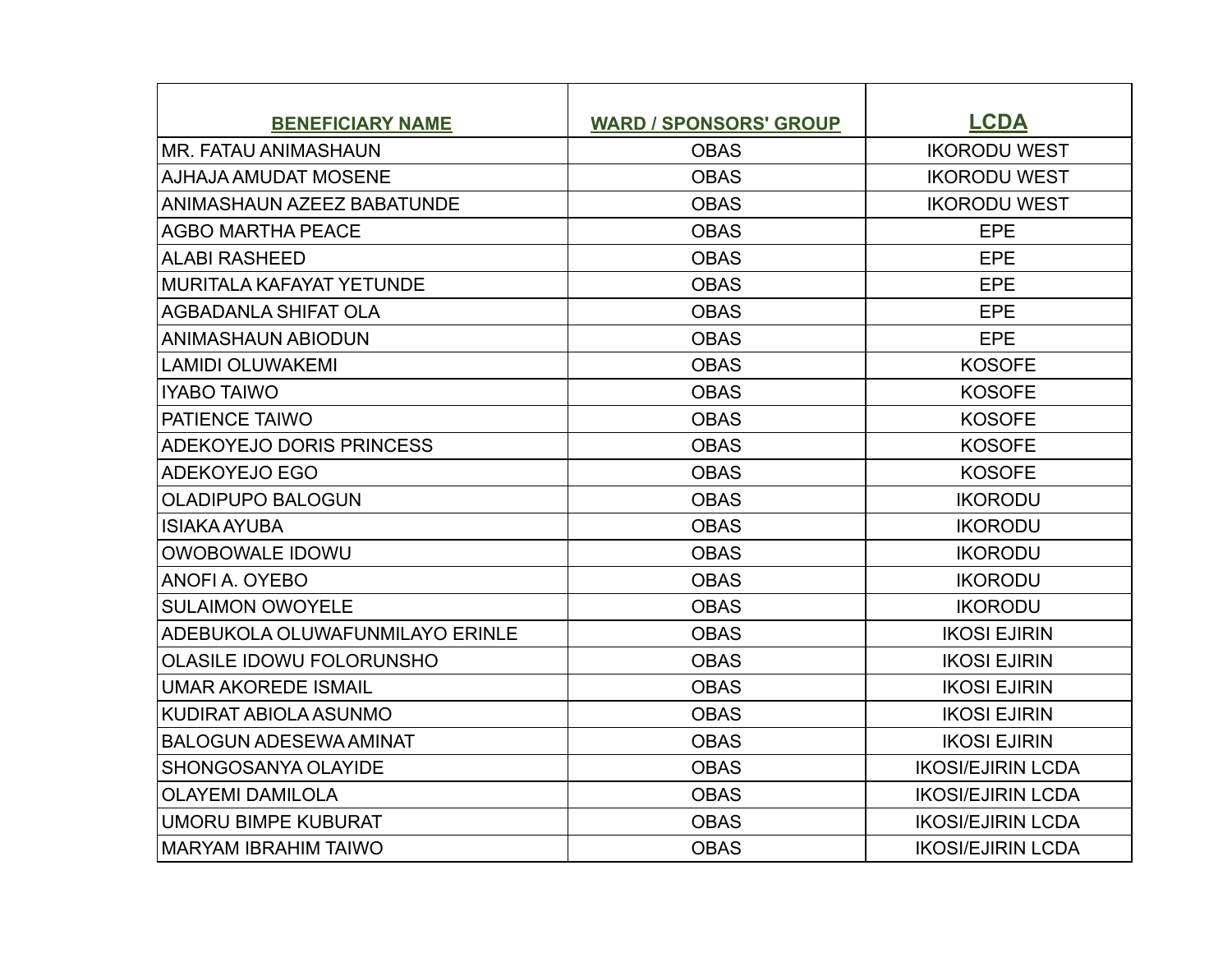| <b>BENEFICIARY NAME</b>            | <b>WARD / SPONSORS' GROUP</b> | <b>LCDA</b>              |
|------------------------------------|-------------------------------|--------------------------|
| CHIEF SIKIRULAI ATANDA OYAKEYE     | <b>OBAS</b>                   | <b>IKOSI/EJIRIN LCDA</b> |
| CHIEF ADESANYA ADEPOJU             | <b>OBAS</b>                   | <b>EPE</b>               |
| IMRS OTUNSANYA CLEMENTINA AYODOLA  | <b>OBAS</b>                   | EPE                      |
| AYODELE ADEWALE OLUWAKUNMI         | <b>OBAS</b>                   | <b>EPE</b>               |
| <b>KAFILAT OGUNTIMIRIN</b>         | <b>OBAS</b>                   | <b>EPE</b>               |
| <b>SALAM NIYI RAFIU</b>            | <b>OBAS</b>                   | <b>EPE</b>               |
| <b>MUDASHIRU ONAMADE</b>           | <b>OBAS</b>                   | <b>EPE</b>               |
| NURUDEEN KAYODE OGUNDIPE           | <b>OBAS</b>                   | <b>EPE</b>               |
| <b>SALIA ADEJOKE KIKELOMO</b>      | <b>OBAS</b>                   | EPE                      |
| OLOWU JELILI O.                    | <b>OBAS</b>                   | <b>EPE</b>               |
| AYINDE ONADERO                     | <b>OBAS</b>                   | <b>EPE</b>               |
| <b>OTIKI SIDIKAT AFOLAKE</b>       | <b>OBAS</b>                   | <b>IKORODU</b>           |
| <b>ATINUKE ANTHONY</b>             | <b>OBAS</b>                   | <b>IKORODU</b>           |
| <b>SHOTOBI SHUKURAT ADEJOKE</b>    | <b>OBAS</b>                   | <b>IKORODU</b>           |
| ADEYERI ADEBUSOLA OMOYEMI          | <b>OBAS</b>                   | <b>IKORODU</b>           |
| <b>BASHIRU KAFILAT AYINKE</b>      | <b>OBAS</b>                   | <b>IKORODU</b>           |
| ONI GANIYAT OLUWATOBILOBA          | <b>OBAS</b>                   | <b>IBLCDA</b>            |
| <b>IBRAHIM ABIODUN ADEKOYA</b>     | <b>OBAS</b>                   | <b>IBLCDA</b>            |
| <b>KASALI SILIFATU AYOMORALEKE</b> | <b>OBAS</b>                   | <b>IBLCDA</b>            |
| SHOTOMIWA VICTORIA ELLO            | <b>OBAS</b>                   | <b>IBLCDA</b>            |
| OLUWAKEMI AINA FUNMILAYO           | <b>OBAS</b>                   | <b>IBLCDA</b>            |
| ADETOLA OLUSHOLA DORCAS            | <b>OBAS</b>                   | <b>IGBOGBO/BAIYEKU</b>   |
| RUKAYAT AFOLASHADE ALLINSON        | <b>OBAS</b>                   | <b>IGBOGBO/BAIYEKU</b>   |
| <b>TAJUDEEN AYINDE ISMAILA</b>     | <b>OBAS</b>                   | <b>IGBOGBO/BAIYEKU</b>   |
| <b>OSHOBEMI BASHIRU</b>            | <b>OBAS</b>                   | <b>IGBOGBO/BAIYEKU</b>   |
| <b>OGUUNYEMI KAZEEM</b>            | <b>OBAS</b>                   | <b>IGBOGBO/BAIYEKU</b>   |
| OGUNLAJA SUSANA AYODELE            | <b>OBAS</b>                   | EPE                      |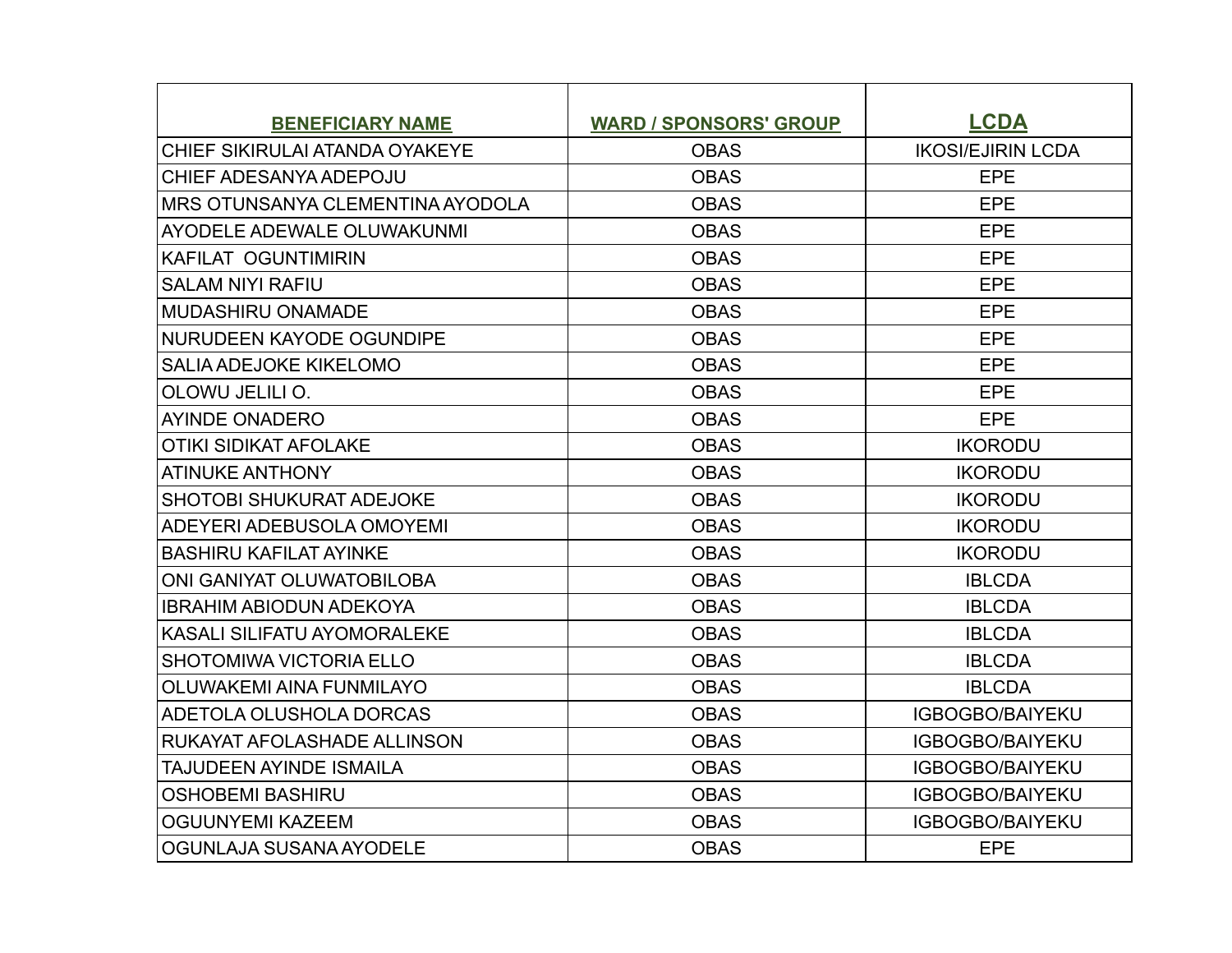| <b>BENEFICIARY NAME</b>          | <b>WARD / SPONSORS' GROUP</b> | <b>LCDA</b>          |
|----------------------------------|-------------------------------|----------------------|
| MOSHOOD OLUWASEYI SAMUEL         | <b>OBAS</b>                   | EPE                  |
| <b>BALOGUN MORIFAT ADEJOKE</b>   | <b>OBAS</b>                   | <b>EPE</b>           |
| KIKELOMO ADELEKE                 | <b>OBAS</b>                   | EPE                  |
| OLUFOWOBI NURUDEEN OPEYEMI       | <b>OBAS</b>                   | EPE                  |
| <b>OGUNBAJO DIASATI ADUNNI</b>   | <b>OBAS</b>                   | <b>OWU-IKOSI</b>     |
| <b>IWEBEUA VICTORIA PAULINA</b>  | <b>OBAS</b>                   | <b>OWU-IKOSI</b>     |
| <b>YEKINI SULE</b>               | <b>OBAS</b>                   | <b>OWU-IKOSI</b>     |
| <b>ADENIYI ABOSEDE TOMI</b>      | <b>OBAS</b>                   | <b>OWU-IKOSI</b>     |
| <b>OLUDEINDE TAOFEEK AJIBADE</b> | <b>OBAS</b>                   | <b>OWU-IKOSI</b>     |
| <b>IBRAHEEM MUSIRA OMOYENI</b>   | <b>OBAS</b>                   | EPE                  |
| <b>OKUNEYE ALICE</b>             | <b>OBAS</b>                   | <b>EPE</b>           |
| <b>OGUNBIYI ABIODUN</b>          | <b>OBAS</b>                   | <b>EPE</b>           |
| <b>ADEDEJI OLAJIDE</b>           | <b>OBAS</b>                   | EPE                  |
| <b>OMOTAYO ADENIYI ALOWONLE</b>  | <b>OBAS</b>                   | <b>EPE</b>           |
| MR AKINSANYA OLATUNJI            | <b>OBAS</b>                   | <b>IKOSI EJINRIN</b> |
| <b>ABIODUN SAMSON</b>            | <b>OBAS</b>                   | <b>IKOSI EJINRIN</b> |
| <b>TAIBAT SULE</b>               | <b>OBAS</b>                   | <b>IKOSI EJINRIN</b> |
| DARKOU JUSTIN, B.                | <b>OBAS</b>                   | <b>IKOSI EJINRIN</b> |
| <b>ADENIYI SEKONI</b>            | <b>OBAS</b>                   | <b>IKOSI EJINRIN</b> |
| AWONUGA YINKA JOKE               | <b>OBAS</b>                   | <b>OJOTA</b>         |
| <b>KAREEM AYOKA</b>              | <b>OBAS</b>                   | <b>OJOTA</b>         |
| ODUSANYA O. MUSBAU               | <b>OBAS</b>                   | <b>OJOTA</b>         |
| <b>OLAWALE COLE JIMOH</b>        | <b>OBAS</b>                   | <b>OJOTA</b>         |
| <b>OWOSENI NOHIM ADEWALE</b>     | <b>OBAS</b>                   | <b>OJOTA</b>         |
| <b>TEMILADE ABOSEDE IBITOYE</b>  | <b>APEX LEADERS</b>           | <b>KOSOFE</b>        |
| <b>TUNMISE IBITOYE OYEBODE</b>   | <b>APEX LEADERS</b>           | <b>KOSOFE</b>        |
| DAVID EDAFE MAC-ASORE            | <b>APEX LEADERS</b>           | <b>KOSOFE</b>        |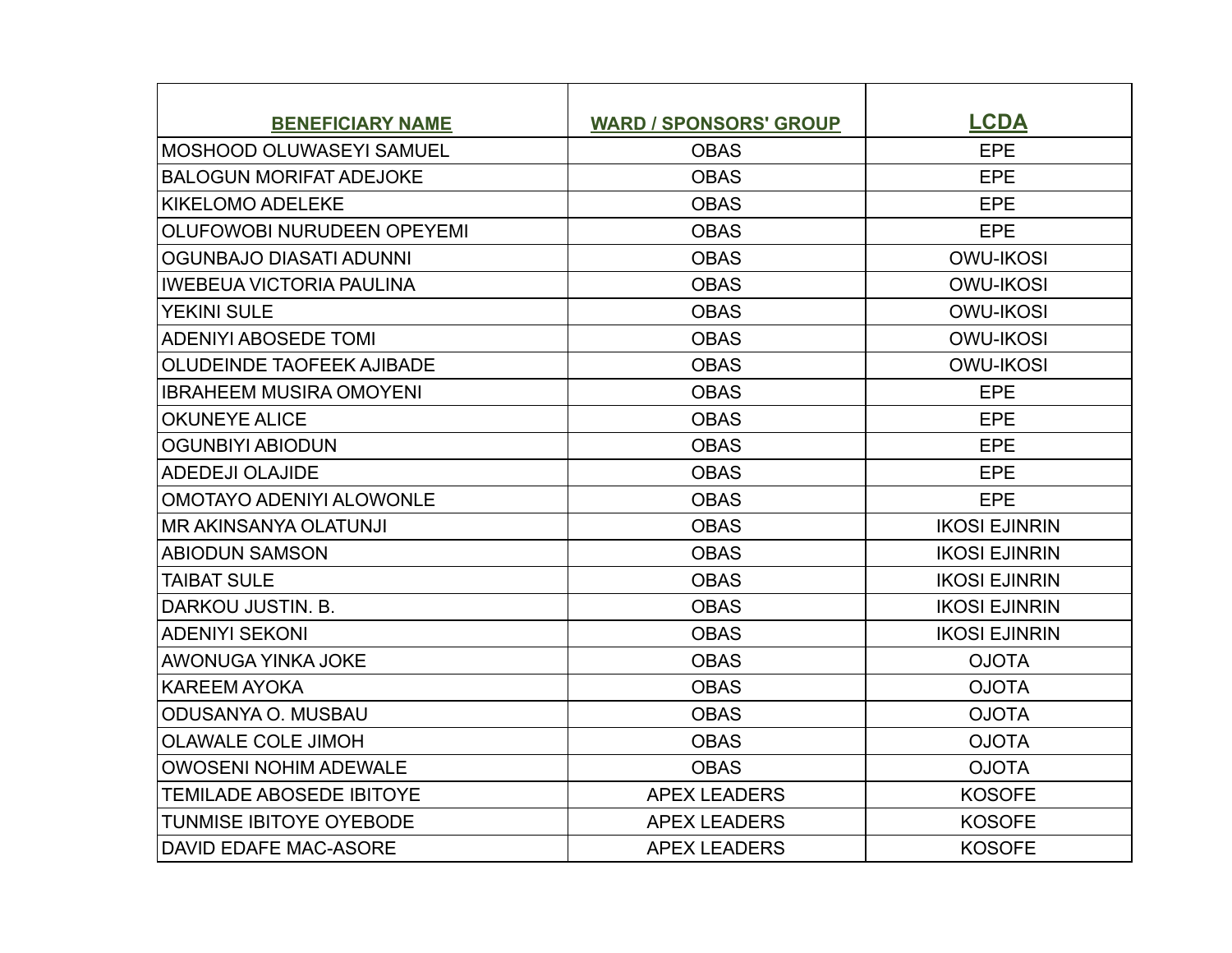| <b>BENEFICIARY NAME</b>           | <b>WARD / SPONSORS' GROUP</b> | <b>LCDA</b>         |
|-----------------------------------|-------------------------------|---------------------|
| <b>WINJOBI YETUNDE A</b>          | <b>APEX LEADERS</b>           | <b>KOSOFE</b>       |
| ADESAKIN ABISOLA ESTHER           | <b>APEX LEADERS</b>           | <b>KOSOFE</b>       |
| OLASUKANMI ADIJAT OSUNDAIRO       | <b>APEX LEADERS</b>           | <b>KOSOFE</b>       |
| <b>MONSURAT OLORUNTOYIN ARUBO</b> | <b>APEX LEADERS</b>           | <b>KOSOFE</b>       |
| <b>BADMUS O.WASIU</b>             | <b>APEX LEADERS</b>           | <b>KOSOFE</b>       |
| <b>IBIRONKE AKINLOTAN</b>         | <b>APEX LEADERS</b>           | <b>KOSOFE</b>       |
| ADENIKE ADESHOLA TAYLOR           | <b>APEX LEADERS</b>           | <b>KOSOFE</b>       |
| OYELEYE TOLANI OLUWATOSIN         | <b>APEX LEADERS</b>           | <b>AGBOYI KETU</b>  |
| <b>JOSHUA FUNMILAYO BAMWO</b>     | <b>APEX LEADERS</b>           | <b>AGBOYI KETU</b>  |
| ADEKOYA BOLUWATITO ADEDAPO        | <b>APEX LEADERS</b>           | <b>IKOSI-ISHERI</b> |
| <b>AJAYI AKEEM</b>                | <b>APEX LEADERS</b>           | <b>IKOSI-ISHERI</b> |
| OLUWATEMIDAYO KARIS ADELOWO       | <b>APEX LEADERS</b>           | <b>IKOSI-ISHERI</b> |
| <b>BOSE KARIKASA</b>              | <b>APEX LEADERS</b>           | <b>SOMOLU</b>       |
| <b>KAREEM ISHOLA AJIMOBI</b>      | <b>APEX LEADERS</b>           | <b>SOMOLU</b>       |
| <b>RUFUS OLALEKAN BUSARI</b>      | <b>APEX LEADERS</b>           | <b>SOMOLU</b>       |
| ADEYINKA ADEMIJU                  | <b>APEX LEADERS</b>           | <b>SOMOLU</b>       |
| <b>ADENIGA ISREAL AYOMIDE</b>     | <b>APEX LEADERS</b>           | <b>SOMOLU</b>       |
| <b>IBIRONKE SIDIKAT AWOTAYO</b>   | <b>APEX LEADERS</b>           | <b>KOSOFE</b>       |
| ODUMOSU HAMDALAT OLAYINKA         | <b>APEX LEADERS</b>           | <b>AGBOYI KETU</b>  |
| <b>OLUSHOLA ABIMBOLU</b>          | <b>APEX LEADERS</b>           | <b>SOMOLU</b>       |
| ADERIGBIGBE ADEYINKA SIMEON       | <b>APEX LEADERS</b>           | <b>BARIGA</b>       |
| <b>SEMIU BADMUS</b>               | <b>APEX LEADERS</b>           | <b>IKOSI-ISHERI</b> |
| <b>GIWA RISIKAT FUNSHO</b>        | <b>APEX LEADERS</b>           | EPE                 |
| <b>OYEBOLADE OLOWOLE</b>          | <b>APEX LEADERS</b>           | <b>SOMOLU</b>       |
| IMUTAIRU NARATU AGBEDE            | <b>APEX LEADERS</b>           | <b>AGBOWA</b>       |
| <b>ASHOORE FOLASHADE ESTHER</b>   | <b>APEX LEADERS</b>           | <b>BARIGA</b>       |
| <b>KEHINDE NIKE BASIRAT</b>       | <b>APEX LEADERS</b>           | <b>EPE</b>          |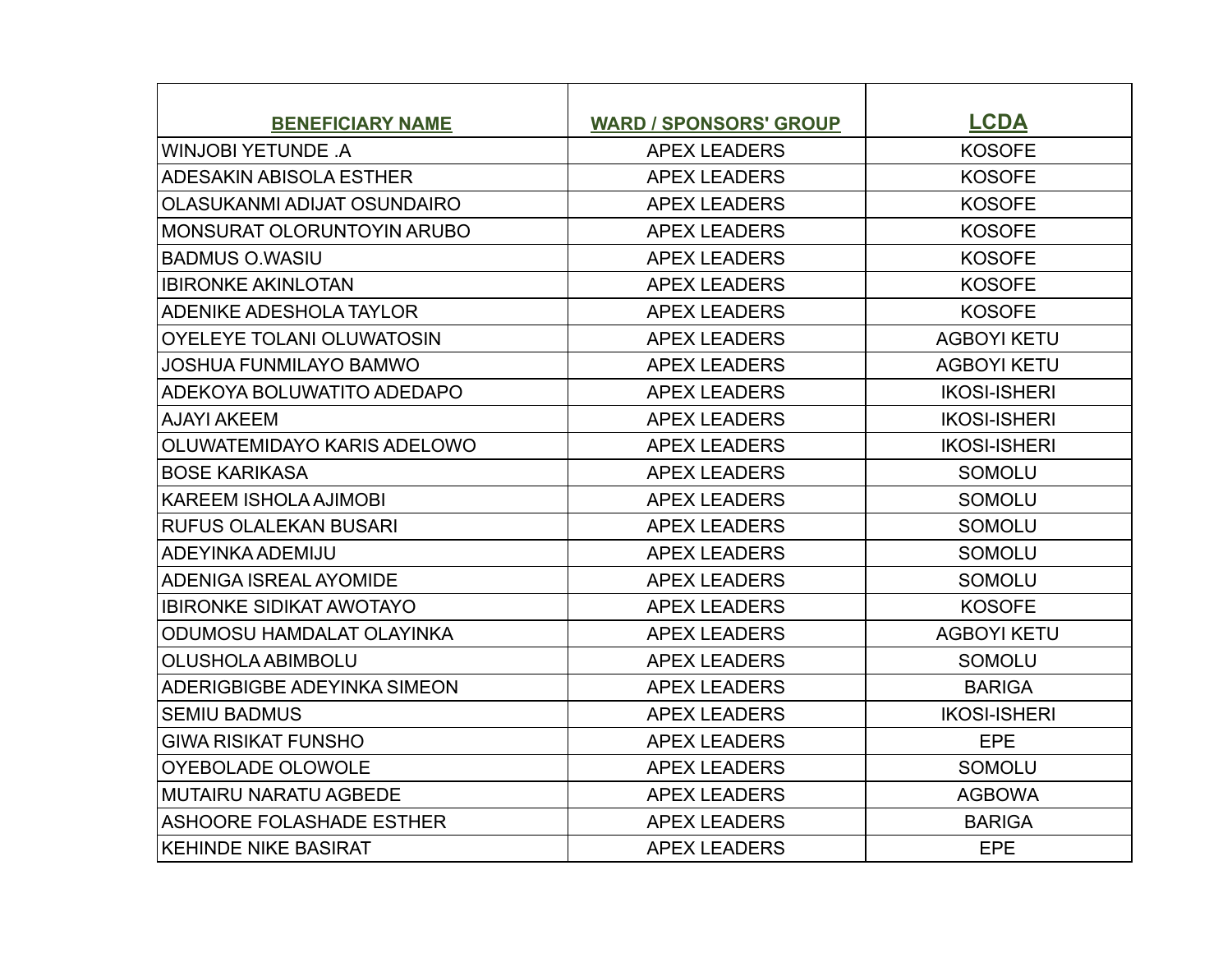| <b>BENEFICIARY NAME</b>            | <b>WARD / SPONSORS' GROUP</b> | <b>LCDA</b>         |
|------------------------------------|-------------------------------|---------------------|
| MATANMI ALBERT ARIYO               | <b>APEX LEADERS</b>           | <b>IKOSI/EJIRIN</b> |
| <b>ADENIKE CHARLES</b>             | <b>APEX LEADERS</b>           | <b>IKOSI/EJIRIN</b> |
| OGUNNAIKE OLUWASEUN JOHN           | <b>APEX LEADERS</b>           | <b>IKOSI/EJIRIN</b> |
| AKINSANYA ADESHINA ADEYINKA        | <b>APEX LEADERS</b>           | <b>IKOSI/EJIRIN</b> |
| <b>OLATUNDE TAIWO MARY</b>         | <b>APEX LEADERS</b>           | <b>IKOSI/EJIRIN</b> |
| <b>HASSAN SARIAT IDOWU</b>         | <b>APEX LEADERS</b>           | EPE                 |
| <b>MONIDU RAMON OLUWAGBEGA</b>     | <b>APEX LEADERS</b>           | EPE                 |
| AKINMEJI SERAH ISEOLUWA            | <b>APEX LEADERS</b>           | EPE                 |
| <b>BARUWA FATIMA BUSAYO</b>        | <b>APEX LEADERS</b>           | EPE                 |
| ABDUL MORINFAT ADEOLA              | <b>APEX LEADERS</b>           | EPE                 |
| <b>OLABISI BOSE ADEBOWALE</b>      | <b>APEX LEADERS</b>           | EPE                 |
| <b>RAFIAT MOJISOLA</b>             | <b>APEX LEADERS</b>           | EPE                 |
| <b>TIJANI TAIJAT BOLA</b>          | <b>APEX LEADERS</b>           | <b>EPE</b>          |
| <b>EKAETE KATE OYEDELE</b>         | <b>APEX LEADERS</b>           | EPE                 |
| ADENUGA SODIO ADETAYO              | <b>APEX LEADERS</b>           | EPE                 |
| <b>FLORENCE ORESANWO</b>           | <b>APEX LEADERS</b>           | <b>SOMOLU</b>       |
| <b>AMINAT TUNBOSUN ADETOLA</b>     | <b>APEX LEADERS</b>           | <b>SOMOLU</b>       |
| SOLOMON OLUGBENGA AMOKADE          | <b>APEX LEADERS</b>           | <b>SOMOLU</b>       |
| <b>KASALI WASIU</b>                | <b>APEX LEADERS</b>           | <b>SOMOLU</b>       |
| <b>SAMSON TALABI</b>               | <b>APEX LEADERS</b>           | <b>SOMOLU</b>       |
| <b>YUSUF MUJDAT OLAWUNMI</b>       | <b>APEX LEADERS</b>           | <b>EPE</b>          |
| <b>ADESOYE OLUWAFUNMI</b>          | <b>APEX LEADERS</b>           | <b>EPE</b>          |
| <b>RABIU LATEEF AREMU</b>          | <b>APEX LEADERS</b>           | EPE                 |
| <b>ADEKOYA TOYIN</b>               | <b>APEX LEADERS</b>           | EPE                 |
| <b>OMONIYI O.A.</b>                | <b>APEX LEADERS</b>           | EPE                 |
| <b>FUNMILAYO ADEJOKE OGUNDIWIN</b> | <b>APEX LEADERS</b>           | <b>SOMOLU</b>       |
| <b>OLAJIDE ADUKE SHADE</b>         | <b>APEX LEADERS</b>           | <b>SOMOLU</b>       |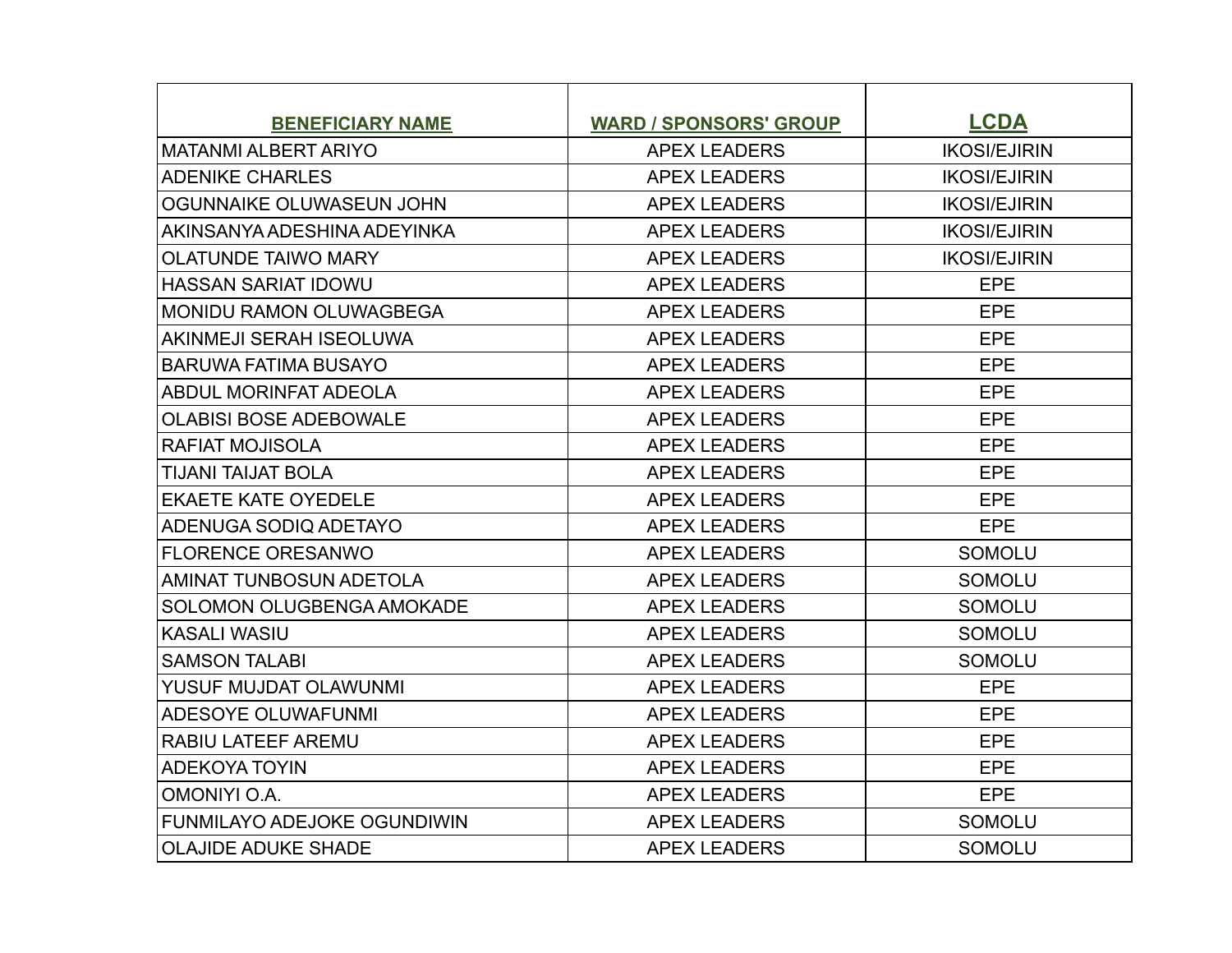| <b>BENEFICIARY NAME</b>           | <b>WARD / SPONSORS' GROUP</b> | <b>LCDA</b>               |
|-----------------------------------|-------------------------------|---------------------------|
| YETUNDE OLUNUGA                   | <b>APEX LEADERS</b>           | <b>SOMOLU</b>             |
| ADEFISAYO CHRISTINA OLAYEMI       | <b>APEX LEADERS</b>           | <b>SOMOLU</b>             |
| ADEMOLA TIJANI OTUFOWORA          | <b>APEX LEADERS</b>           | <b>SOMOLU</b>             |
| <b>RASHIDAT SHABI</b>             | <b>APEX LEADERS</b>           | <b>EPE</b>                |
| <b>IFEBULE WASIU</b>              | <b>APEX LEADERS</b>           | <b>IBEJU LEKKI LGA</b>    |
| <b>JAMES OLAMIDE VICTORIA</b>     | <b>APEX LEADERS</b>           | SOMOLU/BARIGA             |
| <b>KUDIRAT ADAMS</b>              | <b>APEX LEADERS</b>           | <b>IKOSI/EJINRIN LCDA</b> |
| <b>ISMAIL RASAK OLUFEMI</b>       | <b>APEX LEADERS</b>           | <b>KOSOFE</b>             |
| <b>DEBORAH FATAI</b>              | <b>APEX LEADERS</b>           | <b>BARIGA LCDA</b>        |
| <b>BABATUNDE OLUFEMI</b>          | <b>APEX LEADERS</b>           | <b>BARIGA LCDA</b>        |
| <b>ODUTUSI BEATRICE MODUPE</b>    | <b>APEX LEADERS</b>           | <b>BARIGA LCDA</b>        |
| OGUNYINKA BOLANLE KIKELOMO        | <b>APEX LEADERS</b>           | <b>BARIGA LCDA</b>        |
| <b>HAMEED OLADIMEJI ADEMOLA</b>   | <b>APEX LEADERS</b>           | <b>BARIGA LCDA</b>        |
| <b>ONAKOYA AYOKUNLE</b>           | <b>APEX LEADERS</b>           | <b>IBEJU LEKKI LGA</b>    |
| <b>BILIKIS OMOLARA</b>            | <b>APEX LEADERS</b>           | <b>IBEJU LEKKI LGA</b>    |
| <b>MUBARAK OLAIDE</b>             | <b>APEX LEADERS</b>           | <b>IBEJU LEKKI LGA</b>    |
| LAWAL BOLARINWA H.                | <b>APEX LEADERS</b>           | <b>IBEJU LEKKI LGA</b>    |
| <b>ODUWOBI FEYINTOLA S</b>        | <b>APEX LEADERS</b>           | <b>IBEJU LEKKI LGA</b>    |
| <b>ONIGBINDE BASHIRU ADETUNJI</b> | <b>APEX LEADERS</b>           | <b>IBEJU LEKKI LGA</b>    |
| <b>BISOYE IBRAHIM BUSAYO</b>      | <b>APEX LEADERS</b>           | <b>IBEJU LEKKI LGA</b>    |
| <b>WASIU BALOGUN</b>              | <b>APEX LEADERS</b>           | <b>IBEJU LEKKI LGA</b>    |
| <b>SAIDU WASIU</b>                | <b>APEX LEADERS</b>           | <b>IBEJU LEKKI LGA</b>    |
| <b>SEMIU FATAI OGUNGBO</b>        | <b>APEX LEADERS</b>           | <b>IBEJU LEKKI LGA</b>    |
| <b>OLADEHINDE MODINAT</b>         | <b>APEX LEADERS</b>           | <b>IBEJU LEKKI LGA</b>    |
| AGBABIAKA OLUBUSOLA               | <b>APEX LEADERS</b>           | <b>IBEJU LEKKI LGA</b>    |
| <b>BUHARI BALOGUN</b>             | <b>APEX LEADERS</b>           | <b>IBEJU LEKKI LGA</b>    |
| SANGOSANYA OLUSEYI O.             | <b>APEX LEADERS</b>           | <b>IBEJU LEKKI LGA</b>    |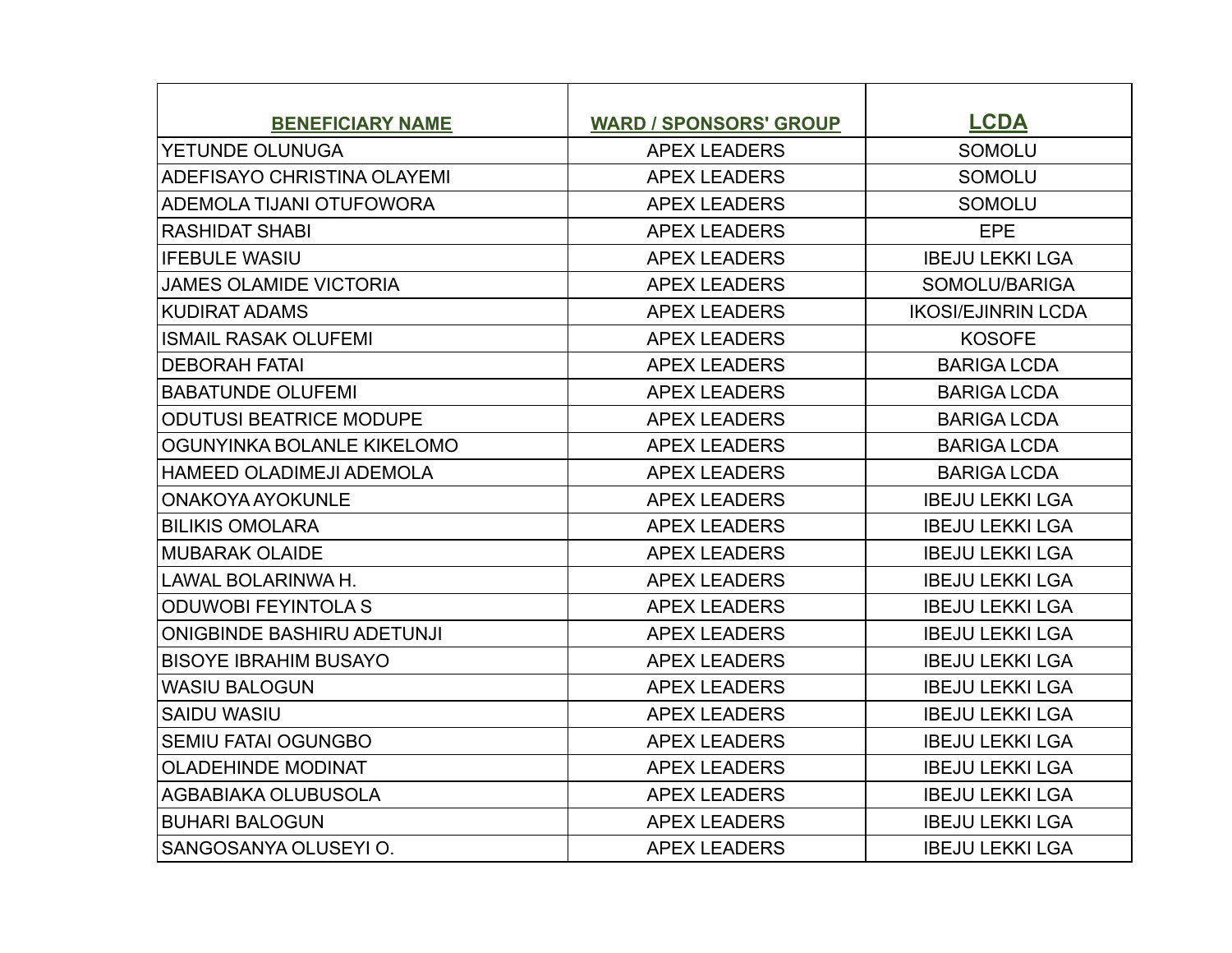| <b>BENEFICIARY NAME</b>          | <b>WARD / SPONSORS' GROUP</b> | <b>LCDA</b>                |
|----------------------------------|-------------------------------|----------------------------|
| <b>JABITA AMOS IRANLOWO</b>      | <b>APEX LEADERS</b>           | <b>IBEJU LEKKI LGA</b>     |
| <b>OGUNMODEDE RANTI</b>          | <b>APEX LEADERS</b>           | <b>IKORODU</b>             |
| TAOFEEK SHAMSONDEEN O.           | <b>APEX LEADERS</b>           | <b>IKORODU</b>             |
| <b>RAJI RASIDAT</b>              | <b>APEX LEADERS</b>           | <b>IKORODU</b>             |
| <b>ONAKOYA AKEEM</b>             | <b>APEX LEADERS</b>           | <b>IKORODU</b>             |
| <b>BALOGUN IBRAHIM B.</b>        | <b>APEX LEADERS</b>           | <b>IKORODU</b>             |
| OTAKOMAYA MUINO                  | <b>APEX LEADERS</b>           |                            |
| <b>TOYIN ADEGUNWA</b>            | <b>APEX LEADERS</b>           |                            |
| <b>SHITTU AMINAT T.</b>          | <b>APEX LEADERS</b>           |                            |
| <b>ADEGOKE HASSAN AYOOLA</b>     | <b>APEX LEADERS</b>           |                            |
| YAHYA YESIRU O.                  | <b>APEX LEADERS</b>           |                            |
| ADEWUNMI MONSURAT MOTUNRAYO      | <b>APEX LEADERS</b>           | <b>IKORODU NORTH</b>       |
| <b>BOLA AKINLABI JOHNSON</b>     | <b>APEX LEADERS</b>           | <b>IKORODU NORTH</b>       |
| <b>FUNKE OGAYEMI</b>             | <b>APEX LEADERS</b>           | <b>IKORODU NORTH</b>       |
| <b>TOYIN OLAIWOLA</b>            | <b>APEX LEADERS</b>           | <b>IKORODU NORTH</b>       |
| <b>RAJI ALICE OLUWAFUNMILAYO</b> | <b>APEX LEADERS</b>           | <b>IKORODU NORTH</b>       |
| SHINABA ALABA, O                 | <b>APEX LEADERS</b>           | <b>IKORODU</b>             |
| ABDUL SALAM BABATUNDE            | <b>APEX LEADERS</b>           | <b>IKORODU</b>             |
| <b>ALEJO SARUFAT AMOKE</b>       | <b>APEX LEADERS</b>           | <b>IKORODU</b>             |
| OGUNKOYA IDOWU OLUYEMISI         | <b>APEX LEADERS</b>           | <b>IKORODU</b>             |
| ADESINA TEMILOLA AYONI           | <b>APEX LEADERS</b>           | <b>IKORODU</b>             |
| <b>ONIGA FUNMILAYO AJOKE</b>     | <b>NOTABLE LEADER</b>         | <b>IGBOGBO/BAYEKU LCDA</b> |
| FUNMILAYO BUNMI KAZEEM           | <b>NOTABLE LEADER</b>         | <b>IGBOGBO/BAYEKU LCDA</b> |
| <b>MRS MARY ONI</b>              | <b>NOTABLE LEADER</b>         | <b>IGBOGBO/BAYEKU LCDA</b> |
| OKUNGBUYI OMOTAYO                | <b>NOTABLE LEADER</b>         | <b>IGBOGBO/BAYEKU LCDA</b> |
| ELDER BAYODE AMOKUNMOSA          | <b>NOTABLE LEADER</b>         | <b>IGBOGBO/BAYEKU LCDA</b> |
| ALHAJA ADESINA OLUSEKE ALICE     | <b>NOTABLE LEADER</b>         | <b>IGBOGBO/BAYEKU LCDA</b> |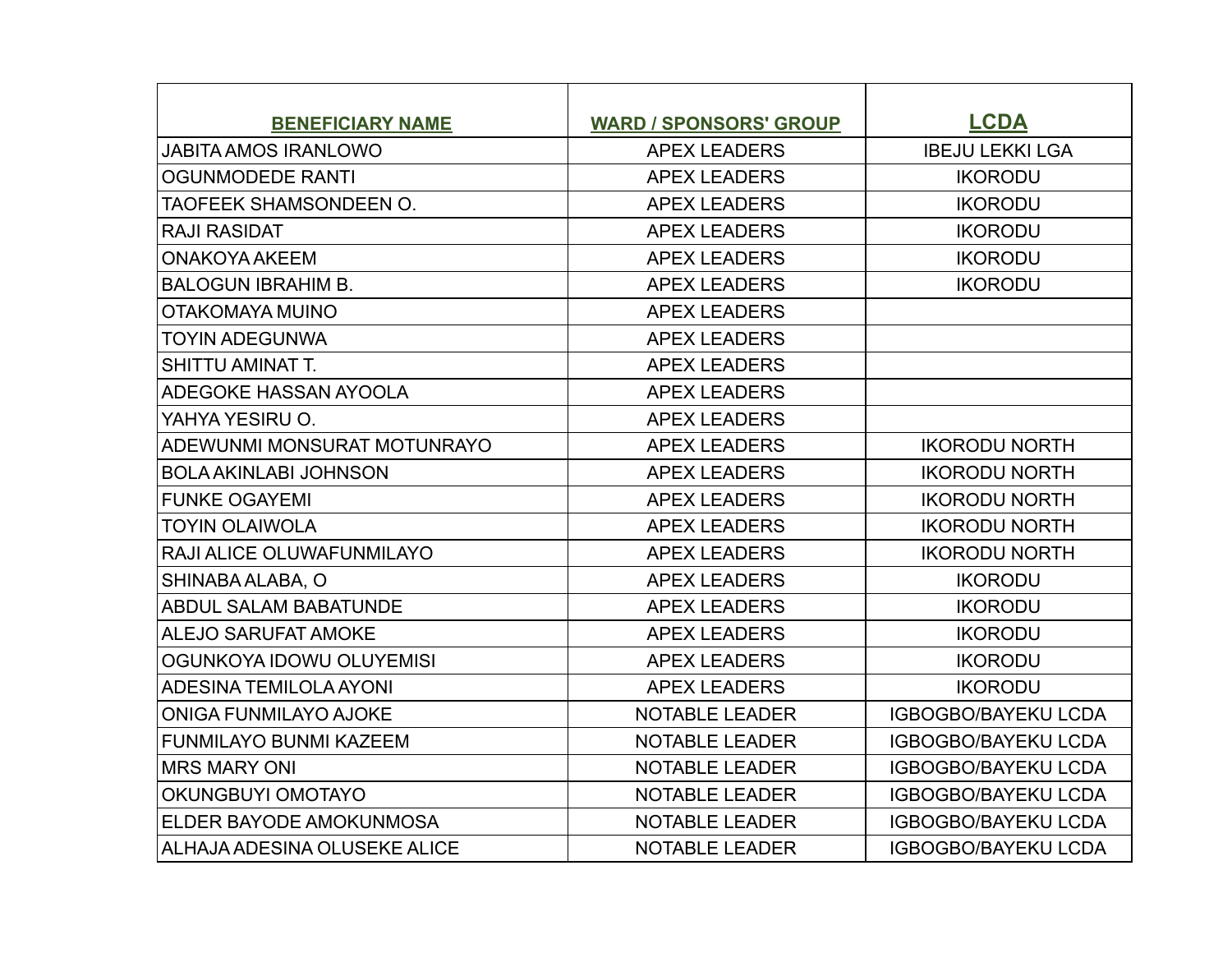| <b>BENEFICIARY NAME</b>             | <b>WARD / SPONSORS' GROUP</b> | <b>LCDA</b>                |
|-------------------------------------|-------------------------------|----------------------------|
| <b>BOLOWOTAN IBIDUN</b>             | <b>NOTABLE LEADER</b>         | <b>IGBOGBO/BAYEKU LCDA</b> |
| <b>MARIAM EBUNOLA GANIU</b>         | <b>NOTABLE LEADER</b>         | <b>IGBOGBO/BAYEKU LCDA</b> |
| <b>OPEOLU MUSTAPHA</b>              | <b>NOTABLE LEADER</b>         | <b>IGBOGBO/BAYEKU LCDA</b> |
| <b>HAKEEM AWOSANYA</b>              | <b>NOTABLE LEADER</b>         | <b>IGBOGBO/BAYEKU LCDA</b> |
| <b>IBRAHIM OGBARA</b>               | <b>NOTABLE LEADER</b>         | <b>IKORODU / KOSOFE</b>    |
| <b>ADESEYE ADEKOYA</b>              | <b>NOTABLE LEADER</b>         | <b>IKORODU / KOSOFE</b>    |
| ADEPEJU OLANIYI OSINGUWU            | <b>NOTABLE LEADER</b>         | <b>IKORODU / KOSOFE</b>    |
| AIGORO ADESHINA DOLAPO              | <b>NOTABLE LEADER</b>         | <b>IKORODU / KOSOFE</b>    |
| <b>SAHEED JIMOH BABATUNDE</b>       | <b>NOTABLE LEADER</b>         | <b>IKORODU / KOSOFE</b>    |
| <b>OMOWUNMI RABIU</b>               | <b>NOTABLE LEADER</b>         | <b>IKORODU / KOSOFE</b>    |
| SODIQ ARAMIDE OMOTOYOSI             | <b>NOTABLE LEADER</b>         | <b>IKORODU / KOSOFE</b>    |
| <b>NAIBI IDRIS</b>                  | <b>NOTABLE LEADER</b>         | <b>IKORODU / KOSOFE</b>    |
| YEKEN BOLAJOKO TAIWO                | <b>NOTABLE LEADER</b>         | <b>IKORODU / KOSOFE</b>    |
| <b>GBENIJIE ABDULRAZAQ ODION</b>    | <b>NOTABLE LEADER</b>         | <b>IKORODU / KOSOFE</b>    |
| <b>AJAYI TAJUDEEN JIMHON</b>        | <b>NOTABLE LEADER</b>         | <b>IKOSI/EJINRIN LCDA</b>  |
| <b>MARIA ABEH</b>                   | <b>NOTABLE LEADER</b>         | <b>IKOSI/EJINRIN LCDA</b>  |
| SHARAFA ADESHOLA OMOLEWA            | <b>NOTABLE LEADER</b>         | <b>EREDO LGA</b>           |
| FAGBODUN OLUWADAMILARE O.           | <b>NOTABLE LEADER</b>         | <b>EPE LGA</b>             |
| JOHNSON OYINDAMOLA CHRISTIANA       | <b>NOTABLE LEADER</b>         | <b>SHOMOLU LGA</b>         |
| YUSSUF BILIKISU FUNMI               | <b>NOTABLE LEADER</b>         | <b>IKOSI/EJINRIN LCDA</b>  |
| AMISU ADEYEMI TEMIDAYO              | <b>NOTABLE LEADER</b>         | <b>IKOSI/EJINRIN LCDA</b>  |
| <b>ADEYEMI BERNICE ARIOLA</b>       | <b>NOTABLE LEADER</b>         | <b>IBEJU LEKKI</b>         |
| <b>ALAUSA FUNMILOLA ADENIKE</b>     | <b>NOTABLE LEADER</b>         | <b>IKOSI/EJINRIN LCDA</b>  |
| YUSUFU NURATU ADEBUKONLA            | <b>NOTABLE LEADER</b>         | <b>EPE LGA</b>             |
| <b>OLADIMEJI RASHIDAT MOTUNRAYO</b> | <b>NOTABLE LEADER</b>         | <b>IGBOGBO/BAYEKU LCDA</b> |
| <b>SANNI BOLAJI FATIMA</b>          | <b>NOTABLE LEADER</b>         | <b>IGBOGBO/BAYEKU LCDA</b> |
| <b>GANIU ORELOPE SHITU</b>          | <b>NOTABLE LEADER</b>         | <b>IGBOGBO/BAYEKU LCDA</b> |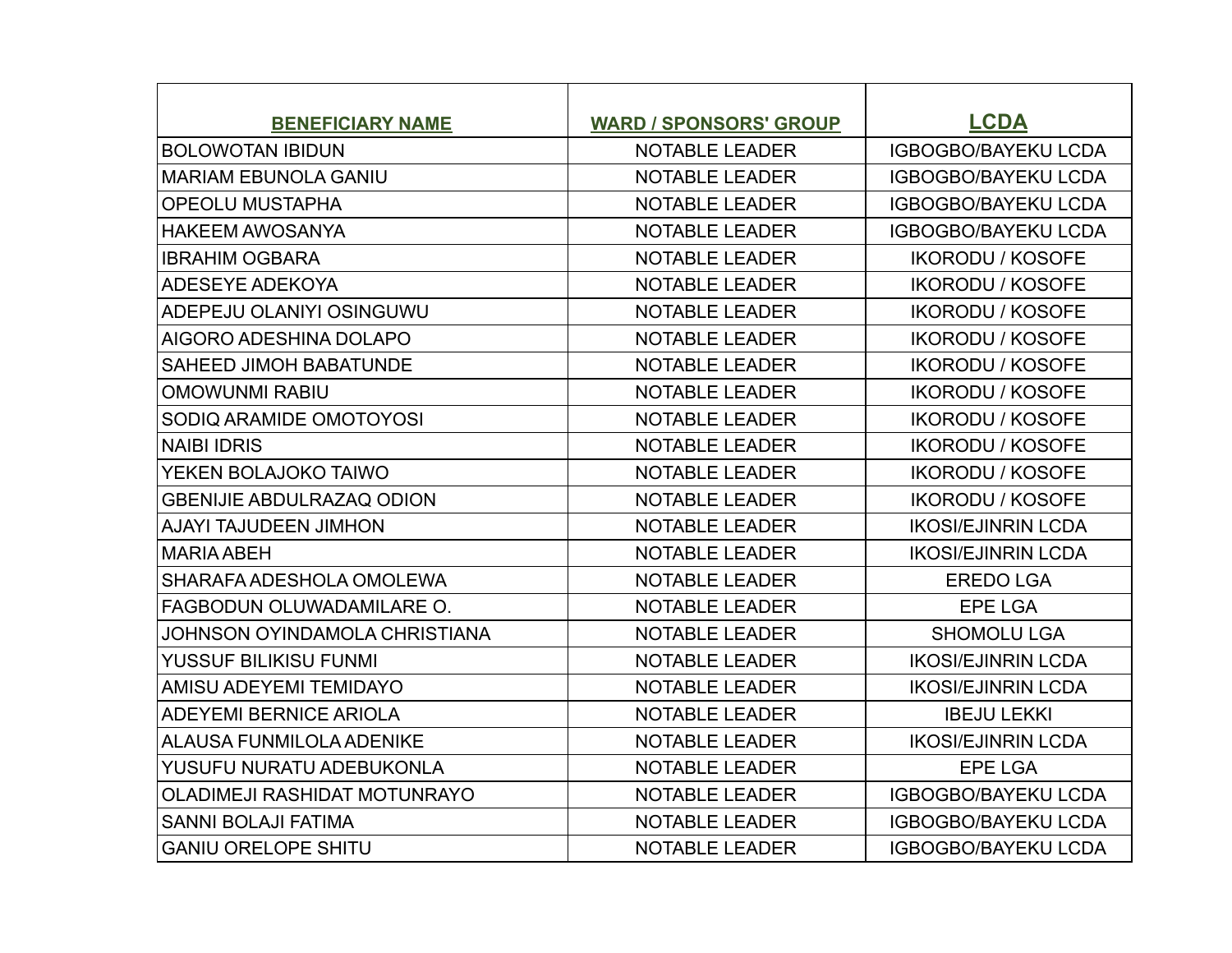| <b>BENEFICIARY NAME</b>         | <b>WARD / SPONSORS' GROUP</b> | <b>LCDA</b>                 |
|---------------------------------|-------------------------------|-----------------------------|
| ELEGBEDE MOSUNMOLA FOLASHADE    | <b>NOTABLE LEADER</b>         | <b>IJEDE LCDA</b>           |
| <b>OLADOYIN MARGRET AYOBOLA</b> | <b>NOTABLE LEADER</b>         | <b>IGBOGBO/BAYEKU LCDA</b>  |
| <b>RASHEED ABOTAN</b>           | <b>NOTABLE LEADER</b>         | <b>IKORODU CENTRAL</b>      |
| AKINSEYE NAOMI ABIOLA           | <b>NOTABLE LEADER</b>         | <b>IKORODU CENTRAL</b>      |
| <b>OLAITAN OWOLABI</b>          | <b>NOTABLE LEADER</b>         | <b>IKORODU WEST LCDA</b>    |
| ADESHINA DAMILOLA MARIAM        | <b>NOTABLE LEADER</b>         | <b>IGBOGBO/BAYEKU LCDA</b>  |
| <b>BELLO SIKIRU</b>             | <b>NOTABLE LEADER</b>         | <b>IKORODU NORTH LCDA</b>   |
| <b>SHOKUNBI NURUDEEN</b>        | <b>NOTABLE LEADER</b>         | <b>IKORODU CENTRAL</b>      |
| AFEEZ ADEDEJI ADEKUNLE          | <b>NOTABLE LEADER</b>         | <b>IMOTA LCDA</b>           |
| <b>JEMILAT AJOKE RASAK</b>      | <b>NOTABLE LEADER</b>         | <b>IKORODU CENTRAL LCDA</b> |
| <b>SODIQ KALEJAIYE</b>          | <b>NOTABLE LEADER</b>         | <b>IKORODU</b>              |
| <b>SHODEYINDE JUMOKE</b>        | <b>NOTABLE LEADER</b>         | <b>IKORODU</b>              |
| <b>FUNMILOLA BADEWA</b>         | <b>NOTABLE LEADER</b>         | <b>KOSOFE</b>               |
| <b>TITILOPE SHERIFF</b>         | <b>NOTABLE LEADER</b>         | <b>KOSOFE</b>               |
| <b>BABATUNDE ABIDEMI O</b>      | <b>NOTABLE LEADER</b>         | <b>KOSOFE</b>               |
| <b>ALUKO QUDUS TEMITOPE</b>     | <b>NOTABLE LEADER</b>         | <b>KOSOFE</b>               |
| YETUNDE THOMPSON ESTHER         | <b>NOTABLE LEADER</b>         | <b>KOSOFE</b>               |
| <b>OCHE ESTHER</b>              | <b>NOTABLE LEADER</b>         | <b>KOSOFE</b>               |
| <b>DIKE QUEENETH CHINA</b>      | <b>NOTABLE LEADER</b>         | <b>KOSOFE</b>               |
| OLOWOLAGBA ADIJAT OLAYINKA      | <b>NOTABLE LEADER</b>         | <b>KOSOFE</b>               |
| <b>ADEGBESAN TEMITAYO</b>       | <b>NOTABLE LEADER</b>         | <b>KOSOFE</b>               |
| AKINOLA ADEOLA RASHEEDAT        | <b>NOTABLE LEADER</b>         | <b>KOSOFE</b>               |
| <b>BIOLA MODINAT AROWOLO</b>    | <b>NOTABLE LEADER</b>         | <b>AGBALETU GROUP</b>       |
| <b>TAIYE SHOWEYE</b>            | <b>NOTABLE LEADER</b>         | <b>AGBALETU GROUP</b>       |
| <b>HALIMOT OYEOWO</b>           | <b>NOTABLE LEADER</b>         | <b>AGBALETU GROUP</b>       |
| ANUOLUWAPO THOMAS               | <b>NOTABLE LEADER</b>         | <b>AGBALETU GROUP</b>       |
| <b>ESTHER ISHOLA</b>            | <b>NOTABLE LEADER</b>         | <b>AGBALETU GROUP</b>       |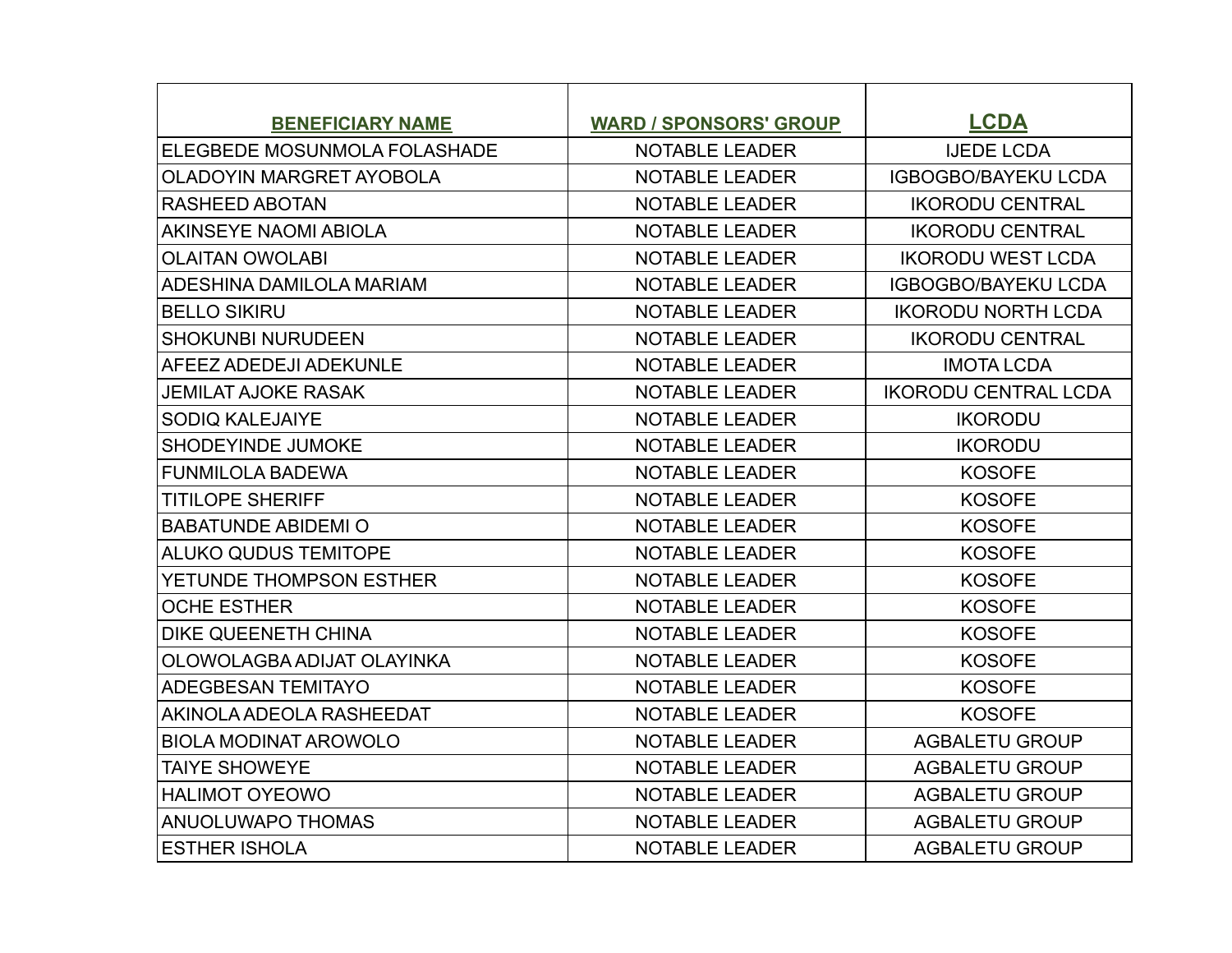| <b>BENEFICIARY NAME</b>           | <b>WARD / SPONSORS' GROUP</b> | <b>LCDA</b>            |
|-----------------------------------|-------------------------------|------------------------|
| OLUWABUKOLA OLUBUNMI IKE          | <b>NOTABLE LEADER</b>         | <b>IGBOGBO BAIYEKU</b> |
| <b>BALOGUN MONISOLA</b>           | <b>NOTABLE LEADER</b>         | <b>IGBOGBO BAIYEKU</b> |
| <b>OBIDAIRO IYABO</b>             | <b>NOTABLE LEADER</b>         | <b>IKORODU NORTH</b>   |
| OLOKO ABEGUNDE BINTU              | <b>NOTABLE LEADER</b>         | <b>IKORODU NORTH</b>   |
| <b>OSHIKOYA OLA</b>               | <b>NOTABLE LEADER</b>         | <b>IMOTA LCDA</b>      |
| <b>JIMOH SAIDAT KEMI</b>          | <b>NOTABLE LEADER</b>         | <b>IMOTA LCDA</b>      |
| <b>SUMONI ROFIAT OPEYEMI</b>      | <b>NOTABLE LEADER</b>         | <b>IKORODU</b>         |
| <b>BOLOWOTAN OMONIYI OYEPERO</b>  | <b>NOTABLE LEADER</b>         | <b>IGBOGBO BAIYEKU</b> |
| <b>INAJOKU FUNMILAYO SHAKIRAT</b> | <b>NOTABLE LEADER</b>         | <b>IKORODU NORTH</b>   |
| <b>BALOGUN SALAWU</b>             | <b>NOTABLE LEADER</b>         | <b>BARIGA</b>          |
| <b>SULIYA ALAKE TAJU</b>          | <b>NOTABLE LEADER</b>         | <b>IKORODU NORTH</b>   |
| AMANDA S. FUNMILAYO               | <b>NOTABLE LEADER</b>         | <b>EREDO</b>           |
| OGUNFUYI OLUWATOSIN ELIZABETH     | <b>NOTABLE LEADER</b>         | <b>IKOSI EJIRIN</b>    |
| MOGAJI KAMORUDEEN NASIRU          | <b>NOTABLE LEADER</b>         | <b>KOSOFE</b>          |
| <b>HAMEED F. OWOLABI</b>          | <b>NOTABLE LEADER</b>         | <b>IKORODU CENTRAL</b> |
| <b>AINA ADEBORI ISRAEL</b>        | <b>NOTABLE LEADER</b>         | <b>IKORODU NORTH</b>   |
| ADESANYA OLUWATOYIN ELIZABETH     | <b>NOTABLE LEADER</b>         | <b>IKOSI EJIRIN</b>    |
| <b>ADENIKE OGUNNOIKI</b>          | <b>NOTABLE LEADER</b>         | <b>IKORODU CENTRAL</b> |
| <b>GRACE OLUBUNMI AKINPELU</b>    | <b>NOTABLE LEADER</b>         | <b>IKORODU</b>         |
| AWORETAN AYANFEOLUWA              | <b>NOTABLE LEADER</b>         | <b>IBEJU LEKKI</b>     |
| <b>OLATUNJI BILIKISU YETUNDE</b>  | <b>NOTABLE LEADER</b>         | <b>IKORODU</b>         |
| <b>KAFILAT ASHABI ABUDU</b>       | <b>NOTABLE LEADER</b>         | OWOROSHOKI/KOSOFE      |
| <b>LAWAL RIDWAN OLUWATOYIN</b>    | <b>NOTABLE LEADER</b>         | <b>IKORODU</b>         |
| <b>ABIODUN WAHAB SOIPE</b>        | <b>NOTABLE LEADER</b>         | <b>IGBOGBO</b>         |
| <b>COLE OLAJUMOKE A.</b>          | <b>NOTABLE LEADER</b>         | <b>IGBE</b>            |
| <b>KESHINRO FATIMAT</b>           | <b>NOTABLE LEADER</b>         | <b>KOSOFE</b>          |
| <b>OLUSHOLA JOHAN</b>             | <b>NOTABLE LEADER</b>         | <b>IKORODU</b>         |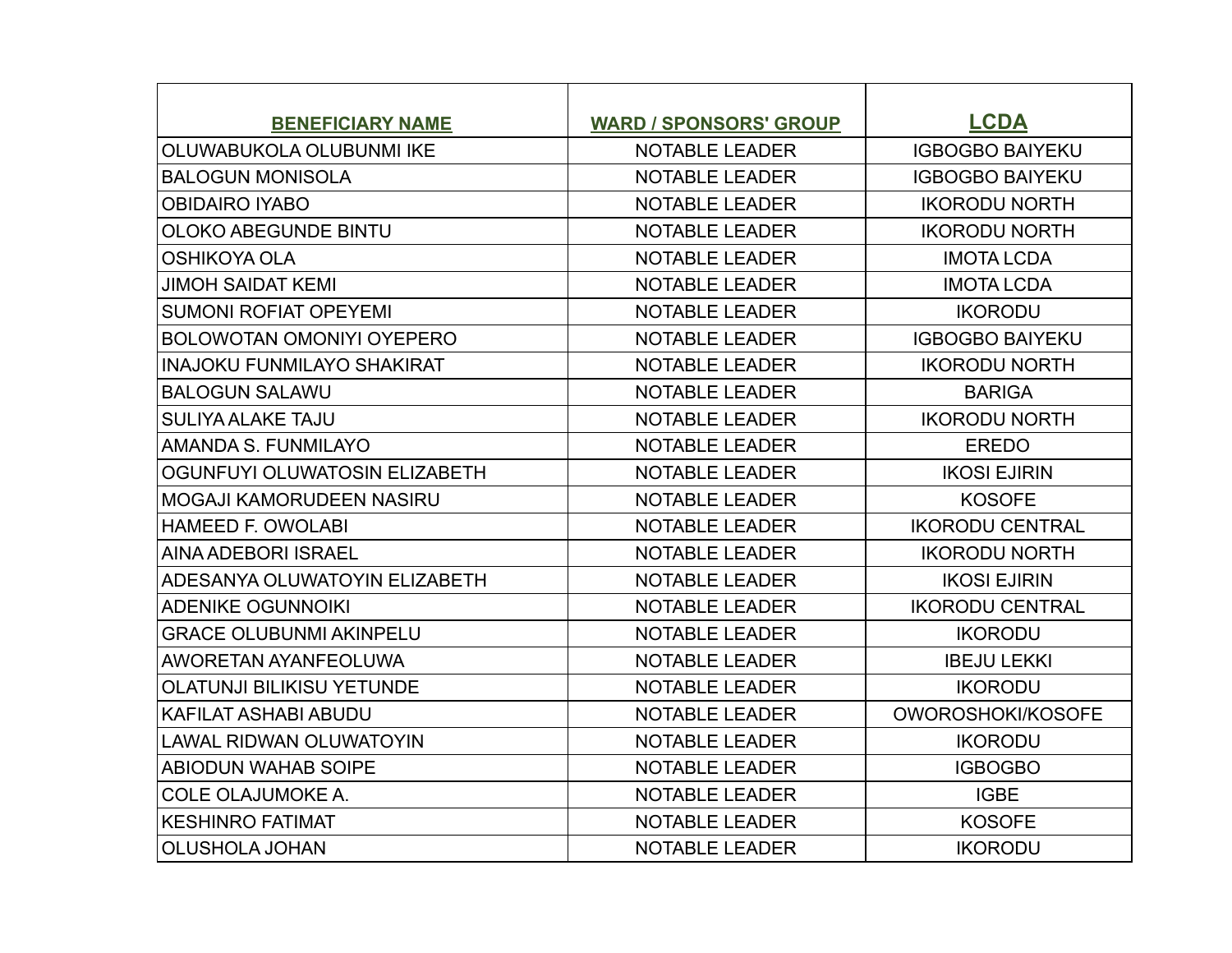| <b>BENEFICIARY NAME</b>          | <b>WARD / SPONSORS' GROUP</b> | <b>LCDA</b>            |
|----------------------------------|-------------------------------|------------------------|
| <b>MONSURU OWOLABI</b>           | <b>NOTABLE LEADER</b>         | <b>IKORODU</b>         |
| OMOLEWA GRACE OBAKPOLO           | <b>NOTABLE LEADER</b>         | <b>IKORODU</b>         |
| <b>SULAIMON OYINDAMOLA</b>       | <b>TACT</b>                   | AGBOYI-KETU            |
| <b>DEBORAH OGUNJOBI</b>          | <b>TACT</b>                   | AGBOYI-KETU            |
| PELEMO TEMITOPE J.               | <b>TACT</b>                   | AGBOYI-KETU            |
| ADESANYA ESTHER O.               | <b>TACT</b>                   | AGBOYI-KETU            |
| <b>SANUSI AZEEZ</b>              | <b>TACT</b>                   | AGBOYI-KETU            |
| <b>OTUTAYO AFOLAKE</b>           | <b>TACT</b>                   | AGBOYI-KETU            |
| <b>BUSAYO OMOTOLA A.</b>         | <b>TACT</b>                   | AGBOYI-KETU            |
| AZEEZ KUDIRAT A.                 | <b>TACT</b>                   | AGBOYI-KETU            |
| <b>OGUNLE ADETAYO S.</b>         | <b>TACT</b>                   | AGBOYI-KETU            |
| AKINRINADE EMMANUEL O.           | <b>TACT</b>                   | AGBOYI-KETU            |
| ADEPOJU ADIJAT ABIOLA            | <b>TACT</b>                   | <b>IKORODU</b>         |
| <b>AJAYI OLUFUNKE RUTH</b>       | <b>TACT</b>                   | <b>IKORODU</b>         |
| <b>OSHOKOYA MORENIKE</b>         | <b>TACT</b>                   | <b>IKORODU</b>         |
| <b>HABEEBAT AYOWANDE DISU</b>    | <b>TACT</b>                   | <b>IKORODU</b>         |
| <b>ELEGBEJI JAMIU</b>            | <b>TACT</b>                   | <b>IKORODU</b>         |
| <b>JATTO OLAYEMIT</b>            | <b>TACT</b>                   | <b>IKORODU</b>         |
| MUFUTAU ADEYINKA OGUNLEYE        | <b>TACT</b>                   | <b>IKORODU</b>         |
| AKINBODE OLUSOLA GRACE           | <b>TACT</b>                   | <b>IKORODU</b>         |
| OPE OLUWA ADEMOLU                | <b>TACT</b>                   | <b>IKORODU</b>         |
| <b>BASIRAT ABIOLA ANIMASHAUN</b> | <b>TACT</b>                   | <b>IKORODU</b>         |
| <b>RAJI ADIJAT KUBURA</b>        | <b>TACT</b>                   | <b>IKORODU/CENTRAL</b> |
| <b>OLUTUYO ELIZABETH</b>         | <b>TACT</b>                   | <b>IGBOGBO/BAYEKU</b>  |
| <b>BOLOWOTAN AKEEM ADEDAMOLA</b> | <b>TACT</b>                   | <b>IGBOGBO/BAYEKU</b>  |
| <b>YUSUF LAULAT</b>              | <b>TACT</b>                   | <b>IGBOGBO/BAYEKU</b>  |
| <b>BABATUNDE M. BALOGUN</b>      | <b>TACT</b>                   | <b>IGBOGBO/BAYEKU</b>  |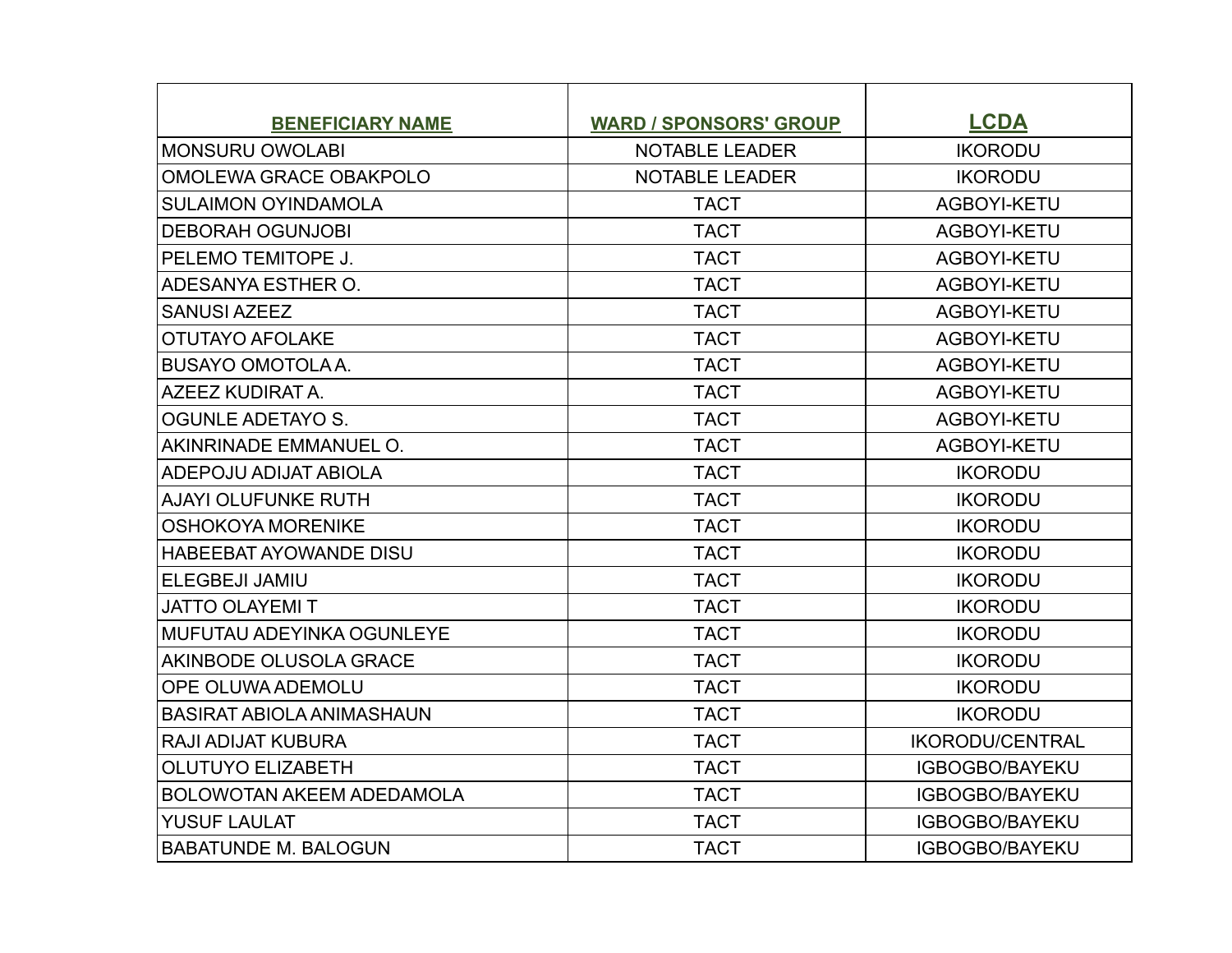| <b>BENEFICIARY NAME</b>          | <b>WARD / SPONSORS' GROUP</b> | <b>LCDA</b>           |
|----------------------------------|-------------------------------|-----------------------|
| <b>OLUWALEKE MOSES S.</b>        | <b>TACT</b>                   | <b>IGBOGBO/BAYEKU</b> |
| <b>ODETUNDE MISTURA OLAIDE</b>   | <b>TACT</b>                   | IGBOGBO/BAYEKU        |
| <b>OJO OLUWATOMISIN JULIANA</b>  | <b>TACT</b>                   | <b>IGBOGBO/BAYEKU</b> |
| <b>IBRAHIM BABALOL</b>           | <b>TACT</b>                   | <b>IGBOGBO/BAYEKU</b> |
| <b>BALOGUN OLUREMI OMOLABAKE</b> | <b>TACT</b>                   | <b>IGBOGBO/BAYEKU</b> |
| <b>OLAKUNLE OLUWATOYIN</b>       | <b>TACT</b>                   | <b>IKORODU</b>        |
| OSUNSINA OLUFUNMILAYO            | <b>TACT</b>                   | <b>IKORODU</b>        |
| <b>IDOWU ADIJAT</b>              | <b>TACT</b>                   | <b>IKORODU</b>        |
| <b>AMUSA ANIFAT</b>              | <b>TACT</b>                   | <b>IKORODU</b>        |
| <b>MUTIU ABIOLA TITILAYO</b>     | <b>TACT</b>                   | <b>IKORODU</b>        |
| <b>AKASHORO IDRIS</b>            | <b>TACT</b>                   | <b>IKORODU</b>        |
| AKINOLA ONI C A HAWLEY           | <b>TACT</b>                   | <b>IKORODU</b>        |
| <b>SODIQ SULAIMON</b>            | <b>TACT</b>                   | <b>IKORODU</b>        |
| <b>SHOBERU OLAKUNLE</b>          | <b>TACT</b>                   | <b>IKORODU</b>        |
| RUKAYAT OLUWABUNMI AJAGUNNA      | <b>TACT</b>                   | <b>IKORODU</b>        |
| <b>ABDULSALAMI SERIFAT</b>       | <b>TACT</b>                   | <b>IBEJU LEKKI</b>    |
| <b>ODUKOYA TITILAYO WASILAT</b>  | <b>TACT</b>                   | <b>IBEJU LEKKI</b>    |
| AGBABIAKA WALIAT ADEWUNMI        | <b>TACT</b>                   | <b>IBEJU LEKKI</b>    |
| <b>SANNI RUKAYAT BAMIDELE</b>    | <b>TACT</b>                   | <b>IBEJU LEKKI</b>    |
| <b>RAMON MORUFAT</b>             | <b>TACT</b>                   | <b>IBEJU LEKKI</b>    |
| <b>FUNMILAYO BUSARI</b>          | <b>TACT</b>                   | <b>IBEJU LEKKI</b>    |
| <b>SALAMI ABENI FATIMO</b>       | <b>TACT</b>                   | <b>IBEJU LEKKI</b>    |
| <b>LAWAL KEHINDE</b>             | <b>TACT</b>                   | <b>IBEJU LEKKI</b>    |
| AYANLAJA WALIYATU                | <b>TACT</b>                   | <b>IBEJU LEKKI</b>    |
| <b>KAREEM RAHEEM</b>             | <b>TACT</b>                   | <b>IBEJU LEKKI</b>    |
| <b>TOPE AWOSHIPE</b>             | <b>TACT</b>                   | <b>SOMOLU LGA</b>     |
| ALICE FUNMI ODUSANYA             | <b>TACT</b>                   | <b>SOMOLU LGA</b>     |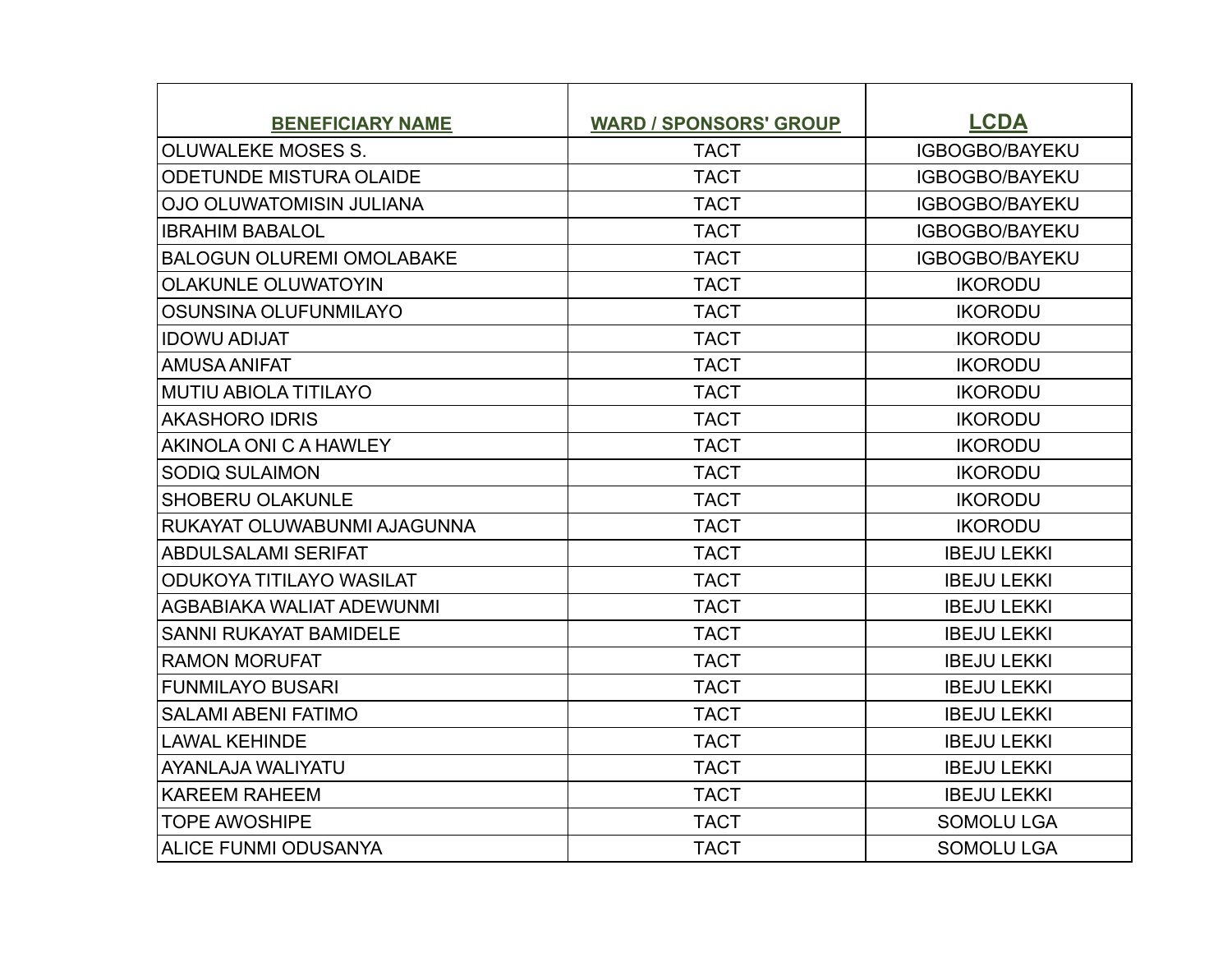| <b>BENEFICIARY NAME</b>            | <b>WARD / SPONSORS' GROUP</b> | <b>LCDA</b>        |
|------------------------------------|-------------------------------|--------------------|
| <b>IYABO AKINWUNMI</b>             | <b>TACT</b>                   | <b>SOMOLU LGA</b>  |
| <b>BAMIDELE OLUREMI DOHERTY</b>    | <b>TACT</b>                   | <b>SOMOLU LGA</b>  |
| EA SOGA                            | <b>TACT</b>                   | <b>SOMOLU LGA</b>  |
| <b>OLUWAYEMISI SHODIYA</b>         | <b>TACT</b>                   | <b>SOMOLU LGA</b>  |
| <b>KOLA ADEBAYO</b>                | <b>TACT</b>                   | <b>SOMOLU LGA</b>  |
| <b>AKEWUSURE BARIYU</b>            | <b>TACT</b>                   | <b>SOMOLU LGA</b>  |
| FEYINTOLA OLUSEGUN                 | <b>TACT</b>                   | <b>SOMOLU LGA</b>  |
| <b>SAMSON OKOLI</b>                | <b>TACT</b>                   | <b>SOMOLU LGA</b>  |
| <b>SULAIMON ABDUL GANIYU AJANI</b> | <b>TACT</b>                   | <b>BARIGA LCDA</b> |
| AMOPE WOSILAT SONOWO               | <b>TACT</b>                   | <b>BARIGA LCDA</b> |
| <b>KAYODE SUMOLA</b>               | <b>TACT</b>                   | <b>BARIGA LCDA</b> |
| ADENUGA OLUWATOBI ESTHER           | <b>TACT</b>                   | <b>BARIGA LCDA</b> |
| <b>OLUKUNLE OGEDENGBE</b>          | <b>TACT</b>                   | <b>BARIGA LCDA</b> |
| <b>ADEDIMEJI SANGOFOWOTE</b>       | <b>TACT</b>                   | <b>BARIGA LCDA</b> |
| <b>SEUN OGUNSAKIN</b>              | <b>TACT</b>                   | <b>BARIGA LCDA</b> |
| ADEMOSU FLORENCE TAIWO             | <b>TACT</b>                   | <b>BARIGA LCDA</b> |
| ADEDEJI IKOLA ALIU                 | <b>TACT</b>                   | <b>BARIGA LCDA</b> |
| TEJUOSHO WINIFRED OLUNUNMI         | <b>TACT</b>                   | <b>BARIGA LCDA</b> |
| OLUBAMIDO OLUFUNMILOLA ABIKE       | <b>TACT</b>                   | <b>BARIGA LCDA</b> |
| OGUNYEMI OLUFUNMILAYO OLURANTI     | <b>TACT</b>                   | <b>BARIGA LCDA</b> |
| RAFIAT OLABISI ADETONA             | <b>TACT</b>                   | <b>BARIGA LCDA</b> |
| <b>BISIYIRU BALIKIS YEMI</b>       | <b>TACT</b>                   | <b>BARIGA LCDA</b> |
| <b>DAMILOLA ABEGUNDE</b>           | <b>TACT</b>                   | <b>BARIGA LCDA</b> |
| <b>BELLO FASASI BABATUNDE</b>      | <b>TACT</b>                   | <b>BARIGA LCDA</b> |
| <b>VICTORIA OLUWAKEMI OLABODE</b>  | <b>TACT</b>                   | <b>BARIGA LCDA</b> |
| ADEWOLE OLUFUNMILADE IYABO         | <b>TACT</b>                   | <b>BARIGA LCDA</b> |
| <b>SUNDAY ADENIYI</b>              | <b>TACT</b>                   | <b>BARIGA LCDA</b> |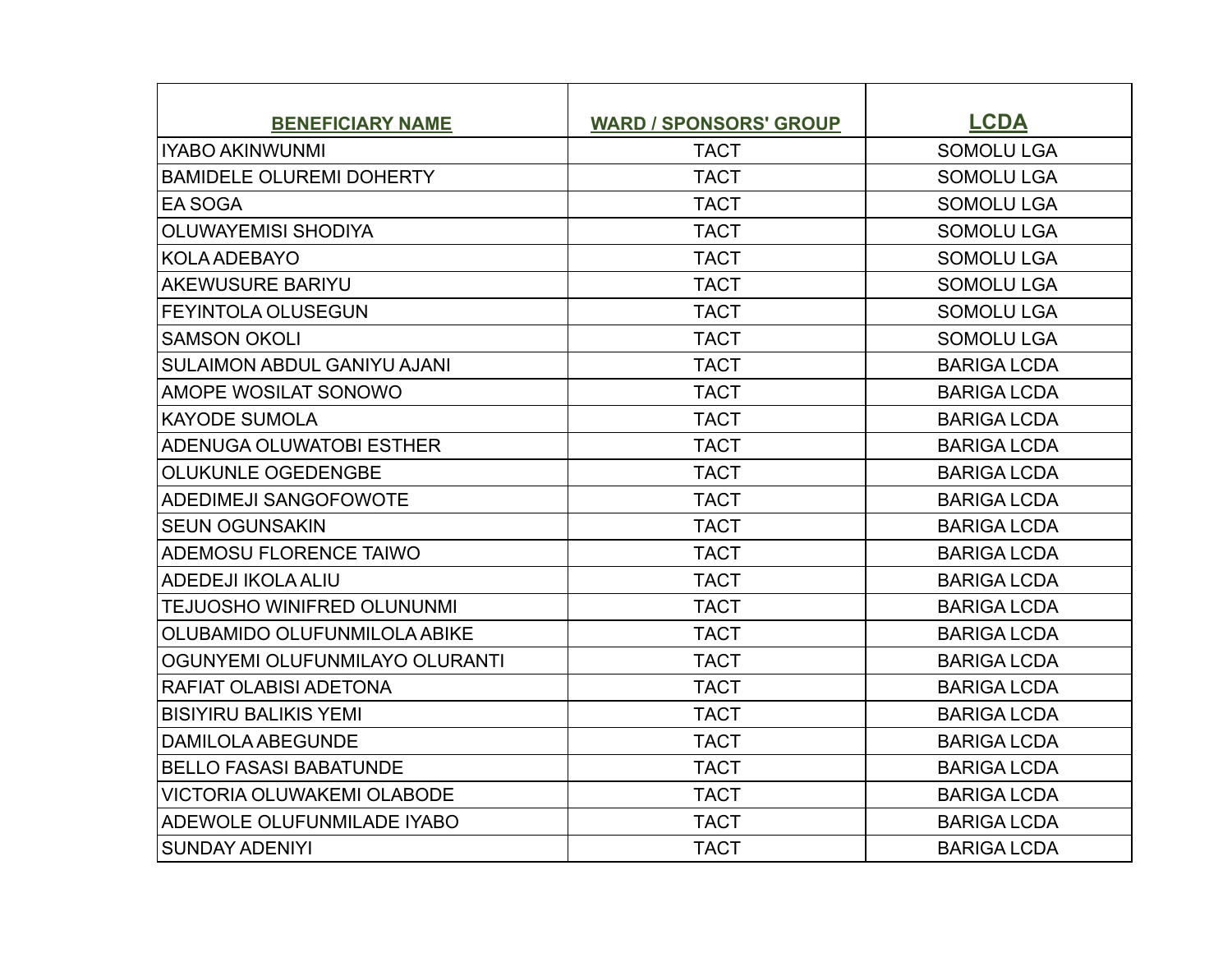| <b>BENEFICIARY NAME</b>         | <b>WARD / SPONSORS' GROUP</b> | <b>LCDA</b>        |
|---------------------------------|-------------------------------|--------------------|
| <b>OLUFUNMILAYO LAWAL</b>       | <b>TACT</b>                   | <b>BARIGA LCDA</b> |
| <b>BALOGUN MODUPE ABIGAIL</b>   | <b>TACT</b>                   | <b>BARIGA LCDA</b> |
| ADAMSON OYINKANSOLA RISHIKAT    | <b>TACT</b>                   | <b>BARIGA LCDA</b> |
| <b>ADEKOYA MATTHEW</b>          | <b>TACT</b>                   | <b>BARIGA LCDA</b> |
| <b>OLAYIWOLA KEHINDE SOFIAT</b> | <b>TACT</b>                   | <b>BARIGA LCDA</b> |
| AINA OLUWATOSIN                 | <b>TACT</b>                   | <b>BARIGA LCDA</b> |
| <b>MARIA OLOWU</b>              | <b>TACT</b>                   | <b>BARIGA LCDA</b> |
| <b>KAREEM AMINOT</b>            | <b>TACT</b>                   | <b>BARIGA LCDA</b> |
| SAFIU QUADRI OMOPELUMI          | <b>TACT</b>                   | <b>BARIGA LCDA</b> |
| <b>TAWA OLAYEMI</b>             | <b>TACT</b>                   | <b>BARIGA LCDA</b> |
| <b>GIWA MARIAM YETUNDE</b>      | <b>TACT</b>                   | <b>BARIGA LCDA</b> |
| <b>OLAJIDE OLAWUNMI ISMAT</b>   | <b>TACT</b>                   | <b>KOSOFE</b>      |
| <b>KEHINDE OMOBHUDE BUNMI</b>   | <b>TACT</b>                   | <b>KOSOFE</b>      |
| <b>ESTHER ODUNUGA</b>           | <b>TACT</b>                   | <b>KOSOFE</b>      |
| <b>AKINSETE BOLA</b>            | <b>TACT</b>                   | <b>KOSOFE</b>      |
| <b>ADEBIYI CECELIA</b>          | <b>TACT</b>                   | <b>KOSOFE</b>      |
| SHERIFAT O OSHINOWO             | <b>TACT</b>                   | <b>KOSOFE</b>      |
| <b>BELLO OSAGIE AISHAT</b>      | <b>TACT</b>                   | <b>KOSOFE</b>      |
| <b>KAFAYAT OMOWUNMI SEIDU</b>   | <b>TACT</b>                   | <b>KOSOFE</b>      |
| OGUNSANYA BABATUNDE ELIJAH      | <b>TACT</b>                   | <b>KOSOFE</b>      |
| <b>CHRISTIANA KADIRI</b>        | <b>TACT</b>                   | <b>KOSOFE</b>      |
| <b>FLORENCE CHRISTIANA OBI</b>  | <b>TACT</b>                   | <b>IKORODU</b>     |
| <b>ABIODUN ALI PHILIP</b>       | <b>TACT</b>                   | <b>IKORODU</b>     |
| <b>ARAGHO AFOLABI</b>           | <b>TACT</b>                   | <b>IKORODU</b>     |
| <b>NOAH LATIFAT BOLANLE</b>     | <b>TACT</b>                   | <b>IKORODU</b>     |
| YUSUF IBRAHIM DARAMOLA          | <b>TACT</b>                   | <b>IKORODU</b>     |
| <b>PATRICK IREBHUDE</b>         | <b>TACT</b>                   | <b>IKORODU</b>     |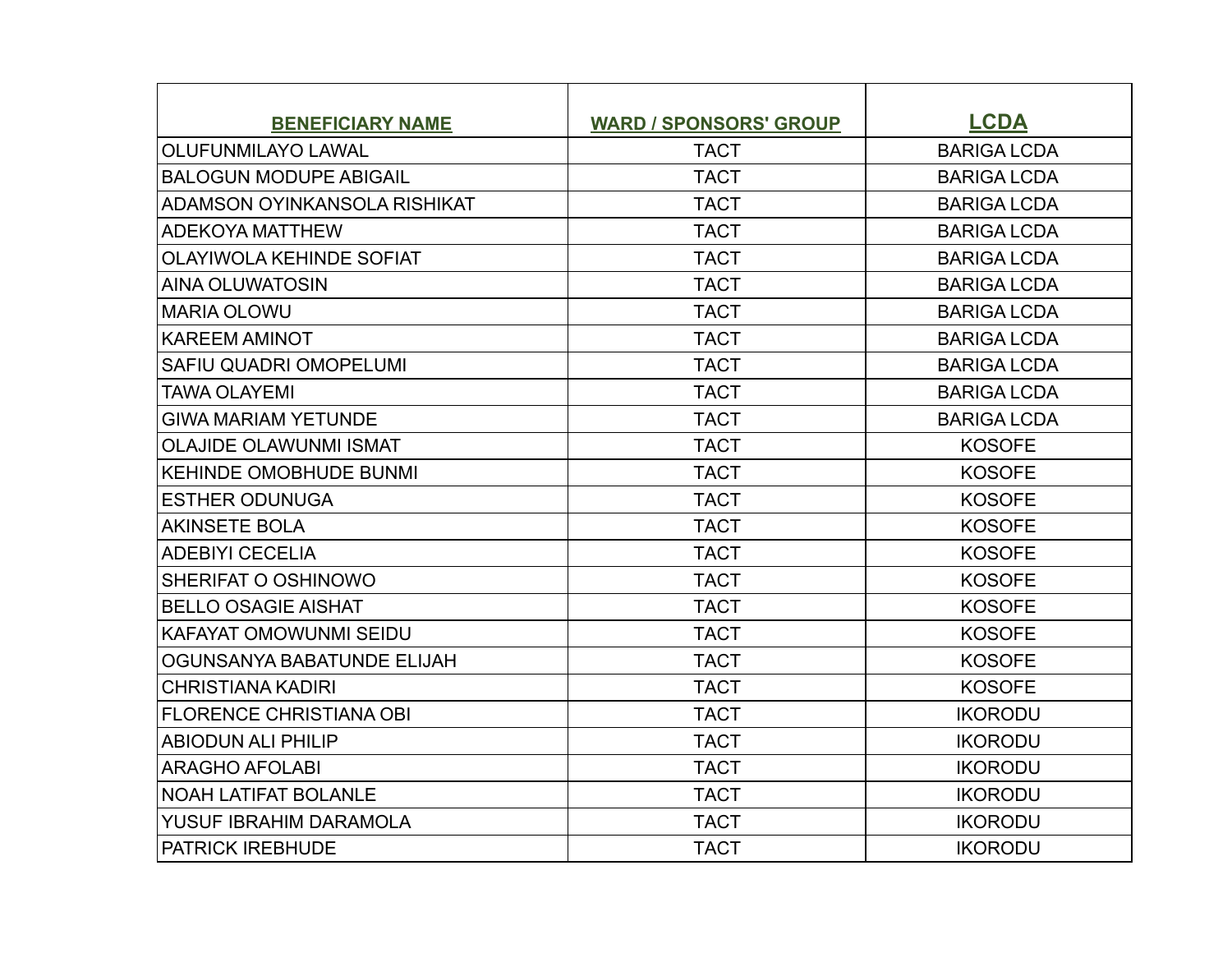| <b>BENEFICIARY NAME</b>          | <b>WARD / SPONSORS' GROUP</b> | <b>LCDA</b>         |
|----------------------------------|-------------------------------|---------------------|
| <b>TAIWO BELLO VICTOR</b>        | <b>TACT</b>                   | <b>IKORODU</b>      |
| <b>OLATUNJI SULAIMON ADEDAPO</b> | <b>TACT</b>                   | <b>IKORODU</b>      |
| <b>LEKAN OLUSESI</b>             | <b>TACT</b>                   | <b>IKORODU</b>      |
| ANUOLUWAPO SHOFOLAHAN            | <b>TACT</b>                   | <b>IKORODU</b>      |
| <b>LAMIDI SAKIRATU</b>           | <b>TACT</b>                   | <b>EPE LGA</b>      |
| AJINO ALABA IDAYAT               | <b>TACT</b>                   | <b>EPE LGA</b>      |
| <b>LAMINA ADIJAT</b>             | <b>TACT</b>                   | <b>EPE LGA</b>      |
| ALEEM SHAKIRAT ABISOLA           | <b>TACT</b>                   | <b>EPE LGA</b>      |
| <b>OLUWATOYIN EJIMO OGUNIYI</b>  | <b>TACT</b>                   | <b>EPE LGA</b>      |
| <b>SHOGBESAN OLAIDE BUNMI</b>    | <b>TACT</b>                   | <b>EPE LGA</b>      |
| ADEYEMI OLUSEGUN TUNJI           | <b>TACT</b>                   | <b>EPE LGA</b>      |
| ADEBUNMI FEYINTOLA FOWORA        | <b>TACT</b>                   | <b>EPE LGA</b>      |
| <b>FOWORA IDOWU</b>              | <b>TACT</b>                   | <b>EPE LGA</b>      |
| <b>MUJIDAT IMERU</b>             | <b>TACT</b>                   | <b>EPE LGA</b>      |
| <b>GAFAR SAIDAT</b>              | <b>TACT</b>                   | <b>IKORODU</b>      |
| AWOFALA KEHINDE KUDIRAT          | <b>TACT</b>                   | <b>IKORODU</b>      |
| <b>ARE AJOKE SARUFAT</b>         | <b>TACT</b>                   | <b>IKORODU</b>      |
| <b>OLATUNJI ANIFAT SEUN</b>      | <b>TACT</b>                   | <b>IKORODU</b>      |
| <b>KEHINDE TIJANI</b>            | <b>TACT</b>                   | <b>IKORODU</b>      |
| ANIFOWOSE KAFAYAT OMOLARA        | <b>TACT</b>                   | <b>IKORODU</b>      |
| <b>TOYIN OLOWU SULIAT</b>        | <b>TACT</b>                   | <b>IKORODU</b>      |
| SOYIGA OGBOGBO OMOLAJA           | <b>TACT</b>                   | <b>IKORODU</b>      |
| <b>MABODU MUSBAU OLATUNJI</b>    | <b>TACT</b>                   | <b>IKORODU</b>      |
| <b>OLATUNDE ALFRED OJEH</b>      | <b>TACT</b>                   | <b>IKORODU</b>      |
| <b>CHARLES OLAYINKA WURAOLA</b>  | <b>TACT</b>                   | <b>IKORODU WEST</b> |
| <b>OYENUGA KEMI ANU</b>          | <b>TACT</b>                   | <b>IGBOGBO</b>      |
| <b>KOWE ADEBUKOLA</b>            | <b>TACT</b>                   | <b>IGBOGBO</b>      |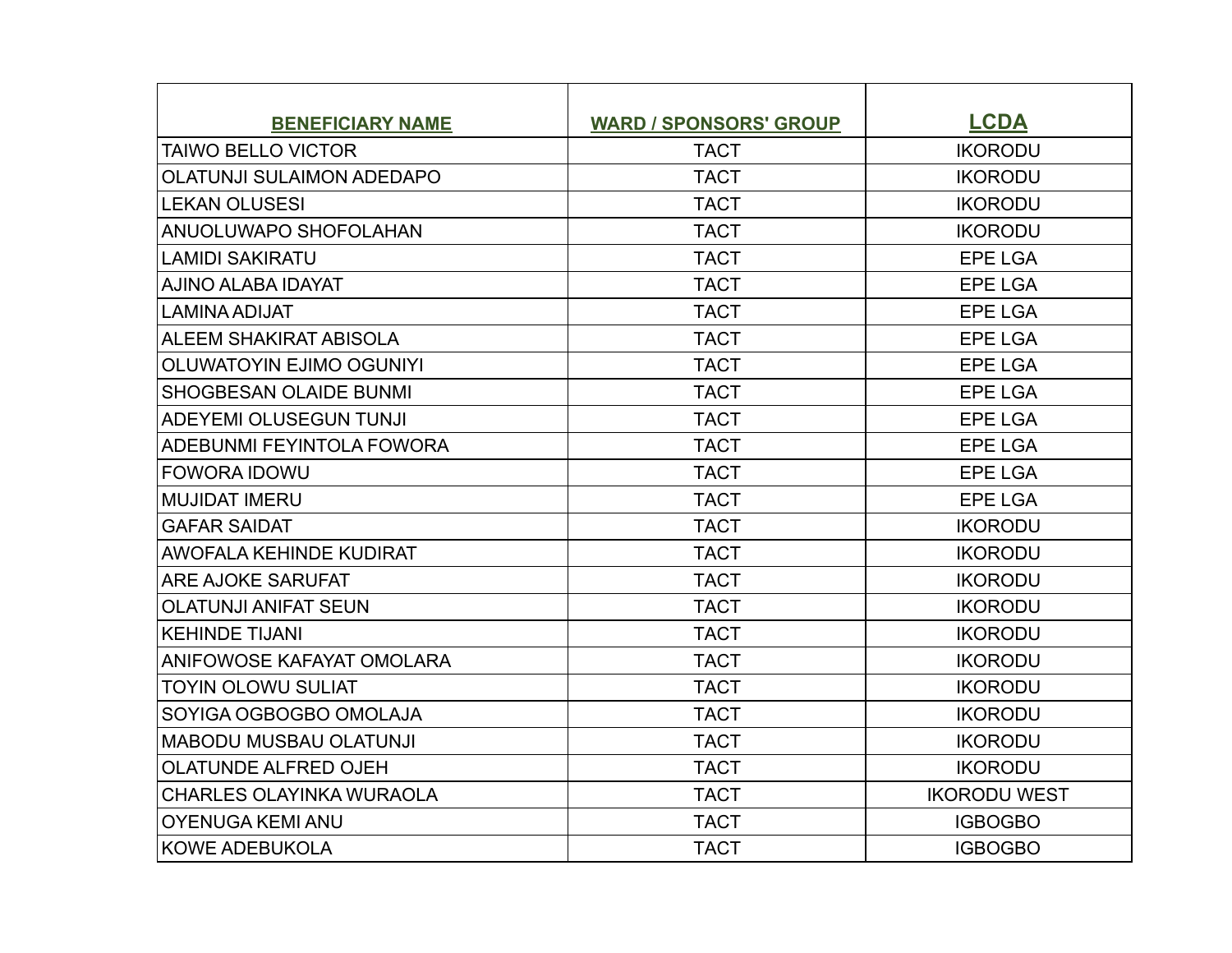| <b>BENEFICIARY NAME</b>              | <b>WARD / SPONSORS' GROUP</b>         | <b>LCDA</b>              |
|--------------------------------------|---------------------------------------|--------------------------|
| LAMIDI AZEEZAT ABIOLA                | <b>TACT</b>                           | <b>IKORODU NORTH</b>     |
| <b>FAKOYA OLUWAKEMI VICTORIA</b>     | <b>TACT</b>                           | <b>IGBOGBO</b>           |
| <b>BIBIRE COMFORT</b>                | <b>TACT</b>                           | <b>IKORODU CENTRAL</b>   |
| <b>OSENI OLUBUKOLA IREBAMI</b>       | <b>TACT</b>                           | <b>IKORODU CENTRAL</b>   |
| <b>JIMOH MORENIKEJI ADEJOKE</b>      | <b>TACT</b>                           | <b>IKORODU CENTRAL</b>   |
| <b>ILESANMI MORENIKEJI OLUFISAYO</b> | <b>TACT</b>                           | <b>IGBOGBO</b>           |
| <b>JOKOTADE RAMOTA OLOWU</b>         | <b>TACT</b>                           | <b>IKORODU CENTRAL</b>   |
| <b>KUBURAT AYODELE</b>               | <b>LGA CAPTAINS &amp; SECRETARIES</b> | <b>AGBOYI KETU LCDA</b>  |
| ADEBANJO ADEBOLA                     | <b>LGA CAPTAINS &amp; SECRETARIES</b> | <b>AGBOYI KETU LCDA</b>  |
| ORIOWO FUNMILAYO O                   | <b>LGA CAPTAINS &amp; SECRETARIES</b> | <b>AGBOYI KETU LCDA</b>  |
| TAJUDEEN AYEGBOKIKI                  | <b>LGA CAPTAINS &amp; SECRETARIES</b> | <b>AGBOYI KETU LCDA</b>  |
| <b>JOY ALERO POPO</b>                | <b>LGA CAPTAINS &amp; SECRETARIES</b> | <b>AGBOYI KETU LCDA</b>  |
| <b>SERIKI AKBAR ADEWUNMI</b>         | <b>LGA CAPTAINS &amp; SECRETARIES</b> | <b>AGBOYI KETU LCDA</b>  |
| <b>WASIU LASISI</b>                  | <b>LGA CAPTAINS &amp; SECRETARIES</b> | <b>AGBOYI KETU LCDA</b>  |
| AMOO ABIGEL ARIKE                    | <b>LGA CAPTAINS &amp; SECRETARIES</b> | <b>AGBOYI KETU LCDA</b>  |
| OGUNLOYE MARIAM AMOKE                | <b>LGA CAPTAINS &amp; SECRETARIES</b> | <b>AGBOYI KETU LCDA</b>  |
| <b>OLOYEDE NIKE</b>                  | <b>LGA CAPTAINS &amp; SECRETARIES</b> | <b>AGBOYI KETU LCDA</b>  |
| OLUWATOMISIN CHRISTIAN AYODELE       | <b>LGA CAPTAINS &amp; SECRETARIES</b> | <b>IKOSI ISHERI LCDA</b> |
| <b>SULAIMON TAIWO TITILAYO</b>       | <b>LGA CAPTAINS &amp; SECRETARIES</b> | <b>IKOSI ISHERI LCDA</b> |
| <b>ALABI OLANIKE TEMILOLA</b>        | <b>LGA CAPTAINS &amp; SECRETARIES</b> | <b>IKOSI ISHERI LCDA</b> |
| ADEKOYA ADESEWA ADEYINKA             | <b>LGA CAPTAINS &amp; SECRETARIES</b> | <b>IKOSI ISHERI LCDA</b> |
| ALLI LUKMAN ADENIYI                  | <b>LGA CAPTAINS &amp; SECRETARIES</b> | <b>IKOSI ISHERI LCDA</b> |
| <b>SUKURAT BUKOLA IBRAHIM</b>        | <b>LGA CAPTAINS &amp; SECRETARIES</b> | <b>IKOSI ISHERI LCDA</b> |
| <b>SALISU SEKINAT OPEYEMI</b>        | <b>LGA CAPTAINS &amp; SECRETARIES</b> | <b>IKOSI ISHERI LCDA</b> |
| <b>ABOLADE OLAKUNBI ABOSEDE</b>      | <b>LGA CAPTAINS &amp; SECRETARIES</b> | <b>IKOSI ISHERI LCDA</b> |
| OSINOWO OREDOLAPO ADUNNNI            | <b>LGA CAPTAINS &amp; SECRETARIES</b> | <b>IKOSI ISHERI LCDA</b> |
| IASUKUNA SULAIMON IDAYA              | <b>LGA CAPTAINS &amp; SECRETARIES</b> | <b>IKOSI ISHERI LCDA</b> |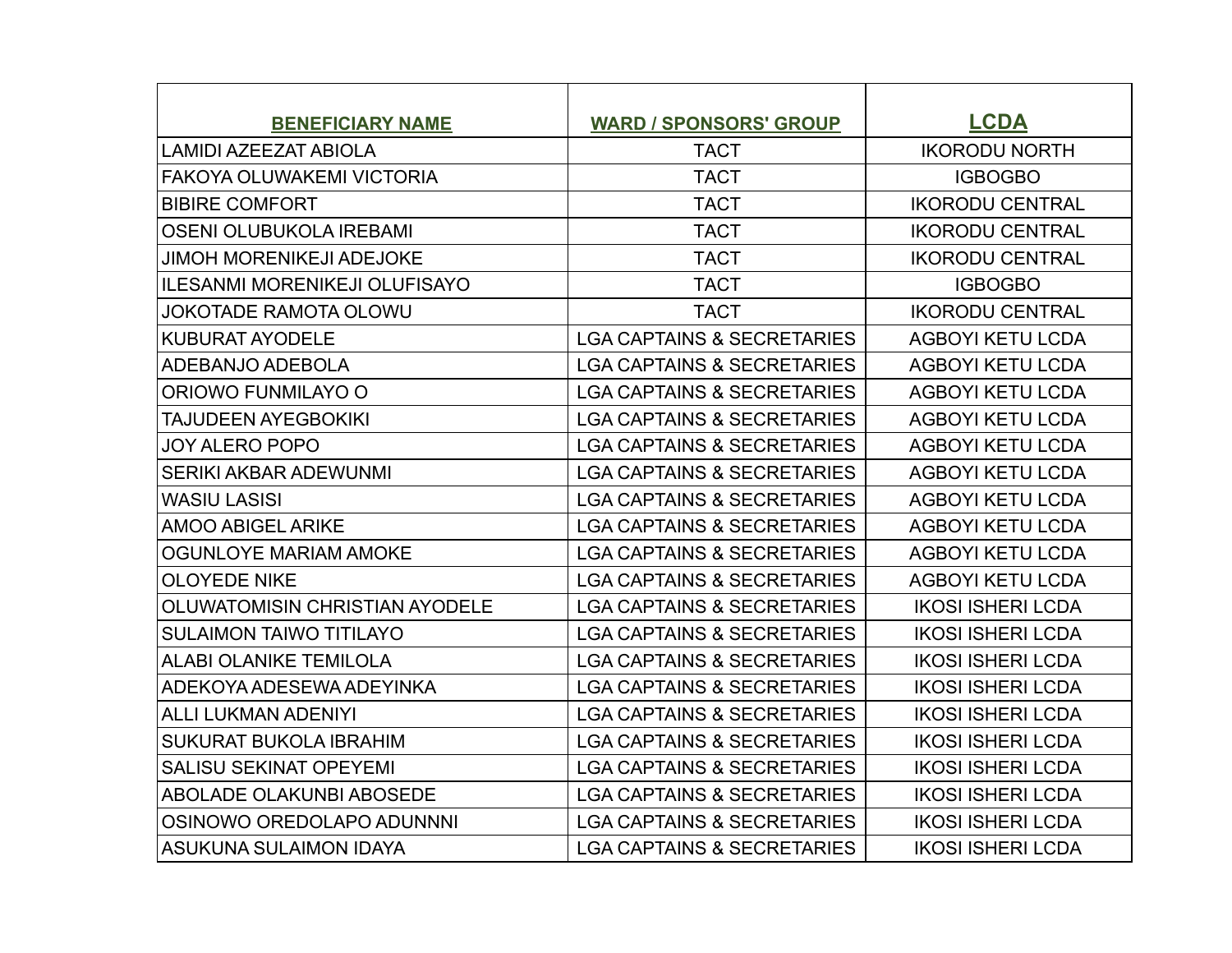| <b>BENEFICIARY NAME</b>         | <b>WARD / SPONSORS' GROUP</b>         | <b>LCDA</b>              |
|---------------------------------|---------------------------------------|--------------------------|
| TAIWO MUINAT ADEWUNMI           | <b>LGA CAPTAINS &amp; SECRETARIES</b> | <b>IKORODU NORTH</b>     |
| <b>ODUEYINGBO DESIRE</b>        | <b>LGA CAPTAINS &amp; SECRETARIES</b> | <b>IKORODU NORTH</b>     |
| <b>ARILEWO TOLULOPE</b>         | <b>LGA CAPTAINS &amp; SECRETARIES</b> | <b>IKORODU NORTH</b>     |
| EKIYOYO NURATU ALABA            | <b>LGA CAPTAINS &amp; SECRETARIES</b> | <b>IKORODU NORTH</b>     |
| SHOAGA ABIOLA TAIBAT            | <b>LGA CAPTAINS &amp; SECRETARIES</b> | <b>IKORODU NORTH</b>     |
| <b>FUNMILAYO SHOBOWALE</b>      | <b>LGA CAPTAINS &amp; SECRETARIES</b> | <b>IKORODU NORTH</b>     |
| AMODU ADEREMI FATIMA            | <b>LGA CAPTAINS &amp; SECRETARIES</b> | <b>IKORODU NORTH</b>     |
| DAMILOLA AZEEZ                  | <b>LGA CAPTAINS &amp; SECRETARIES</b> | <b>IKORODU NORTH</b>     |
| <b>ADIJAT AMAZAT</b>            | <b>LGA CAPTAINS &amp; SECRETARIES</b> | <b>IKORODU NORTH</b>     |
| OKUYIGA .F. JUMOKE              | <b>LGA CAPTAINS &amp; SECRETARIES</b> | <b>IKORODU NORTH</b>     |
| <b>DEYINSILU SHERIFAT</b>       | <b>LGA CAPTAINS &amp; SECRETARIES</b> | <b>IKOSI/EJIRIN LCDA</b> |
| <b>OMORINKOA AGNES OLUFUNKE</b> | <b>LGA CAPTAINS &amp; SECRETARIES</b> | <b>IKOSI/EJIRIN LCDA</b> |
| RASIDAT OLORUNFUNMI A.          | <b>LGA CAPTAINS &amp; SECRETARIES</b> | <b>IKOSI/EJIRIN LCDA</b> |
| <b>OMODUNNI GANIAT ODUSANYA</b> | <b>LGA CAPTAINS &amp; SECRETARIES</b> | <b>IKOSI/EJIRIN LCDA</b> |
| <b>MUSEDIKU SEGUN ODUEJO</b>    | <b>LGA CAPTAINS &amp; SECRETARIES</b> | <b>IKOSI/EJIRIN LCDA</b> |
| SAULA AZEEZ                     | <b>LGA CAPTAINS &amp; SECRETARIES</b> | <b>IKOSI/EJIRIN LCDA</b> |
| ODEBENA AFUSAH ADETUTU          | <b>LGA CAPTAINS &amp; SECRETARIES</b> | <b>IKOSI/EJIRIN LCDA</b> |
| AKALA BASIRAT MOSUNMOLA         | <b>LGA CAPTAINS &amp; SECRETARIES</b> | <b>IKOSI/EJIRIN LCDA</b> |
| AYAJI OLOROFUNMI IDAYAT         | <b>LGA CAPTAINS &amp; SECRETARIES</b> | <b>IKOSI/EJIRIN LCDA</b> |
| <b>JEKAMI GRACE OLUREMI</b>     | <b>LGA CAPTAINS &amp; SECRETARIES</b> | <b>IKOSI/EJIRIN LCDA</b> |
| AKINSANYA AKINYEMI OLUSESI      | <b>LGA CAPTAINS &amp; SECRETARIES</b> | <b>IMOTA LCDA</b>        |
| ADEBOLA ADERONKE OLAYEMI        | <b>LGA CAPTAINS &amp; SECRETARIES</b> | <b>IMOTA LCDA</b>        |
| <b>BANJO KEHINDE</b>            | <b>LGA CAPTAINS &amp; SECRETARIES</b> | <b>IMOTA LCDA</b>        |
| <b>OGUNYEMI OLUWATOSIN</b>      | <b>LGA CAPTAINS &amp; SECRETARIES</b> | <b>IMOTA LCDA</b>        |
| AWOTUNGASHE BALIKIS ADESHOLA    | <b>LGA CAPTAINS &amp; SECRETARIES</b> | <b>IMOTA LCDA</b>        |
| ADESHINA WEMIMO BABATUNDE       | <b>LGA CAPTAINS &amp; SECRETARIES</b> | <b>IMOTA LCDA</b>        |
| <b>ODUNTA TAIWO HASSAN</b>      | <b>LGA CAPTAINS &amp; SECRETARIES</b> | <b>IMOTA LCDA</b>        |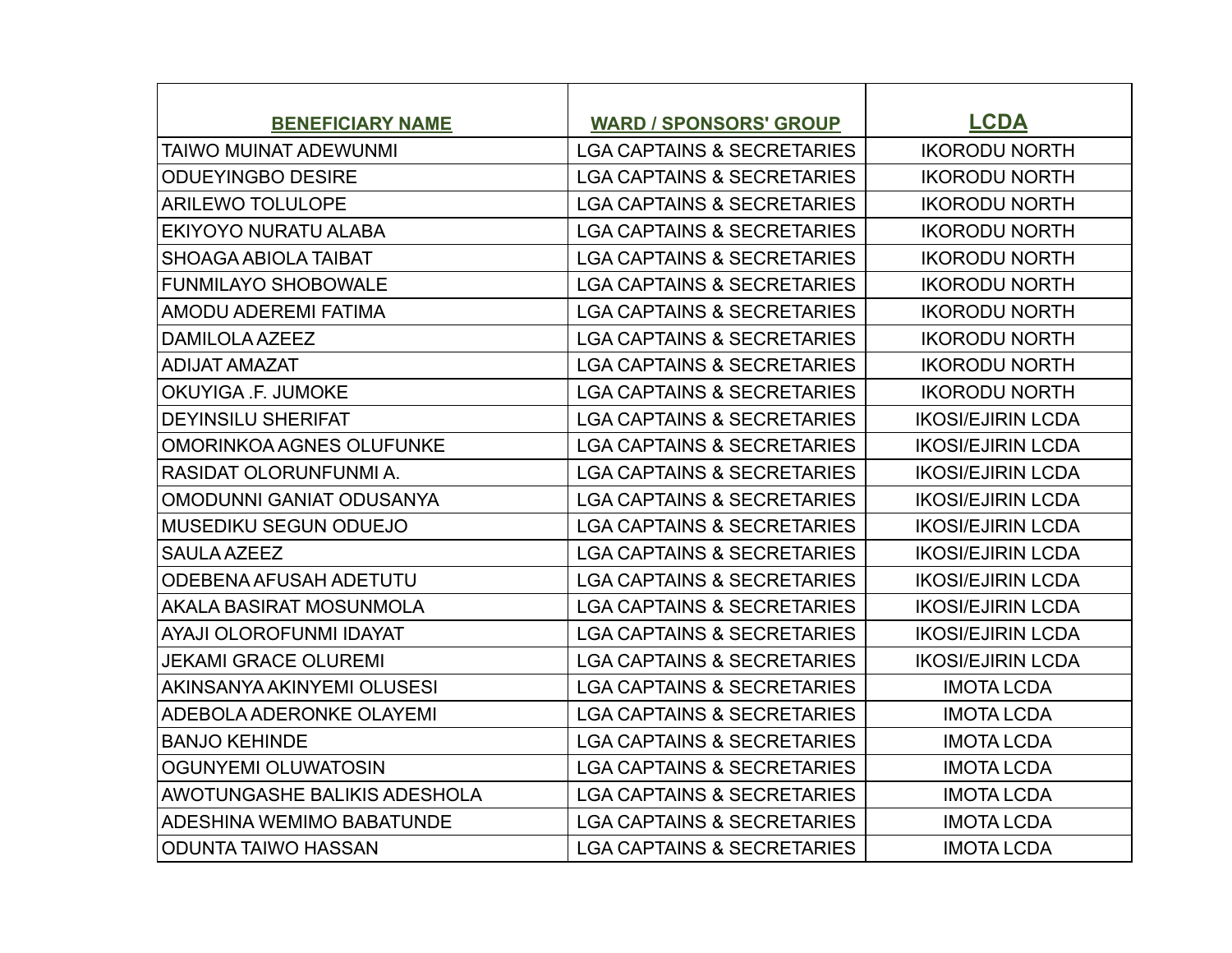| <b>BENEFICIARY NAME</b>         | <b>WARD / SPONSORS' GROUP</b>         | <b>LCDA</b>            |
|---------------------------------|---------------------------------------|------------------------|
| AKALA OLUWASEYI AMINAT          | <b>LGA CAPTAINS &amp; SECRETARIES</b> | <b>IMOTA LCDA</b>      |
| <b>FAKOYA OREOLUWA</b>          | <b>LGA CAPTAINS &amp; SECRETARIES</b> | <b>IMOTA LCDA</b>      |
| <b>OLOGUNDE ELISHA BUBEMI</b>   | <b>LGA CAPTAINS &amp; SECRETARIES</b> | <b>IMOTA LCDA</b>      |
| OLUKOGA WOSILAT. O              | <b>LGA CAPTAINS &amp; SECRETARIES</b> | <b>IKORODU CENTRAL</b> |
| <b>OROKI SILIFAT, A</b>         | <b>LGA CAPTAINS &amp; SECRETARIES</b> | <b>IKORODU CENTRAL</b> |
| TAIWO SANUSI                    | <b>LGA CAPTAINS &amp; SECRETARIES</b> | <b>IKORODU CENTRAL</b> |
| <b>OYESANYA YEMI</b>            | <b>LGA CAPTAINS &amp; SECRETARIES</b> | <b>IKORODU CENTRAL</b> |
| <b>ALIU RUKAYAT</b>             | <b>LGA CAPTAINS &amp; SECRETARIES</b> | <b>IKORODU CENTRAL</b> |
| <b>ONATOYE PETER</b>            | <b>LGA CAPTAINS &amp; SECRETARIES</b> | <b>IKORODU CENTRAL</b> |
| <b>OLUSOLA ADEJUYIGBE</b>       | <b>LGA CAPTAINS &amp; SECRETARIES</b> | <b>IKORODU CENTRAL</b> |
| <b>SAM SANTO, E</b>             | <b>LGA CAPTAINS &amp; SECRETARIES</b> | <b>IKORODU CENTRAL</b> |
| <b>FATAI YEKINI, O</b>          | <b>LGA CAPTAINS &amp; SECRETARIES</b> | <b>IKORODU CENTRAL</b> |
| <b>ARULOGUN IDRIS</b>           | <b>LGA CAPTAINS &amp; SECRETARIES</b> | <b>IKORODU CENTRAL</b> |
| ADEKOLA OLUWAKEMI MUYIBAT       | <b>LGA CAPTAINS &amp; SECRETARIES</b> | <b>BARIGA LCDA</b>     |
| TANIMOWO MARGARET OMOBONIKE     | <b>LGA CAPTAINS &amp; SECRETARIES</b> | <b>BARIGA LCDA</b>     |
| <b>BOLA ADEGBUYI</b>            | <b>LGA CAPTAINS &amp; SECRETARIES</b> | <b>BARIGA LCDA</b>     |
| <b>ABIOLA MARTINS</b>           | <b>LGA CAPTAINS &amp; SECRETARIES</b> | <b>BARIGA LCDA</b>     |
| <b>ABOSEDE ADUNNI SALAMI</b>    | <b>LGA CAPTAINS &amp; SECRETARIES</b> | <b>BARIGA LCDA</b>     |
| <b>GANIU ALABI SEKONI</b>       | <b>LGA CAPTAINS &amp; SECRETARIES</b> | <b>BARIGA LCDA</b>     |
| <b>AKINWALE OLADIPUPO PETER</b> | <b>LGA CAPTAINS &amp; SECRETARIES</b> | <b>BARIGA LCDA</b>     |
| <b>UKALE ORIMISAN</b>           | <b>LGA CAPTAINS &amp; SECRETARIES</b> | <b>BARIGA LCDA</b>     |
| <b>JUBRIL MUHAMMED</b>          | <b>LGA CAPTAINS &amp; SECRETARIES</b> | <b>BARIGA LCDA</b>     |
| ANIMASHAUN GANIU ADEBAYO        | <b>LGA CAPTAINS &amp; SECRETARIES</b> | <b>BARIGA LCDA</b>     |
| RASHEEDAT O. KAZEEM             | <b>LGA CAPTAINS &amp; SECRETARIES</b> | <b>EREDO LGA</b>       |
| AWONAIKE LUCIA                  | <b>LGA CAPTAINS &amp; SECRETARIES</b> | <b>EREDO LGA</b>       |
| OSHIKOMAYA KIKILEMO FOLAKE      | <b>LGA CAPTAINS &amp; SECRETARIES</b> | <b>EREDO LGA</b>       |
| ONAKOYA ABIODUN SAMU            | <b>LGA CAPTAINS &amp; SECRETARIES</b> | <b>EREDO LGA</b>       |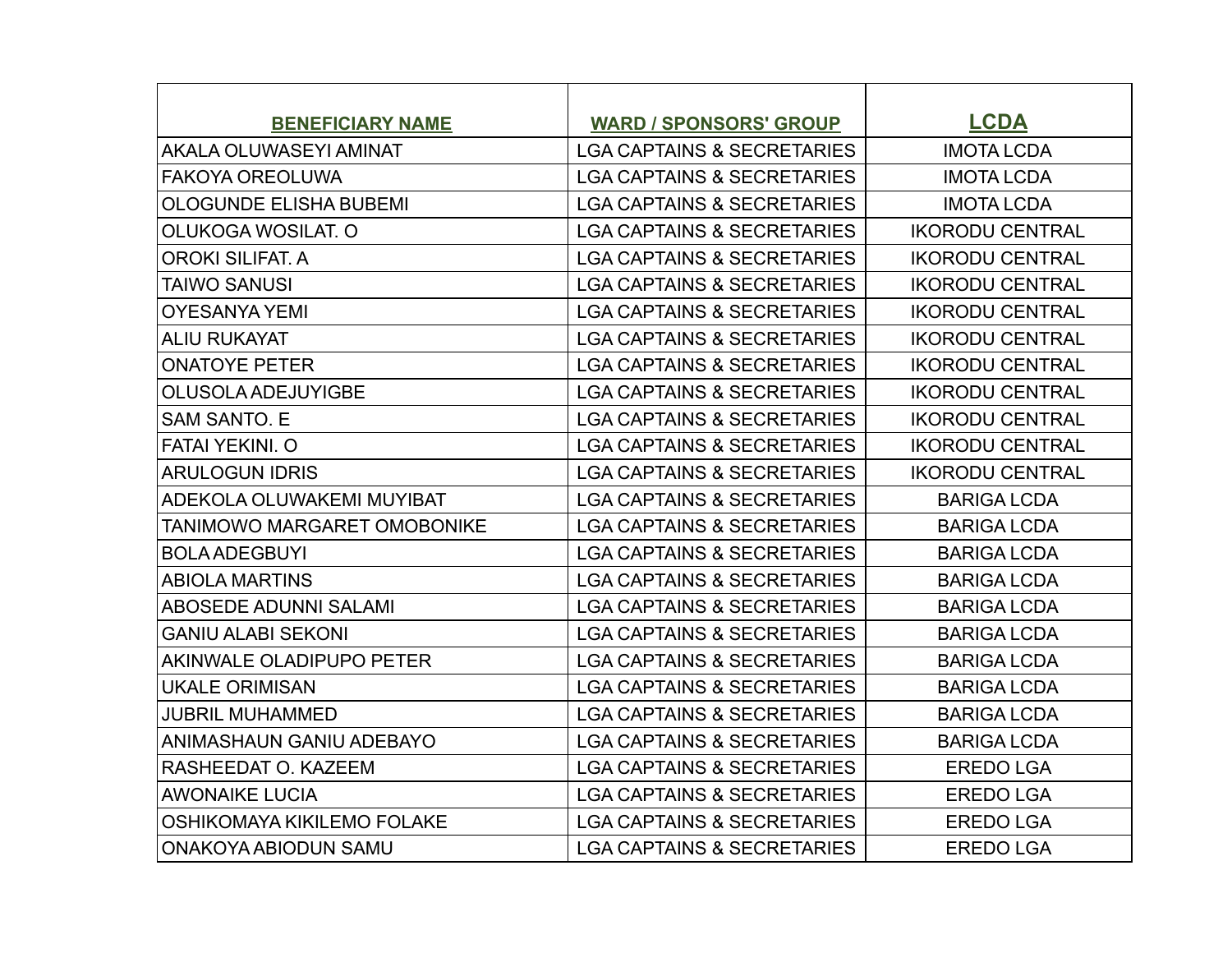| <b>BENEFICIARY NAME</b>         | <b>WARD / SPONSORS' GROUP</b>         | <b>LCDA</b>            |
|---------------------------------|---------------------------------------|------------------------|
| OGUNKOYA MOTUNRAYO ABOSEDE      | <b>LGA CAPTAINS &amp; SECRETARIES</b> | <b>EREDO LGA</b>       |
| ADEKOYA BASIRAT MORENIKE        | <b>LGA CAPTAINS &amp; SECRETARIES</b> | <b>EREDO LGA</b>       |
| FOLARIN MODINAT                 | <b>LGA CAPTAINS &amp; SECRETARIES</b> | <b>EREDO LGA</b>       |
| AGBOMABIWON REMI SESAN          | <b>LGA CAPTAINS &amp; SECRETARIES</b> | <b>EREDO LGA</b>       |
| <b>ADESANYA YISIRAT</b>         | <b>LGA CAPTAINS &amp; SECRETARIES</b> | <b>EREDO LGA</b>       |
| <b>MODINATU AJAGUNA ABOLORE</b> | <b>LGA CAPTAINS &amp; SECRETARIES</b> | <b>EREDO LGA</b>       |
| <b>DUDUYEMI OLAJUMOKE</b>       | <b>LGA CAPTAINS &amp; SECRETARIES</b> | <b>SOMOLU LGA</b>      |
| <b>AKANO MURITALA</b>           | <b>LGA CAPTAINS &amp; SECRETARIES</b> | <b>SOMOLU LGA</b>      |
| AYO ONAKOYA                     | <b>LGA CAPTAINS &amp; SECRETARIES</b> | <b>SOMOLU LGA</b>      |
| <b>ADEBANJO DOLAPO</b>          | <b>LGA CAPTAINS &amp; SECRETARIES</b> | <b>SOMOLU LGA</b>      |
| <b>ISSA FATIMO ADUKE</b>        | <b>LGA CAPTAINS &amp; SECRETARIES</b> | <b>SOMOLU LGA</b>      |
| AKERELE IYABO GRACE             | <b>LGA CAPTAINS &amp; SECRETARIES</b> | <b>SOMOLU LGA</b>      |
| <b>UGOMMA MARY IWEHA</b>        | <b>LGA CAPTAINS &amp; SECRETARIES</b> | <b>SOMOLU LGA</b>      |
| OKEOGHENE ELIZABETH OLUTOLA     | <b>LGA CAPTAINS &amp; SECRETARIES</b> | <b>SOMOLU LGA</b>      |
| <b>OLOWOLE AYOMIDE ISAAC</b>    | <b>LGA CAPTAINS &amp; SECRETARIES</b> | <b>SOMOLU LGA</b>      |
| <b>OLADOSU HABIBAT ABIOLA</b>   | <b>LGA CAPTAINS &amp; SECRETARIES</b> | <b>SOMOLU LGA</b>      |
| <b>ODULALU TAJUDEEN</b>         | <b>LGA CAPTAINS &amp; SECRETARIES</b> | <b>IBEJU LEKKI LGA</b> |
| AGBABIAKA ADEBAYO               | <b>LGA CAPTAINS &amp; SECRETARIES</b> | <b>IBEJU LEKKI LGA</b> |
| <b>ELEMORO AFOLABI SHERIF</b>   | <b>LGA CAPTAINS &amp; SECRETARIES</b> | <b>IBEJU LEKKI LGA</b> |
| <b>RAFIU KOLA SANUSI</b>        | <b>LGA CAPTAINS &amp; SECRETARIES</b> | <b>IBEJU LEKKI LGA</b> |
| <b>BALOGUN TAIWO SHAFURAT</b>   | <b>LGA CAPTAINS &amp; SECRETARIES</b> | <b>IBEJU LEKKI LGA</b> |
| <b>ADEBAYO RASAK</b>            | <b>LGA CAPTAINS &amp; SECRETARIES</b> | <b>IBEJU LEKKI LGA</b> |
| OMOLOLA AZEEZ AGUNBIADE         | <b>LGA CAPTAINS &amp; SECRETARIES</b> | <b>IBEJU LEKKI LGA</b> |
| MUSTAPHA OLAWALE OLOWU          | <b>LGA CAPTAINS &amp; SECRETARIES</b> | <b>IBEJU LEKKI LGA</b> |
| <b>JOY BAKARE</b>               | <b>LGA CAPTAINS &amp; SECRETARIES</b> | <b>IBEJU LEKKI LGA</b> |
| <b>SANNI SEBIRATU</b>           | <b>LGA CAPTAINS &amp; SECRETARIES</b> | <b>IBEJU LEKKI LGA</b> |
| <b>ODENIYI. I. SIMIAT</b>       | <b>LGA CAPTAINS &amp; SECRETARIES</b> | <b>IKORODU WEST</b>    |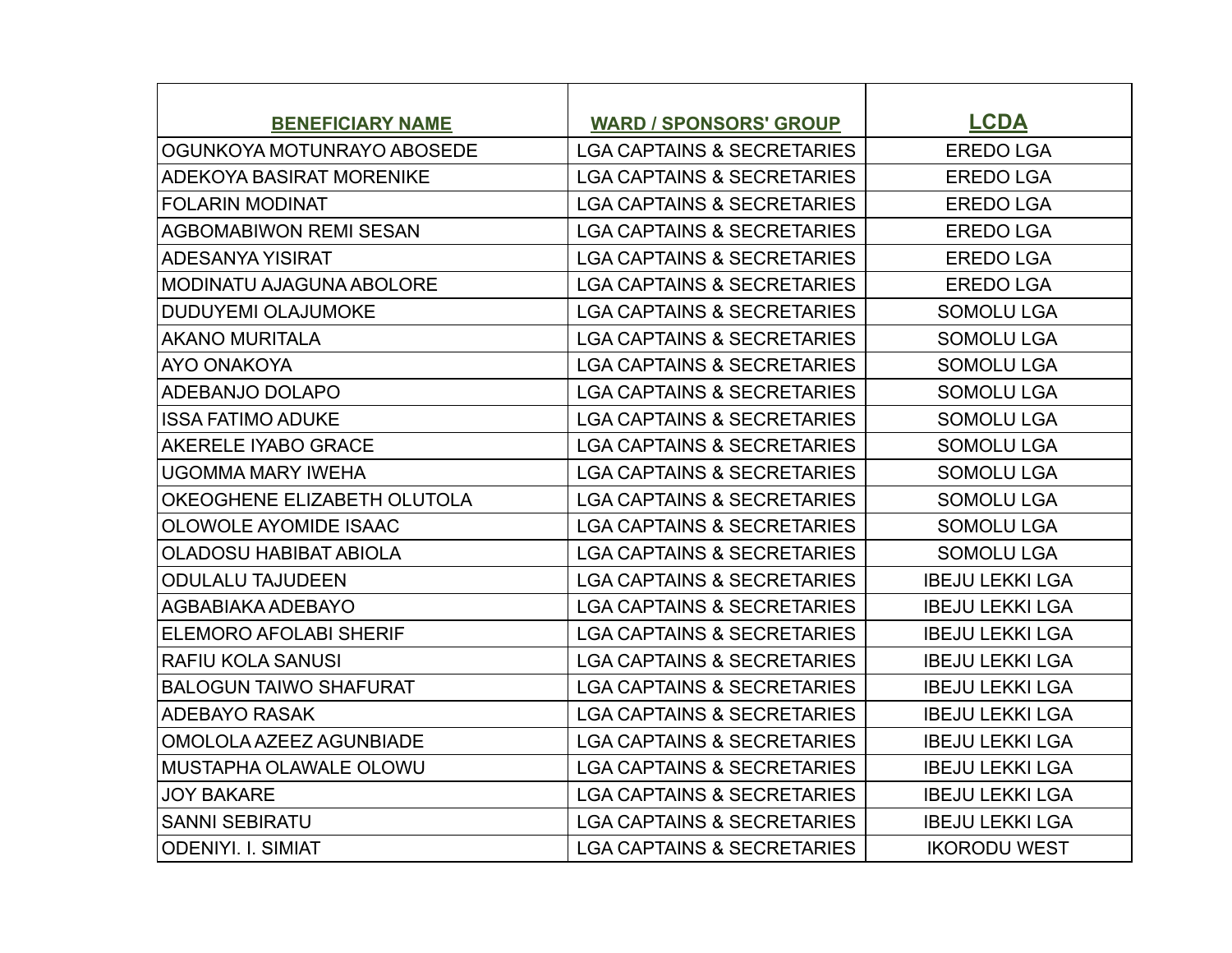| <b>BENEFICIARY NAME</b>           | <b>WARD / SPONSORS' GROUP</b>         | <b>LCDA</b>            |
|-----------------------------------|---------------------------------------|------------------------|
| ZAINAB. A. ADEOLA                 | <b>LGA CAPTAINS &amp; SECRETARIES</b> | <b>IKORODU WEST</b>    |
| <b>AKINTOKUN ADENIKE. T</b>       | <b>LGA CAPTAINS &amp; SECRETARIES</b> | <b>IKORODU WEST</b>    |
| <b>SUNMOLU AYOMIDE</b>            | <b>LGA CAPTAINS &amp; SECRETARIES</b> | <b>IKORODU WEST</b>    |
| <b>OLABISI ODUSIPE</b>            | <b>LGA CAPTAINS &amp; SECRETARIES</b> | <b>IKORODU WEST</b>    |
| <b>ADEBANJO CECILIA</b>           | <b>LGA CAPTAINS &amp; SECRETARIES</b> | <b>IKORODU WEST</b>    |
| <b>SHONAIKE OLAIDE</b>            | <b>LGA CAPTAINS &amp; SECRETARIES</b> | <b>IKORODU WEST</b>    |
| AYISAT ABOLANLE. S                | <b>LGA CAPTAINS &amp; SECRETARIES</b> | <b>IKORODU WEST</b>    |
| <b>IBIRONKE OJO</b>               | <b>LGA CAPTAINS &amp; SECRETARIES</b> | <b>IKORODU WEST</b>    |
| <b>AYENURO DENAN BOSEDE</b>       | <b>LGA CAPTAINS &amp; SECRETARIES</b> | <b>IKORODU WEST</b>    |
| ODUKOYA FUNMILOLA OMOLOLA         | <b>LGA CAPTAINS &amp; SECRETARIES</b> | EPE                    |
| ADETOKUNBO TEMITOPE MUTIAT        | <b>LGA CAPTAINS &amp; SECRETARIES</b> | <b>EPE</b>             |
| <b>LAMIDI YETUNDE MODINAT</b>     | <b>LGA CAPTAINS &amp; SECRETARIES</b> | EPE                    |
| ADELEYE RISIKAT AFOLASHADE        | <b>LGA CAPTAINS &amp; SECRETARIES</b> | <b>EPE</b>             |
| OGOJI RUKAYAT ADEBAYO             | <b>LGA CAPTAINS &amp; SECRETARIES</b> | EPE                    |
| <b>DAMOLE TOSIN DUPE</b>          | <b>LGA CAPTAINS &amp; SECRETARIES</b> | <b>EPE</b>             |
| AJONGBA ADIJAT ABIODUN            | <b>LGA CAPTAINS &amp; SECRETARIES</b> | <b>EPE</b>             |
| <b>RASAKI BIMPE COMFORT</b>       | <b>LGA CAPTAINS &amp; SECRETARIES</b> | EPE                    |
| TAJOBO NOFISAT FUNMILOLA          | <b>LGA CAPTAINS &amp; SECRETARIES</b> | <b>EPE</b>             |
| <b>JANKALAWI OLATUNJI</b>         | <b>LGA CAPTAINS &amp; SECRETARIES</b> | <b>EPE</b>             |
| <b>ADEBISI JULIANA ADEJOKE</b>    | <b>LGA CAPTAINS &amp; SECRETARIES</b> | <b>IGBOGBO/BAIYEKU</b> |
| AROYEWUN LUKMAN ADENIYI           | <b>LGA CAPTAINS &amp; SECRETARIES</b> | <b>IGBOGBO/BAIYEKU</b> |
| <b>OLADOKUN ADERONKRE ABOSEDE</b> | <b>LGA CAPTAINS &amp; SECRETARIES</b> | <b>IGBOGBO/BAIYEKU</b> |
| OLUGBENGA ADEBAYO                 | <b>LGA CAPTAINS &amp; SECRETARIES</b> | <b>IGBOGBO/BAIYEKU</b> |
| OGUNMUYIWA TITILAYO               | <b>LGA CAPTAINS &amp; SECRETARIES</b> | <b>IGBOGBO/BAIYEKU</b> |
| <b>AKINTUNDE FUNMILAYO</b>        | <b>LGA CAPTAINS &amp; SECRETARIES</b> | <b>IGBOGBO/BAIYEKU</b> |
| AYETIHA FOLORUNSHO                | <b>LGA CAPTAINS &amp; SECRETARIES</b> | <b>IGBOGBO/BAIYEKU</b> |
| ALAGBE OREOLUWA ADEDOLAPO         | <b>LGA CAPTAINS &amp; SECRETARIES</b> | <b>IGBOGBO/BAIYEKU</b> |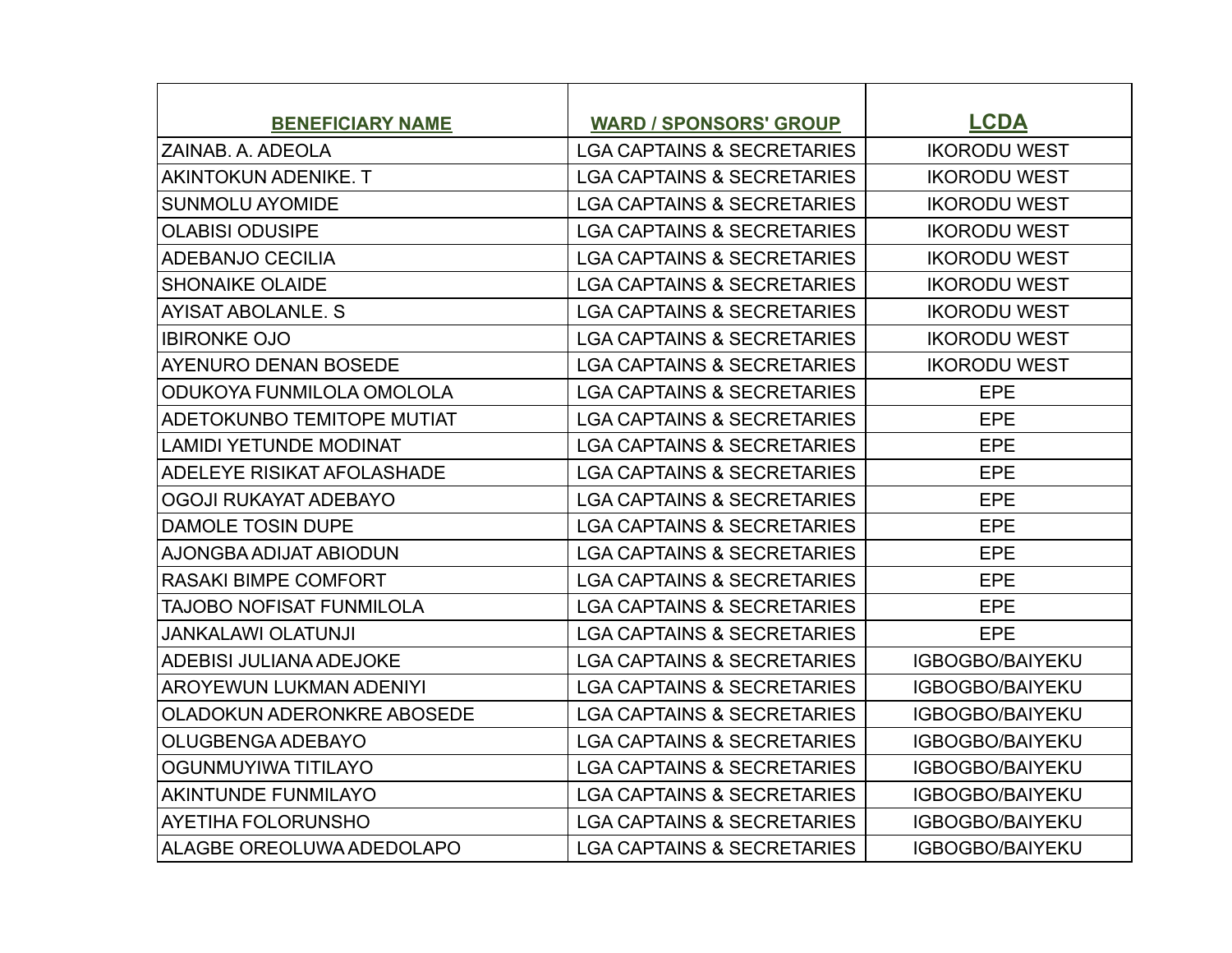| <b>BENEFICIARY NAME</b>             | <b>WARD / SPONSORS' GROUP</b>         | <b>LCDA</b>            |
|-------------------------------------|---------------------------------------|------------------------|
| <b>OGUNBUNMI TAOFEEK</b>            | <b>LGA CAPTAINS &amp; SECRETARIES</b> | <b>IGBOGBO/BAIYEKU</b> |
| <b>ADEKOKA TAIBAT</b>               | <b>LGA CAPTAINS &amp; SECRETARIES</b> | <b>IGBOGBO/BAIYEKU</b> |
| <b>AKINRIMISI OREOLUWA</b>          | <b>LGA CAPTAINS &amp; SECRETARIES</b> | <b>KOSOFE</b>          |
| <b>ADEOLA TEMITOPE</b>              | <b>LGA CAPTAINS &amp; SECRETARIES</b> | <b>KOSOFE</b>          |
| <b>BALOGUN BASHIRU</b>              | <b>LGA CAPTAINS &amp; SECRETARIES</b> | <b>KOSOFE</b>          |
| <b>BELLO MONSURAT ABIKE</b>         | <b>LGA CAPTAINS &amp; SECRETARIES</b> | <b>KOSOFE</b>          |
| DAWODU IYABODE MODUPE               | <b>LGA CAPTAINS &amp; SECRETARIES</b> | <b>KOSOFE</b>          |
| <b>ADEOJE TAIBAT ADEFUNKE</b>       | <b>LGA CAPTAINS &amp; SECRETARIES</b> | <b>KOSOFE</b>          |
| <b>MURAINA GRACE ABIOLA</b>         | <b>LGA CAPTAINS &amp; SECRETARIES</b> | <b>KOSOFE</b>          |
| <b>OBARO ONOHWOSA</b>               | <b>LGA CAPTAINS &amp; SECRETARIES</b> | <b>KOSOFE</b>          |
| <b>ADEDEJI DARE</b>                 | <b>LGA CAPTAINS &amp; SECRETARIES</b> | <b>KOSOFE</b>          |
| ADENIYI, R. FOLAYEMI                | <b>LGA CAPTAINS &amp; SECRETARIES</b> | <b>KOSOFE</b>          |
| <b>AYOKU-OWOLAWI SAMUEL</b>         | <b>LGA CAPTAINS &amp; SECRETARIES</b> | <b>IJEDE</b>           |
| LAMINA TAIBAT OLAYINKA              | <b>LGA CAPTAINS &amp; SECRETARIES</b> | <b>IJEDE</b>           |
| <b>AKINTUNDE ABOSEDE</b>            | <b>LGA CAPTAINS &amp; SECRETARIES</b> | <b>IJEDE</b>           |
| <b>JOSEPH GBENGA SUNDAY</b>         | <b>LGA CAPTAINS &amp; SECRETARIES</b> | <b>IJEDE</b>           |
| <b>LAWAL NOJEEM ADEBAYO</b>         | <b>LGA CAPTAINS &amp; SECRETARIES</b> | <b>IJEDE</b>           |
| <b>OJIKUTU KUBURAT ADIJAT</b>       | <b>LGA CAPTAINS &amp; SECRETARIES</b> | <b>IJEDE</b>           |
| AGORO FOLAKE TAWAKALITU             | <b>LGA CAPTAINS &amp; SECRETARIES</b> | <b>IJEDE</b>           |
| <b>KAZEEM OYEBANJO</b>              | <b>LGA CAPTAINS &amp; SECRETARIES</b> | <b>IJEDE</b>           |
| <b>OJIKUTU ABIODUN MORENIKE</b>     | <b>LGA CAPTAINS &amp; SECRETARIES</b> | <b>IJEDE</b>           |
| <b>MOJISOLA MORENIKEJI OGUNBIYI</b> | <b>LGA CAPTAINS &amp; SECRETARIES</b> | <b>IJEDE</b>           |
| <b>WAHAB BAMGBALA</b>               | <b>STATE BOYS</b>                     | <b>STATE BOYS</b>      |
| <b>GANIYU S. LASISI</b>             | <b>STATE BOYS</b>                     | <b>STATE BOYS</b>      |
| HAMMED AYINDE                       | <b>STATE BOYS</b>                     | <b>STATE BOYS</b>      |
| <b>NAJIM AREMU AGBAJE</b>           | <b>STATE BOYS</b>                     | <b>STATE BOYS</b>      |
| <b>IDOWU MOHAMMED</b>               | <b>STATE BOYS</b>                     | <b>STATE BOYS</b>      |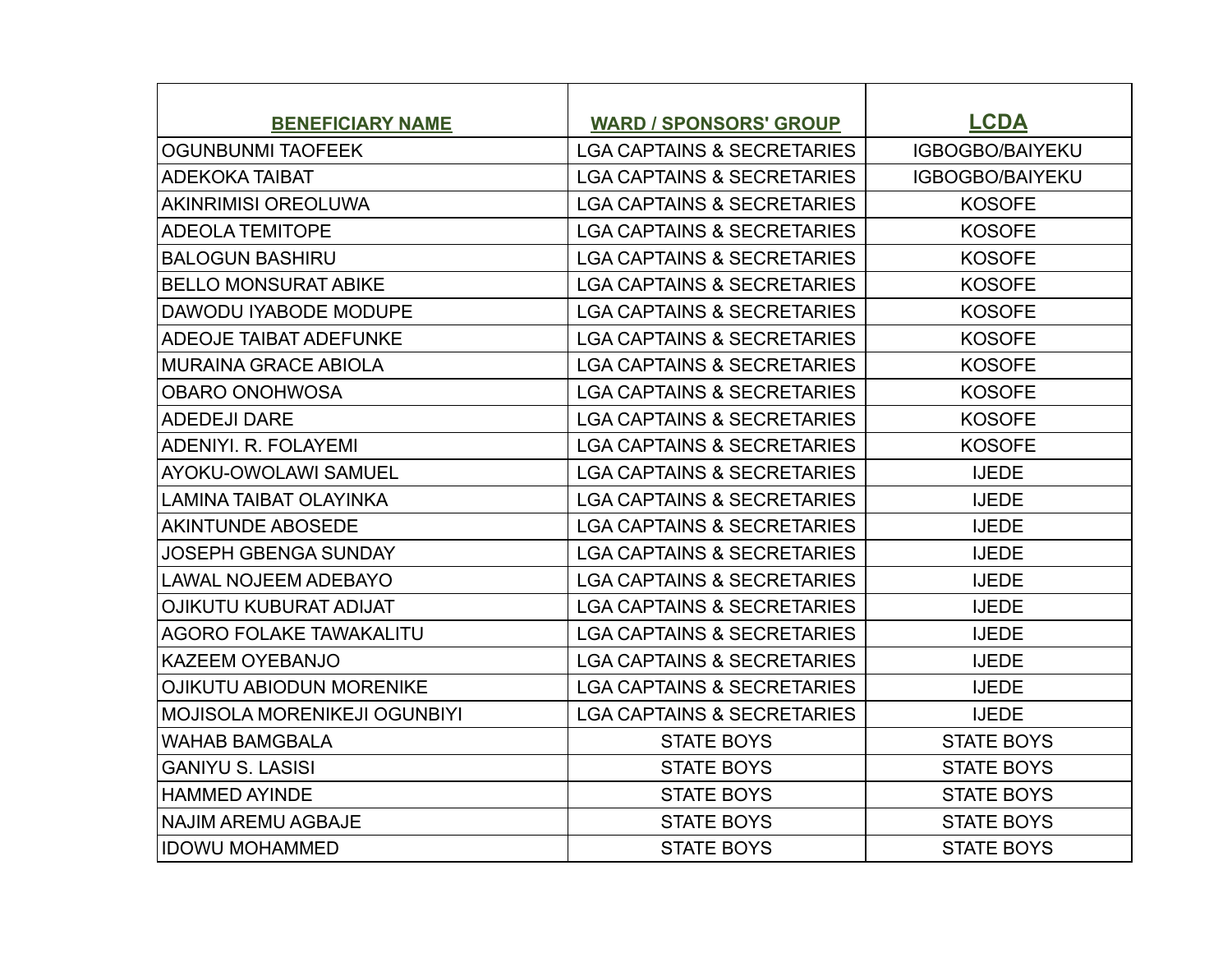| <b>BENEFICIARY NAME</b>        | <b>WARD / SPONSORS' GROUP</b> | <b>LCDA</b>       |
|--------------------------------|-------------------------------|-------------------|
| <b>GBOLAHAN OGUNJOBI</b>       | <b>STATE BOYS</b>             | <b>STATE BOYS</b> |
| <b>AGBALAYA HABEEB</b>         | <b>STATE BOYS</b>             | <b>STATE BOYS</b> |
| <b>BIODUN BABALOLA</b>         | <b>STATE BOYS</b>             | <b>STATE BOYS</b> |
| <b>MUYIDEEN OLALERE</b>        | <b>STATE BOYS</b>             | <b>STATE BOYS</b> |
| <b>STEPHEN OMOTOSHO</b>        | <b>STATE BOYS</b>             | <b>STATE BOYS</b> |
| <b>LUKMAN SHOTAYO</b>          | <b>STATE BOYS</b>             | <b>STATE BOYS</b> |
| <b>JOLLY SMATH</b>             | <b>STATE BOYS</b>             | <b>STATE BOYS</b> |
| <b>ADEKUNLE OSAGIE</b>         | <b>STATE BOYS</b>             | <b>STATE BOYS</b> |
| <b>FEMI OLUDARE OWOLABI</b>    | <b>STATE BOYS</b>             | <b>STATE BOYS</b> |
| <b>OLAJUMOKE SULAIMON</b>      | <b>STATE BOYS</b>             | <b>STATE BOYS</b> |
| <b>GBENGA KAYODE</b>           | <b>STATE BOYS</b>             | <b>STATE BOYS</b> |
| <b>TAOFEEK HAMMED</b>          | <b>STATE BOYS</b>             | <b>STATE BOYS</b> |
| <b>MORUFU TIJANI</b>           | <b>STATE BOYS</b>             | <b>STATE BOYS</b> |
| <b>OLALEKAN WEMIMO</b>         | <b>STATE BOYS</b>             | <b>STATE BOYS</b> |
| <b>OLAYINKA KOLAPO</b>         | <b>STATE BOYS</b>             | <b>STATE BOYS</b> |
| ADEBIYI OLUBUNMI TEMITOPE      | <b>CDC</b>                    | SOMOLU            |
| SHITTU ADEDOYIN ADETOKUNBO     | <b>CDC</b>                    | <b>SOMOLU</b>     |
| <b>IBRAHIM LUQMAN OWOLABI</b>  | <b>CDC</b>                    | <b>SOMOLU</b>     |
| ODUGUWA OLUBUNKOLA FOLASADE    | <b>CDC</b>                    | SOMOLU            |
| <b>BOLARINWA TOYIN</b>         | <b>CDC</b>                    | <b>SOMOLU</b>     |
| <b>ADEWUNMI SOLOMON</b>        | <b>CDC</b>                    | <b>SOMOLU</b>     |
| <b>MOTOMORI ADUKE DADA</b>     | <b>CDC</b>                    | SOMOLU            |
| <b>OMOLABAKE AKINWALE</b>      | <b>CDC</b>                    | <b>SOMOLU</b>     |
| <b>OMOYEEMI ADENIYI</b>        | <b>CDC</b>                    | <b>SOMOLU</b>     |
| AJAYI OLUWA YINKA YEMISI       | <b>CDC</b>                    | <b>SOMOLU</b>     |
| SILIFAT ABEKE BALOGUN (WISDOW) | <b>CDC</b>                    | <b>SOMOLU</b>     |
| OLUWALOSEYI OSHUNKOYA DAYO     | <b>CDC</b>                    | <b>SOMOLU</b>     |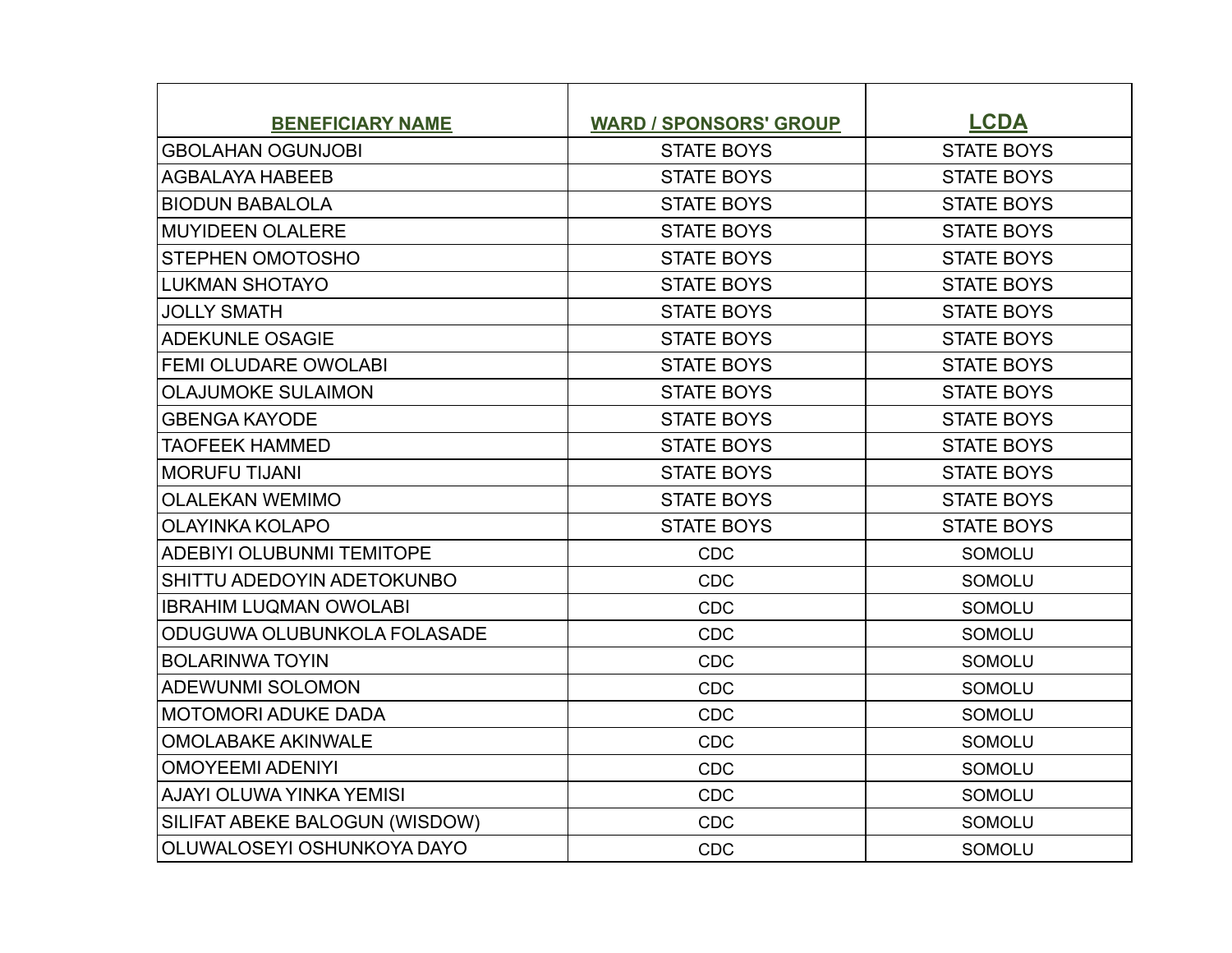| <b>BENEFICIARY NAME</b>                | <b>WARD / SPONSORS' GROUP</b> | <b>LCDA</b>            |
|----------------------------------------|-------------------------------|------------------------|
| ALH. M OLADAPO ALARAN                  | <b>CDC</b>                    | <b>SOMOLU</b>          |
| <b>FOLARIN DEBORAH OLAJUMOKE</b>       | <b>CDC</b>                    | <b>SOMOLU</b>          |
| <b>TELLA FATIMOH ADERONKE</b>          | <b>CDC</b>                    | <b>SOMOLU</b>          |
| <b>OLAGUNJU OLAIDE MODINAT</b>         | <b>CDC</b>                    | <b>SOMOLU</b>          |
| <b>JINADU SHAKIRAT OMOBOLANLE</b>      | <b>CDC</b>                    | <b>SOMOLU</b>          |
| <b>OYENUGA BOLA SHERIFAT</b>           | <b>CDC</b>                    | <b>SOMOLU</b>          |
| <b>JOSEPHINE OMOLABAKE AKINWALE</b>    | <b>CDC</b>                    | <b>SOMOLU</b>          |
| <b>MOHAMMED TAOFIK IDRIS-OLUMEGBON</b> | <b>CDC</b>                    | <b>SOMOLU</b>          |
| <b>AKANNI OLATUNJI ABIODUN</b>         | <b>CDC</b>                    | <b>IGBOGBO/BAIYEKU</b> |
| <b>VICTORIA FOLARANMI FAKEYE</b>       | <b>CDC</b>                    | <b>IGBOGBO/BAIYEKU</b> |
| <b>FATAI AREMU</b>                     | <b>CDC</b>                    | IGBOGBO/BAIYEKU        |
| <b>MRS SALIFAT IBRAHIM</b>             | <b>CDC</b>                    | <b>IGBOGBO/BAIYEKU</b> |
| <b>ONABANJO ABIOLA</b>                 | <b>CDC</b>                    | IGBOGBO/BAIYEKU        |
| <b>TAIWO MUJIDATU AJOKE</b>            | <b>CDC</b>                    | <b>IGBOGBO/BAIYEKU</b> |
| ALIMI ADEOLA ADELEKE                   | <b>CDC</b>                    | <b>IGBOGBO/BAIYEKU</b> |
| ELIZABETH NWAJOGORI                    | <b>CDC</b>                    | <b>IGBOGBO/BAIYEKU</b> |
| <b>AKILO IBRAHIM ADEWALE</b>           | <b>CDC</b>                    | <b>IGBOGBO/BAIYEKU</b> |
| <b>SHERIFAT ABIODUN HARSON</b>         | <b>CDC</b>                    | <b>IGBOGBO/BAIYEKU</b> |
| YEKINI OYETUNJI OJO                    | <b>CDC</b>                    | IGBOGBO/BAIYEKU        |
| <b>AGBAJE VICTORIA</b>                 | <b>CDC</b>                    | <b>IGBOGBO/BAIYEKU</b> |
| <b>HASSAN OLABODE ARIMI</b>            | <b>CDC</b>                    | <b>IGBOGBO/BAIYEKU</b> |
| <b>TOWOLAWI OLAWALE</b>                | <b>CDC</b>                    | <b>IGBOGBO/BAIYEKU</b> |
| <b>JIMBA TOHEEB OLAWALE</b>            | <b>CDC</b>                    | <b>IGBOGBO/BAIYEKU</b> |
| <b>GRACE OLUSOLA AJENIFUJA</b>         | <b>CDC</b>                    | IGBOGBO/BAIYEKU        |
| <b>MRS ORIKEMI OMOBOLANLE</b>          | <b>CDC</b>                    | IGBOGBO/BAIYEKU        |
| <b>BAURA ROSELINE JAIYEOLA</b>         | <b>CDC</b>                    | <b>IGBOGBO/BAIYEKU</b> |
| <b>YEMISI RACHAEL ABARI</b>            | <b>CDC</b>                    | <b>IGBOGBO/BAIYEKU</b> |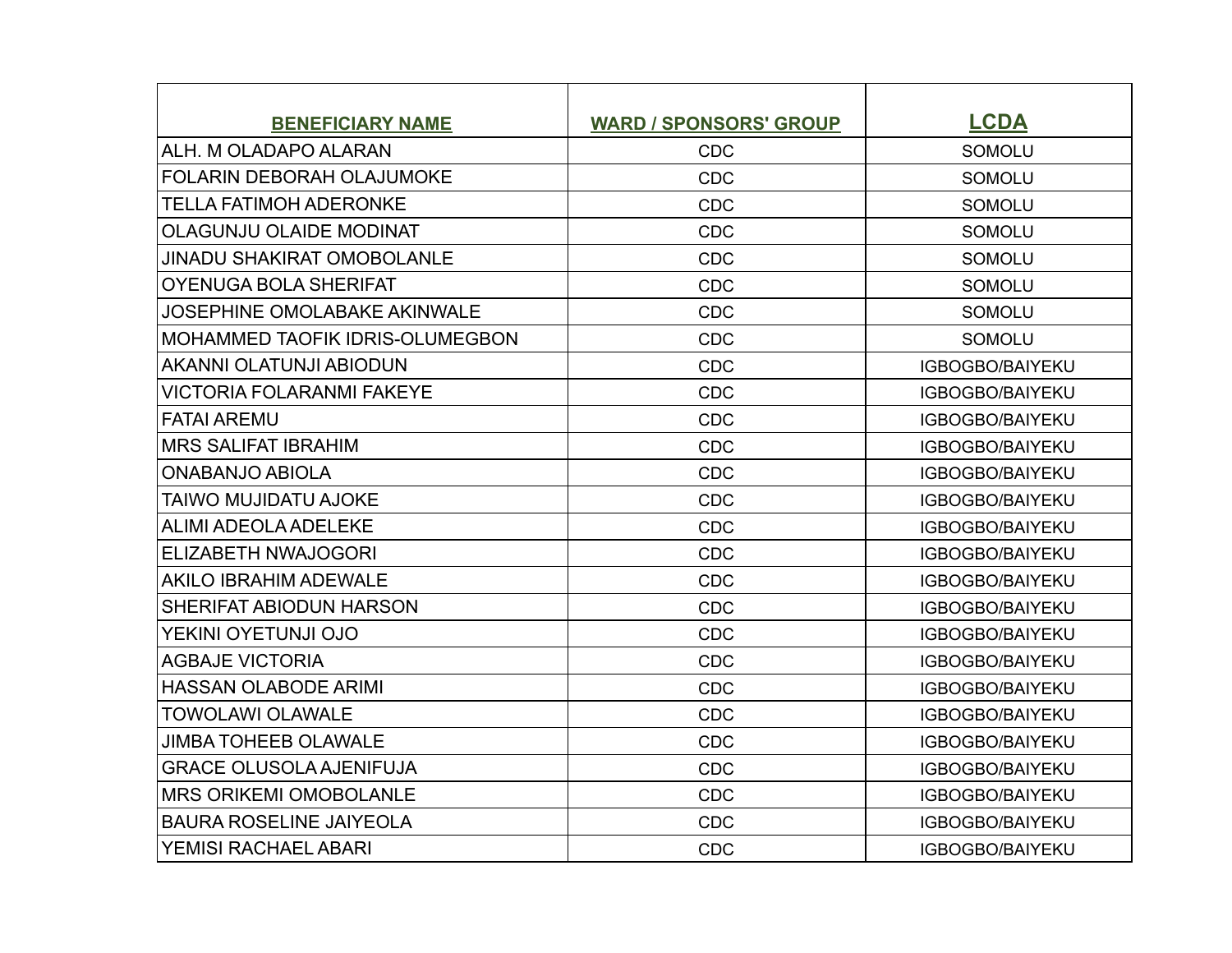| <b>BENEFICIARY NAME</b>          | <b>WARD / SPONSORS' GROUP</b> | <b>LCDA</b>            |
|----------------------------------|-------------------------------|------------------------|
| <b>OLABISI AKERELE SHILOH</b>    | <b>CDC</b>                    | <b>IGBOGBO/BAIYEKU</b> |
| ADEYEMI OLUWADAMILOLA            | <b>CDC</b>                    | <b>IKORODU WEST</b>    |
| <b>ADOYE RASHIDAT BOLANLE</b>    | <b>CDC</b>                    | <b>IKORODU WEST</b>    |
| <b>OMOJOLEHIN OLAITAN</b>        | <b>CDC</b>                    | <b>IKORODU WEST</b>    |
| <b>ADEWALE ALLI OWE</b>          | <b>CDC</b>                    | <b>IKORODU WEST</b>    |
| <b>VICTORIAL MODUPE KAYODE</b>   | <b>CDC</b>                    | <b>IKORODU WEST</b>    |
| AGBEKE AMOPE OGUNBELA            | <b>CDC</b>                    | <b>IKORODU WEST</b>    |
| ADENIGBA OLADELE                 | <b>CDC</b>                    | <b>IKORODU WEST</b>    |
| ABDUQUADRI MUSLIUDEEN AGBOOLA    | <b>CDC</b>                    | <b>IKORODU WEST</b>    |
| MOSES OLUTOBI OBASANYA           | <b>CDC</b>                    | <b>IKORODU WEST</b>    |
| FLORENCE OLUWAFUMILAYO SHOLARIN  | <b>CDC</b>                    | <b>IKORODU WEST</b>    |
| ADEOLA JOSEPH                    | <b>CDC</b>                    | <b>IKORODU WEST</b>    |
| MUSTAPHA SHAKIRA AMOKE (MRS)     | <b>CDC</b>                    | <b>IKORODU WEST</b>    |
| ADESINA ADELAWALE SODIQ          | <b>CDC</b>                    | <b>IKORODU WEST</b>    |
| MUSILIU GBENGA NOSIRU            | <b>CDC</b>                    | <b>IKORODU WEST</b>    |
| <b>BELLO MODINAT SEUN</b>        | <b>CDC</b>                    | <b>IKORODU WEST</b>    |
| <b>ADESHINA FASHEUN LAWRENCE</b> | <b>CDC</b>                    | <b>IKORODU WEST</b>    |
| ALBERT ADEDOYIN THERESA          | <b>CDC</b>                    | <b>IKORODU WEST</b>    |
| <b>CHARLES OLUMUYIWA OKUSELU</b> | <b>CDC</b>                    | <b>IKORODU WEST</b>    |
| <b>EFFIONG CHRISTIANAH</b>       | <b>CDC</b>                    | <b>IKORODU WEST</b>    |
| <b>TOBE ADEDOTUN</b>             | <b>CDC</b>                    | <b>IKORODU WEST</b>    |
| YUSUF IYABO S.                   | CDC                           | <b>EREDO</b>           |
| <b>BAJO DAWARIU A.</b>           | <b>CDC</b>                    | <b>EREDO</b>           |
| <b>FOLARIN O YESIRU</b>          | <b>CDC</b>                    | <b>EREDO</b>           |
| <b>SALISU SUWEBATU TITILAYO</b>  | <b>CDC</b>                    | <b>EREDO</b>           |
| <b>OLADEGA WALIAT OLABISI</b>    | <b>CDC</b>                    | <b>EREDO</b>           |
| MUKAILA IBILOLA LAWAL            | <b>CDC</b>                    | <b>EREDO</b>           |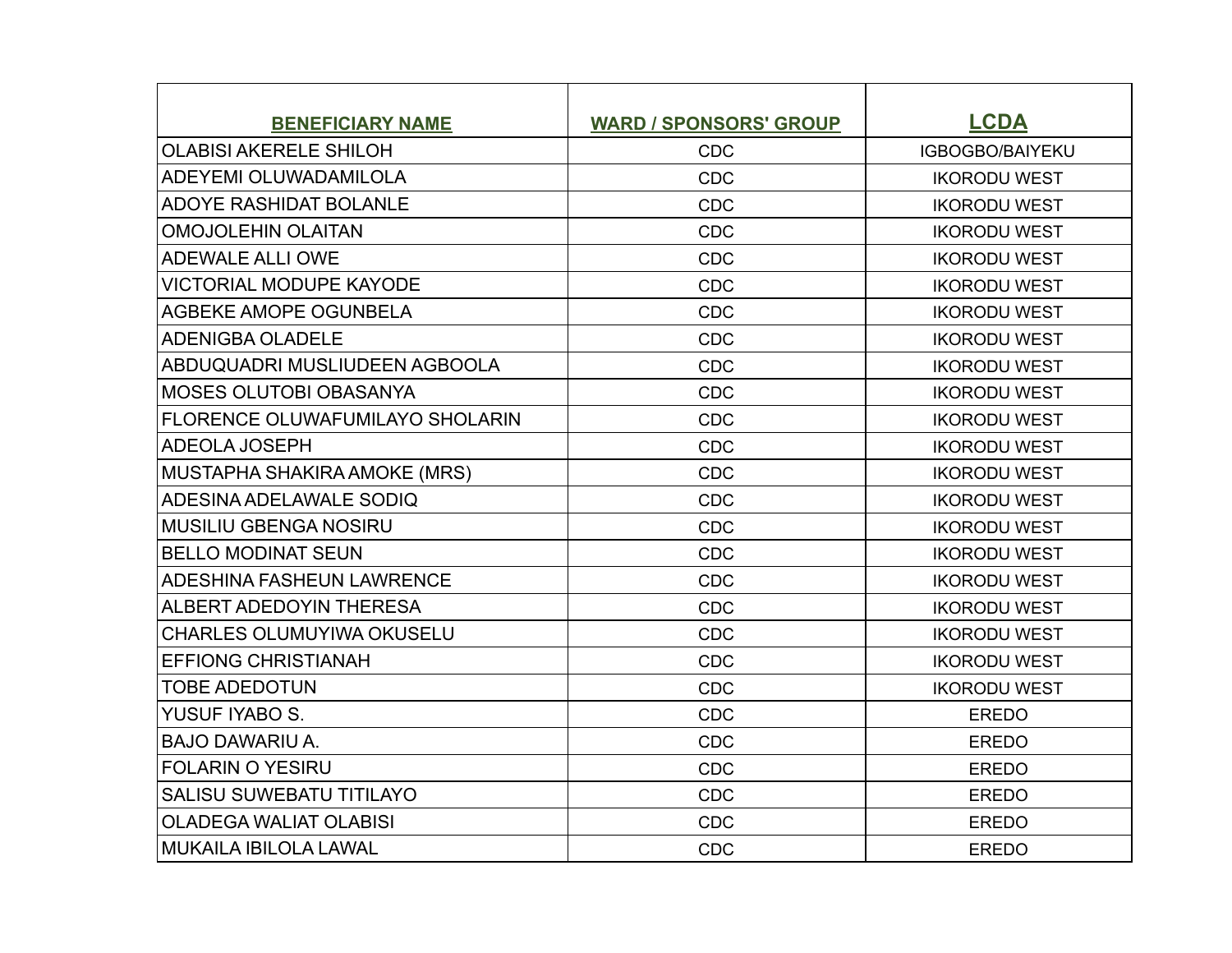| <b>BENEFICIARY NAME</b>              | <b>WARD / SPONSORS' GROUP</b> | <b>LCDA</b>         |
|--------------------------------------|-------------------------------|---------------------|
| <b>DADA NURATU ADENIKE</b>           | <b>CDC</b>                    | <b>EREDO</b>        |
| <b>OLADEGA WALIDU OLAWALE</b>        | <b>CDC</b>                    | <b>EREDO</b>        |
| <b>BALOGUN AYOMIDE OLUWA</b>         | <b>CDC</b>                    | <b>EREDO</b>        |
| <b>OLOMIDE TAWAKALITU O</b>          | <b>CDC</b>                    | <b>EREDO</b>        |
| <b>ADEKOYA PATIENCE S</b>            | <b>CDC</b>                    | <b>EREDO</b>        |
| OLAOLU OLUGBENGA QUDRI               | <b>CDC</b>                    | <b>EREDO</b>        |
| <b>ORIRE SHEEFAT MODUPE</b>          | <b>CDC</b>                    | <b>EREDO</b>        |
| ADEKOYA ABIODUN ADEBOWALE            | <b>CDC</b>                    | <b>EREDO</b>        |
| <b>SANGOSANYA TOYIN</b>              | <b>CDC</b>                    | <b>EREDO</b>        |
| <b>SALAMI OLAYEMI YESIRU</b>         | <b>CDC</b>                    | <b>EREDO</b>        |
| <b>BADEJO VICTORIA AYODELE</b>       | <b>CDC</b>                    | <b>EREDO</b>        |
| <b>DOSUMU ESTHER OPEYEMI</b>         | <b>CDC</b>                    | <b>EREDO</b>        |
| MARIA OLAYEMI ADEYEMI                | <b>CDC</b>                    | <b>EREDO</b>        |
| <b>RACHEAL BUNMI</b>                 | <b>CDC</b>                    | <b>EREDO</b>        |
| <b>GISANRI OLUREMI</b>               | <b>CDC</b>                    | <b>IKOSI ISHERI</b> |
| <b>BABATUNDE OLUMAKINDE OGUNYEMI</b> | <b>CDC</b>                    | <b>IKOSI ISHERI</b> |
| ADESINA, OLUWOLE OLADAPO             | <b>CDC</b>                    | <b>IKOSI ISHERI</b> |
| ADERONKE OLAMOJU LAWAL               | <b>CDC</b>                    | <b>IKOSI ISHERI</b> |
| AFINJUOMO KINGSLEY OLUWAFEMI         | <b>CDC</b>                    | <b>IKOSI ISHERI</b> |
| <b>HARUNA OMOLAJOMO</b>              | <b>CDC</b>                    | <b>IKOSI ISHERI</b> |
| <b>MARTINS AKPOEBI DONOR</b>         | <b>CDC</b>                    | <b>IKOSI ISHERI</b> |
| <b>ADEKOYA TEMITOPE ABOSEDE</b>      | <b>CDC</b>                    | <b>IKOSI ISHERI</b> |
| <b>IHEONYE NKECHI</b>                | <b>CDC</b>                    | <b>IKOSI ISHERI</b> |
| <b>GANIYU FATAI O.</b>               | <b>CDC</b>                    | <b>IKOSI ISHERI</b> |
| <b>ADEREMI AMUSAT</b>                | <b>CDC</b>                    | <b>IKOSI ISHERI</b> |
| <b>OLAYIWOLA FOLARIN</b>             | <b>CDC</b>                    | <b>IKOSI ISHERI</b> |
| <b>JOHNSON OLABOKUNDE</b>            | <b>CDC</b>                    | <b>IKOSI ISHERI</b> |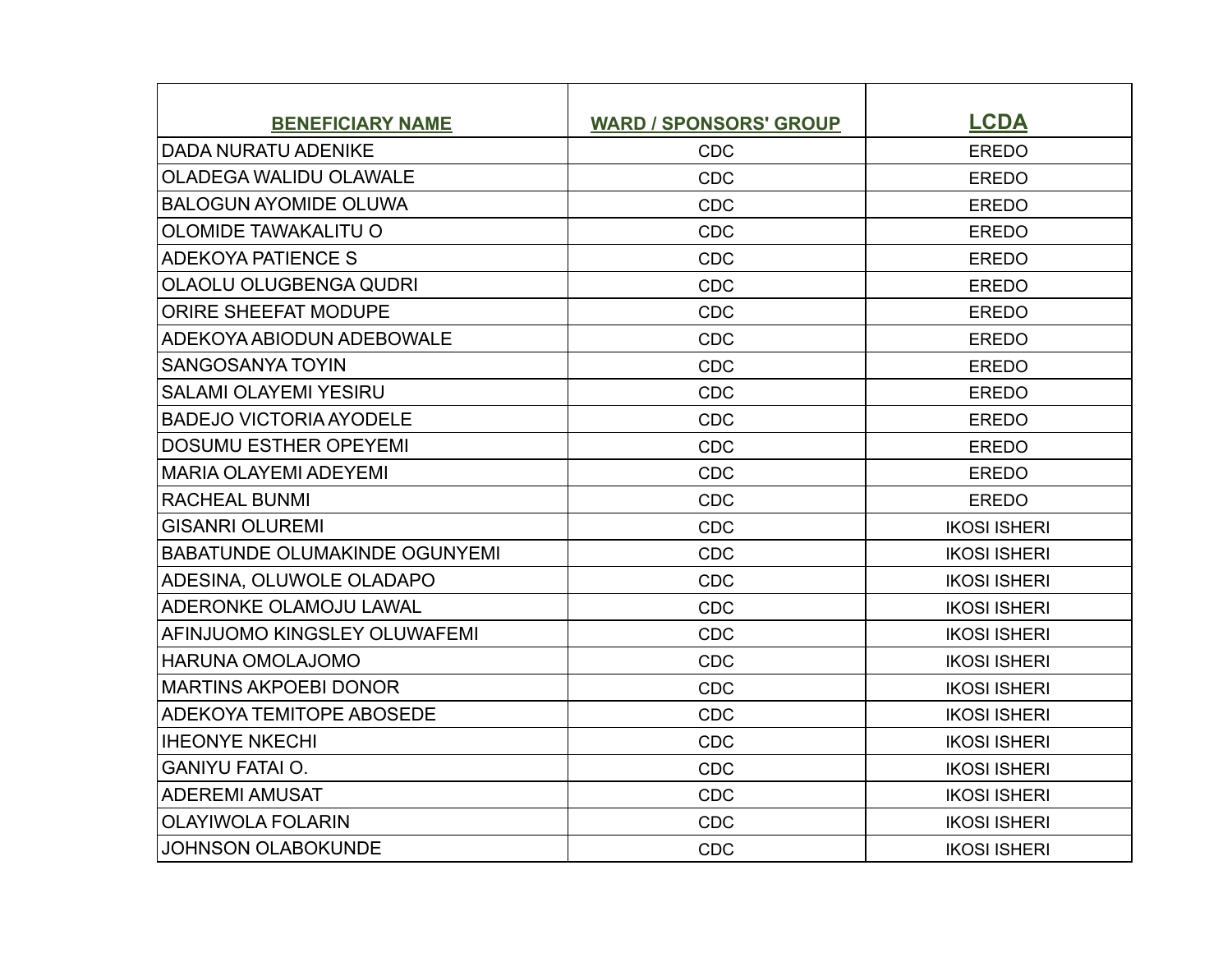| <b>BENEFICIARY NAME</b>         | <b>WARD / SPONSORS' GROUP</b> | <b>LCDA</b>         |
|---------------------------------|-------------------------------|---------------------|
| <b>ESTHER ETUSI ADESOJI</b>     | <b>CDC</b>                    | <b>IKOSI ISHERI</b> |
| <b>ISHAQ OLAYIWOLA ADEKUNLE</b> | <b>CDC</b>                    | <b>IKOSI ISHERI</b> |
| <b>ADEREMI DARE SAMUEL</b>      | <b>CDC</b>                    | <b>IKOSI ISHERI</b> |
| AJOWELE OYEDELE JAMES           | <b>CDC</b>                    | <b>IKOSI ISHERI</b> |
| <b>MODUPEOLA JULIANA FALANA</b> | <b>CDC</b>                    | <b>IKOSI ISHERI</b> |
| <b>EZEKIEL GESIYEIBO</b>        | <b>CDC</b>                    | <b>IKOSI ISHERI</b> |
| <b>ADEMOLA DORCAS TEMITOPE</b>  | <b>CDC</b>                    | <b>IKOSI ISHERI</b> |
| IMRS TAIWO OLANIYI              | <b>CDC</b>                    | <b>KOSOFE</b>       |
| <b>DELE EMORUWA</b>             | <b>CDC</b>                    | <b>KOSOFE</b>       |
| ARAMIDE O IBRAHIM               | <b>CDC</b>                    | <b>KOSOFE</b>       |
| <b>ADEYEMI BADEJOKO</b>         | <b>CDC</b>                    | <b>KOSOFE</b>       |
| ARAMIDE NURAT AKODU             | <b>CDC</b>                    | <b>KOSOFE</b>       |
| <b>FEYISAYO BABATUNDE</b>       | <b>CDC</b>                    | <b>KOSOFE</b>       |
| OGUNBOWALE ADEDEJI OLUMIDE      | <b>CDC</b>                    | <b>KOSOFE</b>       |
| <b>BALOGUN FALILAT</b>          | <b>CDC</b>                    | <b>KOSOFE</b>       |
| AYODELE OLAGUNDOYE OLASUPO      | <b>CDC</b>                    | <b>KOSOFE</b>       |
| <b>OLADIMEJI OLOWOYO</b>        | <b>CDC</b>                    | <b>KOSOFE</b>       |
| <b>OLALEYE OLAMIDE SIKIRU</b>   | <b>CDC</b>                    | <b>KOSOFE</b>       |
| ODUROYE OLAOLUWA ADELEKE        | <b>CDC</b>                    | <b>KOSOFE</b>       |
| <b>GAFARU AKANMO OLAYIWOLA</b>  | <b>CDC</b>                    | <b>KOSOFE</b>       |
| <b>OLUWATENIOLA OYESILE</b>     | <b>CDC</b>                    | <b>KOSOFE</b>       |
| OLOWOGBILE ADEPEJU TOYIN        | <b>CDC</b>                    | <b>KOSOFE</b>       |
| <b>JIMOH KUKU REMILEKUN</b>     | <b>CDC</b>                    | <b>KOSOFE</b>       |
| <b>OLAYEMI SAIDAT BABATUNDE</b> | <b>CDC</b>                    | <b>KOSOFE</b>       |
| <b>BOBADE JAMES AYODELE</b>     | <b>CDC</b>                    | <b>KOSOFE</b>       |
| <b>ATINUKE BAMIDELE</b>         | <b>CDC</b>                    | <b>KOSOFE</b>       |
| <b>OLUSEGUN OYENIYI</b>         | <b>CDC</b>                    | <b>KOSOFE</b>       |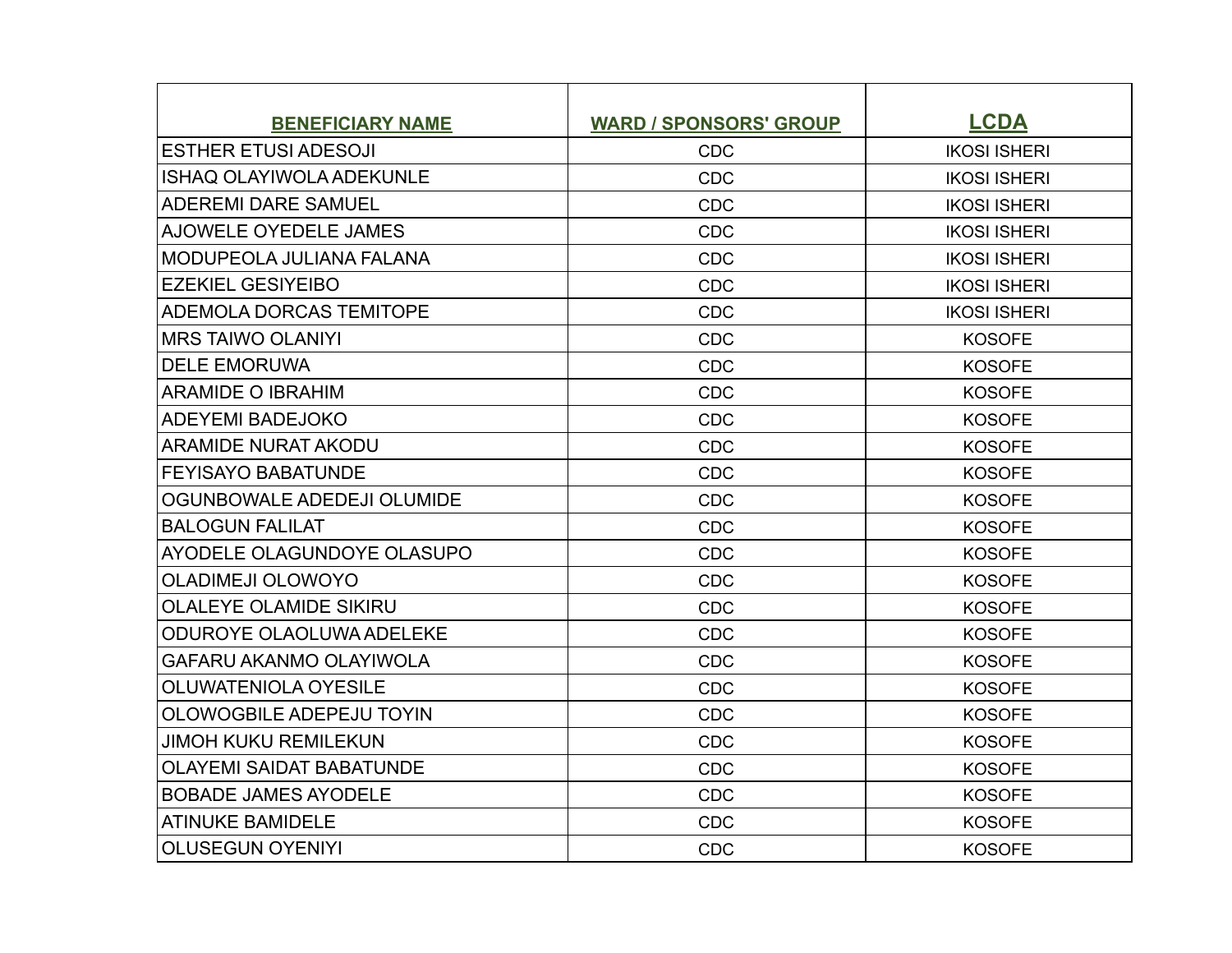| <b>BENEFICIARY NAME</b>            | <b>WARD / SPONSORS' GROUP</b> | <b>LCDA</b>          |
|------------------------------------|-------------------------------|----------------------|
| <b>GRACE OGUNLEYE</b>              | <b>CDC</b>                    | <b>IKOSI-EJINRIN</b> |
| OLUKOYA ADEMOLU OLUWATOSIN         | CDC                           | <b>IKOSI-EJINRIN</b> |
| <b>AGUNBIADE BOLANLE YINKA</b>     | <b>CDC</b>                    | <b>IKOSI-EJINRIN</b> |
| OGUNSEMOWO ALIRAY ADEYINKA         | <b>CDC</b>                    | <b>IKOSI-EJINRIN</b> |
| ALAUSA SURAKAT ANIMASAUN           | <b>CDC</b>                    | <b>IKOSI-EJINRIN</b> |
| <b>OLATUNDE OLAKUNLE JOSEPH</b>    | <b>CDC</b>                    | <b>IKOSI-EJINRIN</b> |
| <b>IDAYAT AJAYI</b>                | CDC                           | <b>IKOSI-EJINRIN</b> |
| BASIRAT OLAJUMOKE OGUNSANYA        | <b>CDC</b>                    | <b>IKOSI-EJINRIN</b> |
| <b>MEKULEYI ADENIYI DAVID</b>      | CDC                           | <b>IKOSI-EJINRIN</b> |
| AKILO HIDIYAT A.                   | CDC                           | <b>IKOSI-EJINRIN</b> |
| DANIEL HARRISON OLUWOLE            | CDC                           | <b>IKOSI-EJINRIN</b> |
| <b>LAWAL ADEBISI FAUSAT</b>        | CDC                           | <b>IKOSI-EJINRIN</b> |
| OMOWUNMI ABOSEDE ADERIBIGBE        | <b>CDC</b>                    | <b>IKOSI-EJINRIN</b> |
| ADENIKE OWOLABI ONAMUTI            | <b>CDC</b>                    | <b>IKOSI-EJINRIN</b> |
| <b>OJO EMMANUEL ADETOYE</b>        | CDC                           | <b>IKOSI-EJINRIN</b> |
| <b>MUSTAPHA T. OBAFEMI</b>         | <b>CDC</b>                    | <b>IKOSI-EJINRIN</b> |
| ADEYOOLA OLUFUNLAYO JAIBAT         | <b>CDC</b>                    | <b>IKOSI-EJINRIN</b> |
| ADENIYI ADEKUNLE ALFRED            | <b>CDC</b>                    | <b>IKOSI-EJINRIN</b> |
| ARUWAYO OPEYEMI VERONICA           | CDC                           | <b>IKOSI-EJINRIN</b> |
| <b>AJAYI ATINUKE OLAYINKA</b>      | <b>CDC</b>                    | <b>IKOSI-EJINRIN</b> |
| <b>KEHINDE HASSAN YUSUF</b>        | <b>CDC</b>                    | <b>IKORODU NORTH</b> |
| <b>WILLIAMS MARY LSEABASI</b>      | CDC                           | <b>IKORODU NORTH</b> |
| <b>ONAGBEMIRO ADENOLA EMMANUEL</b> | <b>CDC</b>                    | <b>IKORODU NORTH</b> |
| MADAM IFAWUMI OLUSAYO GRACE        | <b>CDC</b>                    | <b>IKORODU NORTH</b> |
| IMOSURO ANOTA ADEDOYIN             | CDC                           | <b>IKORODU NORTH</b> |
| <b>BLESSING UDEGBUNA</b>           | <b>CDC</b>                    | <b>IKORODU NORTH</b> |
| ADESANYA GANIYAT KEHINDE           | CDC                           | <b>IKORODU NORTH</b> |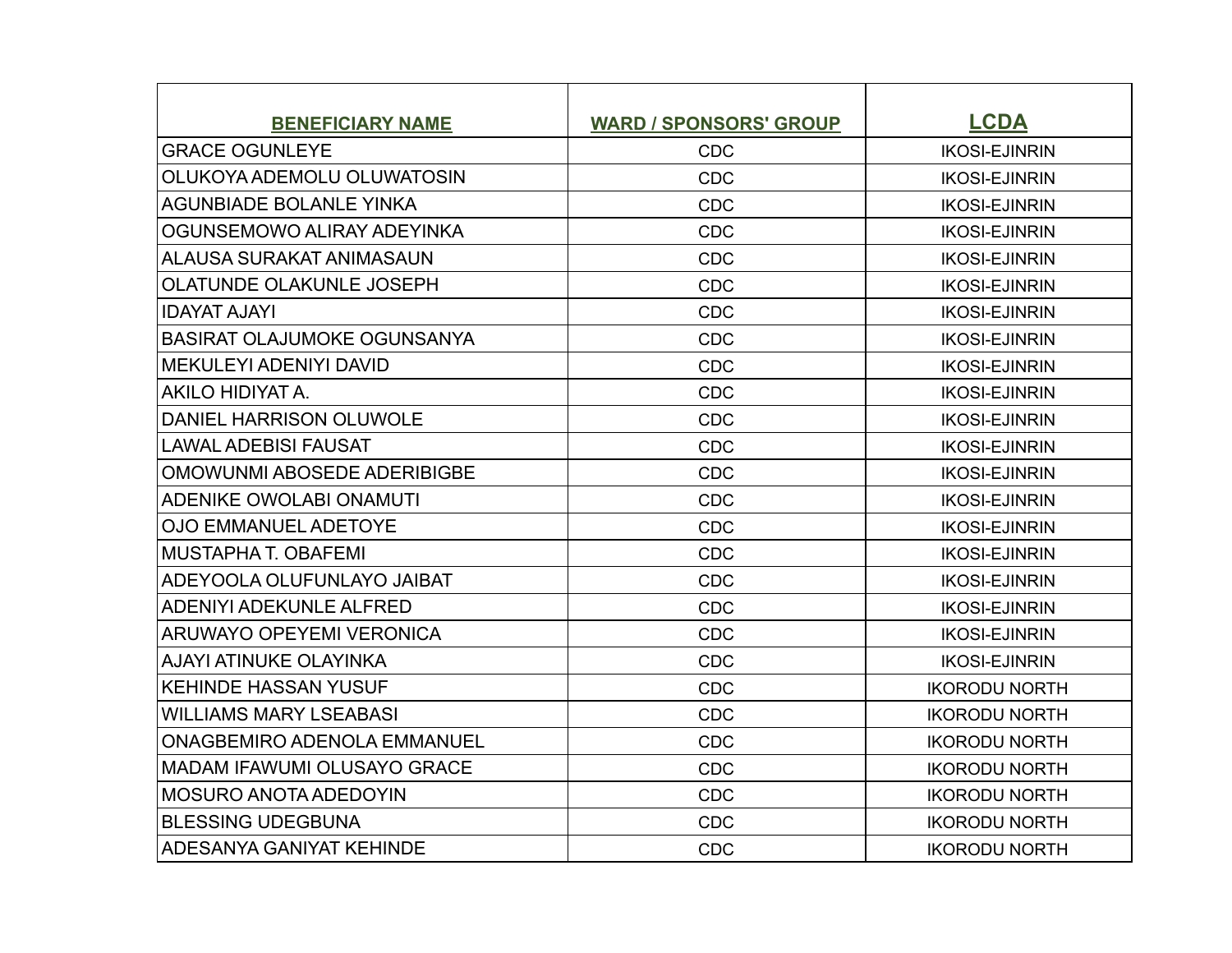| <b>BENEFICIARY NAME</b>           | <b>WARD / SPONSORS' GROUP</b> | <b>LCDA</b>          |
|-----------------------------------|-------------------------------|----------------------|
| <b>IMARION ABIOLA OLUWOYE</b>     | <b>CDC</b>                    | <b>IKORODU NORTH</b> |
| ABIODUN OJUGBELE ABAYOMI          | CDC                           | <b>IKORODU NORTH</b> |
| <b>PATRICIA OKONKWO</b>           | <b>CDC</b>                    | <b>IKORODU NORTH</b> |
| <b>TAJUDEEN MUDASHIRU</b>         | <b>CDC</b>                    | <b>IKORODU NORTH</b> |
| <b>SANUSI KUBURAT ABENI</b>       | <b>CDC</b>                    | <b>IKORODU NORTH</b> |
| <b>FESTUS OLUSEGUN SHOPEKAN</b>   | CDC                           | <b>IKORODU NORTH</b> |
| SHERIFF OLOKODANA BABATUNDE       | CDC                           | <b>IKORODU NORTH</b> |
| <b>IYABODE OGUNWALE SHOBANIRE</b> | <b>CDC</b>                    | <b>IKORODU NORTH</b> |
| <b>FUNMILAYO RACHEAL ODEGBILE</b> | <b>CDC</b>                    | <b>IKORODU NORTH</b> |
| MARY ADERONKE OSHIKOMAYA          | CDC                           | <b>IKORODU NORTH</b> |
| NUSIRATU MORENIKE ONIFADE         | CDC                           | <b>IKORODU NORTH</b> |
| <b>EBIRI FEBISHOLA CAROLINE</b>   | CDC                           | <b>IKORODU NORTH</b> |
| <b>EMMANUEL AYINDE OJO</b>        | CDC                           | <b>IKORODU NORTH</b> |
| <b>SALU JOHNSON ADENIYI</b>       | <b>CDC</b>                    | <b>IJEDE</b>         |
| ADEKUNLE JOSEPH GBADEGESIN        | <b>CDC</b>                    | <b>IJEDE</b>         |
| OLUMO DEBORAH FOLUSHO             | CDC                           | <b>IJEDE</b>         |
| <b>IBIGBAMI SAMUEL AJAYI</b>      | CDC                           | <b>IJEDE</b>         |
| OGUNSHOLA ADERONKE SILIFAT        | CDC                           | <b>IJEDE</b>         |
| AYOKU-OWOLAWI KERESIFON PRECIOUS  | CDC                           | <b>IJEDE</b>         |
| <b>DORATHY CHUKWU</b>             | <b>CDC</b>                    | <b>IJEDE</b>         |
| <b>ODEDEJI ADERONKE</b>           | CDC                           | <b>IJEDE</b>         |
| <b>DUROJAYE FAITH OKE</b>         | <b>CDC</b>                    | <b>IJEDE</b>         |
| <b>OLABANJI ODUBOTE</b>           | CDC                           | <b>IJEDE</b>         |
| <b>BALIKIS ABASS</b>              | CDC                           | <b>IJEDE</b>         |
| <b>UGOR BLESSING</b>              | <b>CDC</b>                    | <b>IJEDE</b>         |
| <b>FAMOUS ALUKEKE GLADYS</b>      | CDC                           | <b>IJEDE</b>         |
| AYENI RASHEED OLABODE             | CDC                           | <b>IJEDE</b>         |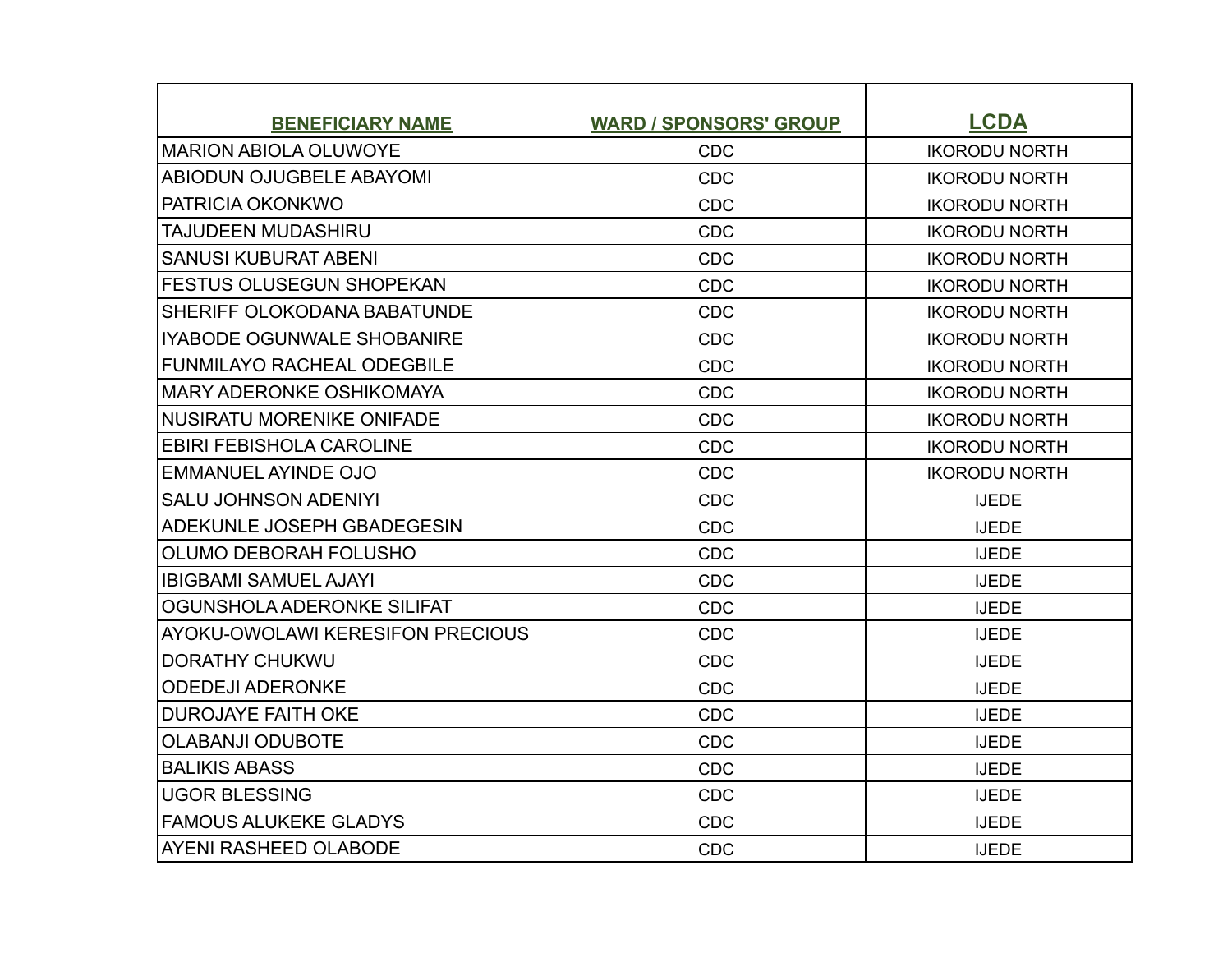| <b>BENEFICIARY NAME</b>           | <b>WARD / SPONSORS' GROUP</b> | <b>LCDA</b>        |
|-----------------------------------|-------------------------------|--------------------|
| <b>AHANONYE NKECHI ANASTASIA</b>  | <b>CDC</b>                    | <b>IJEDE</b>       |
| <b>ALASHE FUNMILAYO IDAYAT</b>    | <b>CDC</b>                    | <b>IJEDE</b>       |
| SUNMOLA AZEEZ OLUWATOSIN          | <b>CDC</b>                    | <b>IJEDE</b>       |
| <b>SULAIMON ADIJATU OLAKEJI</b>   | <b>CDC</b>                    | <b>IJEDE</b>       |
| <b>OMONIYI AYODLE SULAIMON</b>    | <b>CDC</b>                    | <b>IJEDE</b>       |
| <b>ADOKI TAMUNOSIKI O</b>         | <b>CDC</b>                    | <b>IJEDE</b>       |
| <b>MRS ABIODUN DICKSON</b>        | <b>CDC</b>                    | AGBOYI-KETU        |
| <b>ADEYEMI WASIU DISU</b>         | <b>CDC</b>                    | AGBOYI-KETU        |
| <b>MUNIRU OGUNFOWOKE</b>          | <b>CDC</b>                    | AGBOYI-KETU        |
| AJANI ADEKUNLE OGBOJA             | <b>CDC</b>                    | AGBOYI-KETU        |
| <b>HABIB IYABO</b>                | <b>CDC</b>                    | AGBOYI-KETU        |
| <b>OYEBANJO KUDIRATU</b>          | <b>CDC</b>                    | AGBOYI-KETU        |
| <b>ADELAJA STELLA ATINUKE</b>     | <b>CDC</b>                    | AGBOYI-KETU        |
| ADEBAYO JUMOKE                    | <b>CDC</b>                    | AGBOYI-KETU        |
| <b>JIMOH AJALA</b>                | <b>CDC</b>                    | AGBOYI-KETU        |
| <b>SALAWUDEEN ADEWUNMI MUIBAT</b> | <b>CDC</b>                    | AGBOYI-KETU        |
| <b>OSHINEYE AZEEZ OPEYEMI</b>     | <b>CDC</b>                    | AGBOYI-KETU        |
| <b>TAJUDEEN ADEKUNLE</b>          | <b>CDC</b>                    | AGBOYI-KETU        |
| <b>SANNI MARIA ABIODUN</b>        | <b>CDC</b>                    | AGBOYI-KETU        |
| <b>DAODU MODUPE MARY</b>          | <b>CDC</b>                    | AGBOYI-KETU        |
| <b>LATEEF NIKE BASEERAT</b>       | <b>CDC</b>                    | AGBOYI-KETU        |
| <b>FARAMADE TIJANI</b>            | <b>CDC</b>                    | AGBOYI-KETU        |
| <b>TEMITOPE AJETAYO</b>           | <b>CDC</b>                    | AGBOYI-KETU        |
| <b>JULIANA ADEDEJI</b>            | <b>CDC</b>                    | AGBOYI-KETU        |
| <b>LUKMAN SOLUADE</b>             | <b>CDC</b>                    | AGBOYI-KETU        |
| <b>FAGUNWA BARAKA BOLAJI</b>      | <b>CDC</b>                    | AGBOYI-KETU        |
| CHIEF IMAM SAFIRIYU OLO           | <b>CDC</b>                    | <b>IBEJU LEKKI</b> |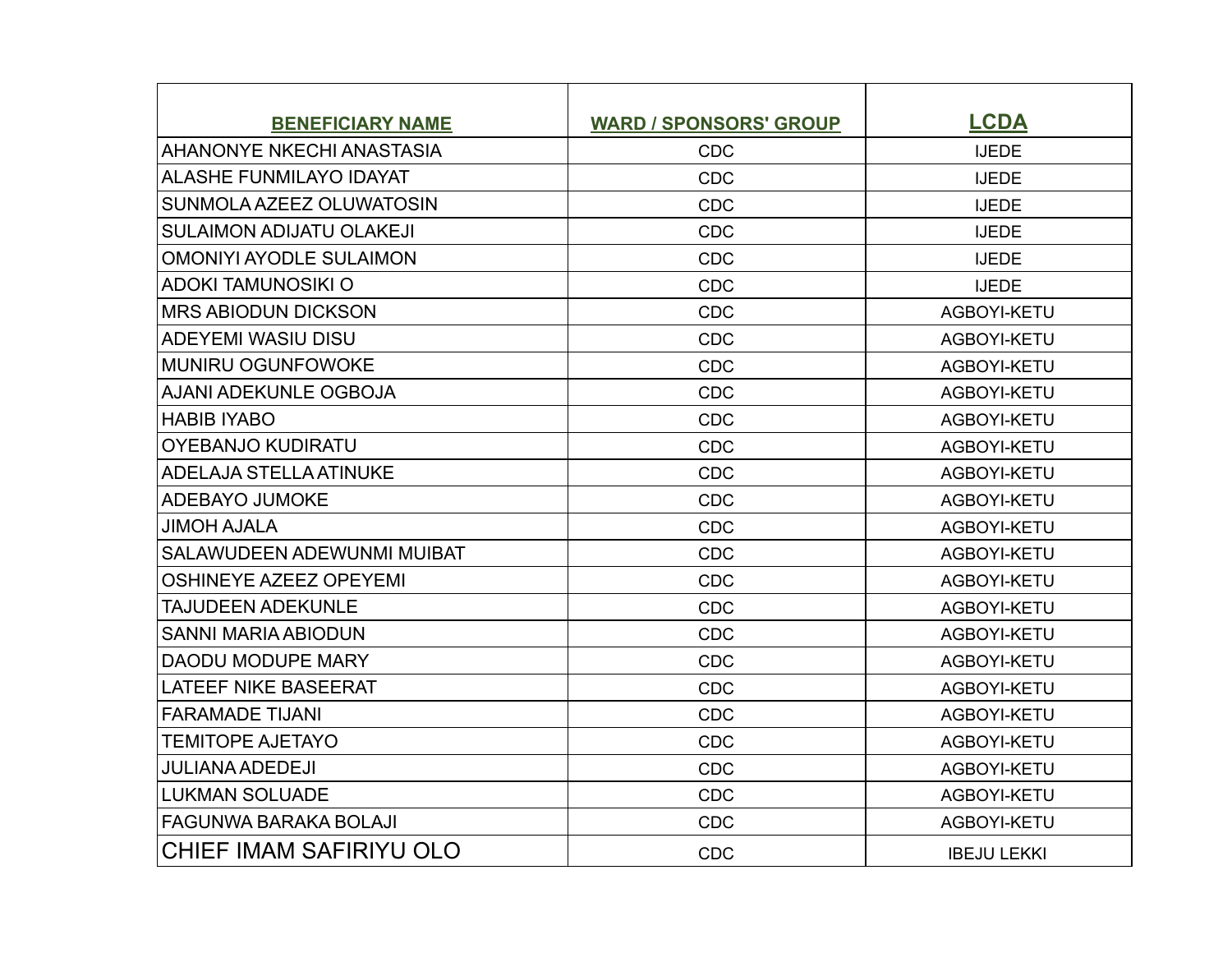| <b>BENEFICIARY NAME</b>          | <b>WARD / SPONSORS' GROUP</b> | <b>LCDA</b>        |
|----------------------------------|-------------------------------|--------------------|
| <b>CICILIAN ABOYEJI</b>          | <b>CDC</b>                    | <b>IBEJU LEKKI</b> |
| MUSEDIKU SHARAFA AYOKU           | <b>CDC</b>                    | <b>IBEJU LEKKI</b> |
| <b>JUMOKE KAFILATU FOLASHADE</b> | <b>CDC</b>                    | <b>IBEJU LEKKI</b> |
| <b>ADAM ISHOLA</b>               | <b>CDC</b>                    | <b>IBEJU LEKKI</b> |
| <b>KUBURA WILLIAM</b>            | <b>CDC</b>                    | <b>IBEJU LEKKI</b> |
| <b>SULUKA RASAKI ISHOLA</b>      | <b>CDC</b>                    | <b>IBEJU LEKKI</b> |
| <b>SALAWA RAJI</b>               | <b>CDC</b>                    | <b>IBEJU LEKKI</b> |
| AGBABIAKA WALIYAT ADEWUNMI       | <b>CDC</b>                    | <b>IBEJU LEKKI</b> |
| <b>BISOYE OSENI TAIWO</b>        | <b>CDC</b>                    | <b>IBEJU LEKKI</b> |
| SHAKIRA ABIDEMI IMAM             | <b>CDC</b>                    | <b>IBEJU LEKKI</b> |
| <b>IDOWU IRETI OBEDATU</b>       | <b>CDC</b>                    | <b>IBEJU LEKKI</b> |
| <b>KUDIRATU LASISI ANIKE</b>     | <b>CDC</b>                    | <b>IBEJU LEKKI</b> |
| TASIRU AJANI BALOGUN             | <b>CDC</b>                    | <b>IBEJU LEKKI</b> |
| RAFATA ADENIKE BAKARE            | <b>CDC</b>                    | <b>IBEJU LEKKI</b> |
| <b>SALAMI RAFIU IBITAYO</b>      | <b>CDC</b>                    | <b>IBEJU LEKKI</b> |
| <b>WAKILAT TITILAYO ODUKOYA</b>  | <b>CDC</b>                    | <b>IBEJU LEKKI</b> |
| <b>LABAKE ISMAILA</b>            | <b>CDC</b>                    | <b>IBEJU LEKKI</b> |
| <b>ARUNA FATAI</b>               | <b>CDC</b>                    | <b>IBEJU LEKKI</b> |
| SHITTU OLUWADAMILARE ZAINAB      | <b>CDC</b>                    | <b>IBEJU LEKKI</b> |
| <b>RITA ADAMU UMEH</b>           | <b>CDC</b>                    | <b>IKORODU</b>     |
| <b>JUBRIL OLAOMO OLUSOLA</b>     | <b>CDC</b>                    | <b>IKORODU</b>     |
| OGUNSANYA TEMITAYO               | <b>CDC</b>                    | <b>IKORODU</b>     |
| <b>ARIVO MASHONWO</b>            | <b>CDC</b>                    | <b>IKORODU</b>     |
| APENA ADEBISI MUJIRAT            | <b>CDC</b>                    | <b>IKORODU</b>     |
| <b>AJAGUN MORIAWO</b>            | <b>CDC</b>                    | <b>IKORODU</b>     |
| OSHUNDINA FRANCIS ADENIYI        | <b>CDC</b>                    | <b>IKORODU</b>     |
| <b>OMOGBEMI THEOPHILLUS</b>      | <b>CDC</b>                    | <b>IKORODU</b>     |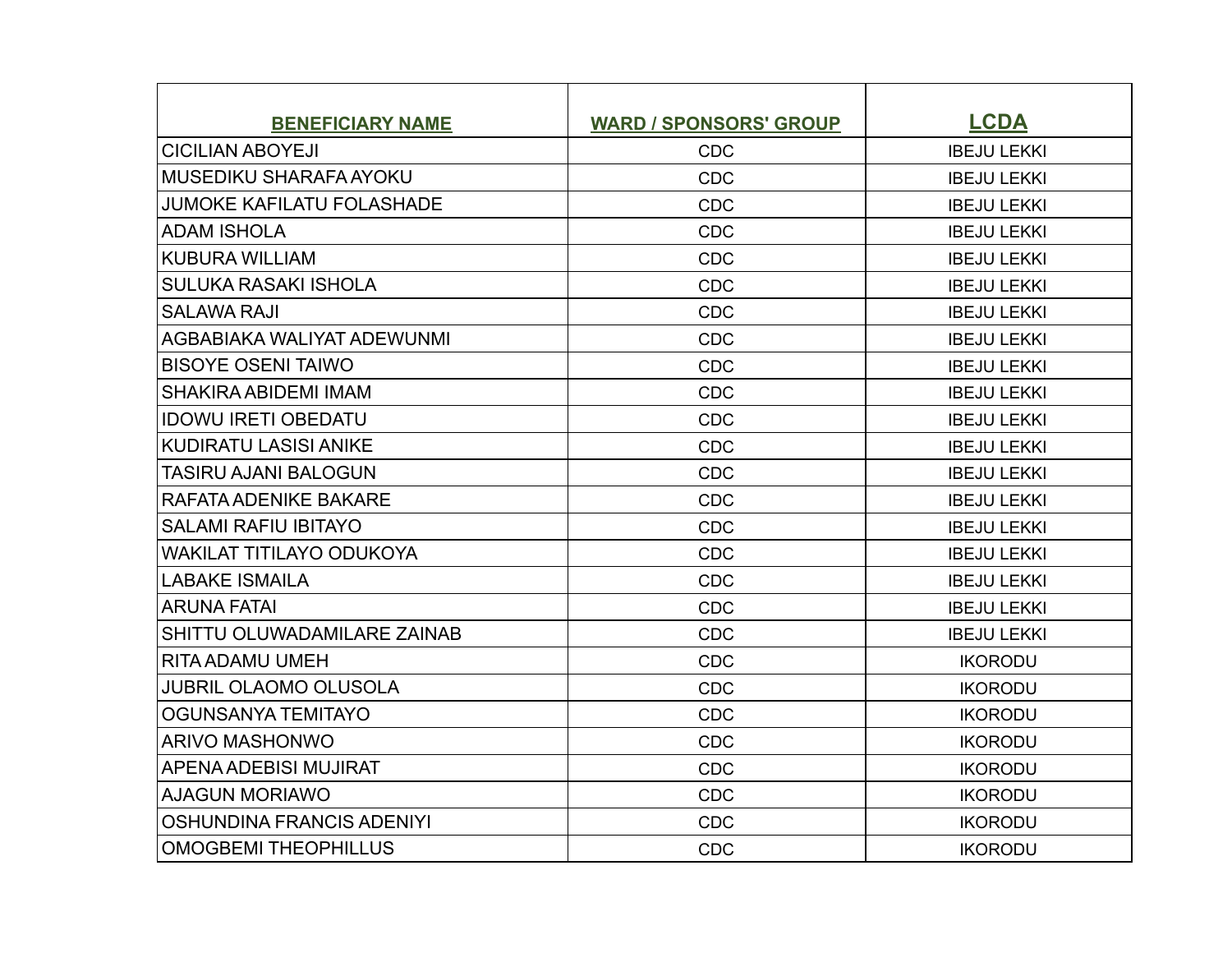| <b>BENEFICIARY NAME</b>          | <b>WARD / SPONSORS' GROUP</b> | <b>LCDA</b>    |
|----------------------------------|-------------------------------|----------------|
| <b>KAMODEEN OLUWAGBENGA</b>      | <b>CDC</b>                    | <b>IKORODU</b> |
| AMUSA OLAOLU                     | <b>CDC</b>                    | <b>IKORODU</b> |
| <b>ODUNUGA KEHINDE SIMATU</b>    | <b>CDC</b>                    | <b>IKORODU</b> |
| <b>ABDUL KAREEM IBRAHIM</b>      | <b>CDC</b>                    | <b>IKORODU</b> |
| MUSTAPHA RIDWAN OPEYEMI          | <b>CDC</b>                    | <b>IKORODU</b> |
| <b>OLAEGBE SUNDAY OLADEJO</b>    | <b>CDC</b>                    | <b>IKORODU</b> |
| KINGSLEY OGENE OPUTEH            | <b>CDC</b>                    | <b>IKORODU</b> |
| <b>OLASUPO SULAIMON</b>          | <b>CDC</b>                    | <b>IKORODU</b> |
| <b>ISMAILA MORIAMO</b>           | <b>CDC</b>                    | <b>IKORODU</b> |
| <b>ONILERE SILIFAT ENIOLA</b>    | <b>CDC</b>                    | <b>IKORODU</b> |
| <b>OSONUBI OLUSOLA</b>           | <b>CDC</b>                    | <b>IKORODU</b> |
| <b>OLATUNJI MODINAT OMOTOKE</b>  | <b>CDC</b>                    | <b>IKORODU</b> |
| AIYEPE I MISTUR                  | <b>CDC</b>                    | <b>BARIGA</b>  |
| <b>NURUDEEN IJAOBA BABATUNDE</b> | <b>CDC</b>                    | <b>BARIGA</b>  |
| <b>IYABO SHOKOYA SIMBI</b>       | <b>CDC</b>                    | <b>BARIGA</b>  |
| ALHAJA ABIBAT SIJUADE FOLORUNSHO | <b>CDC</b>                    | <b>BARIGA</b>  |
| <b>ISMAIL BUSHIRU ABOSEDE</b>    | <b>CDC</b>                    | <b>BARIGA</b>  |
| <b>VICTORIA TAIWO</b>            | <b>CDC</b>                    | <b>BARIGA</b>  |
| OLADUNJOYE SHUAIBU ISHOLA        | <b>CDC</b>                    | <b>BARIGA</b>  |
| <b>GANIYAT AREMU</b>             | <b>CDC</b>                    | <b>BARIGA</b>  |
| OLOHUNWA AMINAT JOHNSON          | <b>CDC</b>                    | <b>BARIGA</b>  |
| <b>ADIJAT OGUNDIMU</b>           | <b>CDC</b>                    | <b>BARIGA</b>  |
| <b>OKOH EMMANUEL EHINIHEN</b>    | <b>CDC</b>                    | <b>BARIGA</b>  |
| AKEREDOLU JANET BOLA             | <b>CDC</b>                    | <b>BARIGA</b>  |
| <b>BELLO OLABISI FUNMILAYO</b>   | <b>CDC</b>                    | <b>BARIGA</b>  |
| <b>BASHIOLA KEMI ADEYEMI</b>     | <b>CDC</b>                    | <b>BARIGA</b>  |
| <b>RUTH ROSALINE OJO</b>         | <b>CDC</b>                    | <b>BARIGA</b>  |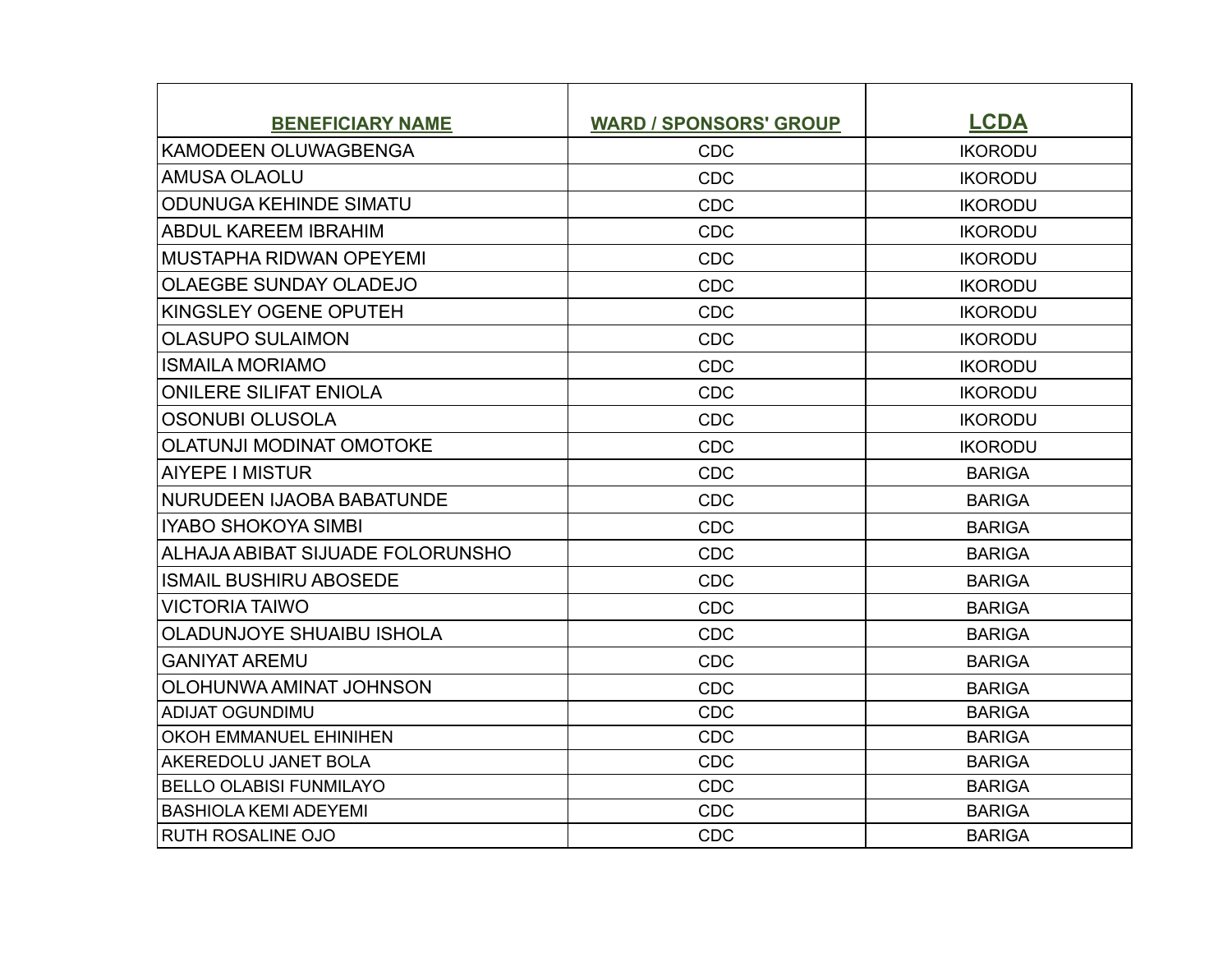| <b>BENEFICIARY NAME</b>              | <b>WARD / SPONSORS' GROUP</b> | <b>LCDA</b>   |
|--------------------------------------|-------------------------------|---------------|
| <b>OSENATU SHOLA OPAEWE</b>          | <b>CDC</b>                    | <b>BARIGA</b> |
| <b>EKJUPESARIN OLUBUNMI MOJISOLA</b> | <b>CDC</b>                    | <b>BARIGA</b> |
| <b>IDOWU ADELEYE</b>                 | <b>CDC</b>                    | <b>BARIGA</b> |
| MURITALA GANIYAT FEYISHARA           | <b>CDC</b>                    | <b>BARIGA</b> |
| <b>AWOMUTI AJIKE ADSHOLA</b>         | <b>CDC</b>                    | <b>BARIGA</b> |
| AMUSA OLUWATOYIN                     | <b>CDC</b>                    | <b>LEKKI</b>  |
| <b>AGOBMEJI SHERIFAT OLAWUNMI</b>    | <b>CDC</b>                    | <b>LEKKI</b>  |
| <b>LASISI RISI</b>                   | <b>CDC</b>                    | <b>LEKKI</b>  |
| MATHEW TUNDE JACOB                   | <b>CDC</b>                    | <b>LEKKI</b>  |
| <b>OGUNTIMIRIN MUDIRI</b>            | <b>CDC</b>                    | <b>LEKKI</b>  |
| ADBAYO ADENIKE M.                    | <b>CDC</b>                    | <b>LEKKI</b>  |
| <b>SAINOT KEJI BADARU</b>            | <b>CDC</b>                    | <b>LEKKI</b>  |
| <b>OLANAYO IDOWU</b>                 | <b>CDC</b>                    | LEKKI         |
| LLASISI LUKMON E.                    | <b>CDC</b>                    | <b>LEKKI</b>  |
| <b>ADEBAYO ABOLORE YETUNDE</b>       | <b>CDC</b>                    | <b>LEKKI</b>  |
| <b>MUSTAPHA ABIBAT OLUWANIFEMI</b>   | <b>CDC</b>                    | <b>LEKKI</b>  |
| ADEKOYA OBEDY OLATUNJI               | <b>CDC</b>                    | <b>LEKKI</b>  |
| <b>BALOGUN KAFAYAT</b>               | <b>CDC</b>                    | <b>LEKKI</b>  |
| <b>OMOLARA ISMOILA</b>               | <b>CDC</b>                    | <b>LEKKI</b>  |
| <b>BISHI IBRAHIM BABATUNDE</b>       | <b>CDC</b>                    | <b>LEKKI</b>  |
| <b>KASEEM LATIFAT TOSIN</b>          | <b>CDC</b>                    | <b>LEKKI</b>  |
| <b>AMUSA TAIYE BORI</b>              | <b>CDC</b>                    | <b>LEKKI</b>  |
| SHAFIRIYU YAYA AMOROBINI             | <b>CDC</b>                    | <b>LEKKI</b>  |
| <b>BALOGUN SHAKIRU</b>               | <b>CDC</b>                    | <b>LEKKI</b>  |
| AMUSA TANSIRU ADEKUNLE               | <b>CDC</b>                    | <b>LEKKI</b>  |
| <b>OGUNDIPE MURIU TITILAYO</b>       | <b>CDC</b>                    | EPE           |
| IBAKAI AMUSA ADEOLA                  | <b>CDC</b>                    | <b>EPE</b>    |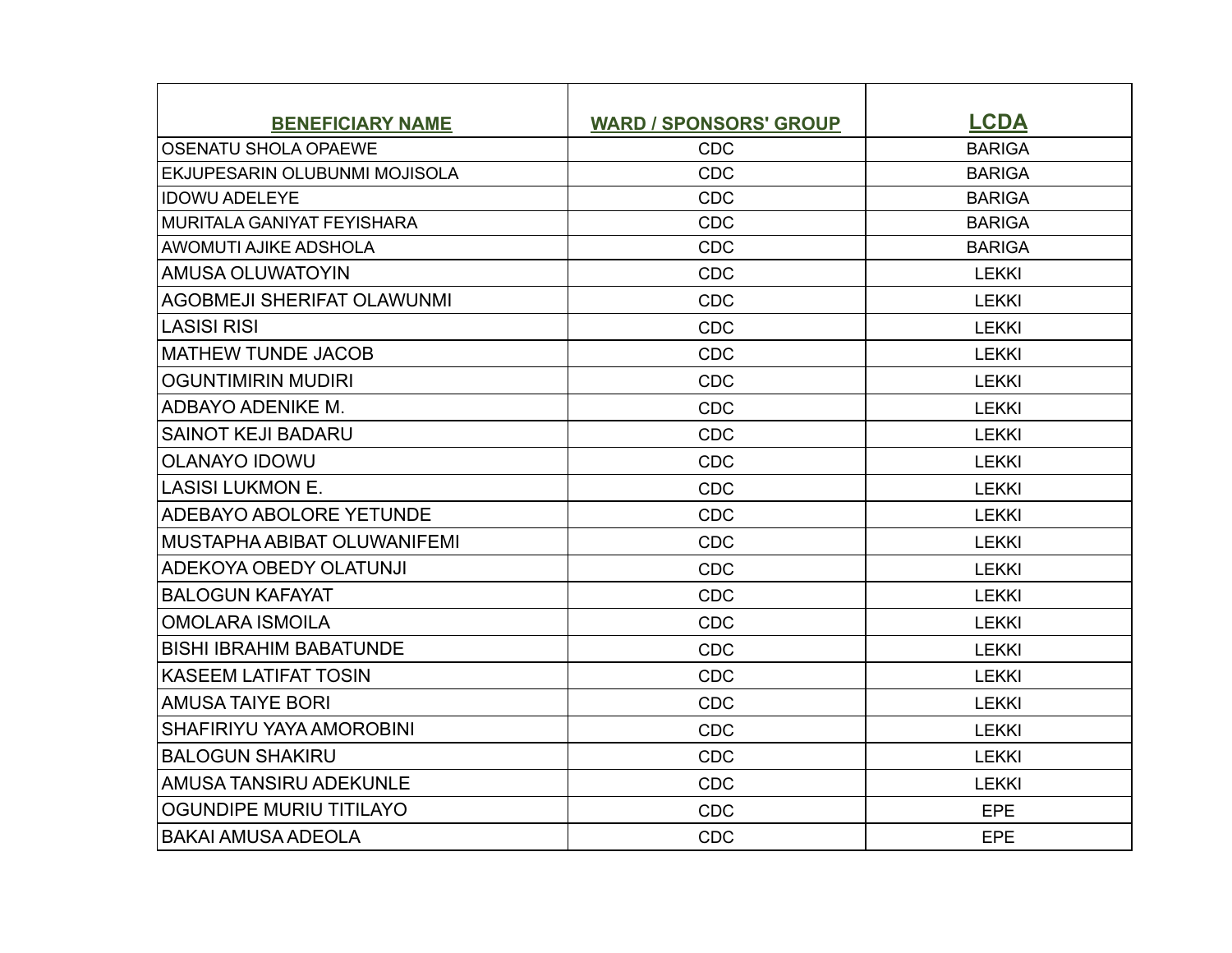| <b>BENEFICIARY NAME</b>           | <b>WARD / SPONSORS' GROUP</b> | <b>LCDA</b>  |
|-----------------------------------|-------------------------------|--------------|
| ADEBANJO ADENIYI O                | <b>CDC</b>                    | <b>EPE</b>   |
| <b>HASSAN ADESEGUN</b>            | <b>CDC</b>                    | <b>EPE</b>   |
| <b>AGARA AYINDE SUKURAT</b>       | <b>CDC</b>                    | <b>EPE</b>   |
| <b>BASHORUNANIFAT</b>             | <b>CDC</b>                    | <b>EPE</b>   |
| ADEWALE ATINUKE SERIFAT           | <b>CDC</b>                    | <b>EPE</b>   |
| <b>OLADAPO RASAQ ADEBOWALE</b>    | <b>CDC</b>                    | <b>EPE</b>   |
| <b>HAMZAT ADEBAYO ANIMASHAUN</b>  | <b>CDC</b>                    | <b>EPE</b>   |
| <b>OSHONEYE ADENIYI RASHEED</b>   | <b>CDC</b>                    | <b>EPE</b>   |
| AKINGBADE SIKIRAT ABIODUN         | <b>CDC</b>                    | <b>EPE</b>   |
| ADEKUNLE OLUWO ADEYINKA O         | <b>CDC</b>                    | <b>EPE</b>   |
| ODUSANYA TAJUDEEN ADEYEYE         | <b>CDC</b>                    | <b>EPE</b>   |
| <b>KOLAWOLE YESIRAT DUPE</b>      | <b>CDC</b>                    | <b>EPE</b>   |
| <b>LAWAL AMINAT AYOMIDE</b>       | <b>CDC</b>                    | <b>EPE</b>   |
| PHILIPS FUNMILAYO                 | <b>CDC</b>                    | <b>EPE</b>   |
| <b>ADEBANJO MORENIKEJI</b>        | <b>CDC</b>                    | <b>EPE</b>   |
| AJIBORISHA MOJISOLA               | <b>CDC</b>                    | <b>EPE</b>   |
| <b>BARUWA OLUWAKEMI</b>           | <b>CDC</b>                    | <b>EPE</b>   |
| <b>AGORO OLAYINKA</b>             | <b>CDC</b>                    | <b>EPE</b>   |
| <b>SALISU OBARINU</b>             | <b>CDC</b>                    | <b>IMOTA</b> |
| <b>FALANA MONSURAT MOJISOLA</b>   | <b>CDC</b>                    | <b>IMOTA</b> |
| SANNI AZEEZAT OMOLARA             | <b>CDC</b>                    | <b>IMOTA</b> |
| <b>BALIKIS AYEDUN</b>             | <b>CDC</b>                    | <b>IMOTA</b> |
| ANIMASHAUN AZEEZ REMILEKUN        | <b>CDC</b>                    | <b>IMOTA</b> |
| OLUSEGUN TAIWO OLOWOOPEJO         | <b>CDC</b>                    | <b>IMOTA</b> |
| <b>ODUNTAN BASIRAT OMOUNFOLU</b>  | <b>CDC</b>                    | <b>IMOTA</b> |
| OKELARIN OLUGBENGA ADEBOWALE      | <b>CDC</b>                    | <b>IMOTA</b> |
| <b>ODUKOYA TEMITOPE MOTUNRAYO</b> | <b>CDC</b>                    | <b>IMOTA</b> |